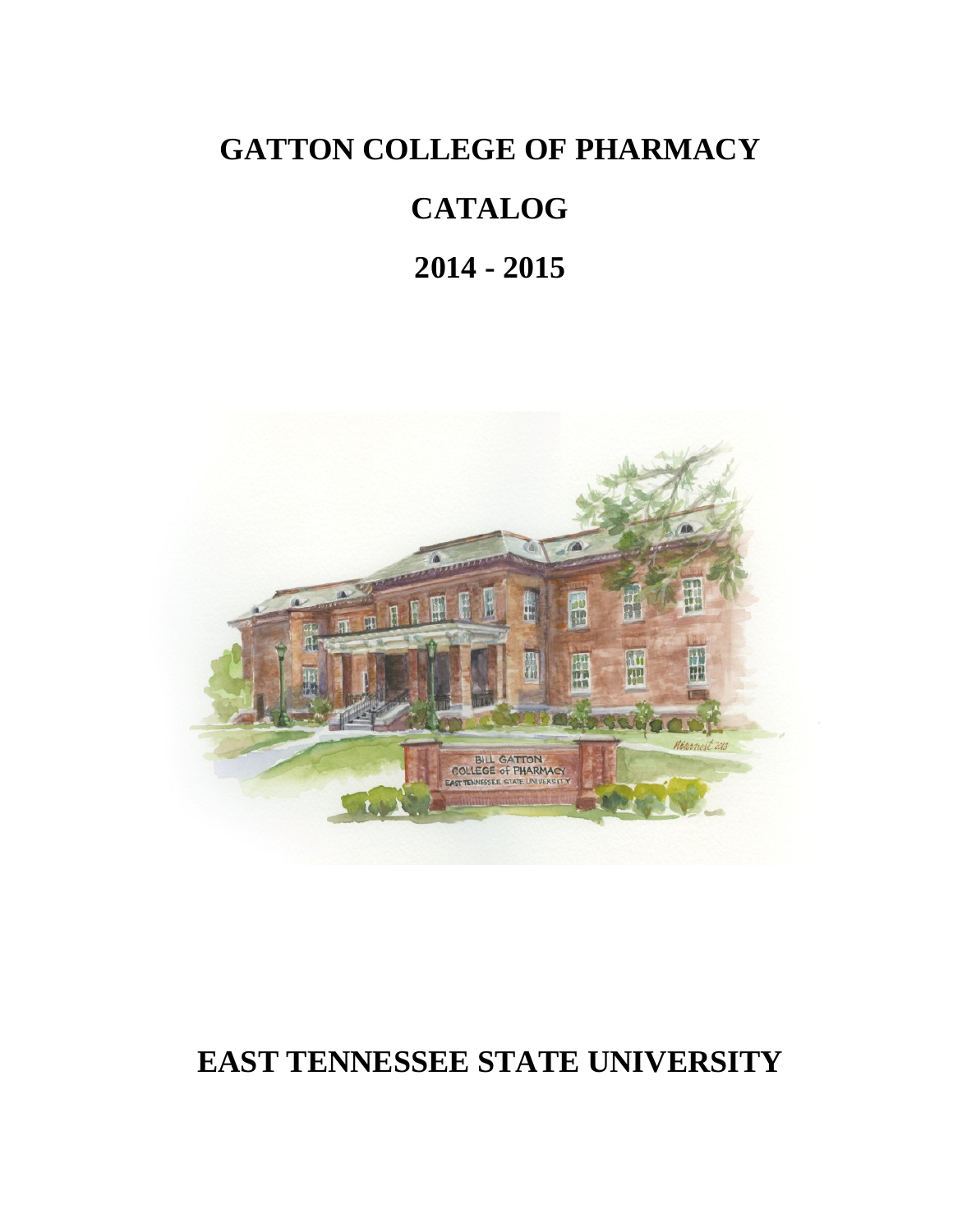# **TABLE OF CONTENTS**

| Family Educational Rights and Privacy Act           | 7  |  |
|-----------------------------------------------------|----|--|
| Directory Information                               | 8  |  |
| <b>Student Photos</b>                               | 8  |  |
| <b>Campus Security Report</b>                       | 8  |  |
| <b>Falsification of Credentials</b>                 | 9  |  |
| Student Conduct, Rights and Responsibilities        | 9  |  |
| Student's Bill of Rights                            | 9  |  |
|                                                     | 13 |  |
| Accreditation                                       | 13 |  |
| Memberships                                         | 13 |  |
| <b>ETSU Vision Statement</b>                        | 13 |  |
| <b>ETSU Mission Statement</b>                       | 13 |  |
| <b>ETSU Values</b>                                  | 14 |  |
|                                                     |    |  |
| History                                             | 15 |  |
| Accreditation                                       | 16 |  |
| Membership                                          | 16 |  |
| Diversity                                           | 16 |  |
| Vision                                              | 16 |  |
| Mission                                             | 16 |  |
| Values                                              | 16 |  |
| Guiding Principles and Goals to Achieve the Mission | 17 |  |
|                                                     |    |  |
| Degree Offered and Requirements                     | 19 |  |
|                                                     |    |  |
|                                                     |    |  |
| Curriculum                                          | 22 |  |
|                                                     |    |  |
|                                                     |    |  |
|                                                     |    |  |
|                                                     |    |  |
|                                                     |    |  |
|                                                     |    |  |
| Joint Degree Programs                               | 25 |  |
|                                                     |    |  |
|                                                     |    |  |
|                                                     |    |  |
| <b>Pre-Pharmacy Studies</b>                         | 27 |  |
|                                                     |    |  |
|                                                     |    |  |
| <b>Early Decision Program</b>                       | 28 |  |
| <b>Admission Eligibility</b>                        | 29 |  |
| Applying for Admission                              | 29 |  |
|                                                     |    |  |
|                                                     |    |  |
|                                                     |    |  |
|                                                     |    |  |
|                                                     |    |  |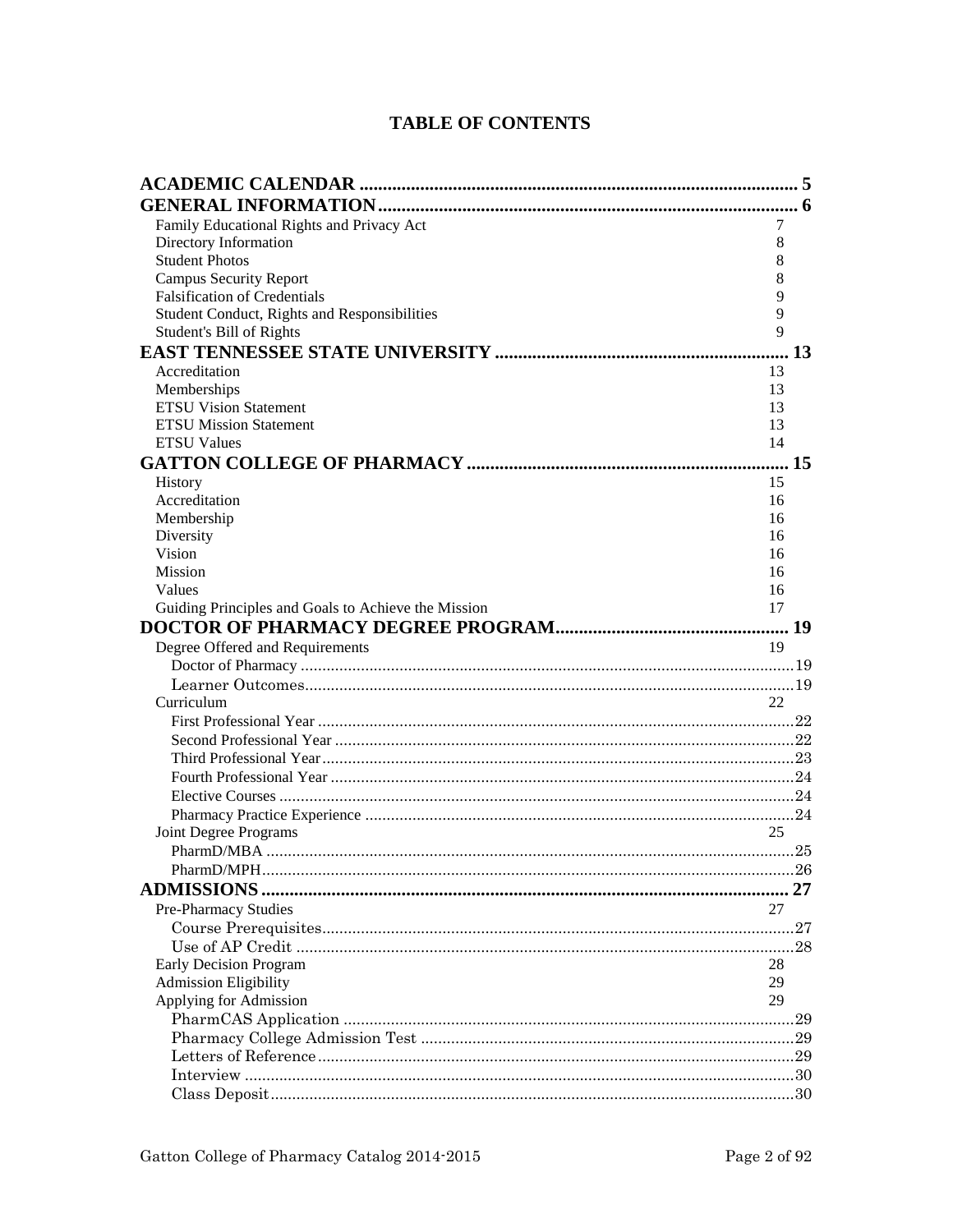| <b>Application Deadline</b>                           | 30 |
|-------------------------------------------------------|----|
| <b>Selection Criteria</b>                             | 30 |
|                                                       |    |
|                                                       |    |
|                                                       |    |
| Reconsideration of Admissions Decision                | 31 |
| <b>Technical Standards for Admission</b>              | 31 |
| <b>Transfer Applicants</b>                            | 33 |
| Matriculation Requirements for Entering Students      | 33 |
|                                                       |    |
|                                                       |    |
|                                                       |    |
|                                                       |    |
| <b>Insurance Requirements</b>                         | 35 |
|                                                       |    |
|                                                       |    |
| <b>Required Trainings</b>                             | 36 |
|                                                       |    |
|                                                       |    |
|                                                       |    |
|                                                       |    |
| <b>Computer Requirements</b>                          | 36 |
|                                                       |    |
| <b>Cost of Attendance</b>                             | 38 |
| <b>Financial Aid</b>                                  | 38 |
| <b>Satisfactory Academic Progress</b>                 | 39 |
| Grants, Scholarships and Awards                       | 40 |
| <b>Veterans Education Benefits</b>                    | 40 |
| <b>Tuition and Payment</b>                            | 40 |
| <b>Tuition Refund Policy</b>                          | 41 |
|                                                       |    |
| Office of Academic Affairs                            | 43 |
| Academic Performance                                  | 43 |
| <b>Class Registration</b>                             | 43 |
| <b>Grading System</b>                                 | 43 |
| <b>Grade Reports</b>                                  | 44 |
| Academic Honors                                       | 44 |
| <b>Grade Appeal Process</b>                           | 45 |
| Academic Progression Committee                        | 45 |
| Course Credit and Student Compensation Policy         | 45 |
|                                                       | 46 |
| Office of Student Affairs                             | 46 |
| <b>Faculty Advisors</b>                               | 46 |
| <b>Tutors</b>                                         | 46 |
| <b>Library Resources</b>                              | 46 |
| ID Card and College of Pharmacy Name Badge            | 47 |
| College of Pharmacy Student Engagement and Leadership | 48 |
|                                                       |    |
|                                                       |    |
|                                                       |    |
| <b>University Resources</b>                           | 48 |
|                                                       |    |
|                                                       |    |
|                                                       |    |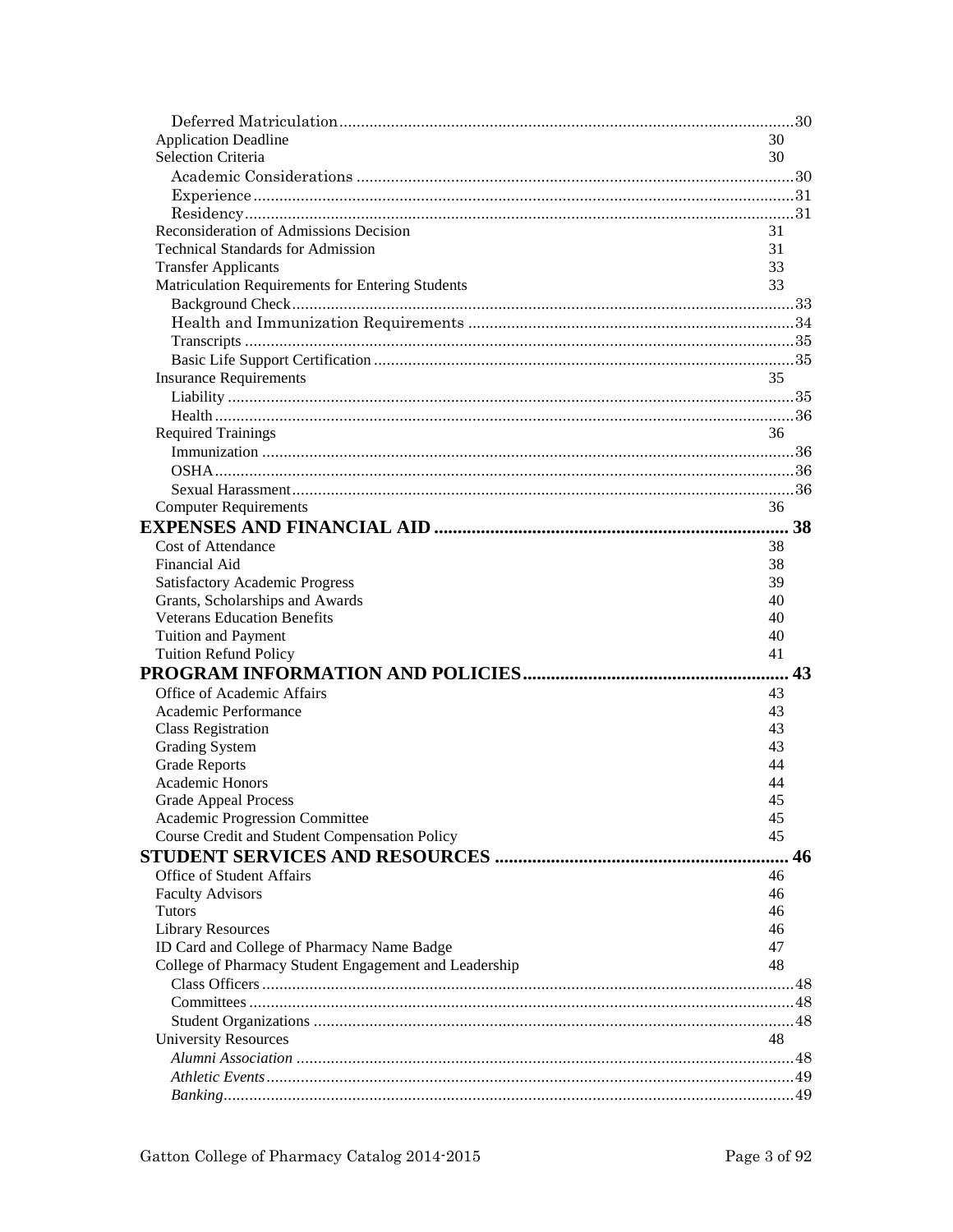| Tennessee Board of Regents            | 87 |
|---------------------------------------|----|
| <b>ETSU</b> Administration            | 88 |
| College of Pharmacy Administration    | 88 |
|                                       | 89 |
| Department of Pharmacy Practice       | 89 |
| Department of Pharmaceutical Sciences | 90 |
| <b>Faculty Affiliates</b>             | 91 |
| <b>Adjunct Faculty</b>                | 92 |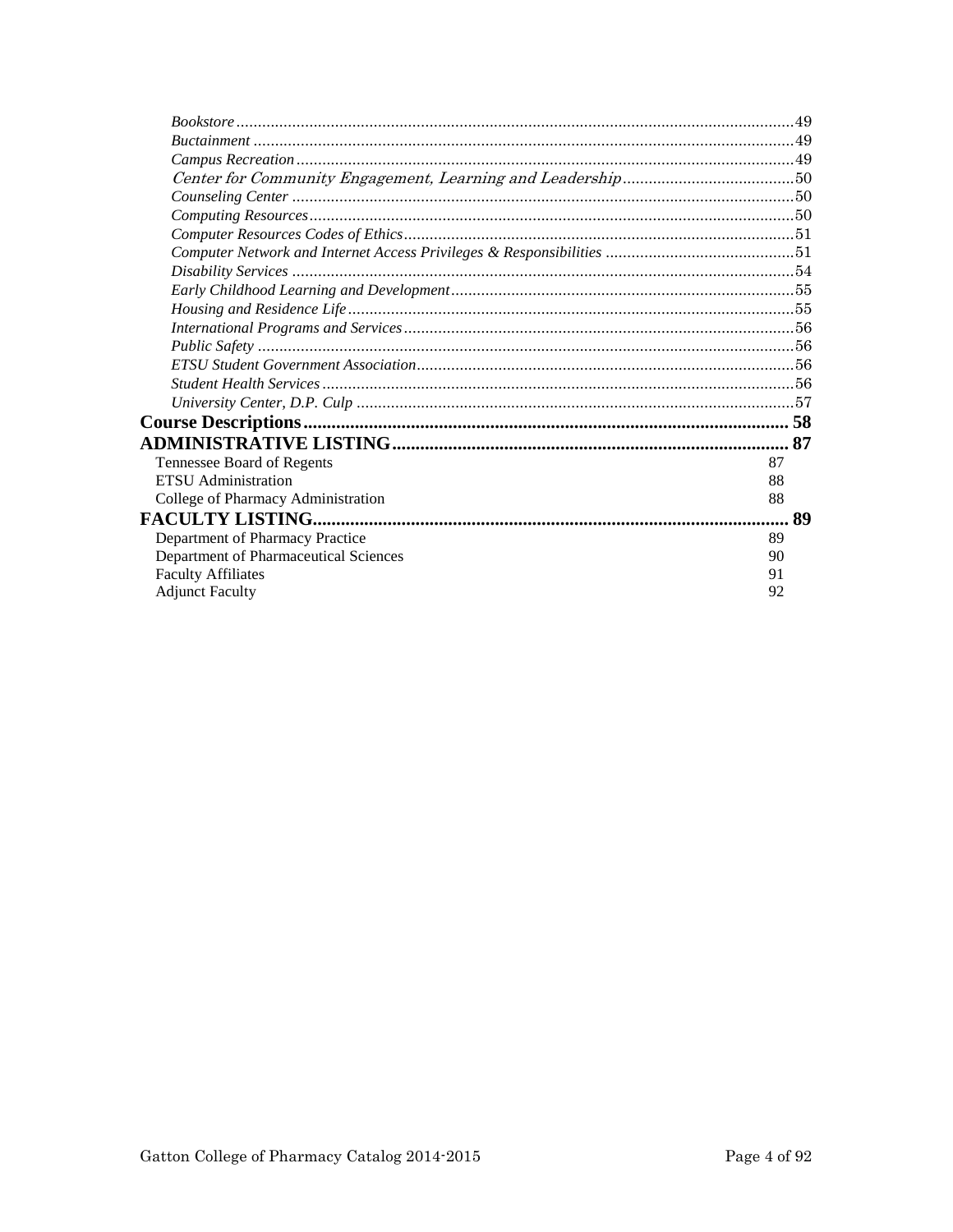# <span id="page-4-0"></span>**ACADEMIC CALENDAR**

# **Fall 2014 through Spring 2015**

*(Subject to Change)*

#### **Fall Semester**

| APPE Session 3 (P4)                               | July $1 - 31$ , 2014      |
|---------------------------------------------------|---------------------------|
| APPE Session 4 (P4)                               | August $1 - 29$ , 2014    |
| Orientation – Class of 2018                       | August 11 - 15, 2014      |
| White Coat Ceremony - Class of 2018               | August 15, 2014           |
| Classes begin $(P1, P2, P3)$                      | August 18, 2014           |
| <b>APPE Session 5</b>                             | September $1 - 30$ , 2014 |
| Labor Day Holiday (P1, P2, P3)                    | September 1, 2014         |
| <b>APPE Session 6</b>                             | October $1 - 31$ , 2014   |
| Career Fair                                       | October $9 - 102014$      |
| Fall Break (P1, P2, P3)                           | October 13 - 14, 2014     |
| <b>APPE Session 7</b>                             | November $3 - 28$ , 2014  |
| Thanksgiving Holiday (P1, P2, P3)                 | November $27 - 28$ , 2014 |
| Last Day of Classes (P1, P2, P3)                  | December 4, 2014          |
| Reading Day/Alternate Final Exam Day (P1, P2, P3) | December 5, 2014          |
| Final Exams $(P1, P2, P3)$                        | December 8 - 12, 2014     |
|                                                   |                           |

# **Spring Semester**

| APPE Session 8 (P4)                                                    | January 5 - 30, 2015     |
|------------------------------------------------------------------------|--------------------------|
| Classes begin $(P1, P2, P3)$                                           | <b>January 5, 2015</b>   |
| Martin Luther King Day Holiday                                         | January 19, 2015         |
| APPE Session 9 (P4)                                                    | February $2 - 27$ , 2014 |
| <b>APPE Session 10</b>                                                 | March $2 - 31$ , 2015    |
| Spring Break (P1, P2, P3)                                              | March 9 - 13, 2015       |
| <b>APPE Session 11</b>                                                 | April 1-30, 2015         |
| Last Day of Classes (P1, P2, P3)                                       | April 29, 2015           |
| Final Exam (P3)                                                        | April 30 – May 1, 2015   |
| Reading Days/Alternate Final Exam Day (P1, P2)                         | April 30 - May1, 2015    |
| Final Exams (P1, P2)                                                   | May $4 - 7$ , 2015       |
| APPE Session 1 (Class of 2017)                                         | May $4 - 29$ , 2015      |
| Hooding and Commencement (P4)                                          | May 10, 2015             |
| APPE Session 2 (Class of 2017)                                         | June $1 - 30$ , 2015     |
| <b>IPPE Community – P2</b> (two consecutive weeks during summer)       | As Scheduled             |
| <b>IPPE</b> Institutional $- P2$ (two consecutive weeks during summer) | As Scheduled             |
|                                                                        |                          |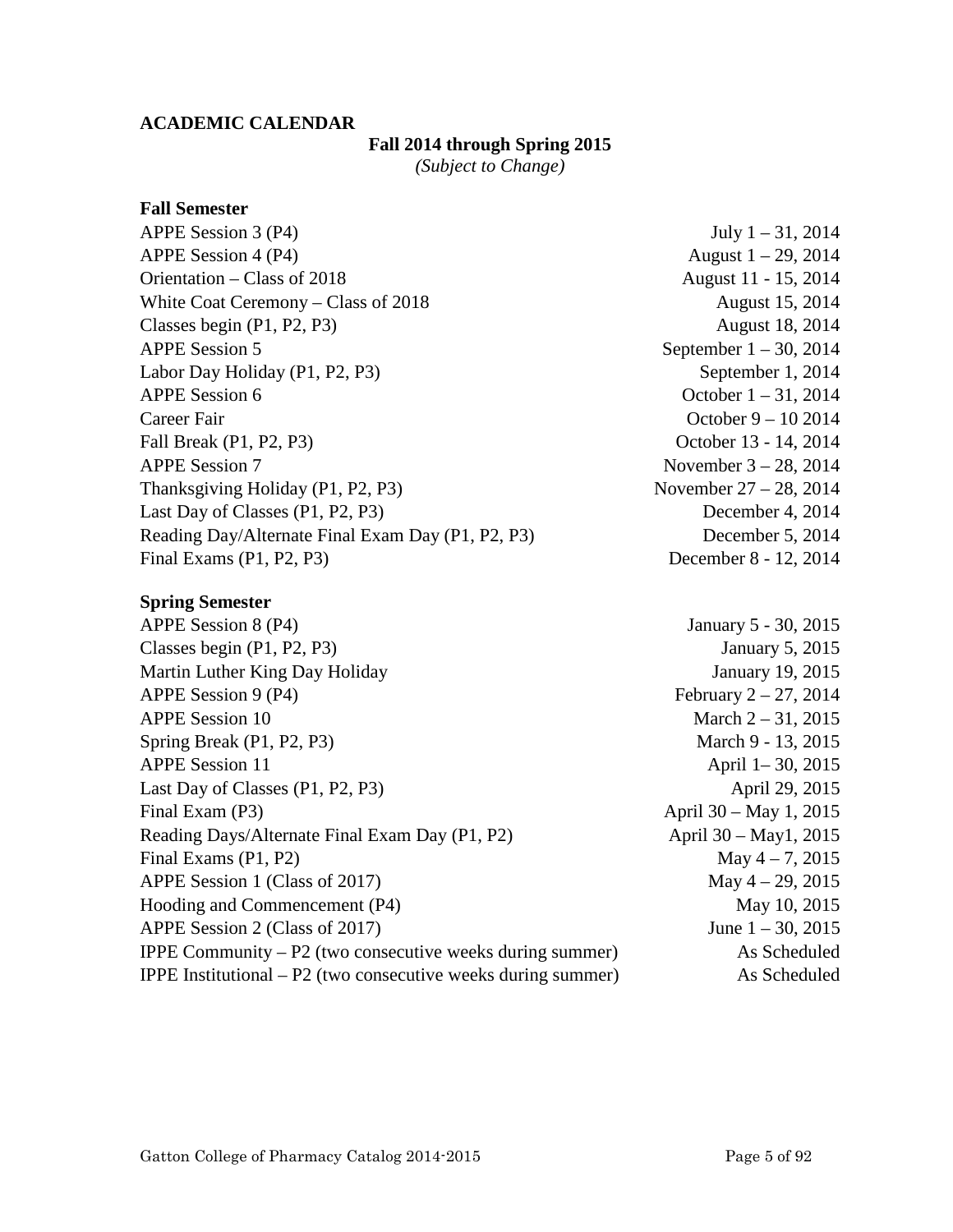# **GENERAL INFORMATION**

<span id="page-5-0"></span>East Tennessee State University is a Tennessee Board of Regents institution. The Tennessee Board of Regents is the nation's sixth largest higher education system, governing 45 postsecondary educational institutions. The TBR system includes six universities, 13 two-year colleges, and 26 technology centers. Public higher education in Tennessee is coordinated by the Tennessee Higher Education Commission and consists of two systems – the University of Tennessee campuses, governed by the University Of Tennessee Board Of Trustees, and the state universities, community colleges, and technology centers governed by the Tennessee Board of Regents. The General Assembly created the Commission in 1967 to achieve coordination and unity among the programs of Tennessee's public post-secondary institutions and to serve as a primary source of information concerning higher education in Tennessee.

Degree requirements for the programs of study initiated under provisions of this bulletin shall remain in effect for six years. Students not completing requirements within the six-year period are subject to dismissal. The time limitation may be extended for interruption by military service where enrollment is resumed immediately upon release from service.

The course offerings and requirements of ETSU are continually under examination and revision. This bulletin presents the offerings and requirements in effect at the time of publication, but is no guarantee that they will not be changed or revoked. However, adequate and reasonable notice will be given to students affected by any changes. This bulletin is not intended to state contractual terms and does not constitute a contract between the student and ETSU.

East Tennessee State University reserves the right to make changes as required in course offerings, curricula, academic policies, and other rules and regulations affecting students to be effective whenever determined by the institution. These changes will govern current and formerly enrolled students. Enrollment of all students is subject to these conditions.

East Tennessee State University complies fully with the Family Educational Rights and Privacy Act of 1974, as amended. East Tennessee State University is fully in accord with the belief that educational and employment opportunities should be available to all eligible persons without regard to age, gender, color, race, religion, national origin, disability, veteran status, or sexual orientation.

East Tennessee State University provides the opportunity for students to increase their knowledge by offering programs of instruction in the various disciplines and programs through faculty who, in the opinion of ETSU, are qualified for teaching at the college level. The acquisition and retention of knowledge by any student are, however, contingent upon the student's desire and ability to learn while applying appropriate study techniques to any course or program. Thus, ETSU must necessarily limit representation of student preparedness in any field of study to that competency demonstrated at that specific point in time at which appropriate academic measurements were taken to certify course or program completion.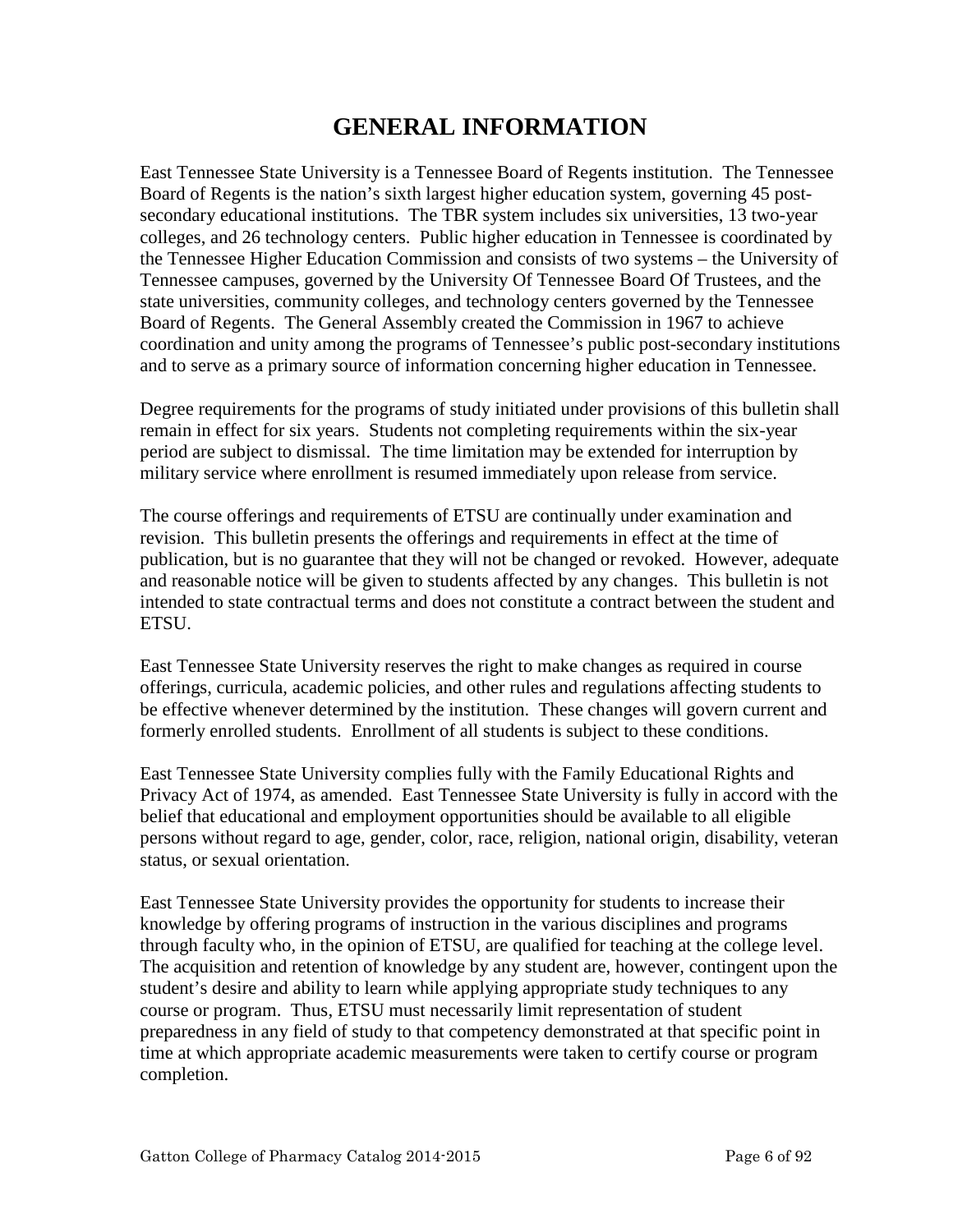#### <span id="page-6-0"></span>**Family Educational Rights and Privacy Act**

The Family Educational Rights and Privacy Act (FERPA) affords students certain rights with respect to their education records. They are:

# *The right to inspect and review the student's education records within 45 days of the day the university receives a request for access.*

Students should submit to the registrar, dean, head of the academic department, or other appropriate official, written requests that identify the record(s) they wish to inspect. The university official will make arrangements for access and notify the student of the time and place where the records may be inspected. If the university official to whom the request was submitted does not maintain the records, that official shall advise the student of the correct official to whom the request should be addressed.

# *The right to request the amendment of the student's education records that the student believes are inaccurate or misleading.*

Students may ask the university to amend a record that they believe is inaccurate or misleading. They should write the university official responsible for the record, clearly identify the part of the record they want changed, and specify why it is inaccurate or misleading.

If the university decides not to amend the record as requested by the student, the university will notify the student of the decision and advise the student of his or her right to a hearing regarding the request for amendment. Additional information regarding the hearing procedures will be provided to the student when notified of the right to a hearing.

# *The right to consent to disclosures of personally identifiable information contained in the student's education records, except to the extent that FERPA authorizes disclosure without consent.*

One exception, which permits disclosure without consent, is disclosure to school officials with legitimate educational interests. A school official is a person employed by the university in an administrative, supervisory, academic, research, or support staff position (including law enforcement unit personnel and health staff); a person or company with whom the university has contracted (such as an attorney, auditor, or collection agent); or a student serving on an official committee, such as a disciplinary or grievance committee, or assisting another school official in performing his or her task. A school official has a legitimate educational interest if the official needs to review an education record in order to fulfill his or her professional responsibility.

Upon request, the university discloses education records without consent to officials of another school in which a student seeks or intends to enroll.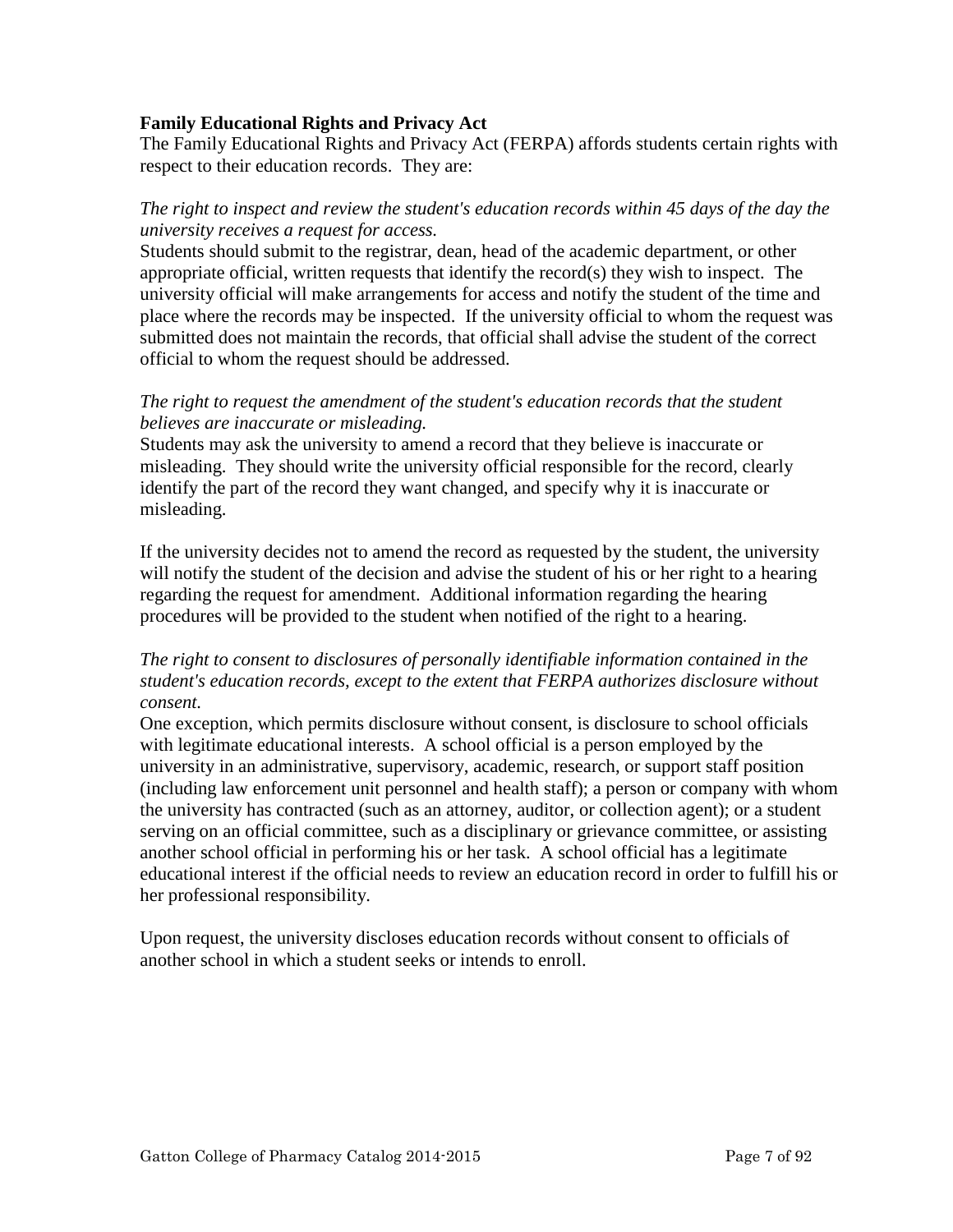<span id="page-7-0"></span>*4. The right to file a complaint with the U.S. Department of Education concerning alleged failures by East Tennessee State University to comply with the requirements of FERPA.* 

The name and address of the office that administers FERPA is:

Family Policy Compliance Office U.S. Department of Education 400 Maryland Avenue, SW Washington, DC 20202-4605

#### **Directory Information**

East Tennessee State University contracts the publication of a directory, which shows student names, addresses (e-mail, mailing, and campus box), major, and phone number. In addition, ETSU may release other directory information. Other directory information is defined as: enrollment status, dates of attendance, classification, previous institution(s) attended, awards, honors, photographs, degrees conferred (including dates), hometown and residency placement information, and sports participation information.

If students prefer not to have these items released, they must submit a written request to prevent disclosure of this data. A non-disclosure form is provided during orientation and is available through the College of Pharmacy Office of Student Affairs. The form must be submitted prior to the start of classes for the term in which the student desires the restriction to go into effect. A form submitted the last term of enrollment will remain in effect until the student re-enrolls.

#### **Student Photos (Permission for Photos of Students)**

The College and University provides information to various organizations about pharmacy students' accomplishments and activities during their enrollment and at the time of graduation, which may include the provision of photographs and other visual images of students. As a regular practice, photographs of students, faculty, staff, and visitors to campus are used in publications produced by the College and University for recruitment and general information. Any student who does not wish to appear in any photos used for these purposes must notify the College of Pharmacy Office of Student Affairs prior to the start of classes for the term in which the student desires the restriction to go into effect. Please note that the restriction does not apply to the use of photographs taken of general scenes, events, or classes in session where groups of students may appear.

#### **Campus Security Report**

East Tennessee State University makes available to prospective students and employees the ETSU Security Information Report. This annual report includes campus crime statistics for the three most recent calendar years and various campus policies concerning law enforcement, the reporting of criminal activity, and crime prevention programs. The ETSU Security Information Report is available upon request from East Tennessee State University, Department of Public Safety, Box 70646, Johnson City, TN 37614-1702. The report can be accessed on the Internet at: [http://www.etsu.edu/dps/safetysecurity/securityreport.aspx.](http://www.etsu.edu/dps/safetysecurity/securityreport.aspx)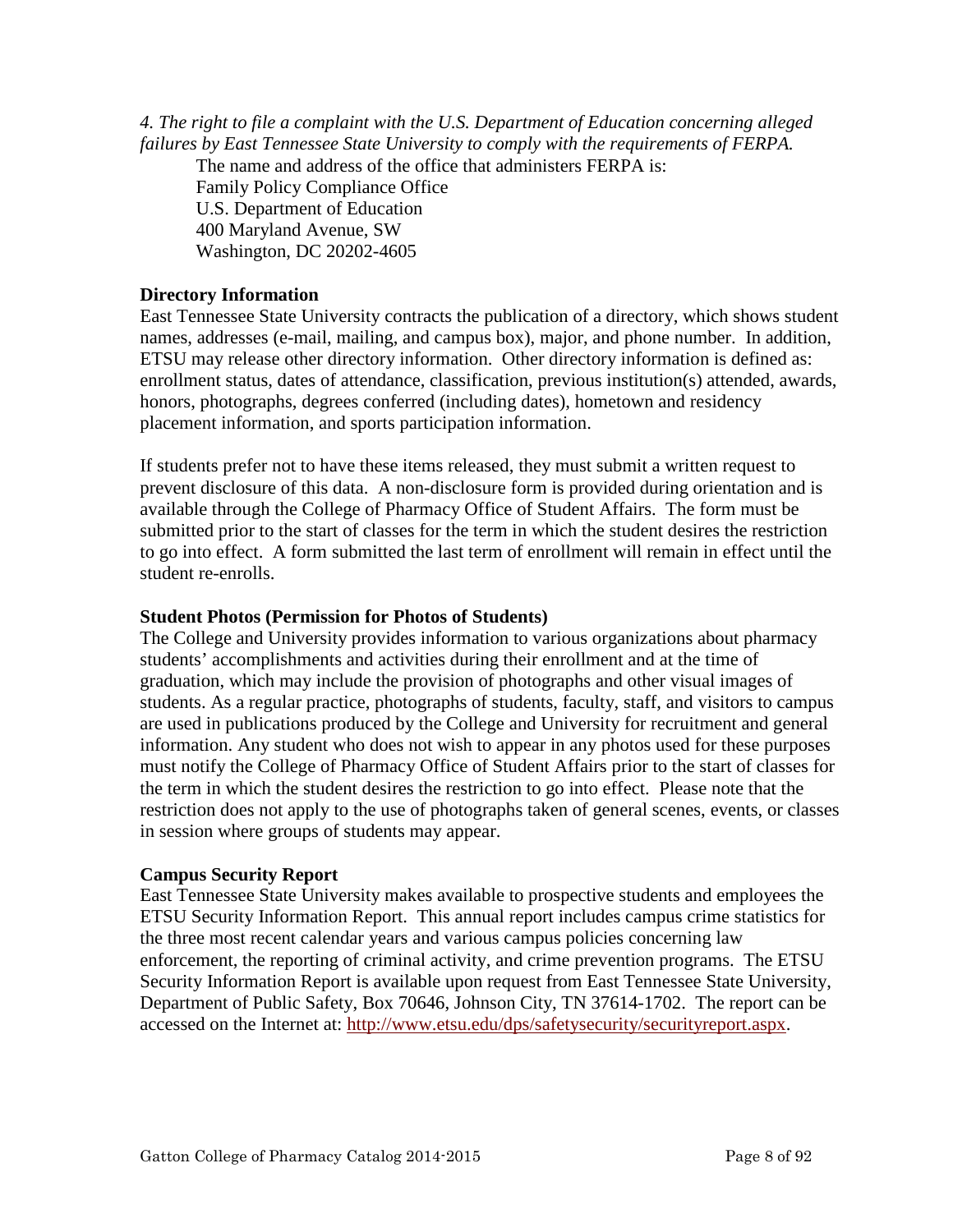# <span id="page-8-0"></span>**Falsification of Credentials**

According to T.C.A. Sec. 49-7-133, it is a Class A misdemeanor to misrepresent academic credentials. A person commits the offense of misrepresentation of academic credentials who, knowing that the statement is false and with the intent to secure employment at or admission to an institution of higher education in Tennessee, represents, orally or in writing that such person:

- (1) Has successfully completed the required coursework for and has been awarded one (1) or more degrees or diplomas from an accredited institution of higher education;
- (2) Has successfully completed the required coursework for and has been awarded one (1) or more degrees for diplomas from a particular institution of higher education; or
- (3) Has successfully completed the required coursework for and has been awarded one (1) or more degrees or diplomas in a particular field or specialty from an accredited institution of higher education.

Eligibility for admission shall be determined without regard to age, sex, color, race, religion, national origin, disability, or sexual orientation.

# **Student Conduct, Rights, and Responsibilities**

University students are citizens of the state, local, and national governments and of the academic community, and are, therefore, expected to conduct themselves as law-abiding members of each community at all times. Admission to an institution of higher education carries with it special privileges and imposes special responsibilities apart from those rights and duties enjoyed by non-students. In recognition of the special relationship that exists between the institution and the academic community which it seeks to serve, the Tennessee Board of Regents has authorized the president of the university to take such action as may be necessary to maintain campus conditions and preserve the integrity of the institution and its educational environment.

Pursuant to this authorization, the Tennessee Board of Regents has developed regulations that are intended to govern student conduct on the campus. In addition, students are subject to all national, state, and local laws and ordinances. If a student's violation of such laws or ordinances also adversely affects the institution's pursuit of its educational objectives, the institution may enforce its own regulations regardless of any proceedings instituted by other authorities. Conversely, violation of any section of the Tennessee Board of Regents regulations or university rules may subject a student to disciplinary measures by the institution whether or not such conduct is simultaneously in violation of state, local, or national laws.

A complete statement on institutional student disciplinary rules and procedures can be found in the university student handbook that is published annually and distributed to students as part of the campus telephone directory.

#### **Students' Bill of Rights**

Students, along with faculty, staff, and administrators, are all members of the East Tennessee State University community. Inherent with such membership is the responsibility to conduct oneself reasonably to maintain a civil community that respects the rights of all individuals.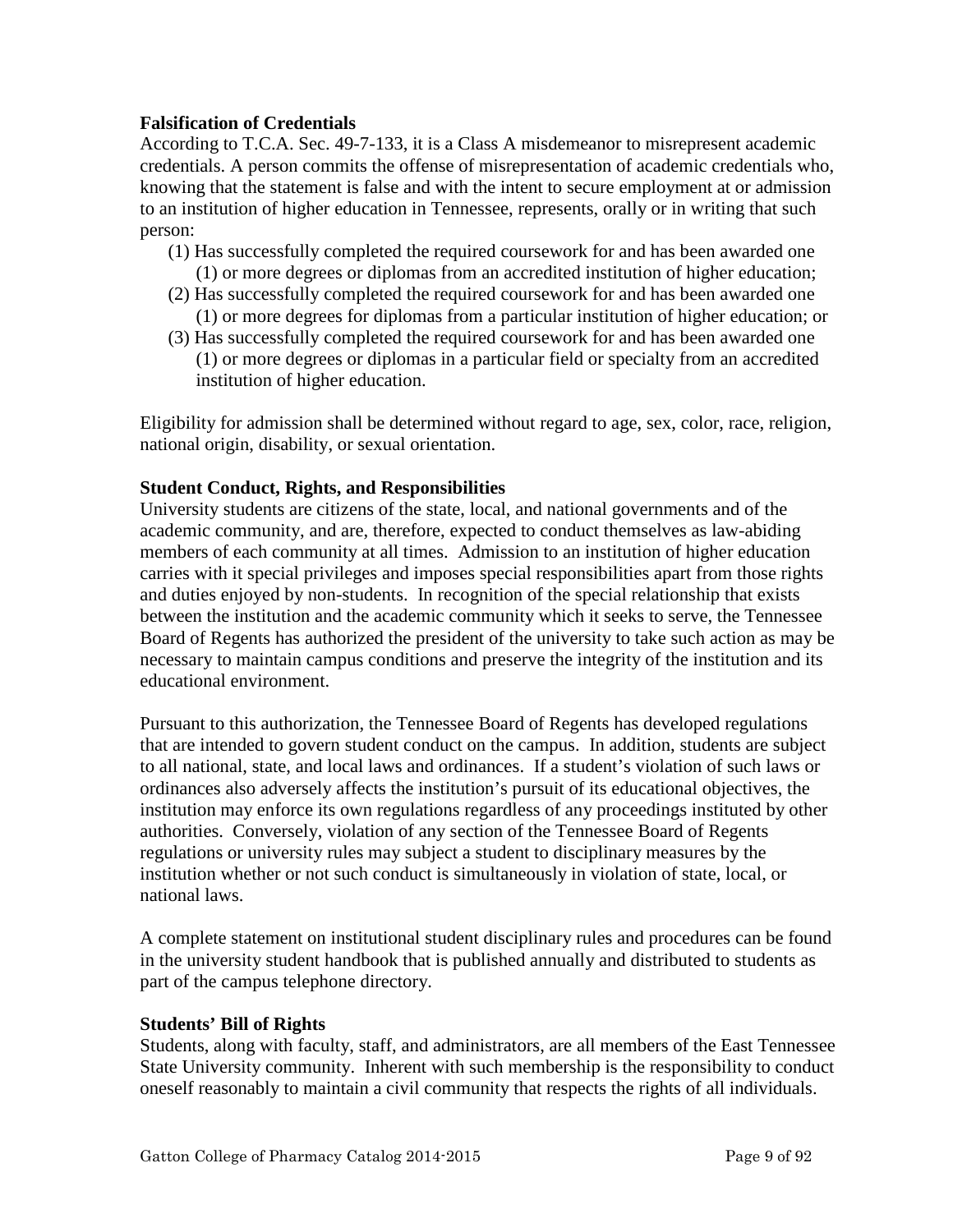The student has certain rights guaranteed by the Federal and State Constitutions or statutorily created legislation including:

- Freedom of inquiry, freedom of speech, and freedom of expression that is respectful or sensitive to the rights of individuals.
- The right to peaceably assemble, in accordance with federal, state, local, and ETSU regulations.
- Religious freedom and a clear division of church and state.
- Freedom from unreasonable search and/or seizure of person, or personal property.
- Freedom from discrimination or harassment on the basis of gender, age, race, color, religion, national origin, or other protected status.
- The right to privacy, including the maintenance of confidential records in accordance with provisions of the Family Educational Rights and Privacy Act of 1974 and 1975, qualified by the Tennessee Open Records Law.
- The right to due process.

The Tennessee Board of Regents grants additional rights including:

- The right to due process in disciplinary procedures of the university, including written notification of charges, an explanation of procedures, and a hearing before an appropriate administrator or committee.
- The right to expeditious review of disciplinary sanctions upon appeal.
- The right to participate in the decision-making process of the university through the Student Government Association, other student governance organizations, and membership on university standing and advisory committees.
- The right to affiliate with officially registered student organizations if the membership requirements of those organizations have been met, and the right to seek to establish, through official procedures, additional student organizations of one's choosing.

East Tennessee State University acknowledges that students have a legitimate expectation that:

- Classes meet as scheduled, and begin and adjourn on time.
- Course requirements are clearly specified.
- The instructor is prepared for class and possesses both oral and written communications skills.
- Paper project grades and test results are received in a timely manner.
- Information about progress in coursework is provided.
- The instructor is qualified to teach the subject matter.

Additionally, students have the right to expect:

- Accurate information concerning institutional services, regulations, policies, and procedures, in published form.
- Representation in the university governance system.
- Sound and accurate academic advice, information regarding courses required for graduation, and their schedule sequence.
- Reasonable notice of any changes in academic requirements or programs and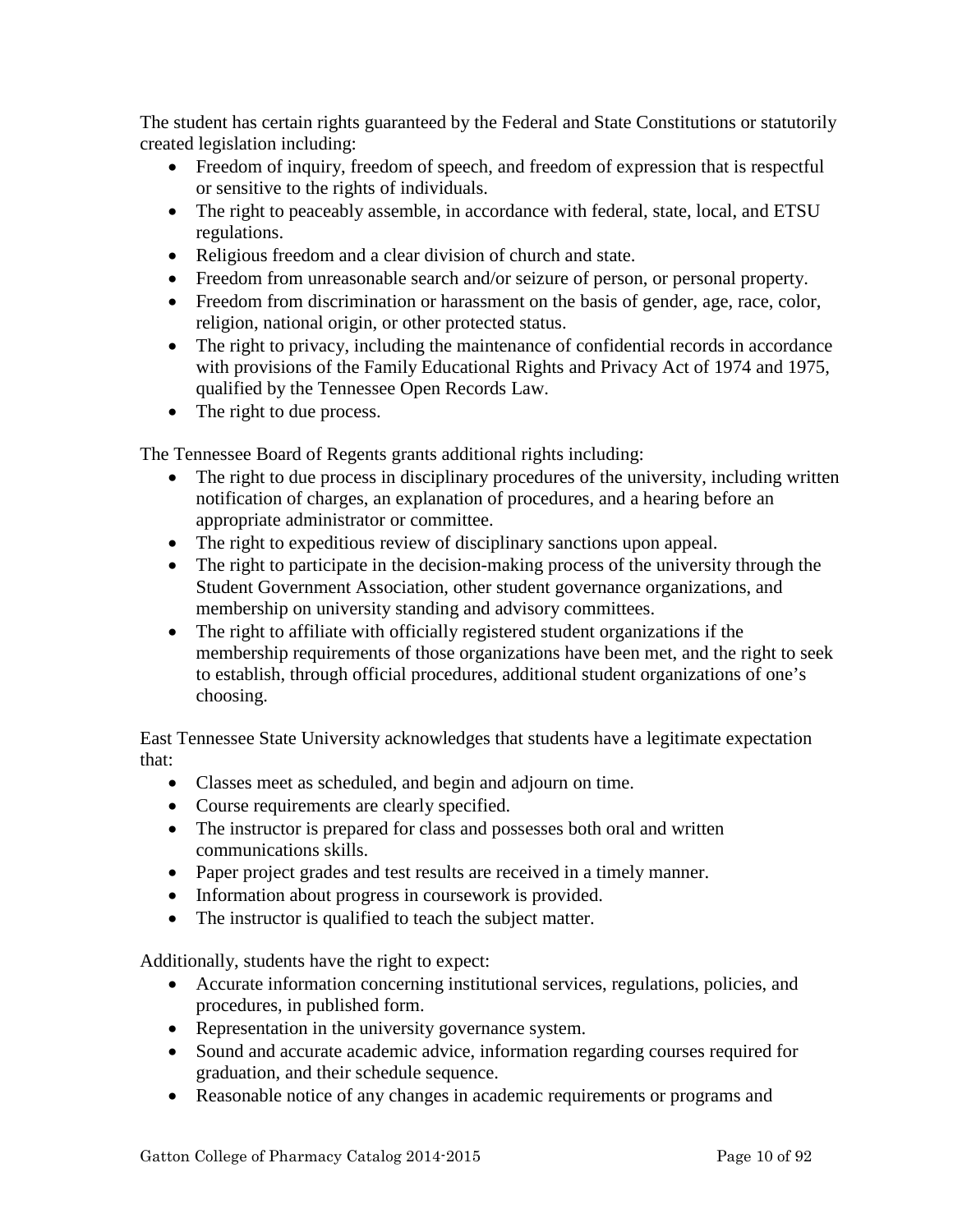assurance that such changes will not be made in a way that unduly impedes the academic progress of the student already enrolled.

- Flexibility in course scheduling (by dropping and adding) or withdrawing within university guidelines.
- Information about the various types of financial assistance available.
- Freedom to evaluate courses, programs and services, and provide input to appropriate segments of the campus administration.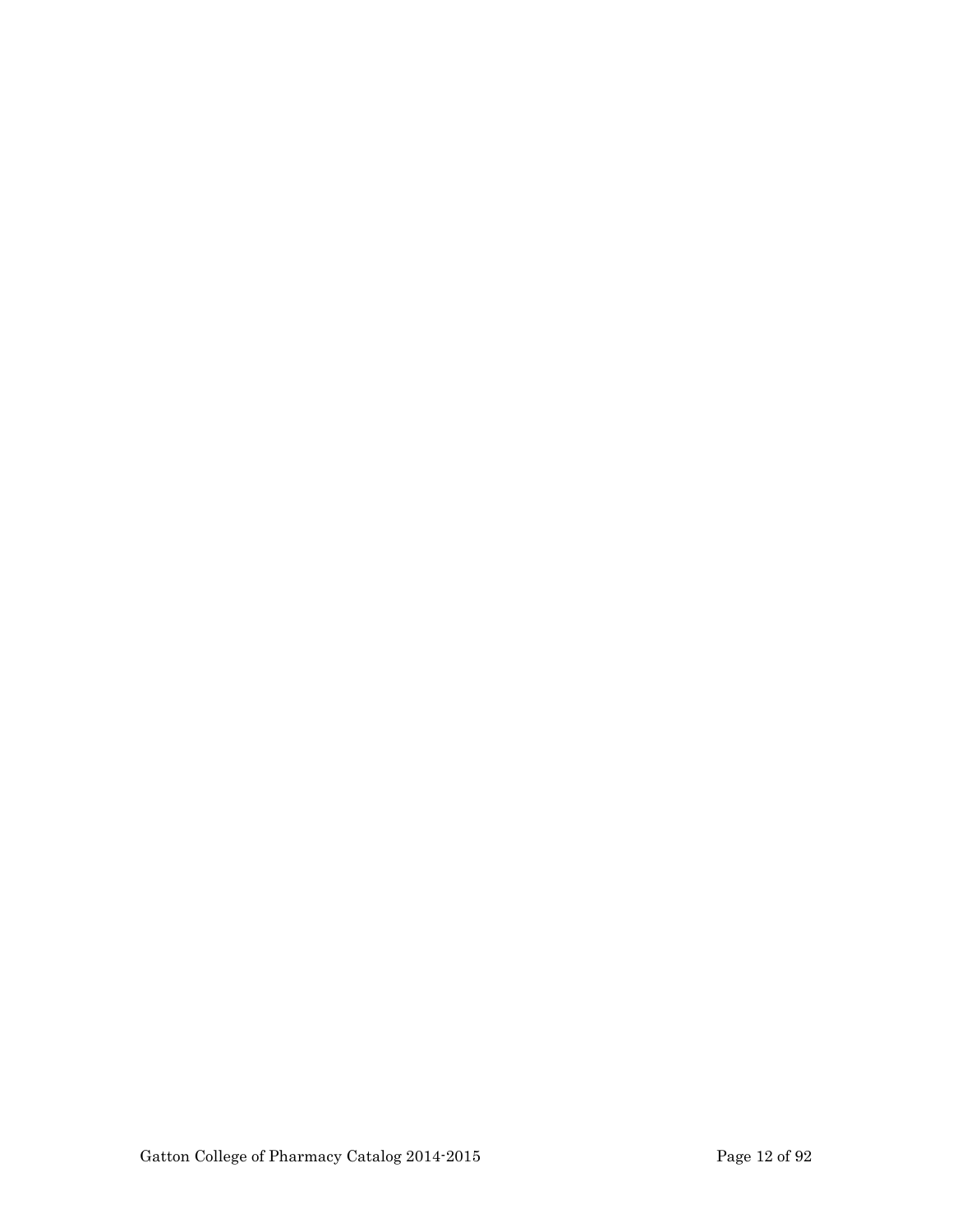# **EAST TENNESSEE STATE UNIVERSITY**

# <span id="page-12-0"></span>**Accreditation**

East Tennessee State University is accredited by the Commission on Colleges, Southern Association of Colleges and Schools to award baccalaureate, masters, specialist, and doctoral degrees. Contact the Commission on Colleges at 1866 Southern Lane, Decatur, Georgia 30033-4097, telephone 404-679-4500, or Website: [www.sacscoc.org](http://www.sacscoc.org/) with any question regarding the accreditation of East Tennessee State University.

# **Memberships**

- The American Council on Education
- The American Association of State Colleges and Universities
- The Tennessee College Association
- The Council for Advancement and Support of Education
- The Council of Graduate Schools in the United States
- The Council of Southern Graduate Schools
- The Council on Undergraduate Research
- The Tennessee Conference of Graduate Schools
- Association of Academic Health Centers
- Oak Ridge Associated Universities
- Institute of International Education
- National Collegiate Athletic Association
- Atlantic Sun Conference

# **ETSU Vision Statement**

To become the best regional university in the country

# **ETSU Mission and Purpose Statement**

East Tennessee State University prepares students to become productive, enlightened citizens who actively serve their communities and our world. Education is the university's foremost goal. ETSU provides outstanding programs of study, enhanced access to education, and distinctive educational and research opportunities to attract students from around the region and the world. ETSU affirms that a diverse population is necessary for the intellectual, social, economic, and professional development of our campus and regional communities. Innovation and integration of educational programs, opportunities and scholarly activities enable ETSU to enrich the cultural and intellectual environment, advance economic development, and increase the level of educational attainment of our community and region. Innovation is advanced through entrepreneurial initiatives, interdisciplinary collaboration, and community and international partnerships. The research mission of ETSU advances scholarly and creative activity that enhances the teaching and learning environment and benefits the regional, national, and global communities we serve.

ETSU awards degrees in over one hundred baccalaureate, masters and doctoral programs, including distinctive interdisciplinary programs. The university provides strong, comprehensive educational, research, and service programs in the health sciences that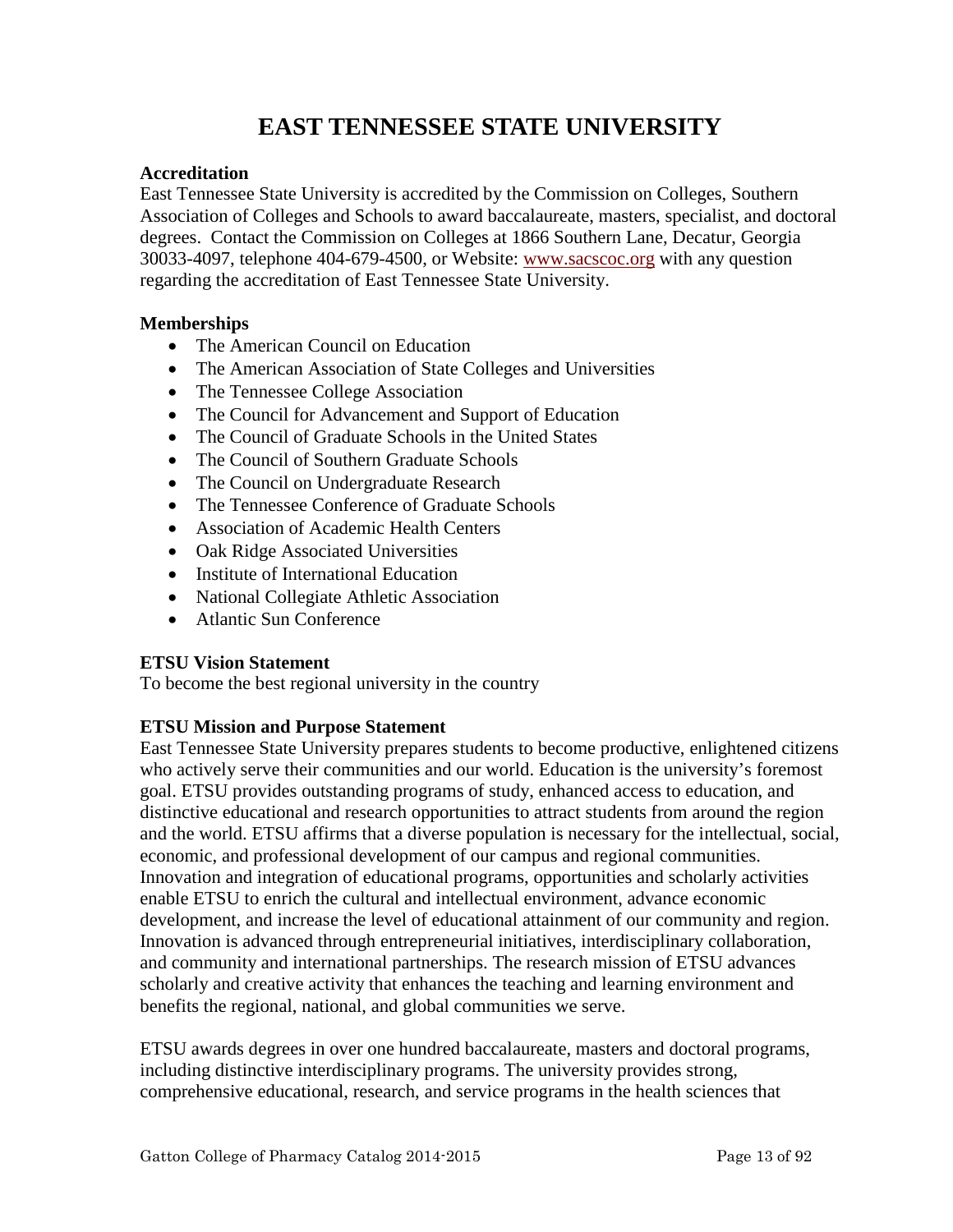<span id="page-13-0"></span>advance the health and wellness of people throughout Tennessee and Southern Appalachia and of rural populations around the world. ETSU affirms the value of a liberal education and life-long learning by providing broadly enriching experiences through opportunities such as honors education, student research and creative activities, international study, community service, internships, and professional development. ETSU also affirms the importance of a total college experience by offering a rich campus life of cultural and artistic programs, diverse student activities, a variety of residential opportunities, and outstanding recreational and intercollegiate athletic programs. (TBR Approved January 8, 2012).

# **ETSU Values**

East Tennessee State University pursues its mission through a student-centered community of learning reflecting high standards and promoting a balance of liberal arts and professional preparation, continuous improvement, and based on core values where:

- PEOPLE come first, are treated with dignity and respect, and are encouraged to achieve their potential;
- RELATIONSHIPS are built on honesty, integrity, and trust;
- DIVERSITY of people and thought is respected;
- EXCELLENCE is achieved through teamwork, leadership, creativity, and a strong work ethic;
- EFFICIENCY is achieved through wise use of human and financial resources; and
- COMMITMENT to intellectual achievement is embraced.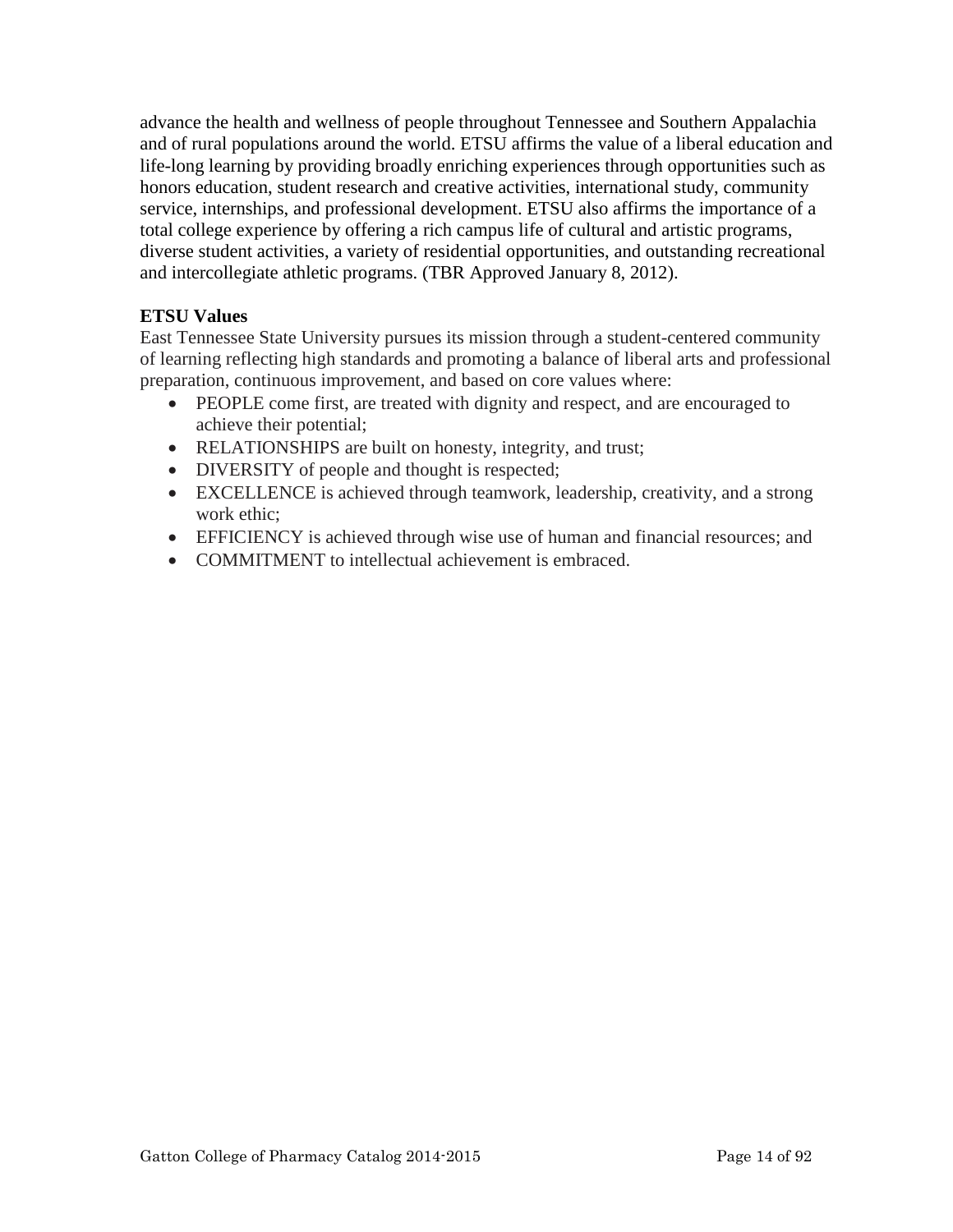# **GATTON COLLEGE OF PHARMACY**

<span id="page-14-0"></span>The Gatton College of Pharmacy is an integral component of the Academic Health Sciences Center at ETSU which also includes J.H. Quillen College of Medicine, the College of Public Health, the College of Clinical and Rehabilitative Health Sciences and the College of Nursing. The College of Pharmacy is physically located on the grounds of the J.H. Quillen Veterans Affairs Medical Center (Mountain Home) in Johnson City. The College of Pharmacy's professional program, leading to a Doctor of Pharmacy Degree (PharmD), is designed to prepare pharmacists to work in rural community and institutional based practices.

#### **History**

The university along with community leaders had been investigating the feasibility of initiating a college of pharmacy for over a decade. Given the state's only college of pharmacy was almost 500 miles away, most students from this region chose to attend out-ofstate public and private institutions for their pharmacy education. As a result, few returned to this area to practice. That fact, plus the lack of state funds for a second state-funded college of pharmacy, fueled the demand for pharmacists in this Southern Appalachian region.

In January 2004, a tuition-funded, rural-focused model was developed as a possible solution to this dilemma. Realizing that considerable private support would be necessary for the model to work, a steering committee led by the Vice President for Health Affairs and comprised of ETSU faculty and staff, pharmacy community leaders, and community leaders at-large began to develop and implement such a plan.

After extensive effort, approval was obtained from the Tennessee Board of Regents and the Tennessee Higher Education Commission in the summer of 2005. Governor Phil Bredesen lent his support to this effort with the challenge to raise \$5 million in 90 days and an additional \$2.5 million before the first class of students entered the program. The \$5 million was raised in 58 days, and the College of Pharmacy passed the \$7.5 million mark on April 3, 2006, with Governor Bredesen personally making the announcement at ETSU. Recognizing the value of a College of Pharmacy at ETSU, over 900 individuals and organizations contributed financially to this effort. With the support and energy from the people of this region, the College of Pharmacy became a reality as the inaugural class of students began studies January 2007.

On May 22 2008, the College of Pharmacy was named the Bill Gatton College of Pharmacy at East Tennessee State University in honor of Bill Gatton, a local philanthropist, whose generosity made the establishment of the ETSU pharmacy school possible.

May 8, 2010 marked the achievement of a major milestone for the College as the first graduates (66 students) were hooded and received their diplomas. Full accreditation was received June 2010.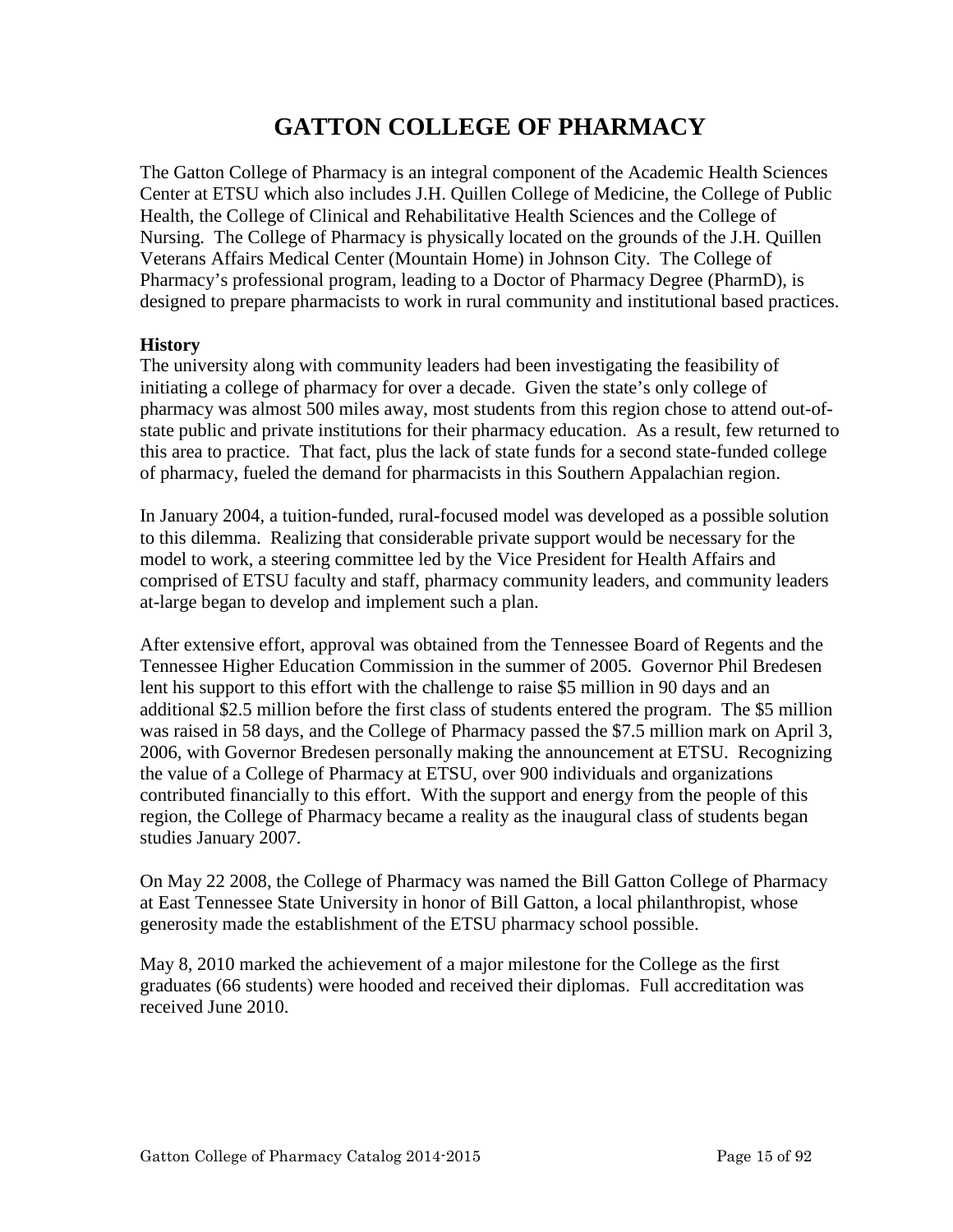#### <span id="page-15-0"></span>**Accreditation**

East Tennessee State University Bill Gatton College of Pharmacy's Doctor of Pharmacy program is fully accredited by the Accreditation Council for Pharmacy Education (ACPE), 135 S. LaSalle Street, Suite 4100, Chicago, IL 60603, 312/664-3575, fax 312/664-4652, website [www.acpe-accredit.org.](http://www.acpe-accredit.org/) The ACPE accredits Doctor of Pharmacy programs offered by Colleges and Schools of Pharmacy in the United States and selected non-US sites.

# **Membership**

American Association of Colleges of Pharmacy

#### **Diversity**

The Gatton College of Pharmacy and East Tennessee State University strive to develop an environment where the value of diversity among students, faculty and staff is accepted, encouraged and embraced. Diversity encompasses differences in race, creed, color, sex, religion, age, national origin, disabilities, veteran status or sexual orientation. The individual characteristics, talents and contributions of all people are valued and recognized for the unique contribution they make to the college.

#### **Vision**

The vision of the Gatton College of Pharmacy is to become a recognized leader of pharmacy education in the southeast.

#### **Mission**

The mission of Gatton College of Pharmacy is to develop progressive pharmacists that improve healthcare, focusing on rural and underserved communities. The College accomplishes this mission by:

- **Providing outstanding education with emphasis on interprofessional education**
- Developing and delivering exceptional direct patient care
- Conducting innovative research and scholarship
- **Engaging and serving the university, community and profession**

#### **Values**

The Gatton College of Pharmacy embraces the educational philosophy and values of East Tennessee State University and is committed to the following core values:

Academic Excellence

We strive to achieve excellence in teaching, scholarship, and service to the university, local, and professional communities.

#### Professionalism, Integrity, and Character

We aim to create an environment that instills professionalism, integrity, empathy, a high standard of ethical behavior, and the highest professional commitment to the patient, the community, and the employer.

#### A Caring Community

We endeavor to create a caring community characterized by mutual respect, patience,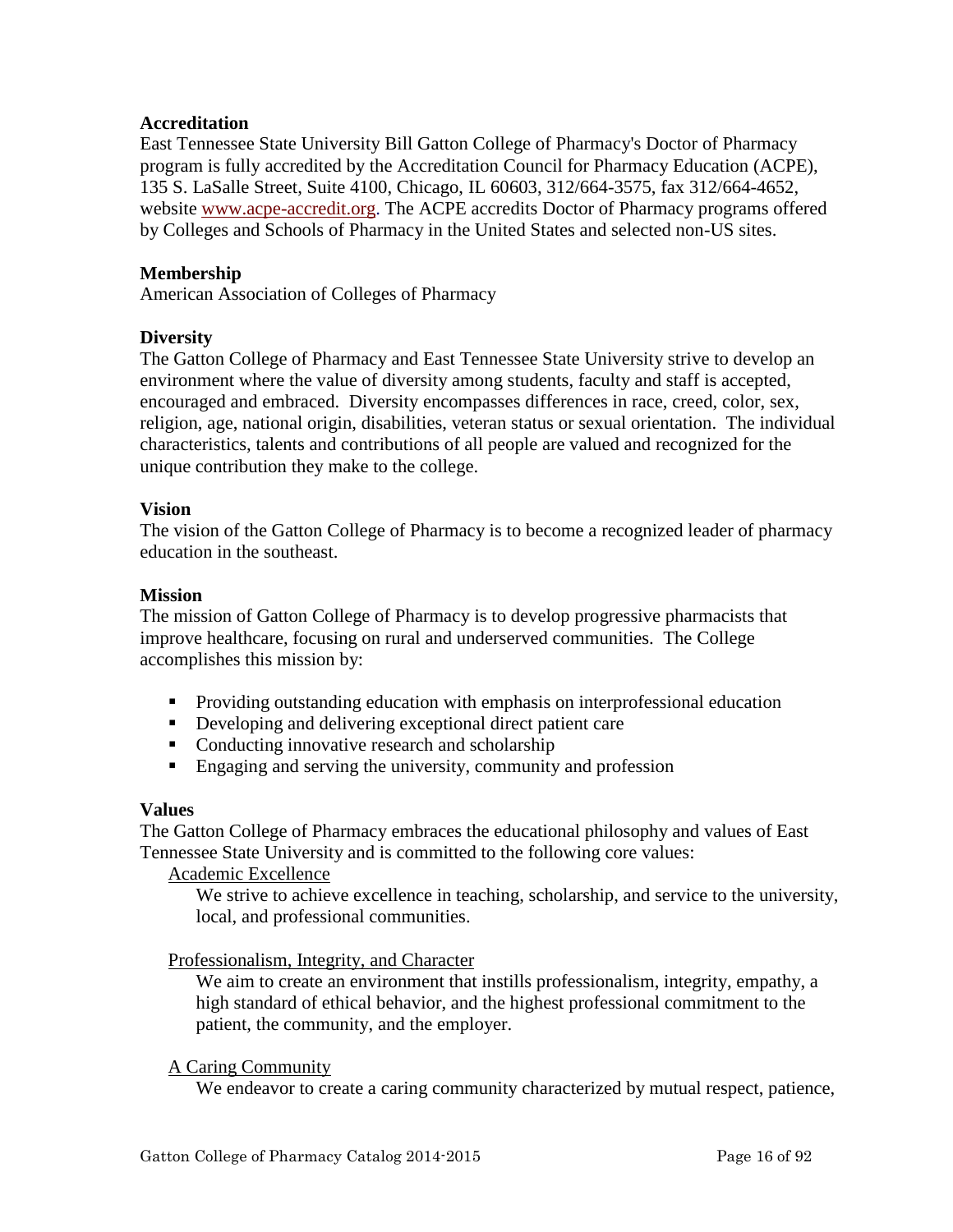<span id="page-16-0"></span>kindness, and generosity; and one that respects, values, and promotes the dignity and diversity of faculty and students.

# A Culture of Service

We strive to create a culture that values and promotes service to our patients, school, community, and profession.

# Life-long Learning

We pursue a passion for life-long learning and a commitment to personal and professional growth as we serve our patients, community, and profession.

# **Guiding Principles and Goals to Achieve the Mission**

Improving Care Through Excellence in Scholarship

- Provide students with the knowledge, skills, judgment, professional attitudes, and values to deliver contemporary patient care in a changing healthcare environment;
- Promote the development of teaching excellence, innovation, continuous quality improvement, and creativity in the context of interdisciplinary patient-centered care;
- Develop and enhance students' skills in problem solving, critical thinking, and individual and group communication;
- Facilitate and encourage the development of mature, independent, and life-long learners in a diverse student body with different learning styles.

#### Improving Care Through Excellence in Scholarship

- Recognize, value, and promote scholarly inquiry and outcomes assessment, clear reasoning, and the application of evidence-based practices as a means of improving the health outcomes of patients, especially the care of a rural underserved population;
- Contribute to the advancement of the clinical and basic medical and pharmaceutical sciences through independent and collaborative research, presentation and publication;
- Embrace the scholarship of teaching to optimize educational effectiveness.

Improving Care Through Excellence in Clinical and Professional Service

- Provide and teach pharmacist-delivered patient care, including medication therapy management services, to further advance an evolving profession that benefits society today and in the future;
- Foster a culture of service to the community and profession;
- Advance healthier lifestyles through health promotion, preventive healthcare, and education of the public;
- Promote active student involvement in the profession, community service projects, and volunteer activities;
- Collaborate with the professional community to serve as an agent of positive change, advancing the level of pharmaceutical care practiced within the community, thereby improving healthcare and enriching the lives of patients in the region.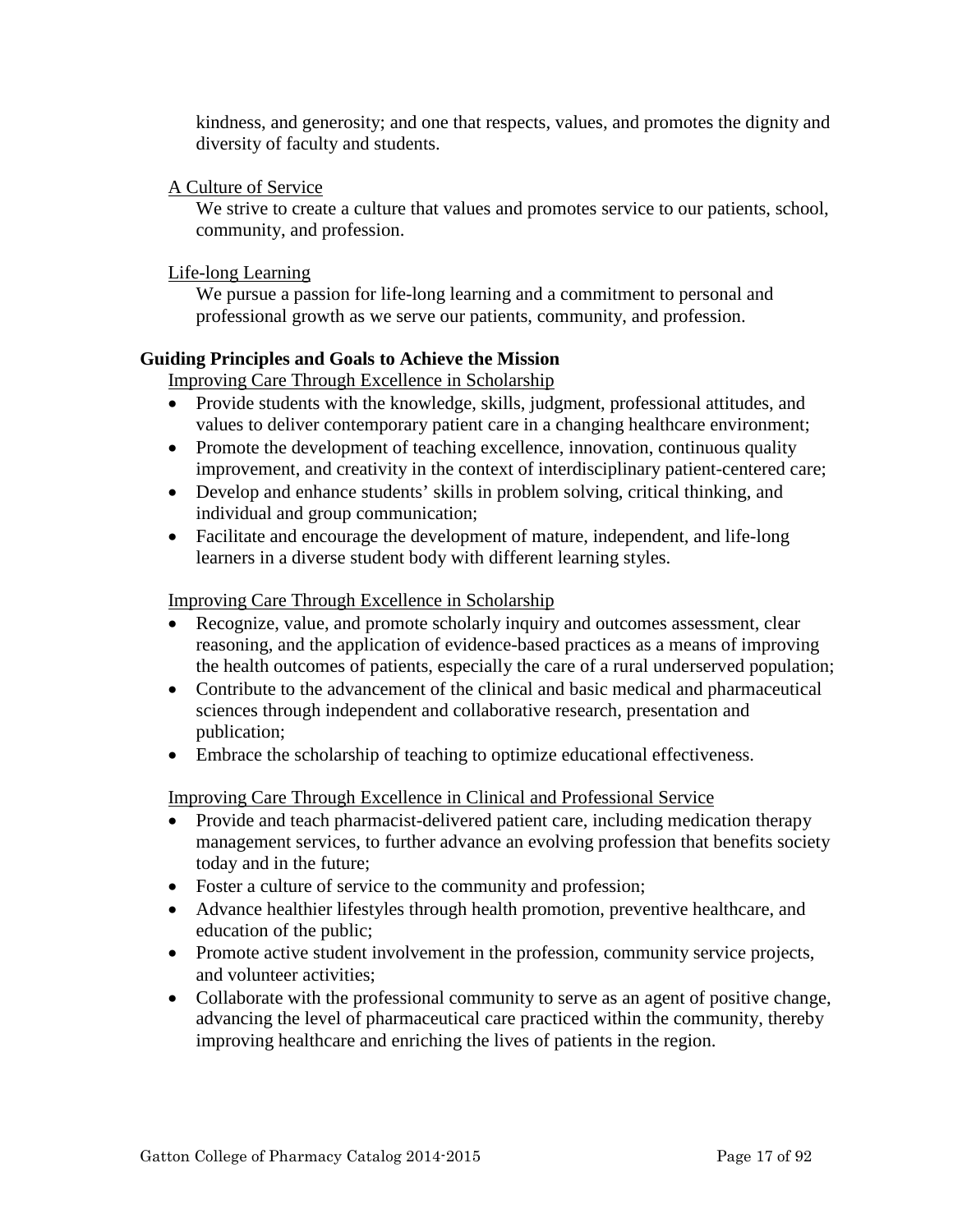Improving Care Through Professional Development

- Support and mentor faculty in their pursuit of scholarly activity and service recognizing that these activities are essential for continued professional growth;
- Encourage a commitment to and passion for lifelong learning and develop and equip students for postgraduate training;
- Encourage students, faculty, and preceptors to grow as professionals and to optimize their skills and capabilities in providing excellent patient-centered care;
- Support continuing professional development of alumni thereby fostering a positive and continuing relationship with graduates.

Improving Care Through Interdisciplinary Collaboration

- Cultivate an educational environment of inter-professional teamwork and collaboration among students, faculty, staff and administration within the Division of Health Sciences;
- Partner with local practitioners, health-care facilities, organizations, and patients to maximize the professional and educational experiences of our students;
- Create an interdisciplinary and collaborative learning experience as a fundamental model that prepares students for collaborative practice and shared responsibility.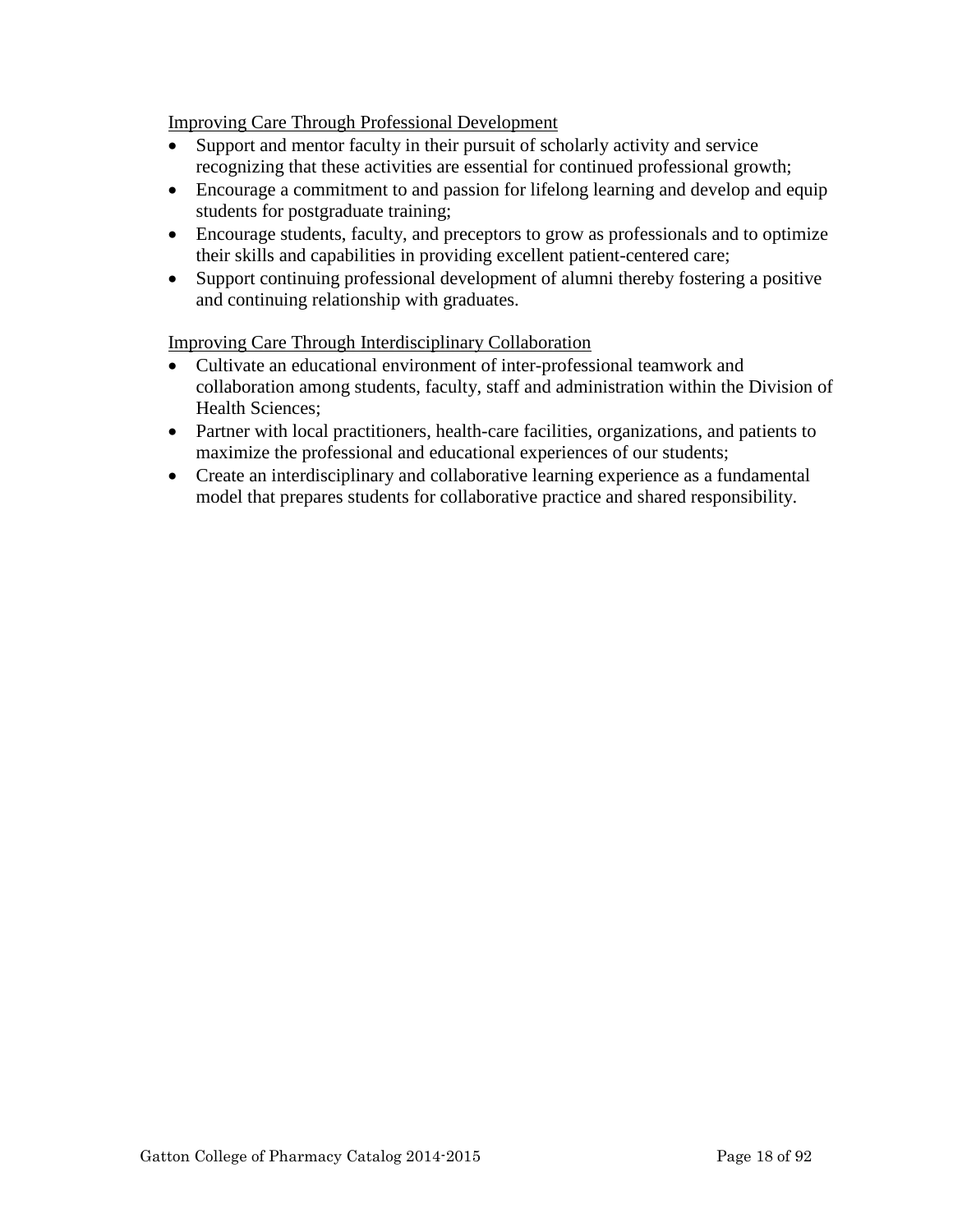# <span id="page-18-1"></span>**DOCTOR OF PHARMACY DEGREE PROGRAM**

# <span id="page-18-0"></span>**Degree Offered**

The Gatton College of Pharmacy offers the Doctor of Pharmacy degree (PharmD). The PharmD degree<sup>[1](#page-18-2)</sup> is intended to prepare pharmacists who will be able to:

- *provide patient-centered care*, through the ability to:
	- design, implement, monitor, evaluate, and adjust pharmacy care plans that are patient-specific; address health literacy, cultural diversity, and behavioral psychosocial issues; and are evidence-based
	- manage a successful patient-centered practice (including establishing, marketing, and being compensated for medication therapy management and patient care services rendered)
- *provide population-based care,* through the ability to develop and implement population-specific, evidence-based disease management programs and protocols based upon analysis of epidemiologic and pharmacoeconomic data, medicationuse criteria, medication use review, and risk-reduction strategies
- *manage human, physical, medical, informational, and technological resources,*  through the ability to ensure efficient, cost-effective use of these resources in the provision of patient care
- *manage medication use systems,* through the ability to apply patient- and population-specific data, quality improvement strategies, medication safety and error reduction programs, and research processes to minimize drug misadventures and optimize patient outcomes; to participate in the development of drug use and health policy; and to help design pharmacy benefits
- *promote the availability of effective health and disease prevention services and health* policy through the ability to apply population-specific data, quality improvement strategies, informatics, and research processes to identify and solve public health problems and to help develop health policy

# **DiRected Educational Aspirations and Markers of Success (DREAMS)**

*Adopted by the Faculty Council on November 27, 2012*

Consistent with the above, the Gatton College of Pharmacy curriculum prepares graduates to demonstrate the following professional competencies and outcomes, which emphasize good science, $*$  self-directed lifelong learning, $\frac{1}{s}$  and individualized training. Graduates are expected to apply learning to both the present practice of pharmacy and the advancement of the profession, serving as leaders and agents of change.<sup>1</sup> To this end, faculty members aspire to develop graduates that:

- 1. Display a mastery of fundamental knowledge and skills<sup>1</sup>
	- 1.1. Demonstrate knowledge of and accept responsibility for knowledge of commonly used medications, formulations and drug products.<sup>1</sup>
	- 1.2. Apply principles of biomedical, pharmaceutical, social/behavioral/administrative, and clinical sciences to critically solve problems.<sup>1,5</sup>

<span id="page-18-2"></span><sup>&</sup>lt;sup>1</sup> Accreditation Standards and Guidelines for the Professional Program in Pharmacy Leading to the Doctor of *Pharmacy Degree*. January 15, 2006. Accreditation Council for Pharmacy Education.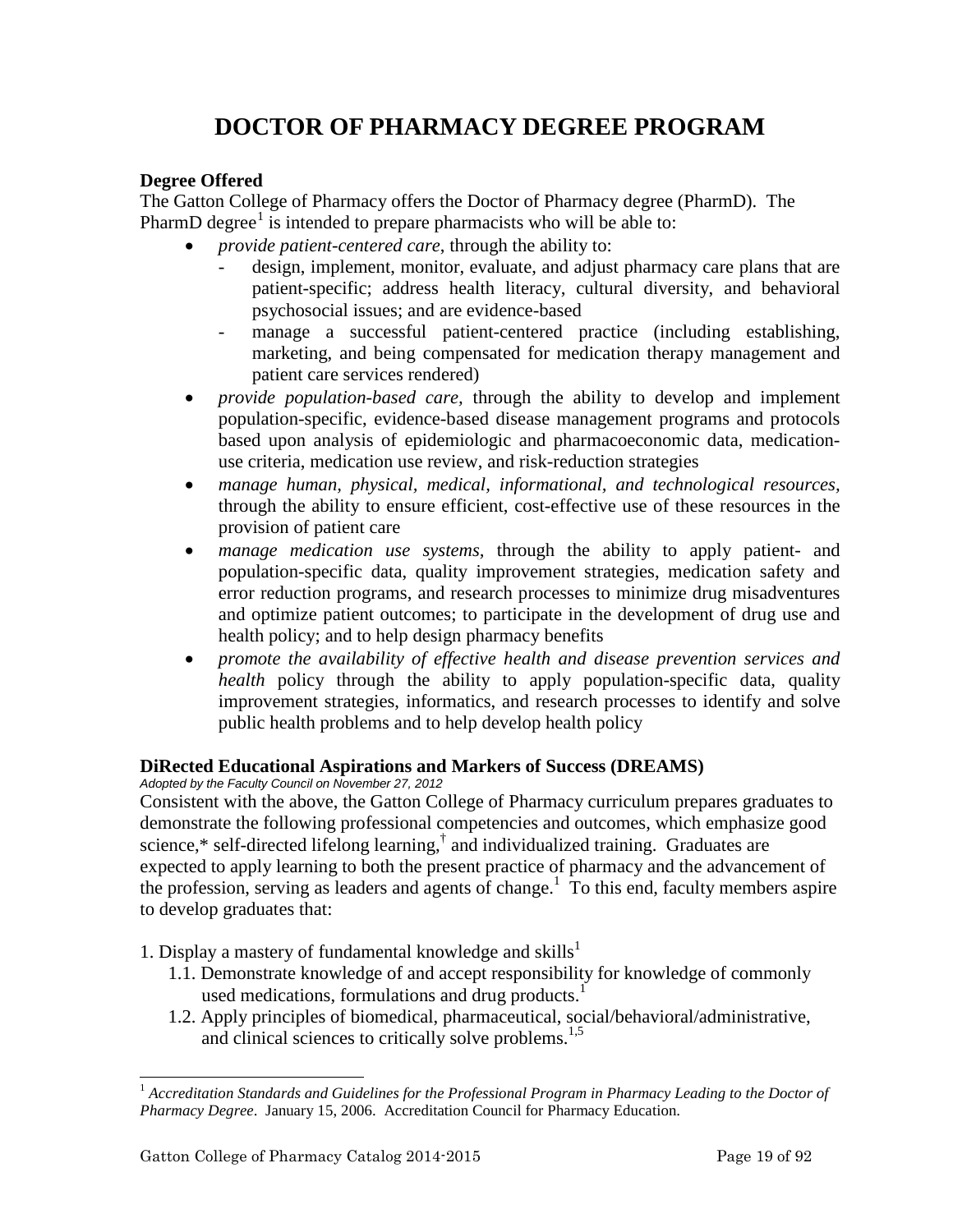- 1.3. Utilize pharmaceutical and pharmacokinetics mathematics to perform accurate medication calculations.<sup>1</sup>
- 1.4. Retrieve, analyze, and interpret the literature.<sup>1,2,3,5</sup>
- 1.5. Evaluate the quality of basic science and clinical research evidence to appropriately apply study results to practice decisions.<sup>1</sup>
- 1.6. Demonstrate competency in informatics and emerging technologies.<sup>1,5</sup>
- 1.7. Compound drugs in appropriate dosage forms using appropriate safety measures.<sup>5</sup>
- 1.8. Identify physicochemical properties that affect drug solubility, stability, and pharmacokinetics.
- 1.9. Predict drug action based on physiological and biochemical concepts.
- 2. Demonstrate professional attitudes and values $<sup>1</sup>$ </sup>
	- 2.1. Carry out duties in accordance with legal, ethical, social, cultural, economic, and professional guidelines.<sup>1,2,3,5</sup>
	- 2.2. Work with individuals of other health professions to maintain a climate of mutual respect and shared values.<sup>4</sup>
	- 2.3. Use the knowledge of one's own role and those of other professions.<sup>4</sup>
	- 2.4. Communicate with patients, families, communities, and other health professionals.<sup>1,2,4,5</sup>
	- 2.5. Apply relationship-building values and the principles of team dynamics.<sup>4</sup>
	- 2.6. Maintain professional competence by identifying and analyzing emerging issues, products, and services. $1,2,4,5$
	- 2.7. Reflect critically on personal skills and actions to make improvements, as necessary.<sup>3</sup>
	- 2.8. Accept and respond to constructive feedback.<sup>3</sup>
- 3. Provide excellent patient-centered care<sup>1</sup>
	- 3.1. Identify and assess subjective and objective patient data to define health and medication related problems. $^{1,3,5}$
	- 3.2. Design, implement, monitor, evaluate, and adjust pharmacy care plans that are patient-specific and evidence-based.<sup>1,2,3,5</sup>
	- 3.3. Provide patient care in cooperation with patients and other healthcare providers as part of an interprofessional health care team.<sup>1,2,3,4,5</sup>
	- 3.4. Addresses health literacy, cultural diversity, and behavioral psychosocial issues when communicating with patients and when designing, evaluating, or modifying therapeutic plans. $1,5$
	- 3.5. Counsel patients, caregivers, and other health care providers regarding care plans.<sup>1,5</sup>
	- 3.6. Demonstrate accurate and appropriate documentation of pharmacy care activities.<sup>3,5</sup>
	- 3.7. Apply knowledge, skills, attitudes, and values to manage a successful patient-centered practice.<sup>1,5</sup>
- 4. Promote health improvement, wellness, and disease prevention $1,3$ 
	- 4.1. Identify and mitigate public health problems.<sup>1,3,5</sup>
	- 4.2. Interpret epidemiologic data relevant to specific diseases and their management.<sup>3,5</sup>
	- 4.3. Interpret economic data relevant to treatment of disease.<sup>3</sup>
	- 4.4. Develop and implement population‐specific, evidence‐based disease management programs and protocols.<sup>1,2,5</sup>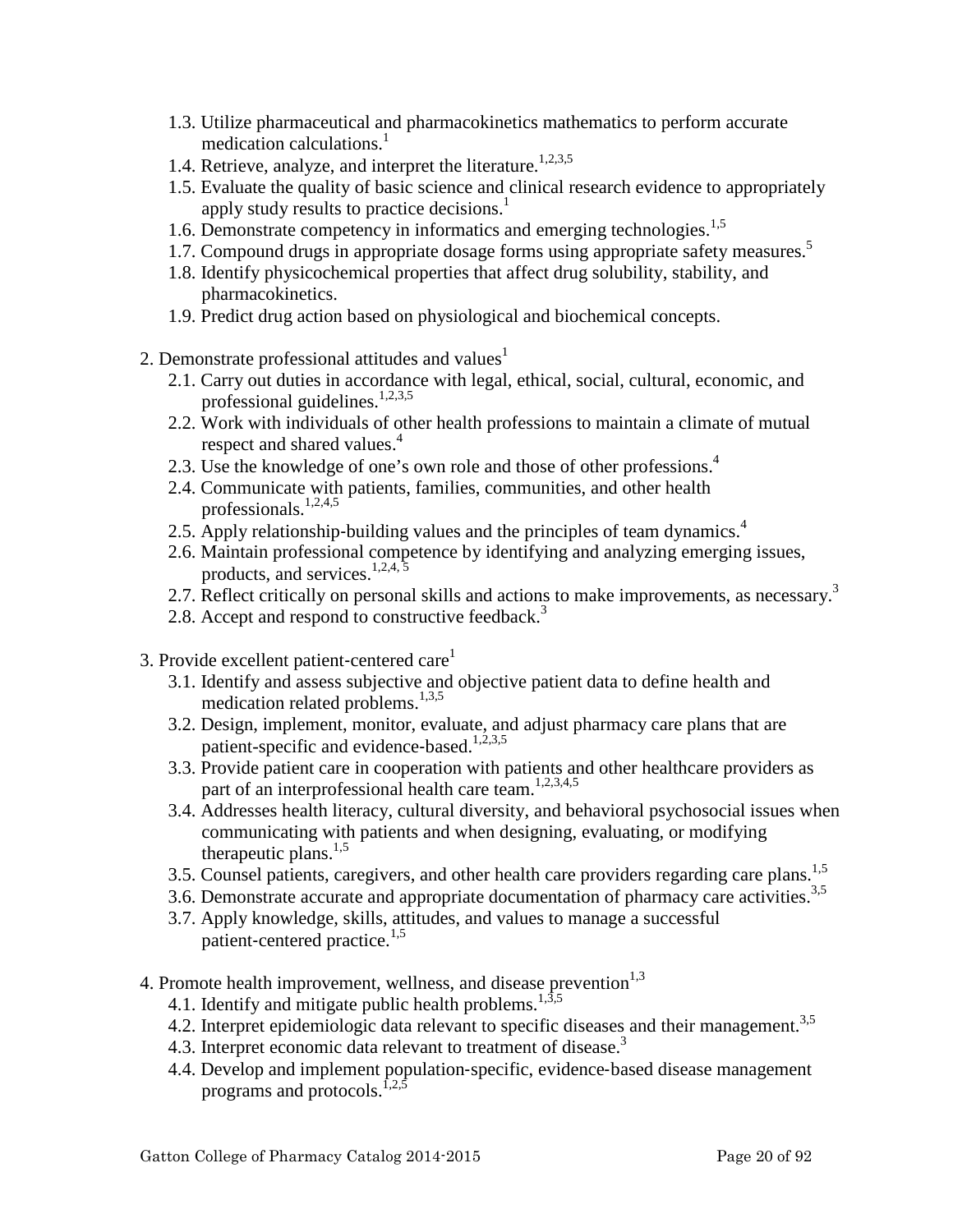- 5. Effectively manage health care resources $^{1,3}$ 
	- 5.1. Address the unique needs of rural and underserved communities.<sup>5</sup>
	- 5.2. Manage and use human, physical, financial, informational and technological resources in the provision of patient care.<sup>1,2,5</sup>
	- 5.3. Provide high-quality, cost-effective healthcare.<sup>3</sup>
	- 5.4. Provide, assess, and coordinate safe, accurate, and time‐sensitive medication distribution.<sup>1,2,3,5</sup>
	- 5.5. Identify and use risk reduction strategies to minimize medication errors.<sup>2,3,5</sup>
	- 5.6. Assist patients and care givers to obtain their medications and related parapharmaceuticals in an affordable manner that meets their health care needs.<sup>1</sup>
	- 5.7. Interpret and apply drug use policy and health policy.<sup>1,2,3,5</sup>

#### **Degree Requirements**

\_\_\_\_\_\_\_\_\_\_\_\_\_\_\_\_\_\_\_\_\_\_\_

The Doctor of Pharmacy degree is conferred by East Tennessee State University upon certification by the faculty that the student has successfully completed all requirements. All courses and practice experiences of the approved curriculum, required and elective, must be completed with a minimum passing grade of C. The student must complete the didactic portion of the curriculum (first three years) within five years of initial enrollment, unless the time has been extended for military service.

In addition to completing the prescribed curriculum and meeting the scholarship requirements of the program, students must have satisfied all financial obligations to the College or University in order to qualify for graduation and receipt of the degree.

<sup>\*</sup> Good science implies having the following characteristics: evidence‐based, logical, convincing, explanatory, honest, testable, and systematic<sup>1</sup>

<sup>†</sup> Lifelong learning entails continuously building upon existing knowledge and skills throughout one's lifetime 1 Accreditation Council for Pharmacy Education. *Accreditation Standards and Guidelines for the Professional Program in Pharmacy Leading to the Doctor of Pharmacy Degree Version 2.0*. 2011. <sup>2</sup>

American Association of College of Pharmacy. *Center for the Advancement of Pharmaceutical Education Educational Outcomes.* 2004.

American Association of College of Pharmacy. *Graduation Survey: Professional Competencies - Outcomes*. 2011.

<sup>4</sup> Interprofessional Education Collaborative. *Core Competencies for Interprofessional Collaborative Practice*. 2011.

<sup>5</sup> Gatton College of Pharmacy. *Student Learning Outcome Expectations for the Doctor of Pharmacy Program*. 2008.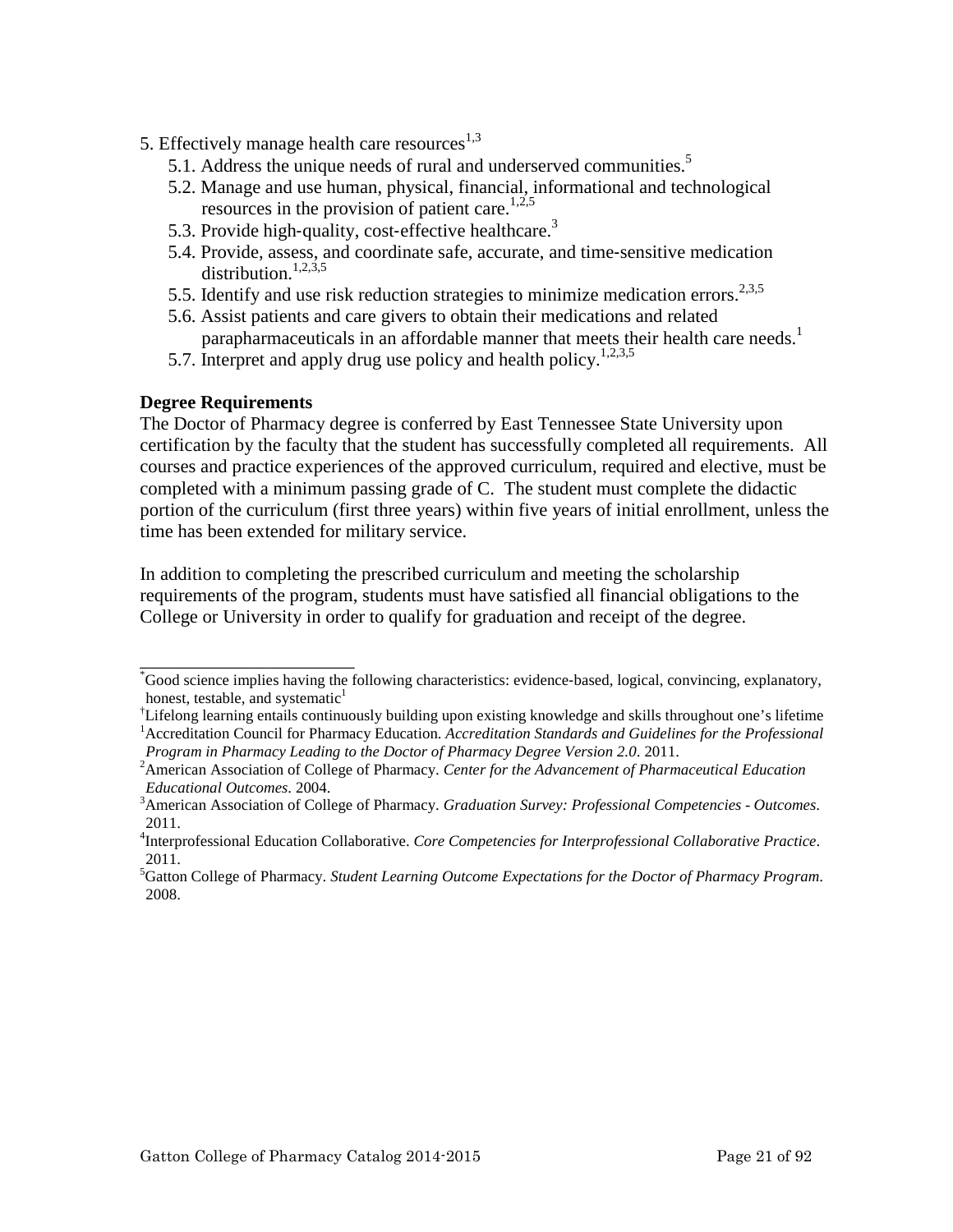# <span id="page-21-0"></span>**Curriculum Structure**

The College is currently engaged in curriculum revision. The curriculum for the professional years 1, 2 and 4 have been completed and approved as shown below. Information for professional year 3 will be updated as curriculum revision is completed.

#### **First Professional Year**

| <b>Fall Semester</b>   |                                                                                             |                |
|------------------------|---------------------------------------------------------------------------------------------|----------------|
| <b>PMIN 3100</b>       | <b>IDEALS I: Integrated Environment for Applied Learning &amp; Skills</b>                   | $\mathbf{1}$   |
| <b>PMPR 3140</b>       | Contemporary Practice of Pharmacy I: Exploring Ourselves, Our<br>Patients & Our Profession  | $\overline{2}$ |
| <b>PMPR 4182</b>       | <b>Communication Skills for Health Professionals</b>                                        | $\overline{2}$ |
| <b>PMSC 3114</b>       | <b>Pharmaceutical Biochemistry</b>                                                          | $\overline{4}$ |
| <b>PMSC 3116</b>       | Human Physiology                                                                            | 5              |
| <b>PMSC 3122</b>       | <b>Pharmacy Calculations</b>                                                                | $\overline{2}$ |
| <b>PMSC 3133</b>       | Pharmaceutics of Drug Delivery Systems                                                      | $\overline{2}$ |
| <b>IPPE 3312</b>       | Introductory Pharmacy Practice Experience-P1 (year-long course)                             | $+$            |
|                        | <b>Credit Hours Subtotal</b>                                                                | 18             |
| <b>Spring Semester</b> |                                                                                             |                |
| <b>PMIN 3200</b>       | <b>IDEALS II: Integrated Environment for Applied Learning &amp; Skills</b>                  | 2              |
| <b>PMPR 3240</b>       | Contemporary Practice of Pharmacy II: Exploring Ourselves, Our<br>Patients & Our Profession | $\overline{2}$ |
| <b>PMPR 3270</b>       | Non-Prescription Therapies & Self-Care I                                                    | 3              |
| <b>PMSC 3202</b>       | Immunology                                                                                  | $\overline{2}$ |
| <b>PMSC 3204</b>       | Pathophysiology: Concepts In Altered Health States                                          | $\overline{4}$ |
| <b>PMSC 3223</b>       | Foundational Principles: Principles of Pharmacology & Autonomics                            | $\overline{2}$ |
| <b>PMSC 3224</b>       | <b>Foundational Principles: Medicinal Chemistry</b>                                         | $\mathfrak{2}$ |
| <b>PMSC 3233</b>       | Biopharmaceutics & Biotechnology                                                            | 3              |
| <b>IPPE 3312</b>       | Introductory Pharmacy Practice Experience-P1 (year-long course)                             | $\overline{2}$ |
|                        | <b>Credit Hours Subtotal</b>                                                                | 22             |

#### **Second Professional Year**

# **Fall Semester**

| <b>PMIN 4100</b>       | <b>IDEALS III: Integrated Environment for Applied Learning &amp; Skills</b> |     |
|------------------------|-----------------------------------------------------------------------------|-----|
| <b>PMPR 4140</b>       | Evidence-Based Practice of Pharmacy I                                       | 3   |
| <b>PMIN 4110</b>       | <b>Integrated Series: Infectious Diseases</b>                               | 3.5 |
| <b>PMPR 4170</b>       | Integrated Series: Non-Prescription Therapies & Self-Care II                | 2.5 |
| <b>PMSC 4124</b>       | Principles of Medicinal Chemistry                                           | 3   |
| <b>PMSC 4134</b>       | Pharmacokinetics and Pharmacogenomics                                       | 4   |
| XXXX xxxx              | Elective Course $(s)^*$                                                     | 2   |
|                        | <b>Credit Hours Subtotal</b>                                                | 19  |
| <b>Spring Semester</b> |                                                                             |     |
| <b>PMIN 4200</b>       | <b>IDEALS IV:</b> Integrated Environment for Applied Learning & Skills      | 2   |
| <b>PMPR 4240</b>       | Evidence-Based Practice of Pharmacy II                                      | 3   |
| <b>PMIN 4210</b>       | <b>Integrated Series: Cardiovascular</b>                                    | 5   |
| <b>PMIN 4220</b>       | <b>Integrated Series: Renal</b>                                             | 2   |
| <b>PMPR 4283</b>       | <b>Pharmacy Law and Ethics</b>                                              | 3   |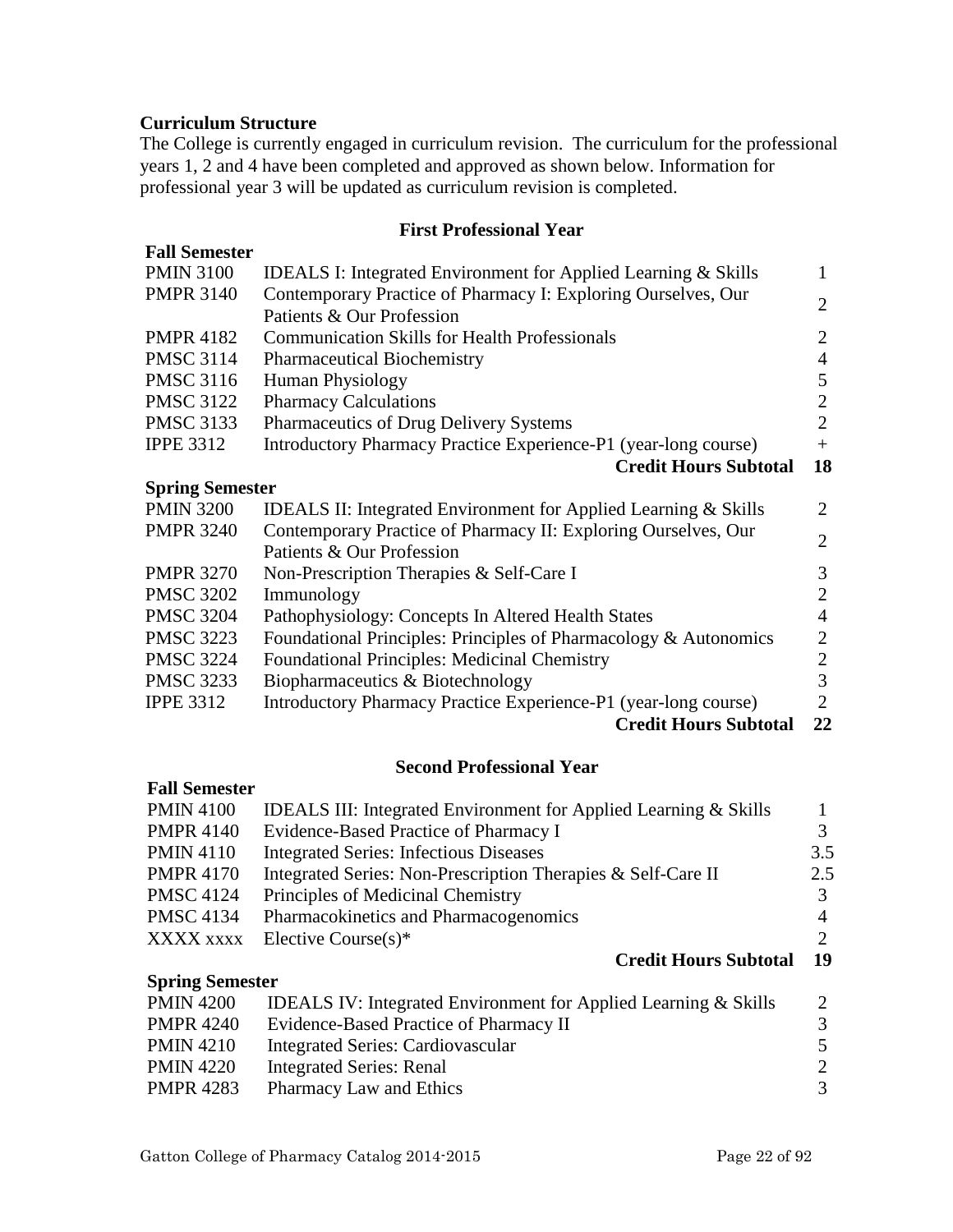<span id="page-22-0"></span>

| <b>PMPR 4233</b> | Principles of Clinical Pharmacokinetics                          | $\mathcal{D}_{\mathcal{L}}$ |
|------------------|------------------------------------------------------------------|-----------------------------|
| XXXX xxxx        | Elective Course $(s)^*$                                          | $2^{\circ}$                 |
|                  | <b>Credit Hours Subtotal</b>                                     | 19                          |
| <b>IPPE 4322</b> | Introductory Pharmacy Practice Experience-P2 Community Focus     | $\mathcal{D}_{\mathcal{L}}$ |
| <b>IPPE 4332</b> | Introductory Pharmacy Practice Experience-P2 Institutional Focus | 2                           |
|                  | <b>Credit Hours Subtotal</b>                                     | $\overline{\mathbf{4}}$     |

# **Third Professional Year**

| <b>Fall Semester</b>   |                                                                            |                |
|------------------------|----------------------------------------------------------------------------|----------------|
| <b>PMIN 5100</b>       | <b>IDEALS V: Integrated Environment for Applied Learning &amp; Skills</b>  | 2              |
| <b>PMPR 5140</b>       | Advanced Contemporary Practice of Pharmacy I                               | $\overline{2}$ |
| <b>PMIN 5110</b>       | Integrated Series: Neurology & Psychiatry                                  | 6              |
| <b>PMIN 5120</b>       | Integrated Series: Endocrinology, EENT & Dermatology                       | 3              |
| <b>PMIN 5130</b>       | Integrated Series: Women's & Men's Health                                  | $\overline{2}$ |
| <b>PMIN 5140</b>       | Integrated Series: Gastroenterology & Nutrition                            | $\overline{2}$ |
| <b>PMPR 5361</b>       | Clinical Seminar I                                                         | $+$            |
| <b>IPPE 5312</b>       | <b>Introductory Pharmacy Practice Experience-P3</b>                        | $+$            |
| XXXX xxxx              | Elective Course $(s)^*$                                                    | $\overline{2}$ |
|                        | <b>Credit Hours Subtotal</b>                                               | 19             |
|                        |                                                                            |                |
| <b>Spring Semester</b> |                                                                            |                |
| <b>PMIN 5200</b>       | <b>IDEALS VI: Integrated Environment for Applied Learning &amp; Skills</b> | 2              |
| <b>PMPR 5240</b>       | Advanced Contemporary Practice of Pharmacy II                              | $\overline{2}$ |
| Integrated Series I †  |                                                                            |                |
| <b>PMIN 5210</b>       | Immunology & Hematology/Oncology                                           | $\overline{4}$ |
| <b>PMIN 5220</b>       | Critical Care & Toxicology                                                 | $\overline{2}$ |
| <b>PMIN 5230</b>       | Pediatrics & Geriatrics                                                    | $\overline{2}$ |
| <b>PMIN 5240</b>       | Capstone                                                                   | $\overline{2}$ |
| <b>PMPR 5361</b>       | Clinical Seminar I                                                         | $\mathbf{1}$   |
| <b>IPPE 5312</b>       | <b>Introductory Pharmacy Practice Experience-P3</b>                        |                |

# **Credit Hours Subtotal 19**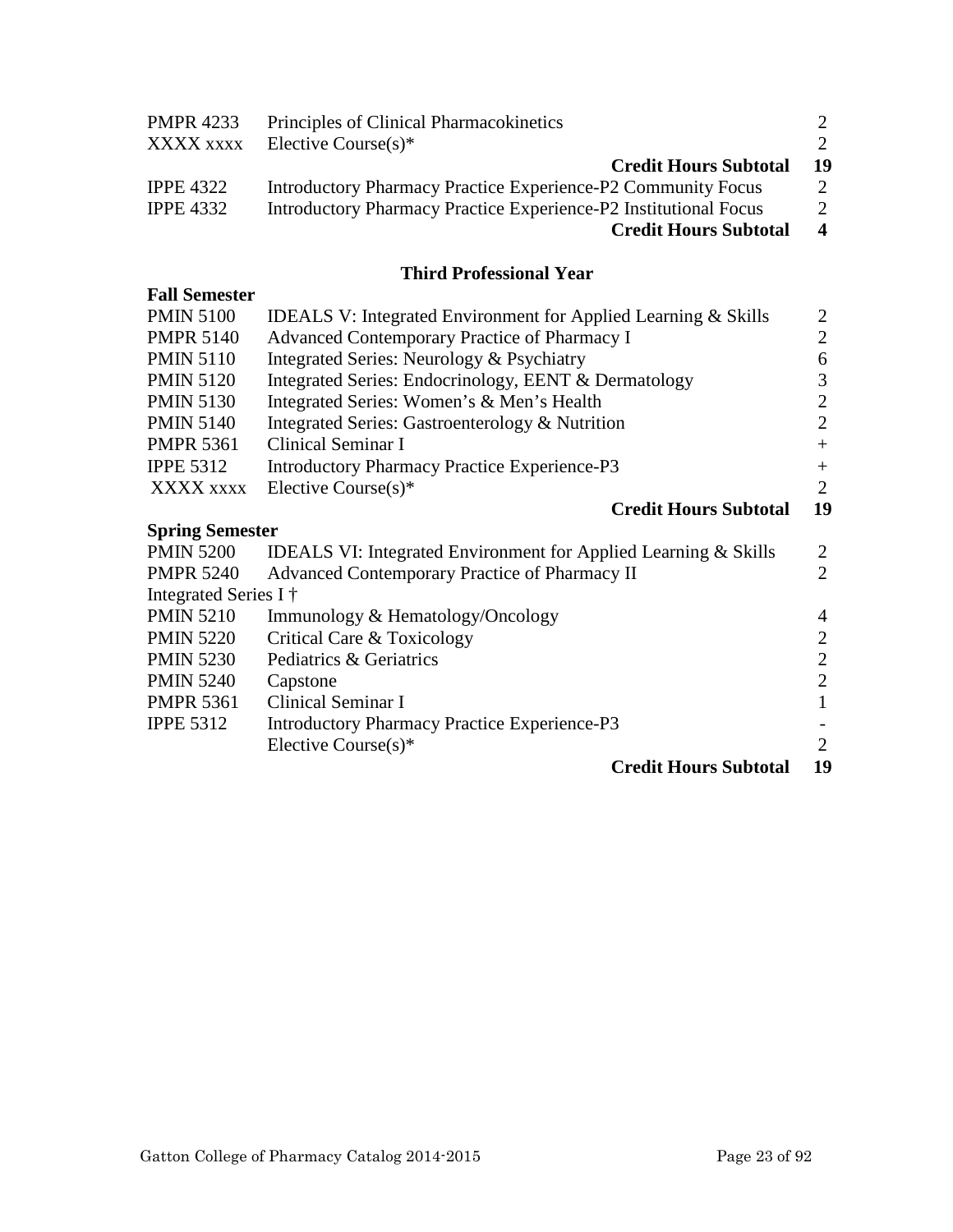#### **Fourth Professional Year\*\***

<span id="page-23-0"></span>

| <b>PMPR 5461</b> | Clinical Seminar II                 |                              |                |
|------------------|-------------------------------------|------------------------------|----------------|
| <b>APPE 6001</b> | <b>Institutional Practice</b>       |                              | $\overline{4}$ |
| <b>APPE 6002</b> | <b>Community Practice</b>           |                              | $\overline{4}$ |
| <b>APPE 6003</b> | Acute Care Practice I               |                              | $\overline{4}$ |
| <b>APPE 6004</b> | Ambulatory/Primary Care Practice I  |                              | $\overline{4}$ |
| <b>APPE 6503</b> | Acute Care Practice II              |                              |                |
| or               | or                                  |                              | $\overline{4}$ |
| <b>APPE 6504</b> | Ambulatory/Primary Care Practice II |                              |                |
| <b>APPE XXX</b>  | <b>Advanced Practice Electives</b>  |                              |                |
|                  | (complete a minimum of 4)           |                              | 16             |
|                  |                                     | <b>Credit Hours Subtotal</b> | 37             |

#### *Curriculum Notes*

+ Year-long course; Credit awarded in the spring semester of the same professional year

\* See information about electives below

**\*\***Must complete all didactic courses, IPPEs, and pre-APPE assessments to begin Fourth Professional Year

#### **Elective Courses**

Students are required to complete four elective courses (totaling at least eight credit hours) with the minimum passing grade prior to beginning Advanced Pharmacy Practice Experiences. Only courses that appear on the Approved Electives list may be used to fulfill this requirement. External research or internship experiences may be utilized to meet requirements if approved by the Curriculum Committee. Students should refer to the Gatton College of Pharmacy Student Handbook for complete information about scheduling electives.

Students are expected to enroll in electives as sequenced in the curriculum outline; however, requests for enrolling in electives out of sequence may be made. Such requests require approval by the Associate Dean for Academic Affairs (ADAA) and are considered on a caseby-case basis. Students can enroll in only one elective in any one term unless granted permission, in writing, by the ADAA or designee. Students may complete additional electives in excess of the requirements with written permission of the ADAA or designee; however, these courses become part of the student's academic record and the grade assigned will be calculated in the student's GPA.

#### **Professional Experience Program (PEP)**

Students are required to participate in the Professional Experience Program during all four years of the curriculum. Many of these experiences are offered in practice sites away from Johnson City. The student should be prepared to incur additional expenses while on Introductory or Advance Pharmacy Practice Experiences. Assignments will normally be made as early as possible, giving the student time to secure housing and make plans for offcampus experiences. In addition, enrollment in experiential education courses requires continued compliance with immunization and training requirements.

Professional practice experiences are developed by the responsible faculty member and are approved by the College's Curriculum Committee. Students may recommend clinical sites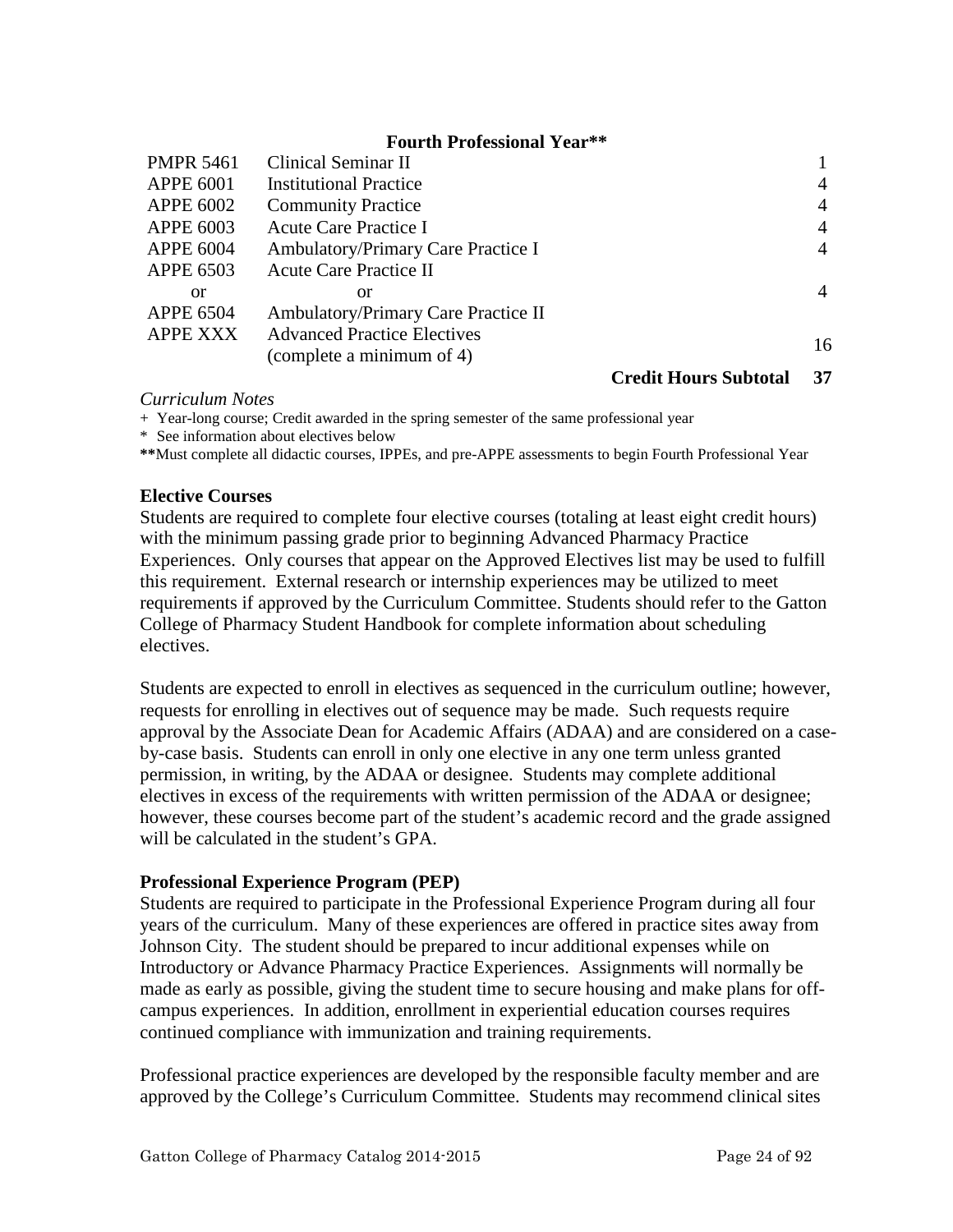<span id="page-24-0"></span>for experiential rotations but cannot make arrangements with individual practitioners or agencies. All clinical experiences must be undertaken at sites with formal contracts between the affiliate and the College of Pharmacy, and with preceptors who hold formal appointments in the College or have some formal relationship with the College. Contracts or appointments, and preceptors and sites, need to be consistent with the philosophy and objectives of the educational program. This involves an assessment of the affiliate and/or potential faculty member to ensure a quality learning experience for the student.

Given that the necessary contracts and appointments are legal documents, they often require several months to finalize before a student may be assigned to a site. If a student wishes to recommend a particular clinical site or practitioner for a rotation, please contact the Director of Experiential Education. Please remember there are site and practitioner requirements that limit where and when students may be assigned, and not all sites may qualify. Students cannot be placed at an experiential site until all paperwork is completed and formal approval is given by the Director of Experiential Education.

Students will not be placed in sites where there is a conflict of interest in evaluating student performance. Such conflicts include, but are not limited to, assignment to a relative or close family friend, assignment to a site where the student has previously or is currently employed, and assignment to a preceptor who has a business or financial relationship with the student or a family member of the student.

# **Articulated Dual Degree Programs**

#### *PharmD/Masters of Business Administration*

Bill Gatton College of Pharmacy students can simultaneously pursue a Masters of Business Administration (MBA) degree from the ETSU College of Business and Technology while completing the PharmD degree. The joint degree program is designed to provide students with a broader perspective on business that will strengthen graduates' ability to engage in pharmacy management within a variety of health care settings. The joint degree program is structured such that students can complete both degrees within a four-year period of time (see below for general curriculum structure of the program). Students complete MBA courses at specified points in the PharmD curriculum and during the summer following the first and second year of pharmacy school.

| <b>Year One</b>                       | <b>Year Two</b>                         |
|---------------------------------------|-----------------------------------------|
| - All PharmD coursework               | -- PharmD coursework                    |
| -- Apply for admission to MBA program | -- 5 MBA classes (accelerated format)   |
|                                       | 2 of count as PharmD electives          |
|                                       |                                         |
| <b>Year Three</b>                     | <b>Year Four</b>                        |
| -- PharmD coursework                  | -- PharmD Advanced Practice Experiences |
| --4 MBA classes (accelerated format)  |                                         |
| 2 count as PharmD electives           |                                         |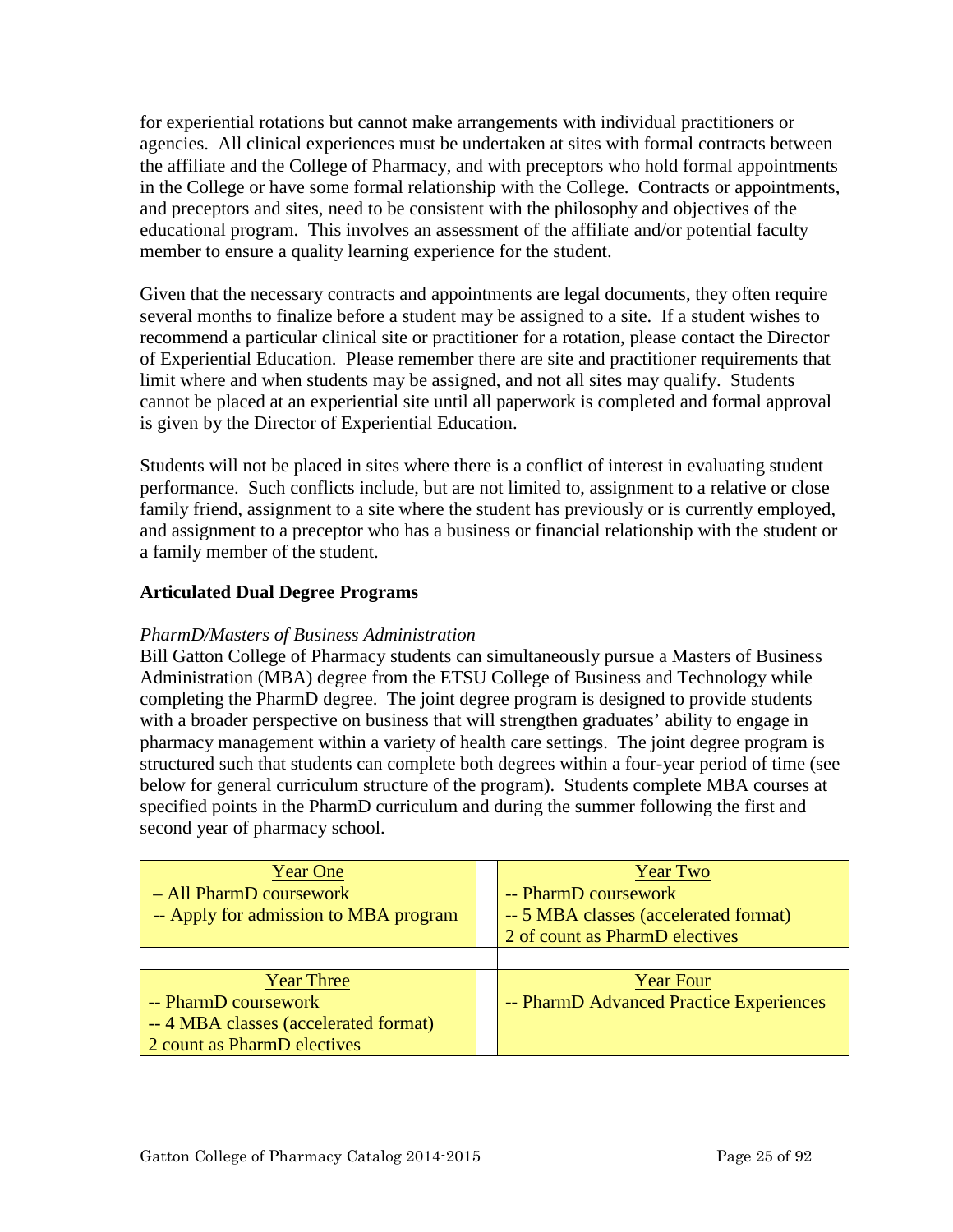# <span id="page-25-0"></span>*PharmD/Masters of Public Health*

Bill Gatton College of Pharmacy students can simultaneously pursue a Master of Public Health (MPH) degree from the ETSU College of Public Health while completing the PharmD degree. The joint degree program is designed to provide future pharmacists a broad perspective that could help solve health problems on a large scale. It is an excellent choice for pharmacists who want to pursue a career in public health leadership at the local, state or national level.

Students enroll in MPH courses at specified points in the PharmD curriculum (see below for general curriculum structure). During the fourth year of the joint degree program, students will devote one full year of study as an MPH student within the College of Public Health before returning for their fifth and final year at the College of Pharmacy.



Contact the Office of Student Affairs (423-439-6338 or [pharmacy@etsu.edu\)](mailto:pharmacy@etsu.edu) for information about the admission process and requirements for the joint degree programs.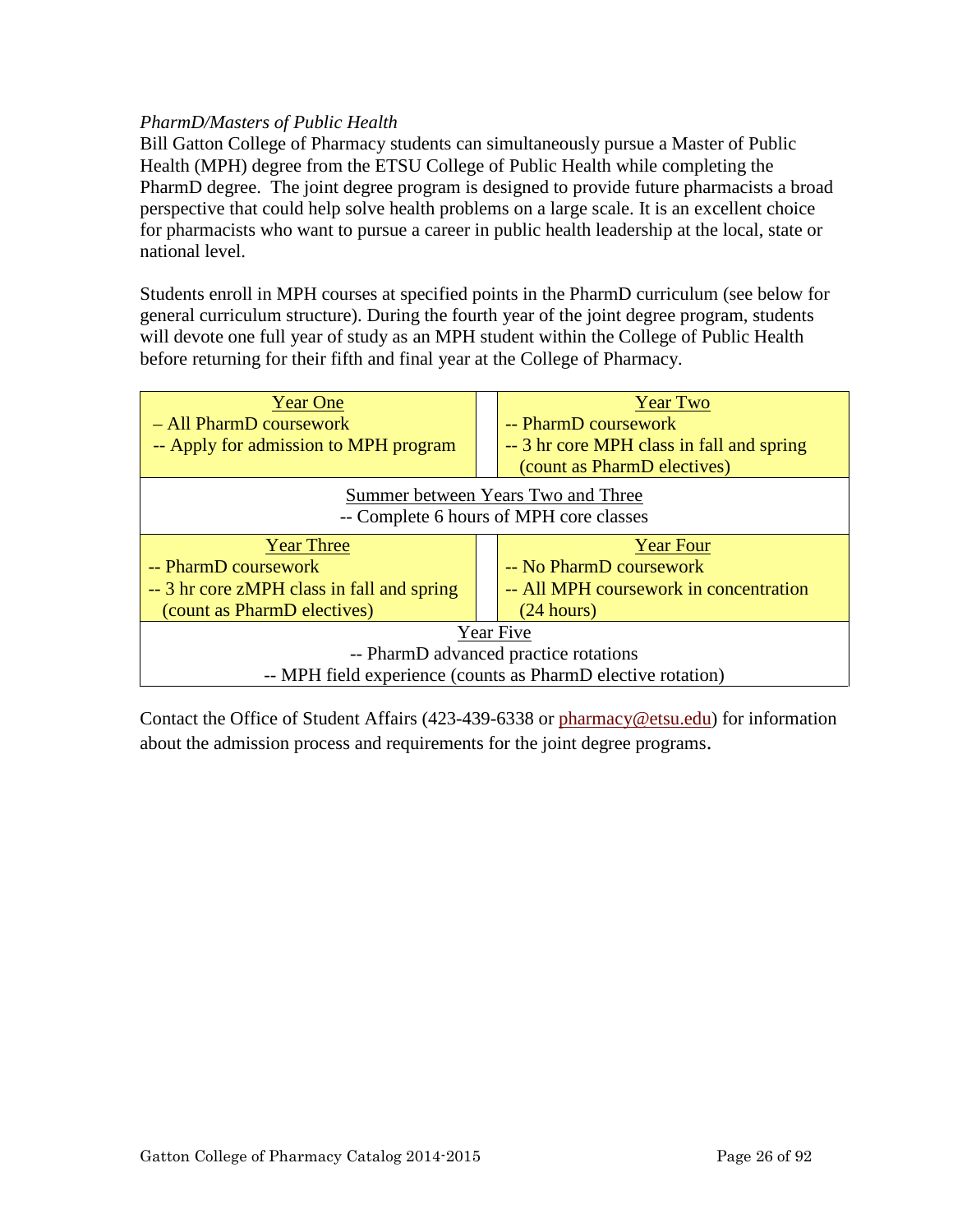# **ADMISSIONS**

<span id="page-26-0"></span>Admission to the Gatton College of Pharmacy at East Tennessee State University is based on a competitive selection process involving applicants who meet the minimum requirements for admission. The Admissions Committee endeavors to select for admission applicants who are the best qualified, with an emphasis on those who demonstrate a desire and propensity for rural pharmacy practice and an interest in rural health. The Gatton College of Pharmacy uses a rolling admission process which allows for interviews and final action on applications throughout the admission cycle. The College is committed to increasing the number of qualified pharmacists from currently underrepresented minority groups and from disadvantaged backgrounds. The school actively promotes and encourages applicants from these groups.

# **Pre-Pharmacy Studies**

Pre-professional preparation should be in an area chosen strictly according to the interest of the individual student. A specific major or minor course of undergraduate study for entering students is not advocated. A well-rounded undergraduate education is highly desirable, and students are encouraged to pursue the undergraduate program of their choosing. In addition to acquiring specific knowledge, the pre-pharmacy student should acquire certain basic skills and aptitudes such as the ability to read with speed, comprehension, and retention; the ability to understand concepts and draw logical conclusions; the ability to adapt quickly to new and different circumstances; and the ability to communicate effectively in all circumstances. Evidence of these abilities is sought throughout the admission process. These skills and abilities are essential in becoming a practicing pharmacist and a self-directed, lifelong learner.

# *Pre-Pharmacy Course Prerequisites*

Admission to the Doctor of Pharmacy degree program requires that applicants complete at least 61 semester hours of undergraduate courses as specified below. Courses must be from a U.S accredited college or university. The prerequisites provide the minimum academic background essential to pharmacy education. Applicants who exceed the minimum stated requirements are more competitive.

Prerequisite coursework must be completed by the end of First Summer Session/Summer Session 1 prior to entrance into pharmacy school. Exceptions may be granted. Applicants who are in the process of completing prerequisites at the time of application should note these on their PharmCAS application as in progress or planned courses. All prerequisite coursework must be completed with a grade of C- or higher.

Foreign coursework may only be considered in cases where the applicant has earned the equivalent of a baccalaureate degree (or higher) at an accredited institution. A foreign transcript evaluation report (FTER) must be submitted through PharmCAS.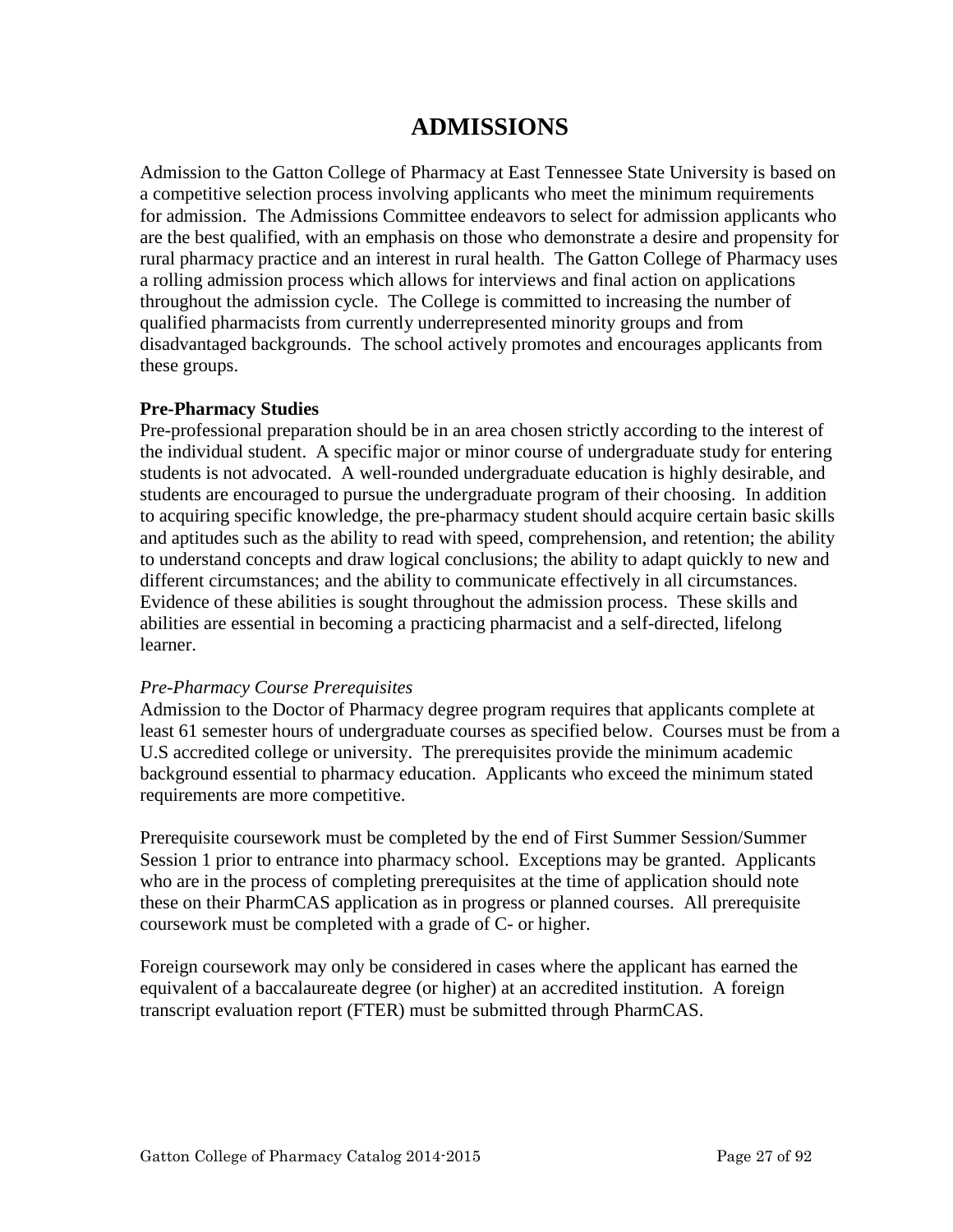<span id="page-27-0"></span>

| <b>Courses</b>                                                                   |   |
|----------------------------------------------------------------------------------|---|
| General Biology and Lab*                                                         | 4 |
| Microbiology and Lab*                                                            | 4 |
| Biology Elective*                                                                | 3 |
| General Chemistry and Lab*                                                       | 8 |
| Organic Chemistry and Lab*                                                       | 8 |
| General Physics and Lab*                                                         | 4 |
| Calculus                                                                         | 3 |
| <b>Statistics</b>                                                                | 3 |
| Economics                                                                        | 3 |
| Composition<br>(Any writing-intensive course in the English area is acceptable.) | 3 |
| <b>Oral Communication</b>                                                        | 3 |
| Additional Writing-Intensive Course or Oral Communication<br>Course              | 3 |
| Social Sciences, Behavioral Sciences, and/or Humanities Electives                | 9 |
| General Elective (science course recommended)                                    | 3 |

\*Course must count toward that major or a science degree

# *Use of Advanced Placement or CLEP Credit*

Advanced placement credit, CLEP credit, or other nontraditional credit in required nonscience courses awarded by a regionally accredited college or university may be utilized to satisfy academic prerequisites. Such credit may also be utilized to satisfy prerequisite science courses provided that applicants have taken additional course work in the same discipline. Prospective students should be aware that portions of the professional curriculum require solid skills in algebra and introductory integral calculus, and those math skills, if not used, quickly diminish. As such, we strongly recommend that incoming students take appropriate steps to insure a high level of mathematical aptitude

# **Early Decision Program**

The College participates in the Pharmacy College Application Service (PharmCAS) early decision admission program. This program allows highly competitive applicants who are committed to attending the Gatton College of Pharmacy the opportunity to secure an admissions acceptance early during the admissions cycle. Applicants choosing this program cannot apply to any other pharmacy school prior to receiving a decision and agree to attend the Gatton College of Pharmacy, if accepted.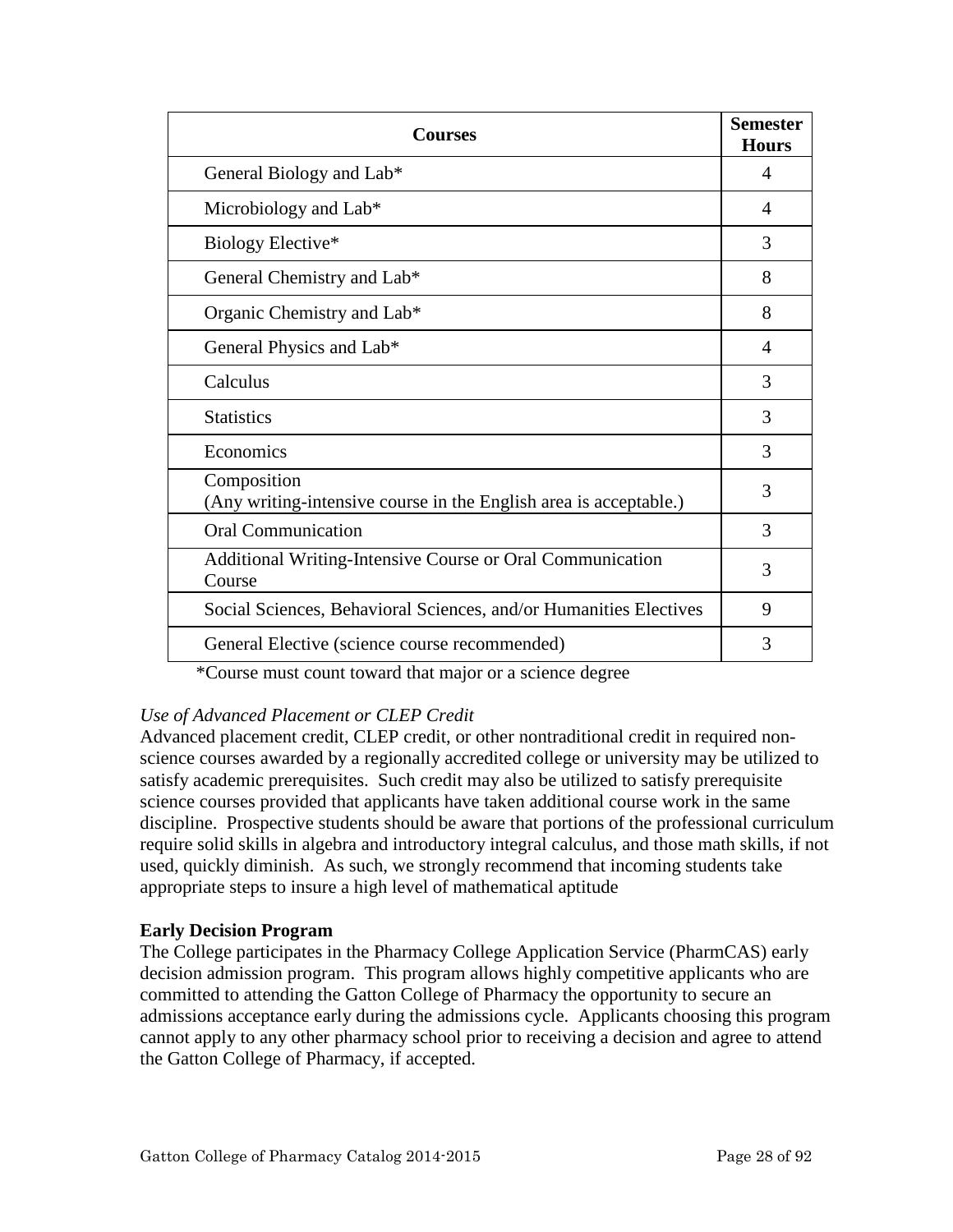<span id="page-28-0"></span>The deadline to apply as an Early Decision applicant set annually by PharmCAS but is typically the first Monday in September. Early Decision applicants are assured of receiving an admission decision in late October. Please note that Early Decision applicants are not given preference over regular decision applicants by the Admissions Committee.

# **Admission Eligibility**

Applicants must be a U.S. citizen, possess a U.S. Permanent Resident Visa (Green Card), or have been granted political asylum or refugee status to be eligible for admission. Proof of eligibility is required for non-U.S. citizens. Additionally, pursuant to Tennessee Public Chapter No. 1061-SB No. 1325 known as the Tennessee Eligibility Verification for Entitlements Act (TEVA) applicants claiming U.S. citizenship status may be required to provide proof upon matriculation.

# **Applying for Admission**

Applicants will be considered for admission only after a complete admission file has been submitted to the Admissions Committee. A complete admissions file consists of a PharmCAS application, PCAT scores, and letters of reference. See below for detailed information regarding each of these items.

#### *PharmCAS Application*

Application is made using the Pharmacy College Application Service (PharmCAS) via their website, www.PharmCAS.org.

#### *Pharmacy College Admission Test (PCAT)*

All applicants are required to report official scores from the Pharmacy College Admission Test (PCAT) by the deadline. Applicants report scores directly to PharmCAS (code 104). The PCAT must be taken within 3 years of the application deadline.

Under certain conditions, a Preliminary Score Report may be utilized to expedite processing of an application. The applicant will receive information regarding this report once their PharmCAS application is received by the College. Applicants must still submit official scores as stated above by the specified deadline. Offers of acceptance are contingent upon verification of scores.

Applicants are advised to structure a curriculum that prepares them adequately for the PCAT. Information regarding the PCAT may be obtained from the applicant's pre-professional advisor or at www.PCATweb.info.

#### *Letters of Reference*

Two letters of reference are required and must be submitted through PharmCAS. One letter must be from a science faculty member (natural sciences) who has taught the applicant or from the pre-health advising office at the applicant's academic institution. This letter should address the applicant's academic performance and academic potential as a future Student Pharmacist. The second letter may be from a source of the applicant's choosing; however, a letter from a pharmacist or other source who can attest to the applicant's potential as a future health care professional is highly recommended. Letters from the following evaluators will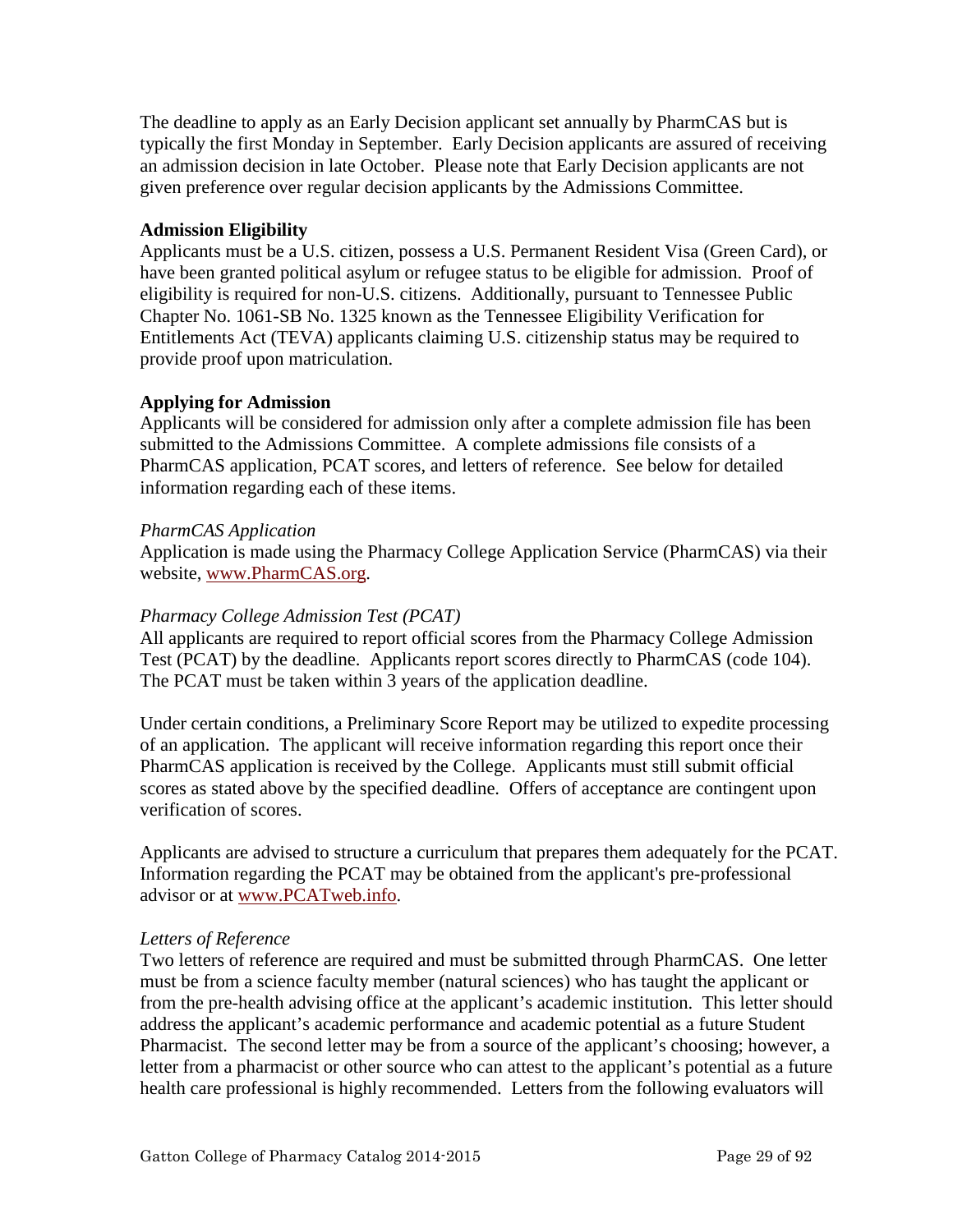<span id="page-29-0"></span>not be counted toward the two letters of reference: clergy, co-worker, friend, and politician. Under no circumstances will letters from family members be accepted.

#### *Interview*

An in-person interview with members of the Admissions Committee is required. Only selected applicants will be invited to interview (all related expenses are the sole responsibility of the applicant). Interview dates are scheduled directly with the applicant by the Admissions Office. An invitation to interview does not guarantee admission or imply any specific action on the part of the Admissions Committee.

# *Class Reservation Deposit*

Upon notification of acceptance to the Gatton College of Pharmacy, the applicant will be required to pay a non-refundable class reservation deposit of \$500.

# *Deferred Matriculation*

Accepted applicants may request deferred entrance into the Gatton College of Pharmacy until the next class for previously unforeseen circumstances. In order to request deferred matriculation, the applicant must submit a written request explaining why a later matriculation is desired. The applicant, if approved for deferment, will be required to sign a contract agreeing to comply with specific conditions. Requests for deferred matriculation must be made in writing no later than June 30 immediately preceding expected matriculation.

# **Application Deadline**

|                                                                                                   | <b>Early Decision</b><br><b>Applicants</b> | <b>Regular</b><br><b>Applicants</b> |
|---------------------------------------------------------------------------------------------------|--------------------------------------------|-------------------------------------|
| Receipt by PharmCAS of application, fee,<br>and all transcripts                                   | September 2, 2014                          | March 2, 2015                       |
| Deadline for all required supporting<br>materials (i.e., PCAT scores and letters of<br>reference) | September 22, 2014                         | March 23, 2015                      |

#### **Selection Criteria**

The Admissions Committee evaluates applicants on the basis of demonstrated academic achievement, PCAT scores, letters of reference, pertinent extracurricular activities, evidence of non-scholastic accomplishments, evidence of strong knowledge and understanding of the profession, and demonstrated motivation for the study and practice of pharmacy consistent with the mission of the Gatton College of Pharmacy. Criteria for admission are integrity, willingness and ability to assume responsibility, high scholastic achievement, maturity, intellectual curiosity, and sound motivation.

#### *Academic Considerations*

In evaluating the applicant's coursework, the Admissions Committee examines the time frame and difficulty of the pre-pharmacy course schedule, the correlation of the academic record with the PCAT scores, and extracurricular activities (particularly activities such as concurrent employment, collegiate athletics, and philanthropic/service activities) as an indication of the potential to succeed in the academically rigorous pharmacy curriculum.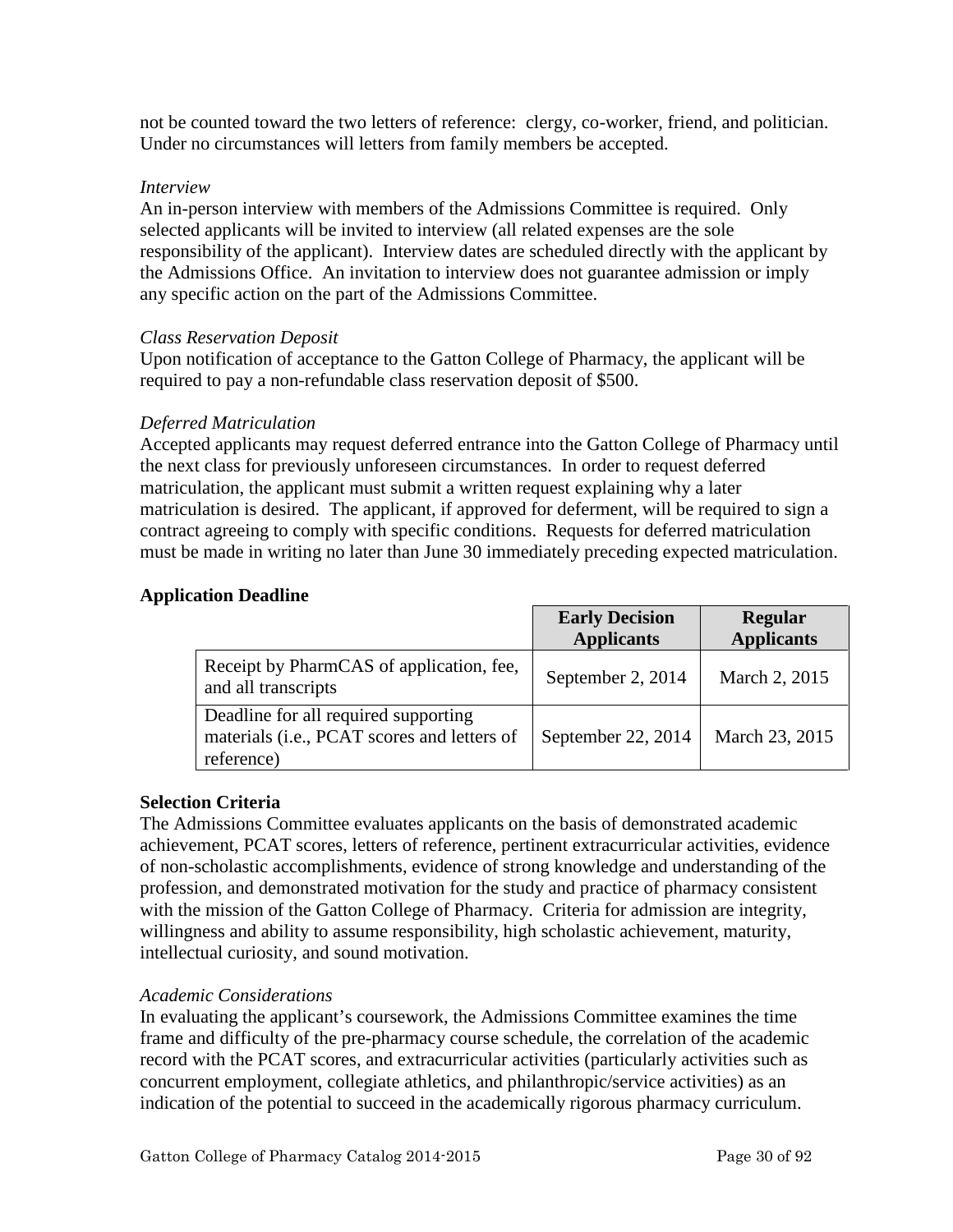<span id="page-30-0"></span>Applicants are expected to possess a solid academic foundation, particularly in the sciences and mathematics. Applicants who have taken prerequisite coursework more than 10 years prior to the application deadline should demonstrate contemporary content knowledge. This can be accomplished by acceptable performance on the PCAT and/or work experience. Such applicants are encouraged to address this issue in the PharmCAS personal statement.

All prerequisite coursework must be completed prior to enrollment; however, students who will have completed the prerequisites by the end of the spring semester prior to desired enrollment will be more competitive for admission. Similarly, applicants completing the typically more demanding science courses by the end of the fall semester are more competitive. Applicants are strongly discouraged from leaving a significant number of prerequisites for completion during the summer preceding anticipated enrollment in pharmacy school.

# *Experience*

It is expected that applicants have a clear understanding of the pharmacy profession. Each application is examined for evidence of an applicant's firsthand exposure to health care as an indication of the applicant's motivation and that the applicant is familiar with the realities of pharmacy as a career. Applicants without pharmacy work experience should consider volunteering, shadowing a pharmacist, or extensively researching the profession prior to applying for admission.

#### *Residency*

The Gatton College of Pharmacy gives preference to applicants who are residents of Tennessee and residents of our contiguous Appalachian service area who are interested in our emphasis on the practice of rural pharmacy. Because the Gatton College of Pharmacy is a tuition-funded program, tuition is the same for all students regardless of residency.

#### **Reconsideration of Admissions Committee Decision**

It is the policy of the College that it will not review or reconsider any admissions decision unless significant new information, which was not available at the time of the original decision, is discovered. The College reserves the sole right to determine the significance of any new information presented. Requests for reconsideration are rarely granted.

#### **Technical Standards for Admission**

Pharmacy education requires that the accumulation of scientific knowledge be accompanied by the simultaneous acquisition of professional skills. PharmD graduates must have the knowledge and skills to function in a broad variety of clinical situations and to render a wide spectrum of patient care.

The Admissions Committee considers any applicant demonstrating the ability to perform or learn to perform the skills listed below. These skills and abilities are assessed during the interview and throughout the PharmD program. Students must possess the scholastic, physical and emotional capacities to meet the full requirements of the school's curriculum. These standards describe the essential functions students must demonstrate in order to fulfill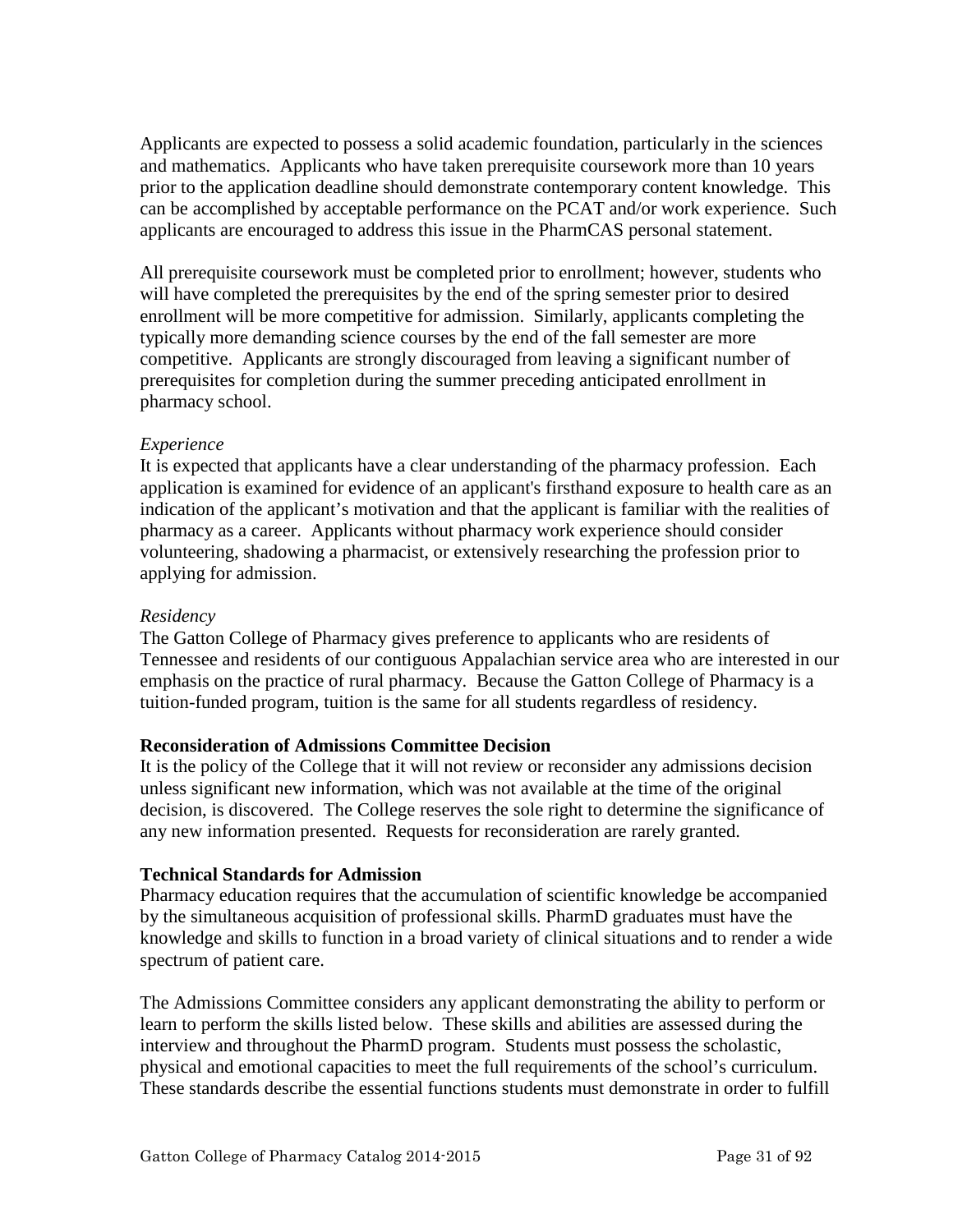the requirements of a general pharmacy education, and thus are prerequisites for entrance to and continuation at Bill Gatton College of Pharmacy. The Admissions Committee asserts that the following minimum technical standards must be present in prospective candidates and students continuing in the program.

Technological compensation can be made for some disabilities in certain areas, but a candidate should be able to perform in an independent manner. Bill Gatton College of Pharmacy, in conjunction with ETSU Office of Disability Services and in compliance with Section 504 of the 1973 Vocational Rehabilitation Act and the Americans with Disabilities Act of 1990, will make appropriate accommodations to facilitate enrollment and program participation of qualified individuals with temporary or permanent disabilities. It is the student's responsibility to notify ETSU Office of Disability Services in a timely manner to determine if he or she is eligible to receive accommodations.

# *Observation*

Candidates should be able to use visual and other sensory modalities to observe demonstrations and experiments in the class-based setting and to make observations in practice-based activities. They should be able to observe a patient accurately. They must be able to note and interpret verbal and non-verbal communication cues displayed by the patient.

# *Communication*

Effective communication skills include the ability to ask questions and to thoughtfully receive, record, and disseminate information. Candidates should be able to employ speech, reading, writing, and computer literacy skills to communicate effectively in the English language with patients, caregivers, faculty and staff, peers, and all members of the healthcare team.

# *Sensory and Motor*

Candidates should have functional use of the senses of equilibrium, smell, and taste, as well as sufficient motor function (gross and fine) and coordination to execute movements required to carry out functions necessary to the practice of pharmacy. They must also have somatic sensation and the functional use of the senses of vision and hearing; sufficient exteroceptive sense (touch, pain, and temperature); and sufficient proprioceptive sense (position, pressure, movement, stereognosis, vibratory).

# *Conceptual, Integrative, and Quantitative*

Candidates' intellectual skills and learning techniques must allow them to complete a rigorous and complex didactic and experiential curriculum. They must be able to learn through a variety of modalities including, but not limited to, classroom instruction, small group activities, individual study, preparation and presentation of reports, and use of computer technology. Candidates must be able to consistently, quickly, and accurately integrate information regarding patient assessment and therapeutic planning, as appropriate for each stage of their education. They must be able to convey this information in a manner and speed appropriate to the situation. When appropriate, they must be able to identify and communicate the limits of their knowledge to others and be able to recognize when the limits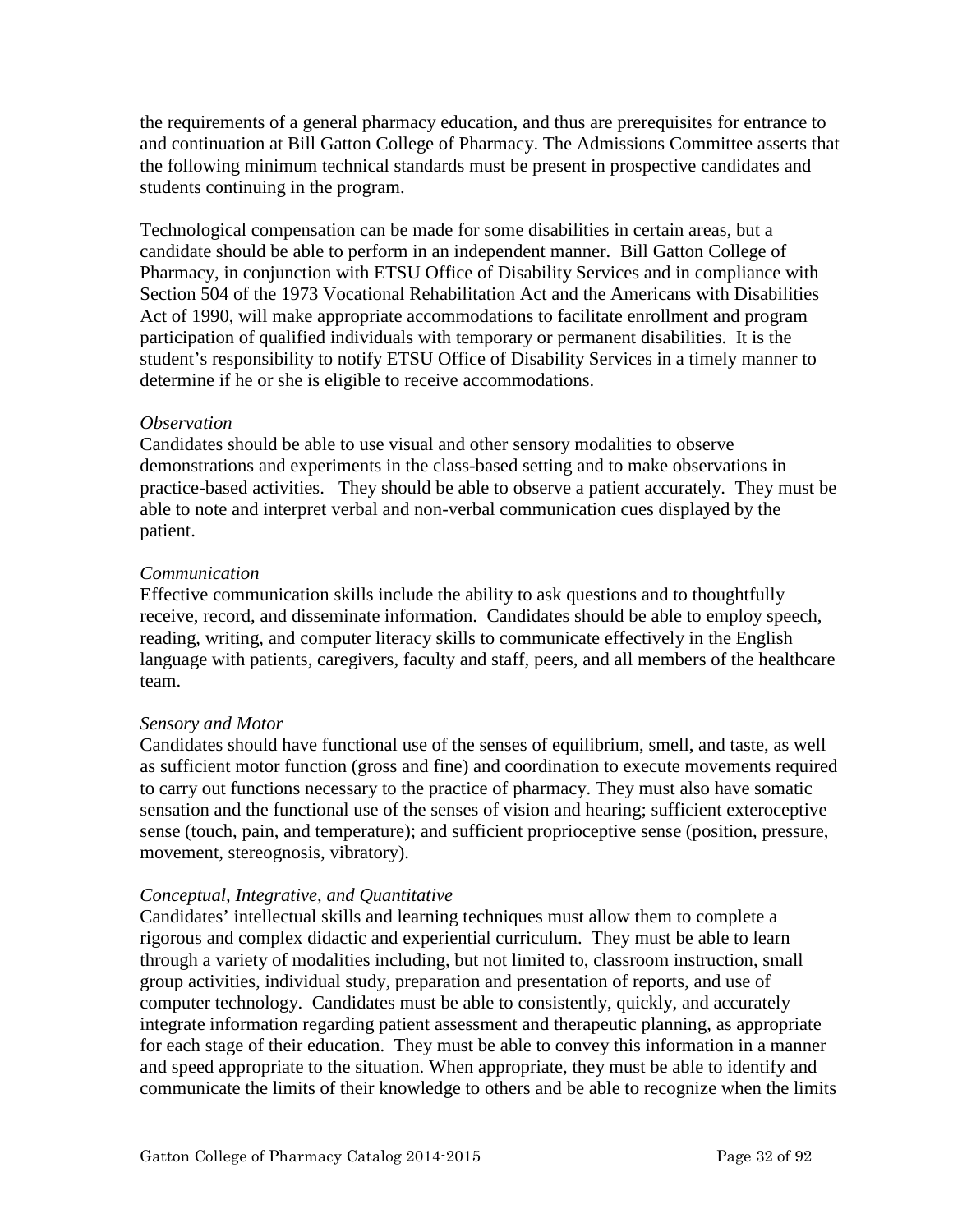<span id="page-32-0"></span>of their knowledge indicate that further study or investigation is necessary before participating in decision-making.

# *Behavioral and Social*

Candidates must possess the emotional and mental health required for full utilization of intellectual abilities. They must cultivate and maintain a professional demeanor that is able to tolerate workloads that are physically, mentally, and emotionally taxing, and to function effectively under stress or with distractions. They must exercise good judgment and maintain professional ethical standards. Candidates must possess compassion, integrity, interpersonal skills, and motivation to excel in the practice of pharmacy. They must be able to modify their behavior in response to constructive criticism.

# **Transfer Applicants**

Students desiring to transfer into the professional program from another ACPE accredited college of pharmacy will be evaluated on an individual basis; however, transfer admission is contingent upon space availability. Transfer applicants must meet the same requirements as a first-time PharmD applicant. Additionally, transfer applicants must be in good standing with (i.e., eligible to return to the pharmacy school previously attended) and should have a competitive grade point average.

Transfer applicants apply directly to the Gatton College of Pharmacy by completing the transfer application (found on the web at [www.etsu.edu/pharmacy\)](http://www.etsu.edu/pharmacy). Transfer applicants are required to submit an official transcript from all post-secondary institutions attended, a copy of PCAT scores, and letters of reference as specified on the application. If the transfer applicant is determined to be qualified for admission, a personal interview will be arranged. Applicants are also required to submit course syllabi for all pharmacy school courses completed for which credit is desired.

Transfer credit awarded and academic classification are determined based upon review of the transcripts and syllabi. Transfer students are required to complete at a minimum the last two years of the curriculum in order to receive the PharmD degree from the Gatton College of Pharmacy.

Interested applicants are encouraged to contact the Office of Student Affairs prior to applying.

# **Matriculation Requirements for Entering Students**

#### *Criminal Background Checks*

The Gatton College of Pharmacy is committed to providing the public with well-trained pharmacists who possess the traits of high moral character and standards. Within Tennessee and nationally, due to state legislative and accreditation requirements, many healthcare entities require all people working in their settings to submit to a Background Check (BC). These institutions may require individuals training to become healthcare practitioners to undergo a BC before participating in any educational/patient care activities at their sites. Additionally, many states require a BC for all individuals seeking a license to practice healthcare within the state.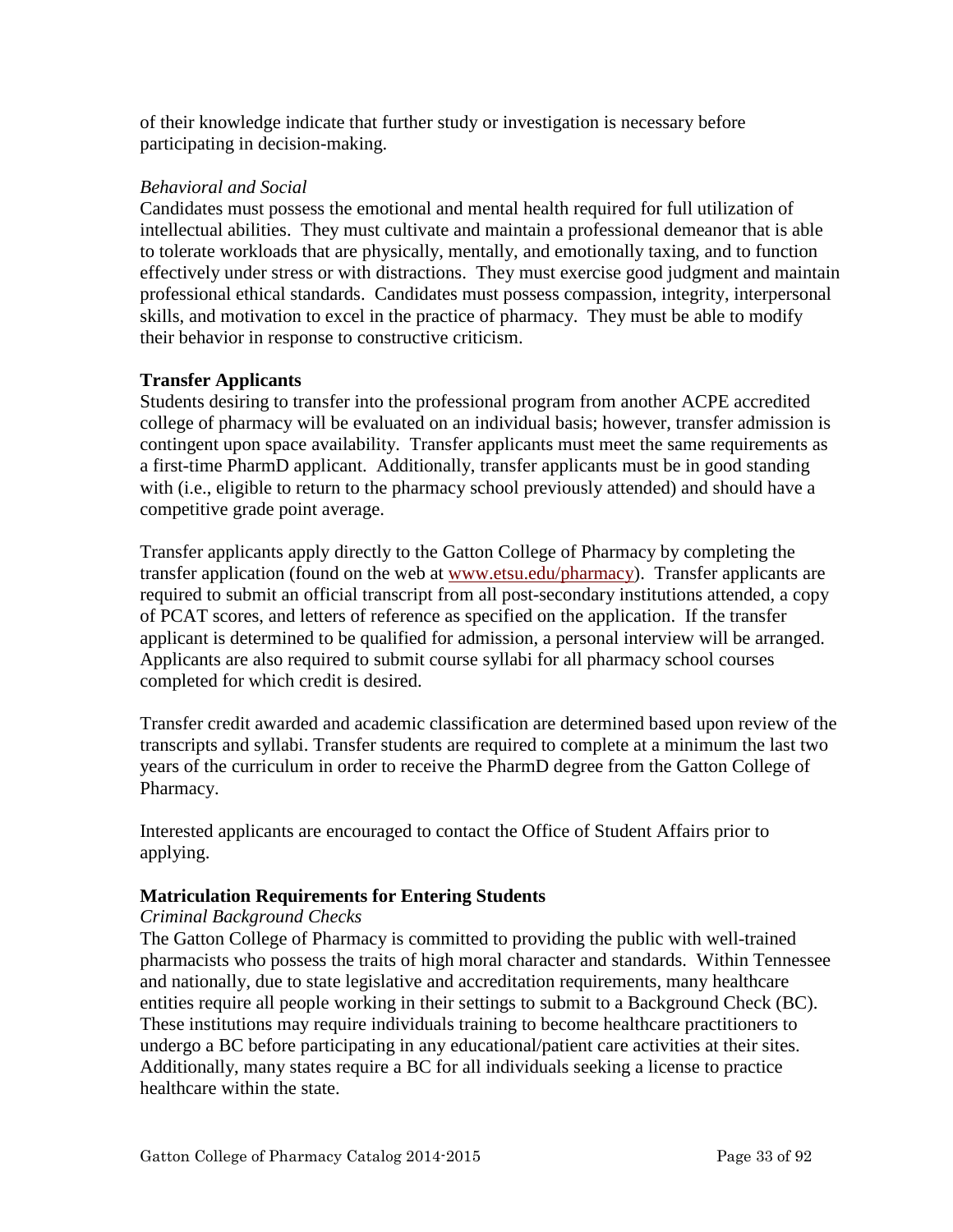<span id="page-33-0"></span>In light of the foregoing, the College has concluded that it is in the best interest of the College, our partner institutions, patients, and students for the College to determine at the outset if students seeking to complete the PharmD pose a potential risk, and whether such students meet eligibility requirements to participate in patient care activities at affiliated health care institutions by requiring all accepted applicants to undergo a BC as a condition of initial enrollment. This check shall be completed in a usual manner utilizing the services of recognized background screening company selected by the College. Enrollment is contingent upon satisfactory evaluation of the results of the BC. Results of the BC may also be released to affiliated institutions that require this information for student participation in patient care activities.

A letter from the College indicating a conditional acceptance will include notice of the BC requirement. Conditionally accepted applicants are required to cooperate completely with the College, or other authorized/approved investigative agency in granting permission/ authorization for the BC to be completed in a timely manner. All costs associated with the BC are the responsibility of the student and shall be paid directly to the vendor.

If an issue that may preclude a student's enrollment or participation in academic activities is identified, the case will be considered by an administrative subcommittee of the College, which shall evaluate the information relative to the finding and make a recommendation regarding the individual's suitability for enrollment. The recommendation will be forwarded to the Dean of the College of Pharmacy for a final decision.

#### *Health and Immunization*

As a prerequisite for enrollment, Gatton College of Pharmacy students are required to demonstrate receipt of appropriate immunizations and/or testing for protection against exposure to certain infectious diseases as detailed below. Acceptable documentation must be submitted to the Office of Student Affairs by the specified deadline prior to initial matriculation. Failure to comply may result in the student not being allowed to enroll or permitted to participate in practice experiences.

Measles, Mumps, Rubella (MMR): Proof of immunity to measles (rubeola), mumps and rubella is required of all students through the documentation of receipt of two MMR vaccines. The first dose must have been given on or after the first birthday. MMR vaccinations must be given at least 30 days apart. Alternately, the student may prove immunity through documentation of blood serum titer indicating immunity.

Hepatitis B: Proof of immunity against hepatitis B is required of all students. Students are required to complete the vaccination series which consists of three injections given at recommended intervals. Additionally, students are required to obtain a blood serum titer test that demonstrates the student has developed an adequate level of antibody protection to indicate immunity. The titer should be received 1-2 months after completing the series of three injections.

If the hepatitis B titer is negative following completion of the initial series of three injections, the student will be required to repeat the series and have a repeat titer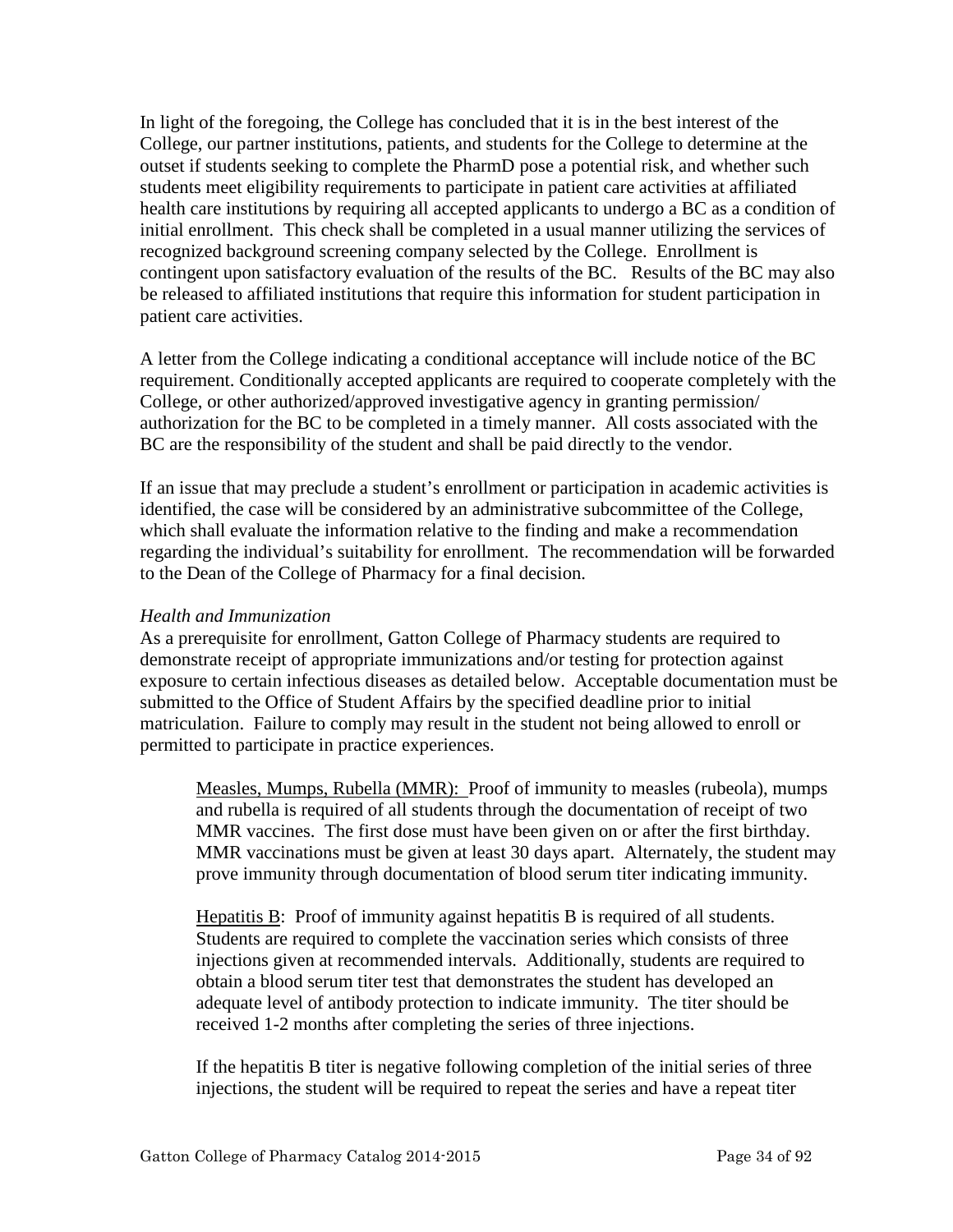<span id="page-34-0"></span>drawn. If the titer remains negative, the student will be required to receive appropriate clinical consultation.

Tetanus-Diphtheria: A current tetanus-diphtheria booster is required for all students. Students must provide documentation of receipt of a booster vaccine within 10 years of their expected graduation date. Effective October 2005, the CDC recommends administration of the TDAP in place of Td to promote protection against pertussis. Varicella (chickenpox): Consistent with state law, students must demonstrate immunity to varicella through documentation of receipt of the varicella vaccination series or documentation of a blood serum titer indicating immunity.

Tuberculin (TB) Screening: Annual TB screenings are required while the student remains enrolled. The first screening should occur no earlier than June 1 of the year prior to initial enrollment in the College. If a student receives a positive test or has a history of testing positive, he or she will be required to provide documentation of a chest x-ray and the results thereof, including the recommendation and outcome regarding any therapy.

Acceptable Documentation: All documentation submitted in response to the above requirements must include the date of each immunization and/or titer as well as the results of the titer. Acceptable documentation may include a statement or progress notes from a healthcare provider; copy of immunization record; or copy of laboratory reports, as appropriate.

Acknowledgment of Information about Infectious Diseases: In accordance with legislation of the General Assembly, all students, upon initial enrollment in a postsecondary education institution, shall be informed of the risk factors and dangers of certain infectious diseases. Students are required to complete and sign a form that includes detailed information about hepatitis B (HBV) and meningococcal meningitis.

# *Transcripts*

Entering students are required to submit an official transcript from ALL colleges or universities attended to the Admissions and Records Office directly from the institution. Transcripts marked issued to student will not be accepted without expressly given permission. Transcripts for courses in which the student is enrolled during the summer prior to matriculation should be sent after the summer grade and/or degree is posted.

#### *Basic Life Support Certification*

The Gatton College of Pharmacy requires that all student pharmacists be certified has having completed an approved basic life support (BLS) training program. Students are required to maintain certification throughout their entire pharmacy education program. All trainings are at the expense of the individual student. Documentation must be submitted to the Office of Student Affairs by the specified deadline prior to initial matriculation.

#### **Insurance Requirements**

*Professional Liability Insurance*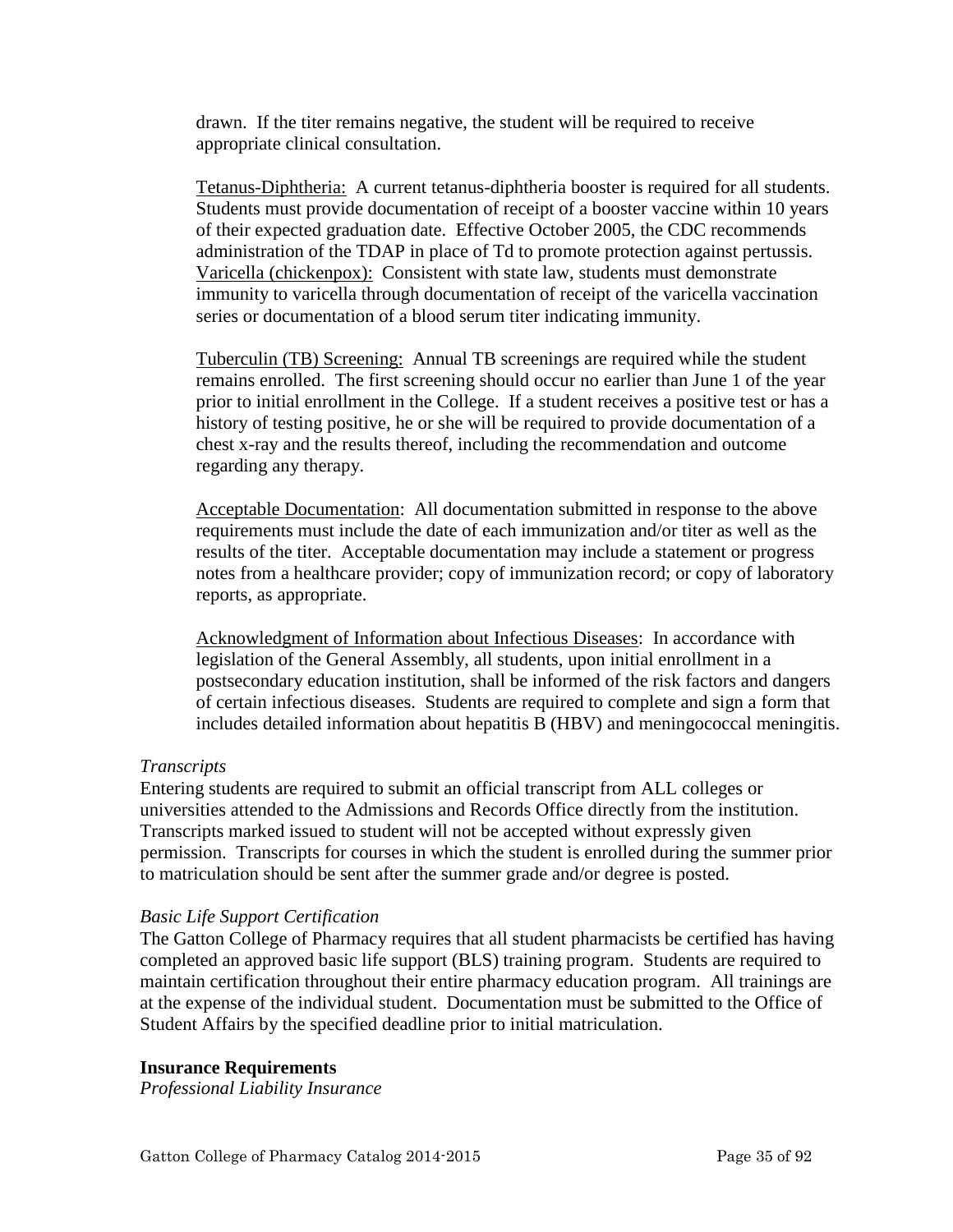<span id="page-35-0"></span>All PharmD students are required to carry professional liability insurance. Low cost coverage specifically designed for pharmacy students is available through Pharmacists Mutual Insurance Company. The premium is charged to the student's account upon registration.

# *Medical Insurance*

Medical insurance is required of all PharmD students. Students will automatically be enrolled in the Tennessee Board of Regents student insurance program unless proof of medical insurance is provided by the student to the Office of Student Affairs. The cost of this insurance will appear on the student's fee bill for the semester.

# **Required Trainings**

# *Immunization Certification*

Students will be required to complete the American Pharmacists Association (APhA) Immunization Certification training during the first month of the first professional year. Training will be scheduled as part of the Introductory Pharmacy Practice Experience (IPPE). This certification consists of a self-study exam, a didactic lecture, a final exam and a practicum. This certification will be at the expense of the individual student. The certification will be active as long as the individual maintains active BLS certification.

# *Occupational Safety and Hazard Administration Certification*

Students will be required to complete an online occupational safety and health (OSHA) training to prepare them for participation in PPEs. The training is completed via an independent study program and must be completed before a student will be allowed to begin his/her introductory PPE. Annual training is required.

#### *Sexual Harassment Training*

Consistent with the university's mission and vision, the Gatton College of Pharmacy is committed to treating people with dignity and respect. This ideal involves all employees and students as we strive to work together in an atmosphere conducive to building relationships on honesty, integrity, and trust. Towards this end, student pharmacists will be required to complete training in Preventing Sexual Harassment upon initial enrollment in the College. The training is complete online as a self-study program. Students are required to submit a copy of the certificate of completion to the Office of Student Affairs.

# **Computer Requirements**

All students are required to have a personal laptop computer appropriately configured to be compatible with university and college physical facilities, and Desire2Learn (D2L) on the web. D2L is a web-based teaching and learning tool utilized by the faculty for course delivery. Laptop computers are necessary for: retrieving course materials, including syllabi and handouts; retrieving primary literature and conducting internet searches; taking notes in class, if permitted by the instructor; taking in-class exams and quizzes as required; and other projects and writing assignments. The large classrooms have wired internet access; other areas in the College of Pharmacy have wireless access to the ETSU network.

Students are expected to provide their own printing hardware and supplies. Other devices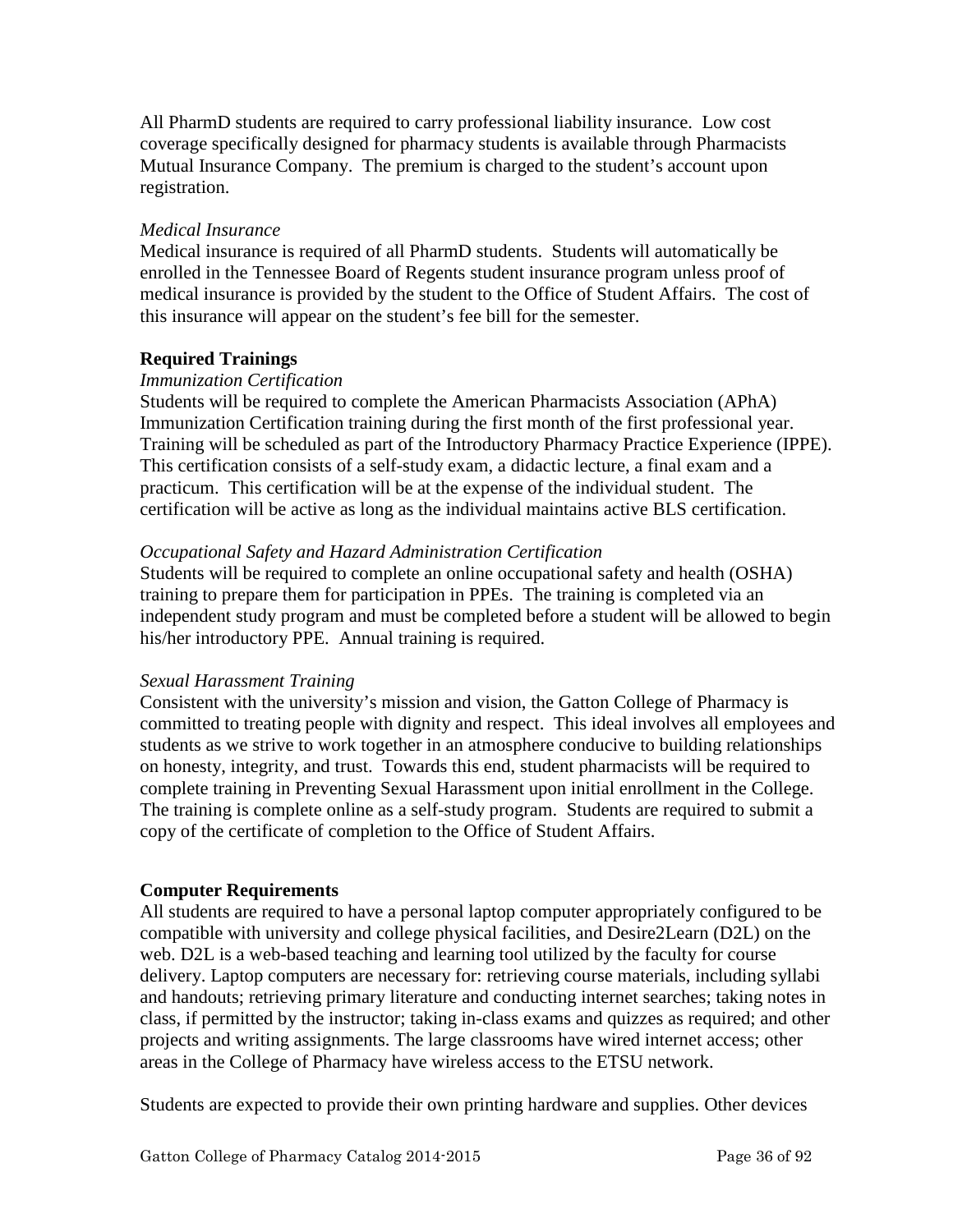may suffice for many tasks, but the student is responsible for having functional and personal equipment for any in class quiz, exam, or exercise. Recommended minimum computer specifications can be found on the web at www.etsu.edu/pharmacy.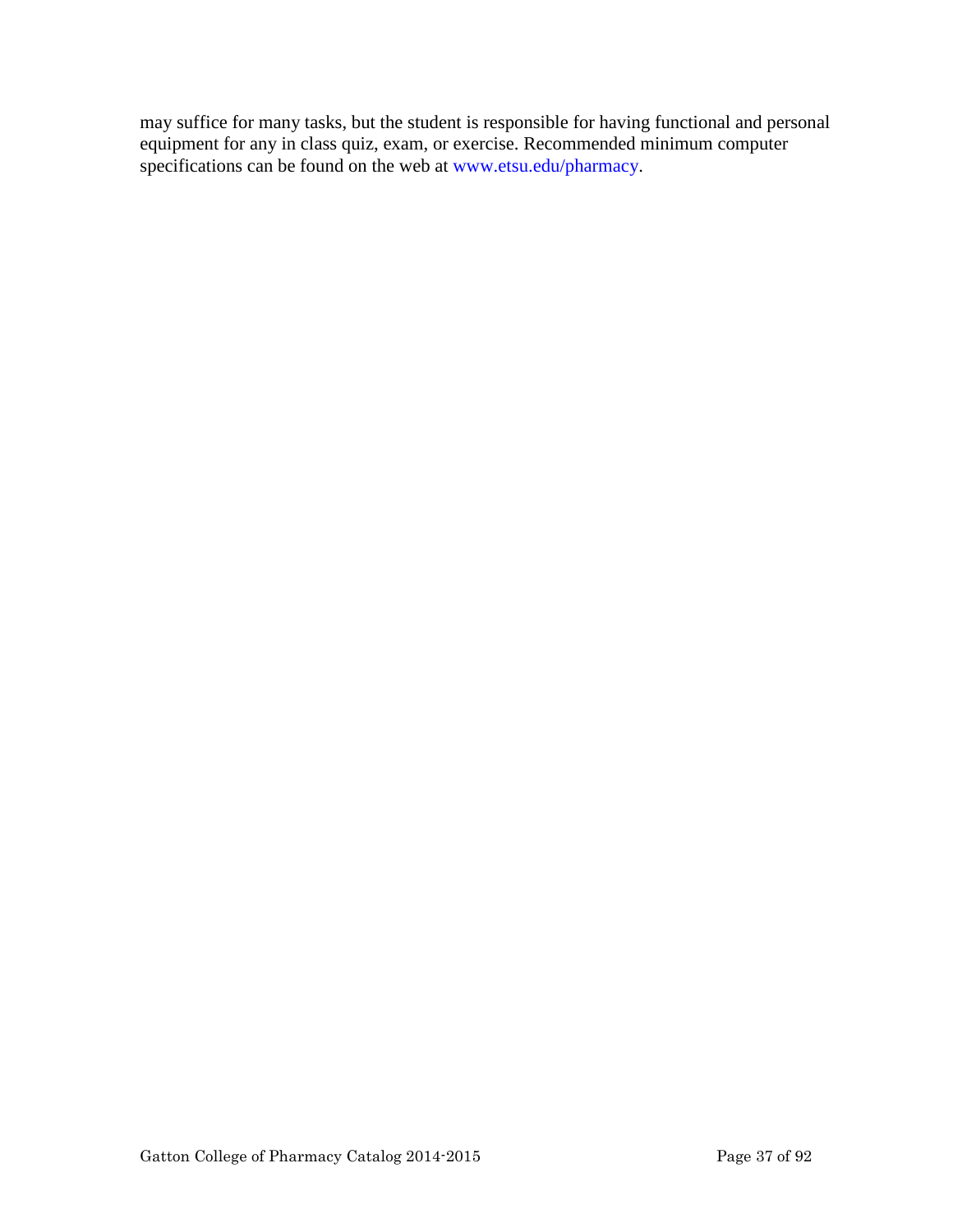# **EXPENSES AND FINANCIAL AID**

#### **Annual Cost of Attendance**

(First-year costs based on 9 months; budgets for all years can be found on the web at [http://www.etsu.edu/pharmacy\)](http://www.etsupharmacy.com/)

| <b>Tuition and Fees</b> <sup>1</sup>                                         | \$34,138 |
|------------------------------------------------------------------------------|----------|
| Tuition <sup>2</sup>                                                         | 32,710   |
| <b>Student Fees</b>                                                          | 1,410    |
| Liability Insurance                                                          | 18       |
| <b>Indirect Costs</b>                                                        | \$10,003 |
| Health Insurance (estimated)                                                 | 2,100    |
| Books and Supplies (P1 year; subsequent years less)                          | 1,207    |
| Transportation                                                               | 4,140    |
| Miscellaneous                                                                | 2,556    |
| <b>Room and Board</b>                                                        | \$10,692 |
| Housing                                                                      | 5,670    |
| Living Expenses                                                              | 5,022    |
| <b>Estimated Federal Loan Fees</b>                                           | \$1,271  |
| <b>Total Base Budget (P1 year)</b>                                           | \$56,104 |
| <sup>1</sup> Tuition and fees are set annually by Tennessee Board of Regents |          |
| <sup>2</sup> Tuition is the same regardless of residency                     |          |

#### **Financial Aid**

Pharmacy students are served by the College's Financial Aid Office. The office makes every effort to assist pharmacy students in securing the financial resources to attend the College. Financial aid is awarded on the basis of demonstrated need, which is the annual cost of attendance less the expected family contribution as calculated by the federal government from information provided on the Free Application for Federal Student Aid (FAFSA).

Financial aid available to student pharmacists consists of federally sponsored programs and limited scholarships. Students may only borrow up to the cost of attendance (tuition, fees, living expenses, transportation, and personal and miscellaneous expenses). Student budgets are based on the expected educational expenses of the student; as such, it is increased only under extenuating circumstances.

In order to apply for any of the federal aid programs, a student must submit a FAFSA and indicate the Gatton College of Pharmacy as the college he or she plans to attend (Federal School Code E01254). Students eligible for the Tennessee Educational Lottery Scholarships should submit the FAFSA no later than April 1 of each year in order to ensure consideration for receipt of the lottery scholarship. The FAFSA may be completed online at [http://www.fafsa.ed.gov/.](http://www.fafsa.ed.gov/)

When completing the FAFSA, first-year student pharmacists will answer questions about their student status differently depending upon how many semester credit hours they will have earned prior to beginning the PharmD program (see table below). Student pharmacists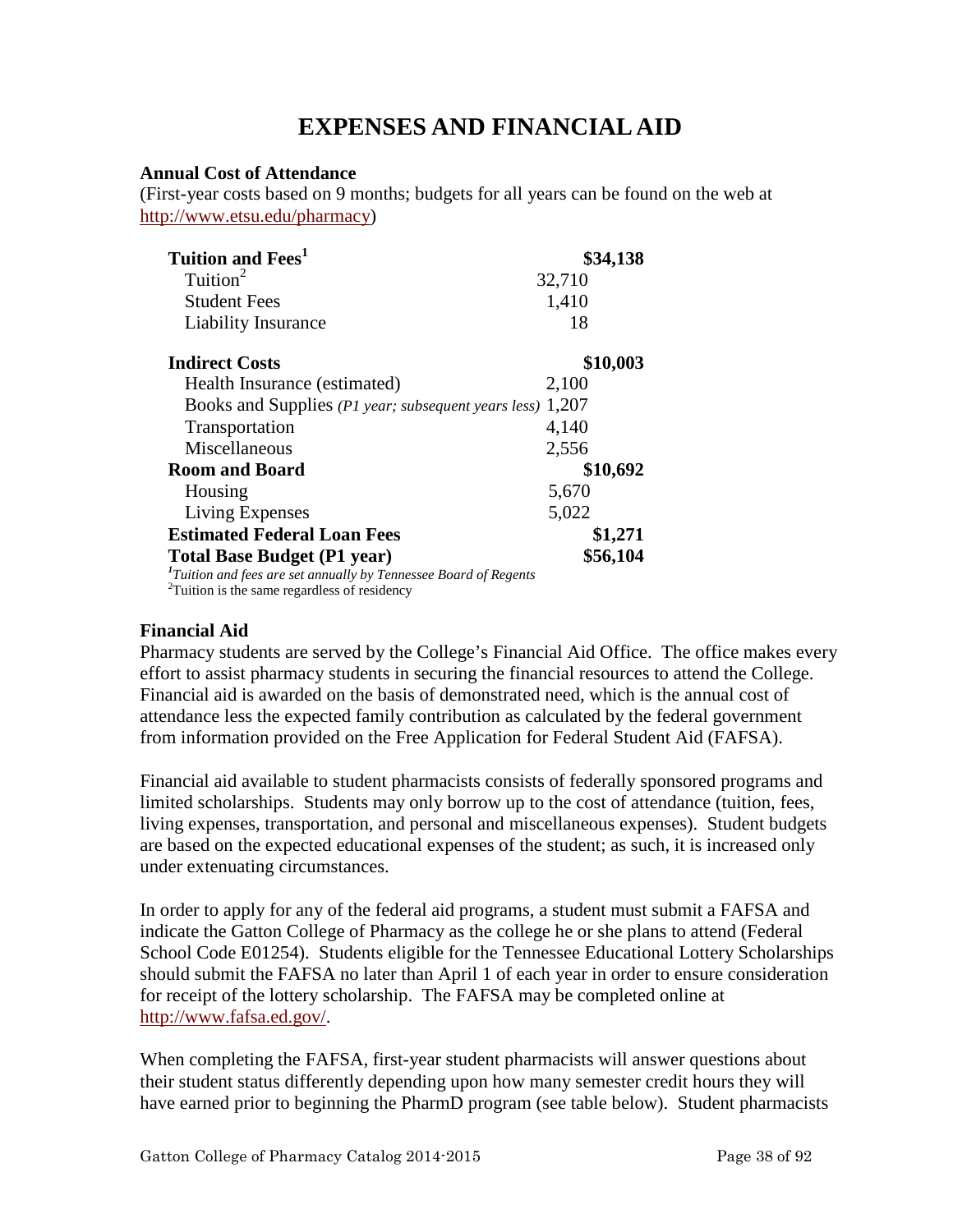who have earned less than 72 undergraduate semester credit hours will be considered undergraduates for the entire academic year for financial aid purposes. All other students will be considered professional students. Students who are considered professional students are no longer eligible for federal and state grants (e.g., Pell grant); however, students categorized as such are eligible for higher annual and aggregate loan amounts under the federal student loan program. Additionally, the professional classification allows students to be considered "independent" from their parents for most federal aid programs thus eliminating the requirement to report parental income on the FAFSA.

|                                                                                  | <b>Less than 72 hours</b><br>completed | 72 hours or more<br>completed    |  |
|----------------------------------------------------------------------------------|----------------------------------------|----------------------------------|--|
| What degree or certificate will you be<br>working on during the 2014 -2015 year? | 1 <sup>st</sup> Bachelor's degree      | Graduate or professional degree  |  |
| What will be your grade level when you<br>begin the $2014 - 2015$ year?          | $3rd$ year/Junior                      | $1st$ year graduate/professional |  |
| Will you have your first bachelor's<br>degree before July 1, 2014?               | No                                     | Answer accordingly               |  |

The federal government has the authority of selecting students for verification of information on the FAFSA. If selected, a student must submit a signed copy of the base year income tax form, W-2 form and the verification worksheet to the Office of Financial Aid.

Questions regarding financial aid for student pharmacists should be directed to College of Pharmacy Office of Financial Aid which may be reached by email (copfa@etsu.edu), phone (423-439-6238) or in person (VA Building 7, Room 214).

#### **Satisfactory Academic Progress for Financial Aid**

Students are required to maintain satisfactory progress toward their degree in order to be eligible for federal financial aid programs. The Gatton College of Pharmacy's Policy of Satisfactory Academic Progress requires students to meet both a qualitative and a quantitative standard. All students must complete the curriculum of each year and receive a grade of "C" or better in all required courses before advancing to the next professional year of study or graduating. Students must complete all didactic requirements within five academic years. This time limit may be extended for interruption by military service where enrollment is resumed immediately upon release from service.

The Academic Progression Committee (APC) makes the determination for Satisfactory Academic Progress. The committee is responsible for reviewing the progress of students at the end of each semester. Continued enrollment, remedial work and/or repeat of one or more courses, must be approved by the APC; such approval implies the student is making satisfactory academic progress. Therefore, the continued enrollment as a student serves as indication the student is maintaining satisfactory academic progress. Financial Aid is notified of significant actions of the APC for monitoring purposes to ensure compliance with Title IV regulations.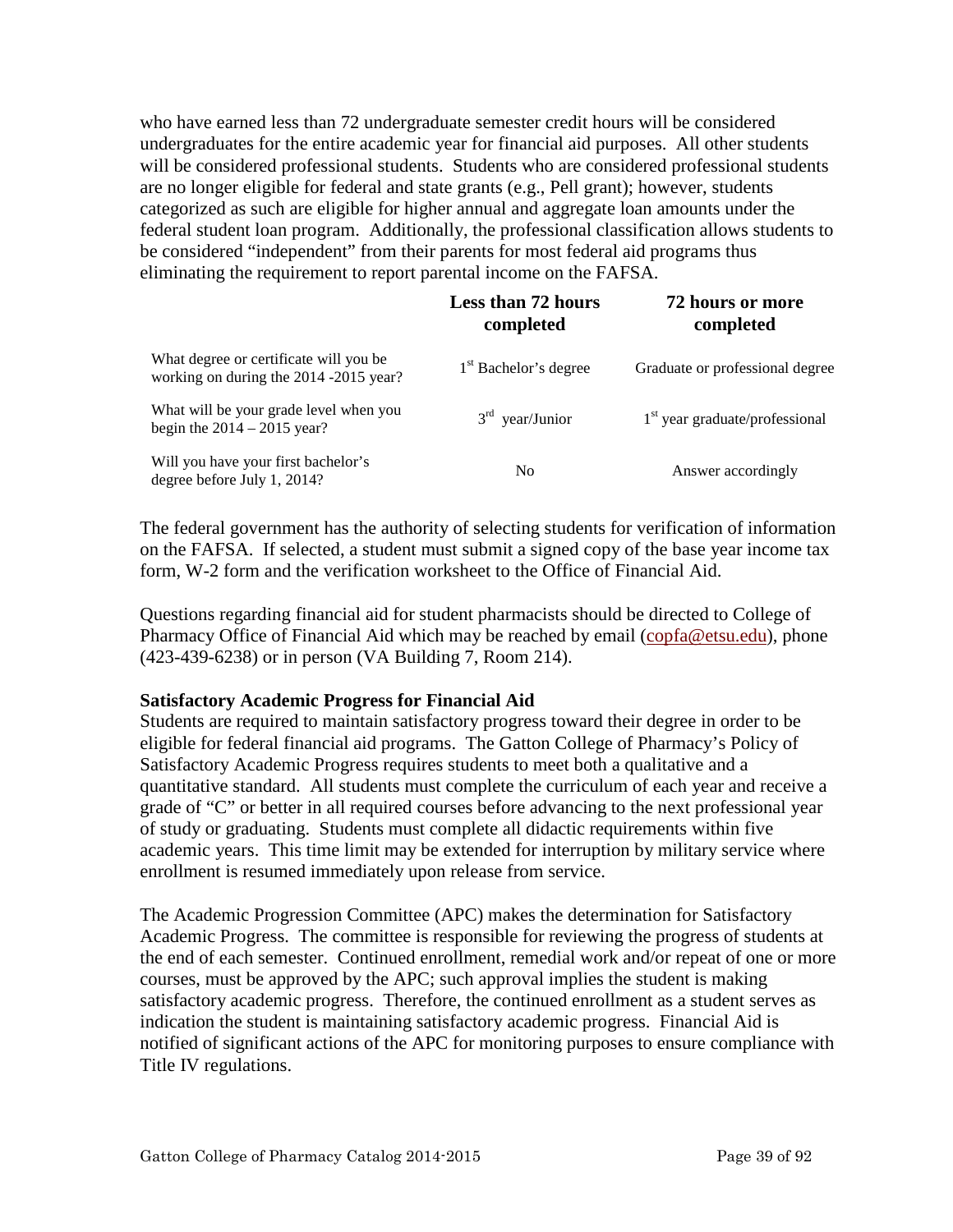#### **Grants, Scholarships, and Awards**

The Gatton College of Pharmacy continues to explore the creation of grants, scholarships and awards. The most current information is maintained by the Office of Financial Aid and is available on the web at [www.etsu.edu/pharmacy.](http://www.etsupharmacy.com/)

#### **Veterans Education Benefits**

The College of Pharmacy is approved for the training of veterans and other eligible persons under education benefit programs of the U.S. Department of Veterans Affairs (USDVA). The University Veterans' Affairs Office, which coordinates the delivery of military-related educational benefits of the USDVA to eligible service members, veterans, and certain disabled veterans dependents, can provide information and application assistance to student pharmacists who might be eligible for receipt of such assistance. Veterans Affairs is located in 101A Burgin E. Dossett Hall (administration building) on the main campus and can be contacted at 423.439.6819 or va@etsu.edu.

Primary entitlement programs administered by the Veterans Affairs office are:

- Montgomery GI Bill Active Duty (MGIB-AD) Educational Assistance Program [Authority: Chapter 30, Title 38 *United States Code (USC)*];
- Vocational Rehabilitation & Employment (VR&E) Program [Authority: Chapter 31, Title 38 *USC*];
- Reserve Educational Assistance Program (REAP) [Authority: Chapter 1607, Title 10 *USC*];
- Montgomery GI Bill Selected Reserve (MGIB-SR) Educational Assistance Program [Authority: Chapter 1606, Title 10 *USC*];
- Survivors' & Dependents' Educational Assistance (DEA) Program [Authority: Chapter 35, Title 38 *USC*];
- Veterans' Work-Study Allowance Program [Authority: Chapters 30, 31, 35 of Title 38 & Chapters 1606 & 1607 of Title 10 *USC*];
- Veterans' Tuition & Fee Deferment Program [Authority: § 49-7-104] *Tennessee Code Annotated (TCA)*]

Information on the above federal programs, except VR&E and state programs, may be found at www.gibill.va.gov. VR&E information can be found at [www.vba.va.gov/bln/vre/.](http://www.vba.va.gov/bln/vre/)

#### **Tuition and Payment**

Students are required to make arrangements for payment of all university fees by the start of classes each semester. A student's registration is not completed until the university receives payment for the current amount due the university. Students who have loans, grants, scholarships, state or federal vocational rehabilitation, or any other type of financial aid covering all fees will have these funds applied to their student fees; all others should make payment through the Bursar's Office by cash, check or credit card. If payment is made with a check that is not honored (acknowledged bank errors withstanding), a late fee will be charged when the student redeems the unpaid check. If the unpaid check is not redeemed within 10 days of return, the student may be unenrolled.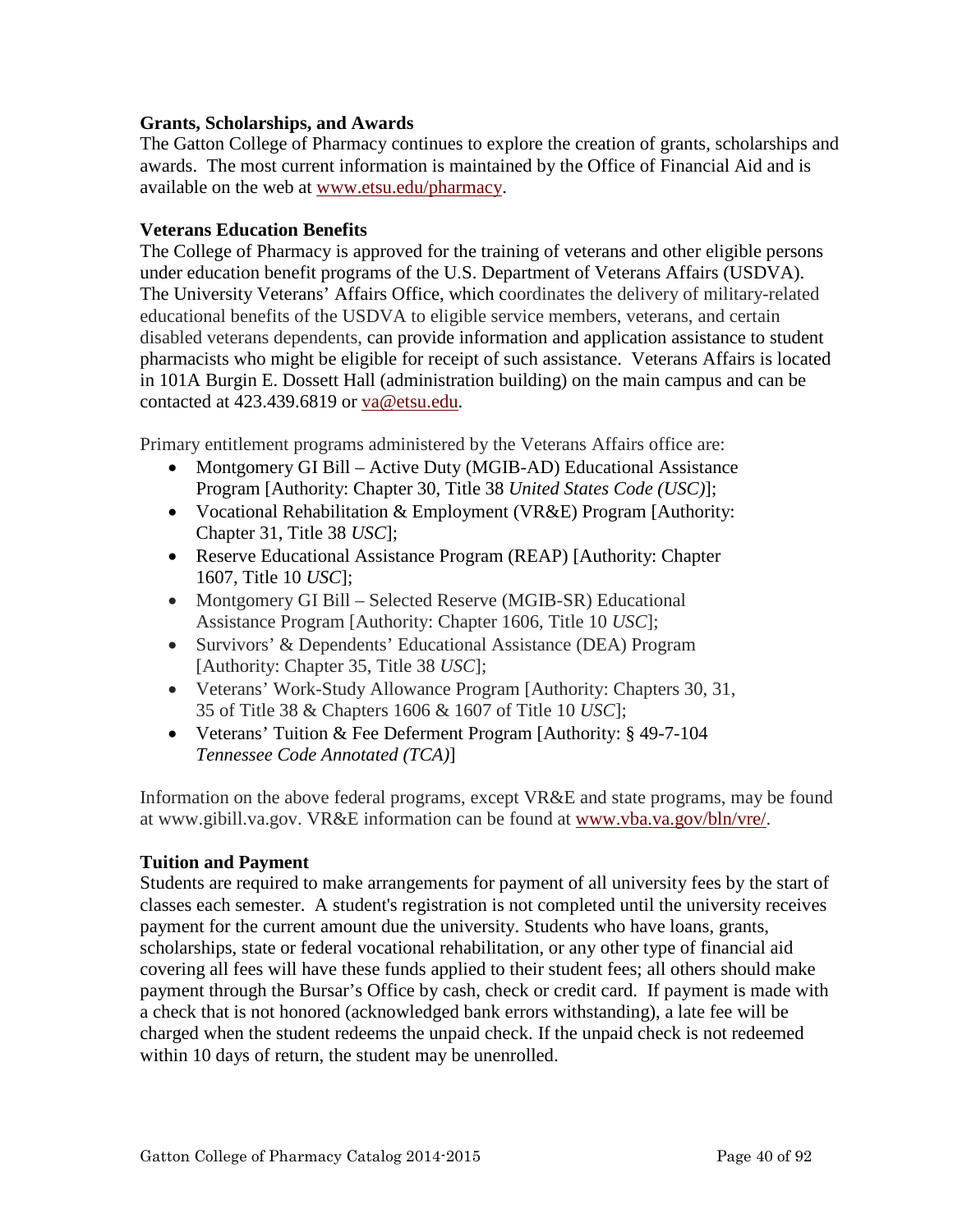Students in the Doctor of Pharmacy program at the Gatton College of Pharmacy attend on a full-time degree-seeking status and as such pay the prevailing tuition and fees as established by the College for the current academic year. In rare situations in which a student may be enrolled as a part-time student (less than 12 credit hours) due to failure to meet normal academic progression standards or some unforeseen circumstance, tuition will be charged at pro-rated amount.

The Bursar's Office does not send bills to students for their [tuition and fees.](http://www.etsu.edu/comptrol/bursar_tuition_and_fees.htm) The university has taken this step in order to increase operating efficiencies by making full use of available technology. The best way for students to know their current financial obligation for the term is by viewing their account through [GoldLink.](https://goldlink.etsu.edu/ahomepg.htm) Students who need a printed copy of their account statement may print a statement from [GoldLink.](https://goldlink.etsu.edu/ahomepg.htm)

Students may not re-enroll, graduate, or receive a transcript of their records until all indebtedness to the university is settled.

### **Tuition Refund Policy**

Refunds for maintenance fees, tuition, and debt service fees are determined as follows.

*Change of a student's status which may permit a refund* 

- Change in schedule which results in reclassification from full-time to part-time status;
- Change in a part-time student's schedule which results in a class load of fewer hours. *Situations which may permit a refund* 
	- Dropping a course or courses;
	- Withdrawing from the institution;
	- Cancellation of a class by the institution;
	- Death of the student.

### *Refund Procedures*

The refund amount for students not receiving Title IV aid and for those students who are not first-time students receiving Title IV aid is based upon the stated policy listed below.

- Refunds are defined as the portion of maintenance and/or tuition and university housing charges due as a rebate when a student withdraws or is expelled from the university. The amount of the refund is determined according to the schedule below.
- For first-, second-, and third-year students, 75 percent of maintenance and other required fees will be refunded for drops or withdrawals within 14 calendar days beginning with and including the first official day of classes or within a proportioned period for short-term courses. Twenty-five percent of maintenance and other required fees will be refunded following the 14th calendar day through the expiration of one-fourth of the time covered by the term. No refund will be made thereafter. These refund procedures are also applicable to dormitory rent. For fourth-year students, refunds will be based on the portion of pharmacy practice experiences completed during each semester.
- One hundred percent of fees will be refunded for classes canceled by the institution and for drops or withdrawals prior to the first day of classes for the regular academic terms. One hundred percent of fees will be refunded in case of student's death.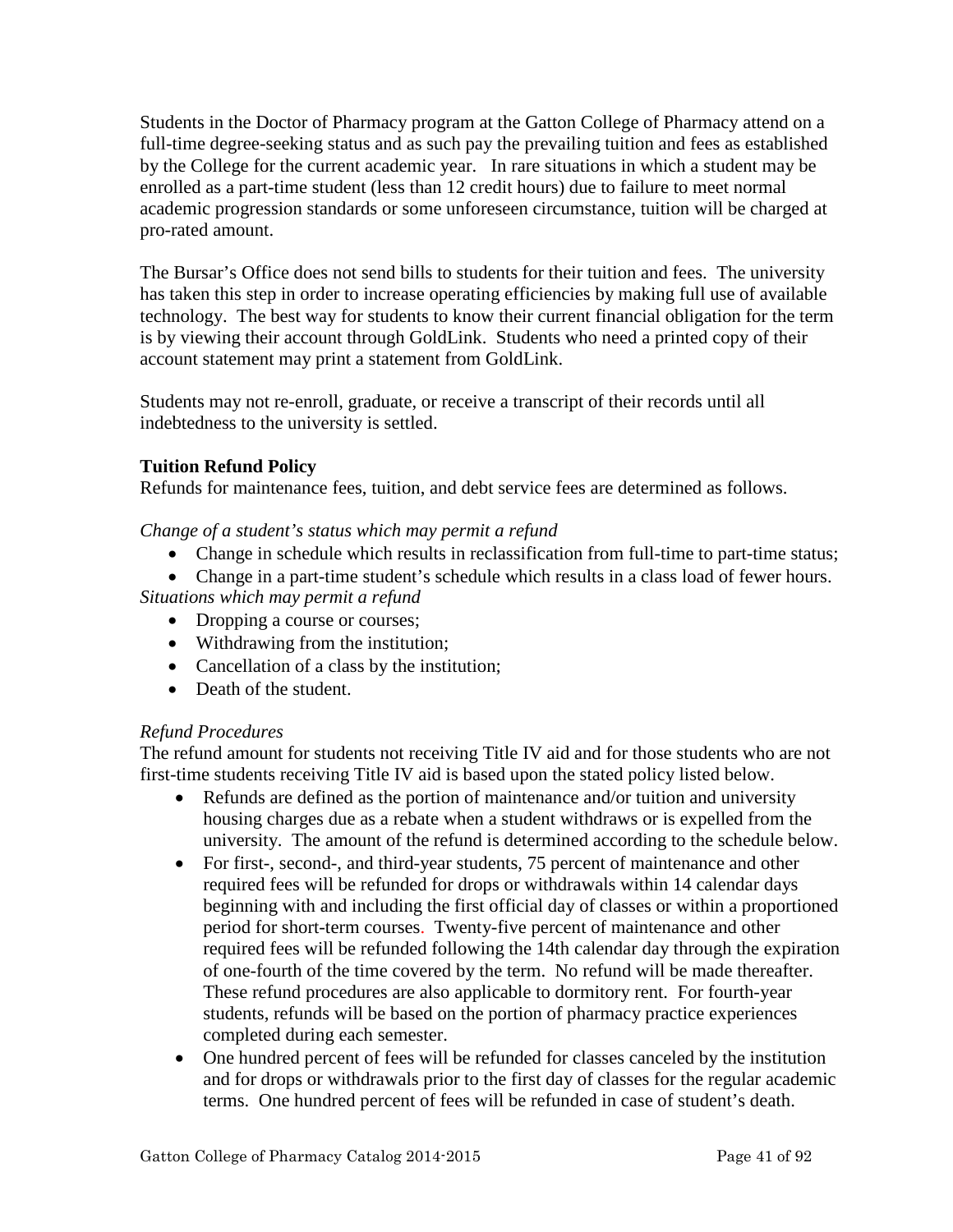### *Return of Title IV Federal Student Aid*

This requirement applies to the student ONLY if the student receives federal student aid, AND the student withdraws prior to completing 60 percent of the period for which the aid was provided.

- The federal law requires federal aid recipients to "earn" the aid they receive by staying enrolled in college. Students who withdraw prior to completing 60 percent of the semester for which they received federal student aid may be required to return some or all of the aid they were awarded.
- The law assumes that the student used the Title IV student aid to pay his/her institutional charges–tuition, fees, dorm room, and board; thus, if the student withdraws prior to completing 60 percent of the semester for which aid was awarded, a pro-rata amount of that aid must be returned to the federal government.
- The university will restore to the appropriate federal fund source a proportional share of the institutional charges that the student paid. In general, the effect of the "return of Title IV aid" by the institution will be to reduce the student's outstanding loan balance. If the amount returned by the university is not enough to repay the entire "unearned" amount of student aid according to the length of enrollment, the student will be required to return portions of the federal student aid received to pay noninstitutional charges.
- Amounts that must be returned to federal aid sources (whether by the university or by the student) will first be applied to federal loans. With respect to any amount the student owes after the university has returned its share, the student will be permitted to repay loans based on the original terms of the loan agreement. In the case of "unearned" portions of federal grants or scholarships, the student will be expected to pay 50 percent of the "unearned" portion immediately.
- Any refund due to the student from the University for payment to cover institutional charges will first be applied to obligations to return "unearned" aid. Thus, portions of institutional refunds may be applied on the student's behalf to outstanding Stafford or Perkins loans or to the federal portions of grants or scholarships and not actually refunded to the student. (This policy is based on 34 CFR, Section 668.22 of Title IV of the Higher Education Act of 1965, as amended.)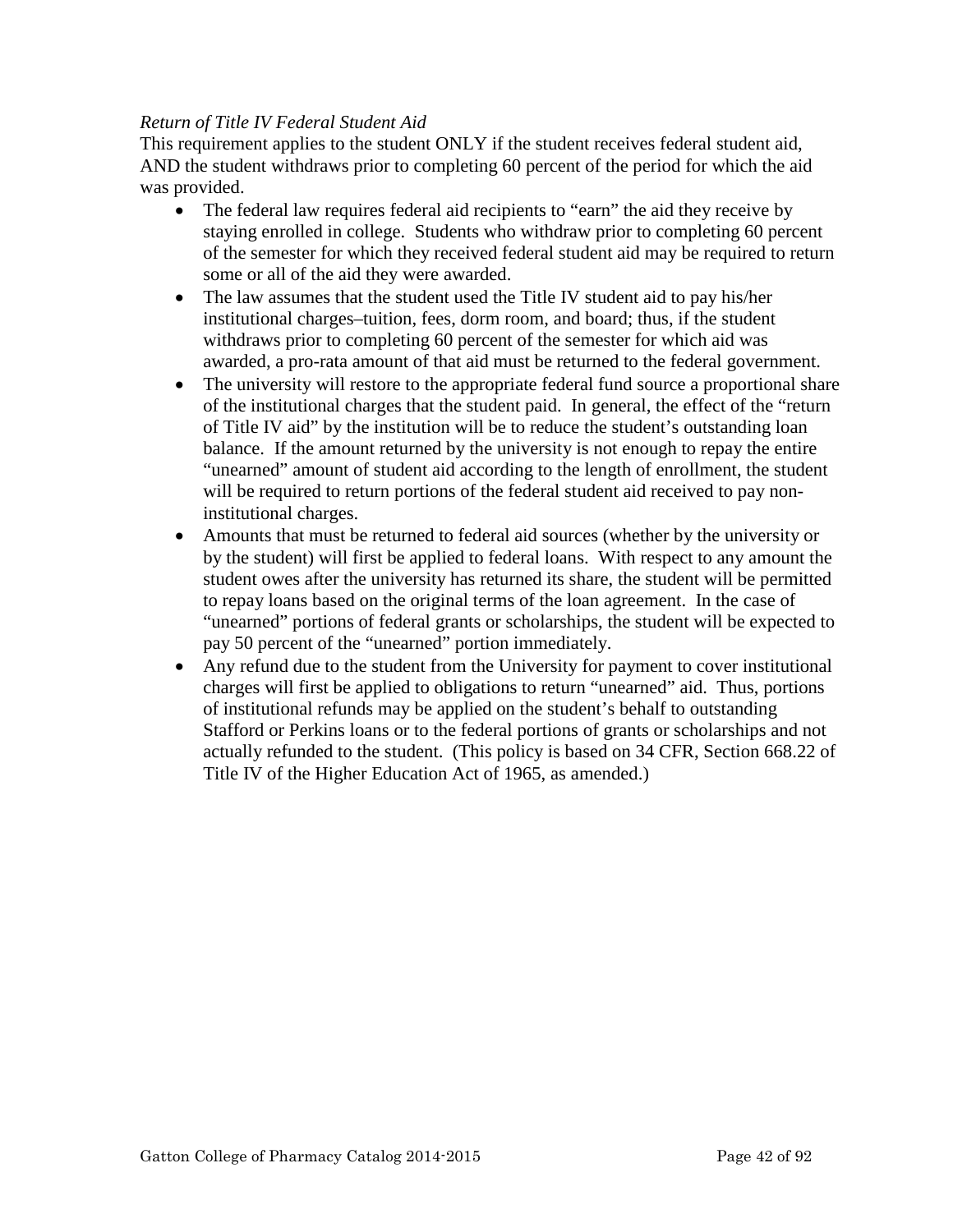# **ACADEMIC POLICIES**

#### **Office of Academic Affairs**

The Office of Academic Affairs is responsible for all academic aspects of the PharmD program. This includes curriculum issues, notification of students achieving Dean's List, compilation, distribution and oversight of the class and examination schedule, and implementation of recommendations from the Academic Progression Committee. The office is located in Room 204, Building 7 on the J.H. Quillen Veterans Affairs Medical Center campus (VA). Students can also reach the office by calling 423-439-6334.

#### **Academic Performance**

Students are required to pass all courses applicable towards the PharmD degree with a minimum grade of "C" during each semester of enrollment. Students failing to meet this standard shall be subject to the action of the Academic Progression Committee (APC).

#### **Registration for Classes**

Students enrolled in the Gatton College of Pharmacy are registered for a pre-determined set of courses each semester during the didactic years (P1-P3) of the curriculum by the Admissions and Records Office. Elective options exist within the P2 and P3 year. Courses during the didactic portion of the curriculum are offered once a year, and latitude within the curriculum is not allowed (i.e., reduced class schedule, or withdrawing from a semester) except in cases of extenuating circumstances and with approval. Students have the opportunity to request specific practice experiences during the Advanced Pharmacy Practice Experience year (P4) according to location and scheduling preferences.

#### **Grading System**

The College of Pharmacy utilizes a standard letter grading system of A, B, C, D and F. Faculty for an individual course may elect to augment the grading system through use of the plus/minus system; however, the grades of C-, D+, and D- are not used. The method by which letter grades are assigned is determined by the course coordinator for each course and is included in the course syllabus. Once the method for assigning letter grades is in place for a course during a given semester, it cannot be made more stringent; however, the grading scale can be altered provided the scale is not made more difficult. Grades of D and F are not considered passing grades and require that a student receiving such grades remediate the course (see Academic Progression policy for definition of remediation).

The GPA is the weighted average of quality points earned relative to the number of credit hours attempted on a 4.000 scale. To calculate a GPA, the point value of the grade received in a course (see below) is multiplied by the number of credit hours the course is worth to determine the quality points for a course. The sum of quality points earned is then divided by the sum of credit hours attempted.

Letter grade point-values are as follows.

| A $4.000$ B+ $3.300$  |                          | $C+$ 2.300 | $D = 1.000$ |  |
|-----------------------|--------------------------|------------|-------------|--|
|                       | A- 3.700 B 3.000 C 2.000 |            | F 0.000     |  |
| $B+ 3.300$ $B- 2.700$ |                          |            |             |  |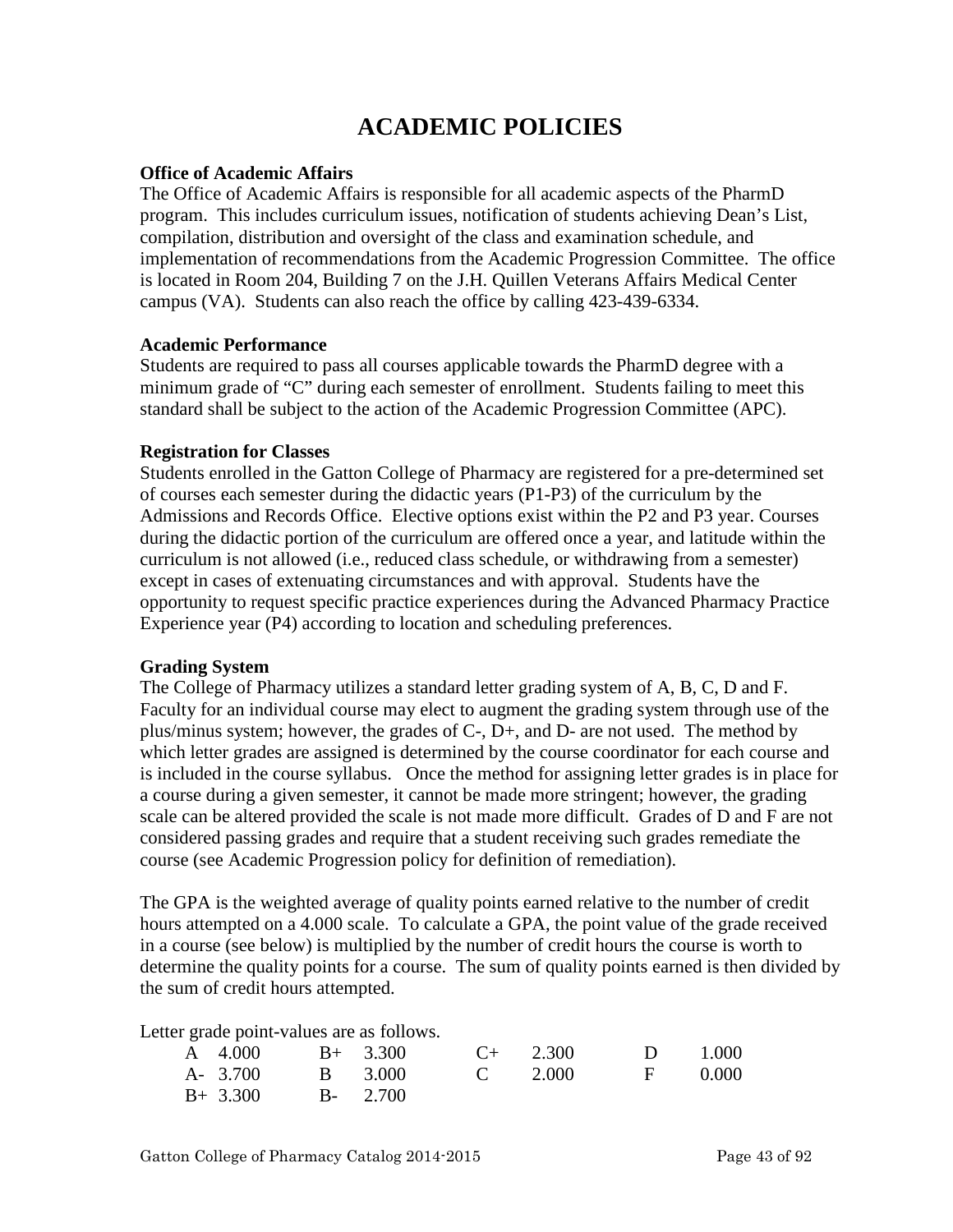The GPA is calculated utilizing grades received in all courses attempted. Class rank based upon GPA is determined at the end of each semester, and is used for internal purposes only.

Other grades utilized by the College of Pharmacy are P (pass), I (incomplete) and W (withdraw). A grade of I is a temporary grade that may be assigned in cases in which a student, for acceptable reasons, is unable to complete all the requirements of a course. A student must make arrangements to complete the course within twelve months or the grade of I automatically becomes an F. A grade of W is assigned in cases in which a student has been granted permission by the Office of Academic Affairs to withdraw from a course according to the following. A student approved to withdraw from a course up to one-quarter of the course's duration will receive no penalty (i.e., no record of enrollment). Approved withdrawals occurring after one-quarter of the course's duration will result in a grade of W. Grades of P, I, and W carry no quality points and have no bearing on the GPA.

Grading symbols of  $+$  and  $*$  are also utilized. A " $+$ " symbol indicates that a course continued beyond the current semester. An "\*" symbol indicates that additional work was required by a student to obtain the specified course grade.

Grading policies apply to elective courses taken outside of the College of Pharmacy.

### **Grade Reports**

Grades are available to students online via *[GoldLink,](http://goldlink.etsu.edu/)* the University's student information system. Academic departments retain grade documentation for a period of one year. Student concerns regarding academic records will only be addressed within one academic year from the date when the grades in question were posted.

### **Academic Honors**

#### *Dean's List*

The Academic Affairs office will publish an honor roll each semester (Dean's List), consisting of students who demonstrated academic excellence by achieving a 3.5 GPA or better (with no grade below a B-) while enrolled full-time in the Gatton College of Pharmacy with at least twelve hours taken for a letter grade. For each semester in which this is accomplished, the student will receive a letter of recognition signed by the Dean. The student's name may also be published in the College newsletter or other publications.

### *Graduation Honors*

The Gatton College of Pharmacy confers three academic distinctions at graduation which will appear on student diplomas:

*Summa Cum Laude* - students graduating with a pharmacy GPA of 3.900 to 4.000 *Magna Cum Laude* - students graduating with a pharmacy GPA of 3.750 to 3.899 *Cum Laude* - students graduating with a pharmacy GPA of 3.500 to 3.749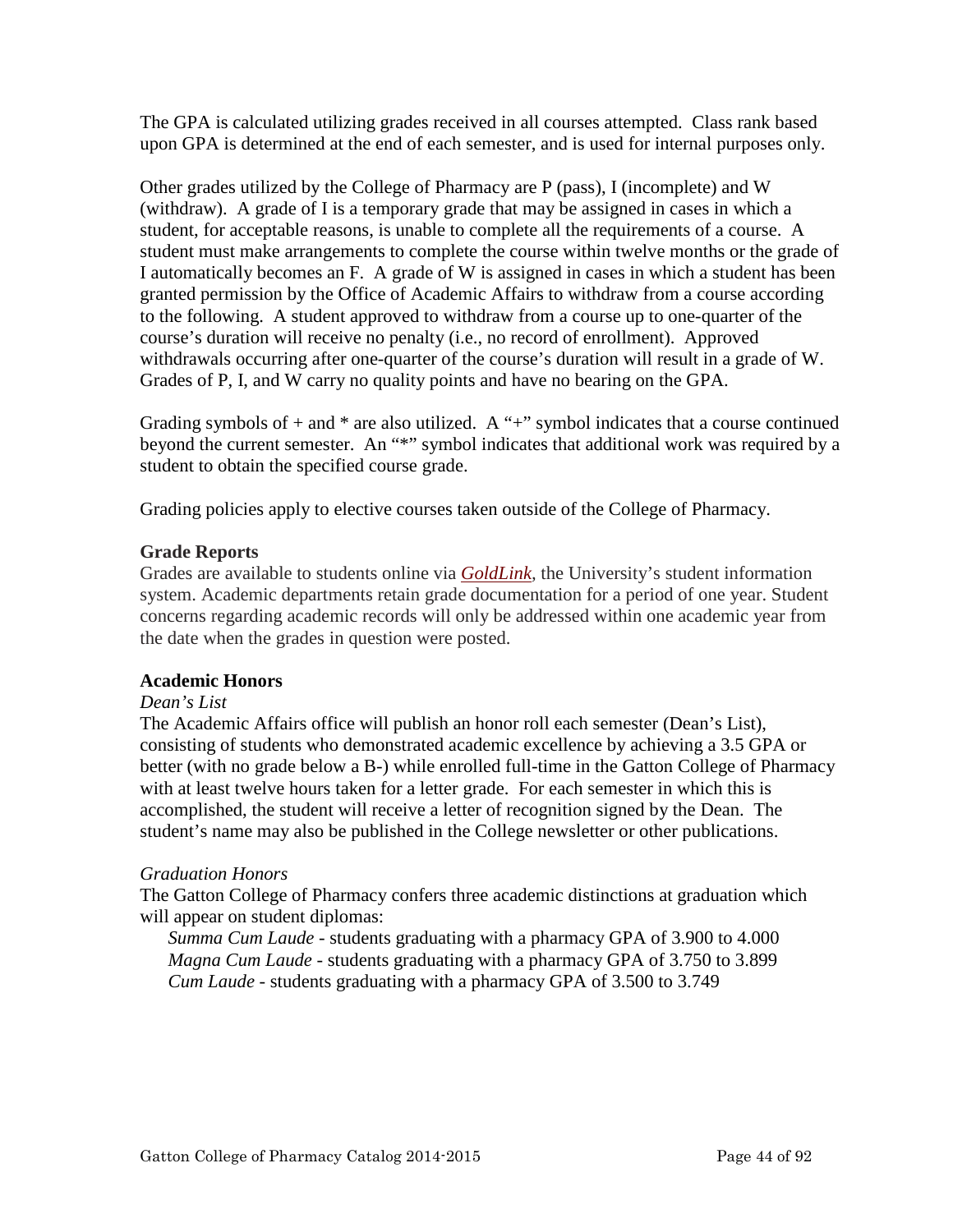#### **Grade Appeal Process**

The grade appeal process affords students the opportunity to pursue a formal course of action to dispute a final course grade. This process does not apply to erroneous grades that result from mistakes in transcription, data entry, simple calculations or other unintentional causes. Changes of erroneous grades are handled quickly and informally, without the need for a grade appeal.

A student may appeal a final course grade if the student has evidence that the grade was assigned in a malicious, capricious, or arbitrary manner. The following steps provide a guideline for the appeals process. All persons concerned with this process should adhere to the time schedule outlined herein. Note that the timeframe may be adjusted due to extenuating circumstances, such as university closings or holidays, at the discretion of College of Pharmacy administration.

The grade appeal process is outlined in Gatton College of Pharmacy Student Handbook, available online at [www.etsu.edu/pharmacy.](http://www.etsu.edu/pharmacy) Students wishing to appeal a grade must begin the process within 21 days of when the final course grade is reported to the registrar.

#### **Academic Progression Committee**

The Academic Progression Committee (APC), in consultation with the Office of Academic Affairs, is charged with monitoring students' performance during each semester and progress throughout the curriculum. The APC acts on behalf of the faculty as an advocate for student learning, faculty teaching and academic integrity. The committee serves to mediate and facilitate student remediation and retention issues, within the boundaries of academic standards. The emphasis is on learning, understanding and applying the material and skills that are taught throughout the curriculum. The APC becomes involved in academic issues when a student's academic performance falls below the level needed for the successful completion of one or more courses and makes decisions regarding student's retention and progression in the program. The APC Policy, including the composition and function of the APC, is detailed in the Gatton College of Pharmacy Student Handbook found on the web at [www.etsu.edu/pharmacy.](http://www.etsu.edu/pharmacy)

#### **Course Credit and Student Compensation Policy**

Students on pharmacy practice experiences may **not** be paid for their activities by the site to which they are assigned. This is an accreditation standard and **cannot** be waived. Students may receive housing, meal and travel allowances from the experiential site for off-campus educational experiences.

Students who work on research projects with faculty or in summer internship experiences with off-campus pharmaceutical companies, regulatory agencies or professional societies/associations, may receive either Independent Study course credit or payment for their work, **but not both**. Further information about the credit and compensation policy can be found in the Gatton College of Pharmacy Student Handbook found at [www.etsu.edu/pharmacy.](http://www.etsu.edu/pharmacy)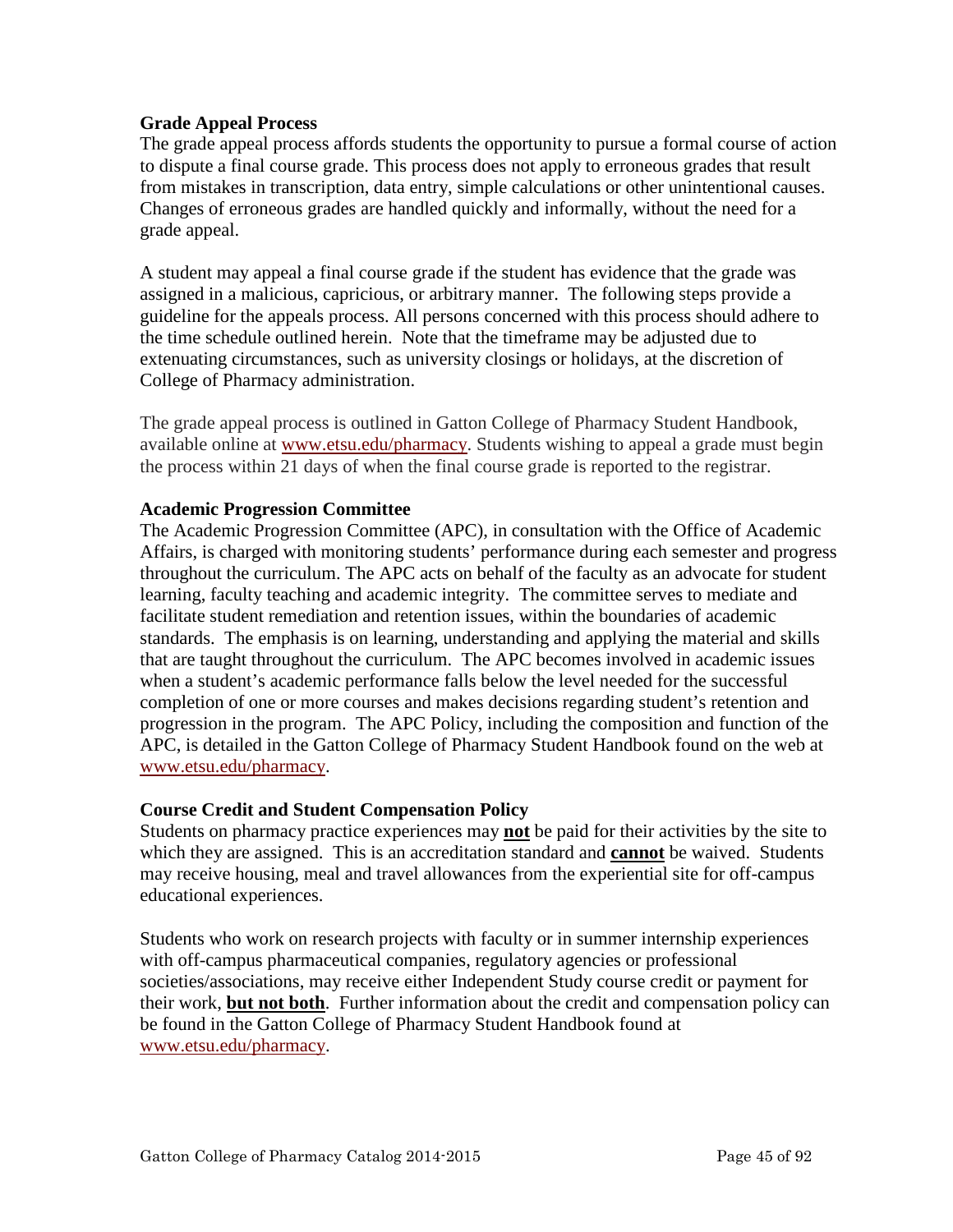# **STUDENT SERVICES AND RESOURCES**

#### **Office of Student Affairs**

The Office of Student Affairs coordinates a number of services for students, including academic advising, tutorial assistance, financial aid, and assistance with personal issues. The office also provides support for the College's student organizations and coordinates special events and programming for students. Information about pertinent services and programs is detailed below. Student Affairs is located in Room 212, Building 7 on the J.H. Quillen VA Medical Center and may be reached at 423-439-6338.

### **Faculty Advisors**

Pharmacy students are assigned a faculty advisor upon matriculation. This individual serves as a student's primary academic advisor for the full four years unless a student requests a change in advisor. The role of the advisor is to serve as a resource. Advisors maintain an open door policy and exist to offer guidance in such matters as surviving in pharmacy school, geographic orientation, accessing resources to address personal issues and other issues as necessary. Ideally, the relationship will develop into one in which the student will seek out the advisor for advice and counsel. Students are encouraged to have regular contact with their advisor by e-mail, phone or in person.

### **Tutors**

Students experiencing academic difficulty should first seek assistance from faculty; however, peer tutoring can be arranged to provide students with an additional source of assistance to facilitate learning and mastery of the academic material. Students who have excelled academically and who are identified by the course coordinators are encouraged to serve as peer tutors. These peer tutors work with their peers and underclassmen individually or in groups (when appropriate) on content and test preparation for a specified amount of time as agreed upon by the tutor and the student. Students seeking a tutor or students interested in becoming peer tutors should contact the Office of Student Affairs. If intensive help is required, students should contact the Office of Student Affairs which will assist in developing a support plan utilizing available university services.

### **Library Resources**

The Charles C. Sherrod Library is the central university library in the heart of the main campus. This state-of-the-art facility is a great place to study and do research. Filled with natural light, it has comfortable seating, a 24-hour study room, lots of network connections, laptop computers for checkout to students, used paperbacks for leisure reading, and a friendly and helpful library staff to assist you. A medical library which serves the Division of Health Sciences is located in Building 4 on the VA campus. Students and faculty have full electronic access to journals and texts regardless of whether they are on-campus or off-site. The two libraries currently have over 10,800 full-text electronic titles of which nearly 4,000 are health-related. All electronic texts and journals are available from remote as well as oncampus sites.

The libraries share a single Online Public Access Catalog (OPAC) of library materials and databases. Holdings of the Johnson City Medical Center are included in the OPAC. There is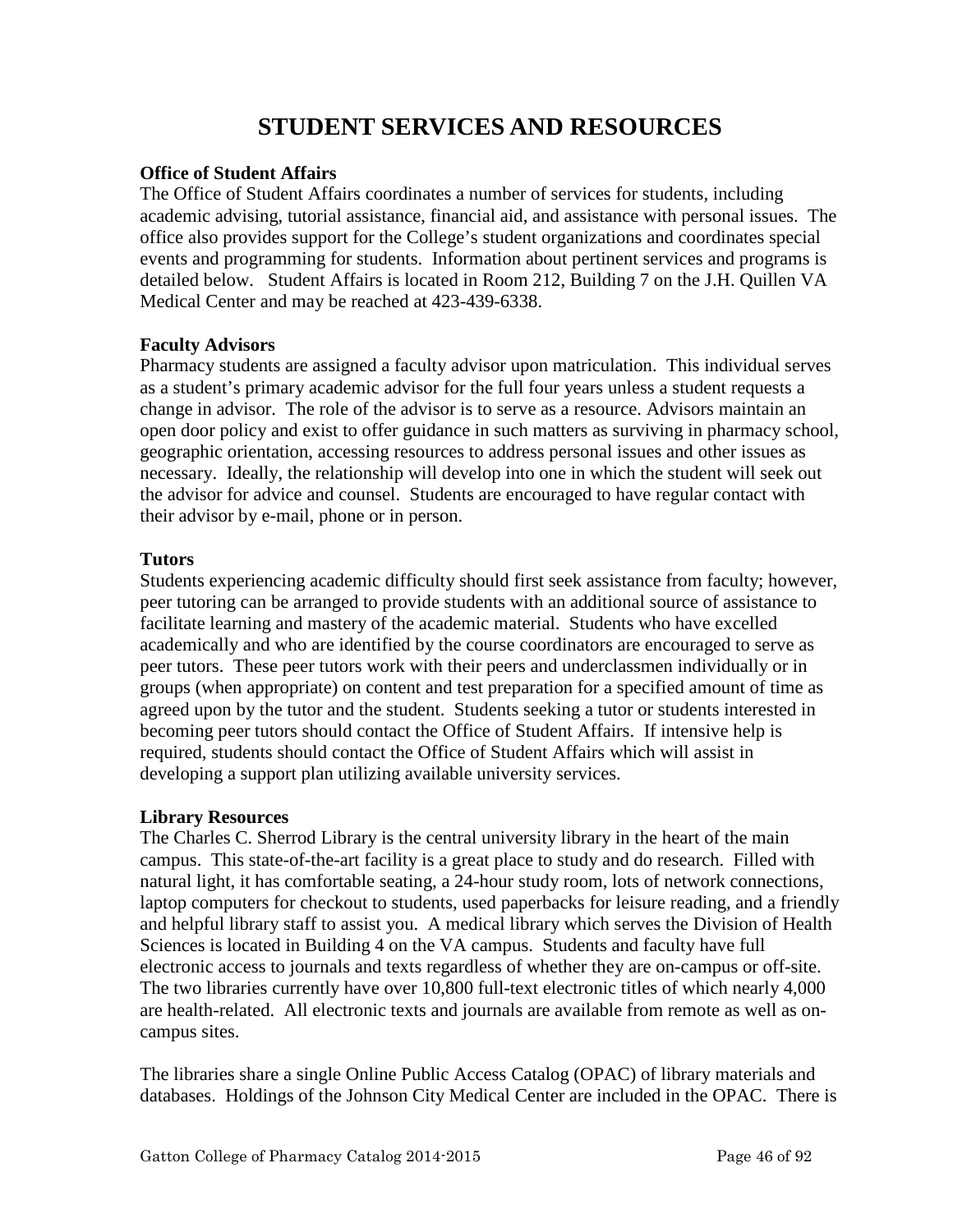an agreement through the Sherrod Library to share all library holdings and database subscriptions with all university-affiliated personnel. Anyone with an ETSU e-mail address may access this information through the Medical Library World Wide Web portal. The portal offers faculty, staff, and students the opportunity to personalize the Library web page for their own most efficient use. Users may contribute to the content of the page, which enable them to share useful web sites and other resources with their colleagues.

A consortium, which includes the Medical Library, Mountain States Health Alliance in Johnson City and the Wellmont Health Systems in Bristol/Kingsport, enables faculty, staff, and students of all three institutions to share MD Consult, a full-text peer-reviewed online database of textbooks and journals. The Medical Library is also a member of a state-wide resource-sharing group called TennShare. Members of the TennShare may access the following publications

- Science Direct, one of the world's largest providers of scientific, technical, and medical literature;
- Interscience, the John Wiley & Sons electronic database access to full-text journals;
- StatRefl, full-text medical and drug information for healthcare professionals available online, on CD-ROM and PDA; and
- Tennessee Electronic Library (TEL) that gives member libraries access to 16 electronic databases.

As a member of the Consortium of Southern Biomedical Libraries (CONBLS) the Medical Library provides and receives interlibrary loan services from member institutions at no charge. The Medical Library is a member of the National Library of Medicine's Regional Library System. This affiliation gives the users (both on campus and in remote locations) access to the Loansome Doc system to enable them to order articles from MEDLINE. ETSU is also a member of the OCLC Online Computer Library Center, Inc., through which the university has access to more than 49 million cataloging records created by libraries around the world.

Study rooms in the Medical Library are available for use during regular library hours.

# **ID Card and College of Pharmacy Name Badge**

All students admitted to the Gatton College of Pharmacy are expected to obtain an ETSU Student ID card and a Gatton College of Pharmacy ID name badge. Cards and badges are available during Orientation or any time after registering for classes. Lost, stolen, misplaced or abused cards may be replaced at the ID Services Office at a cost to the student of \$10. The ID Services Office is located on the 2nd level of the D.P. Culp Center (423-439-8316; office hours M-TH 8 a.m. - 7 p.m. and Friday 8 a.m. - 4:30 p.m.).

The ID card provides students with access to university facilities and services, and can be used to create a debit account called ID BUC\$ which may be used to pay for a variety of university services including many vending machines. The ID card is also used to access the College of Pharmacy building outside normal business hours. Students are expected to wear their College name badge at all times and are required to do so while at experiential education sites.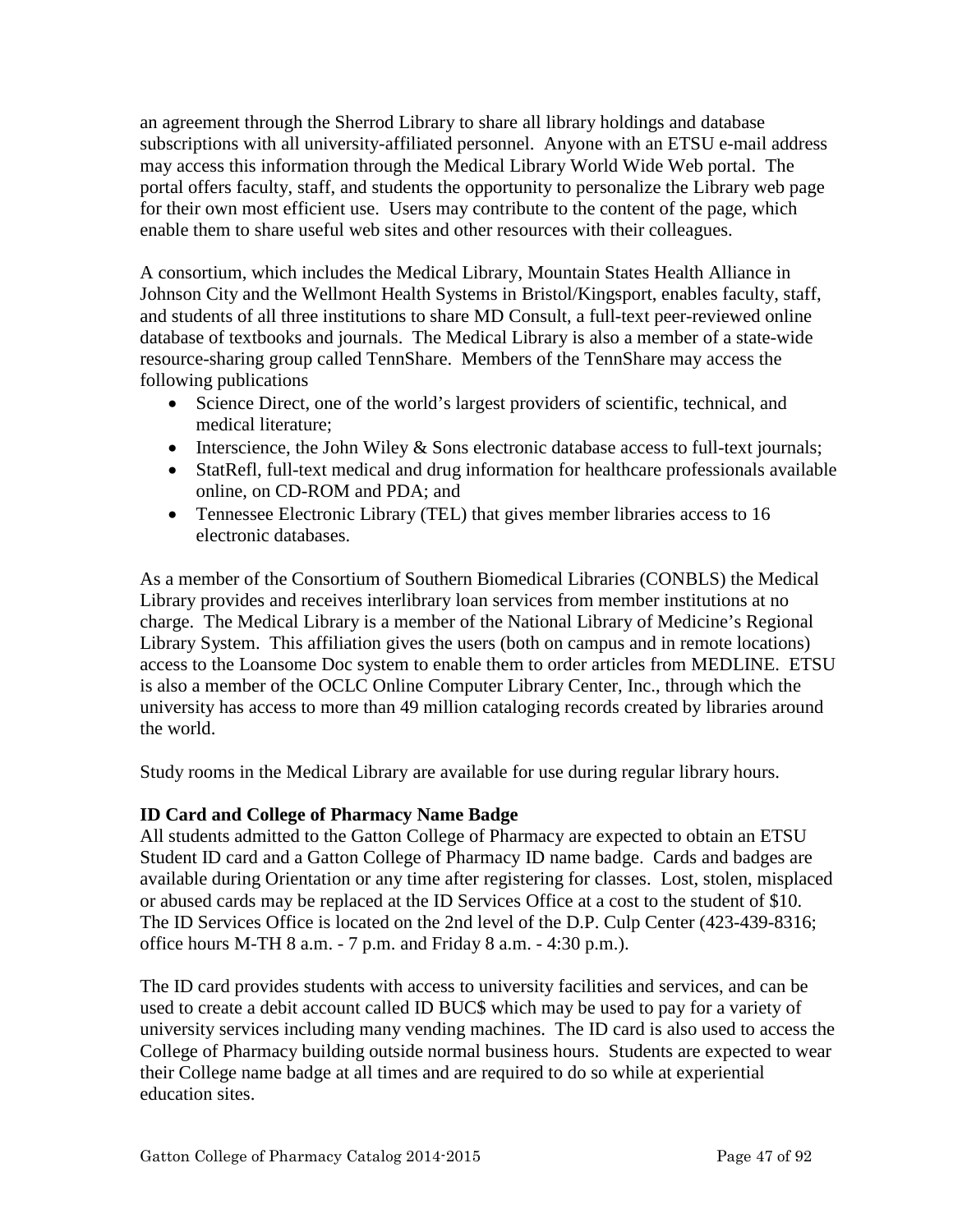### **Student Engagement and Leadership Opportunities**

#### *Class Officers*

Each class of students elects officers on an annual basis. In addition to providing general leadership for the class, the officers serve as the official representatives of the class to the administration of the College. Elections are conducted under the general guidance of the Office of Student Affairs.

#### *College Committees*

Student pharmacists are provided numerous opportunities to participate in the operation and leadership of the College through inclusion in the College's committee structure. Standing committees that include student membership are: the Admissions Committee, Assessment Committee, Curriculum Committee, Dean's Student Advisory Committee, Honor Code Committee, Library Committee, Student-Faculty Relations Committee, Student Organization Coordinating Committee and the Technology Committee. Complete descriptions of the above committees are found in the Gatton College of Pharmacy Student Handbook found on the web at [www.etsu.edu/pharmacy.](http://www.etsu.edu/pharmacy)

#### *Student Organizations*

The Gatton College of Pharmacy encourages students to become involved in professional organizations and fraternities. The following represents the organizations and fraternities that exist within the College.

- American Association of Pharmaceutical Scientists [\(www.aaps.org\)](http://www.aaps.org/)
- American Pharmacists Association-Academy of Student Pharmacists (APhA-ASP) [\(www.pharmacist.com\)](http://www.pharmacist.com/)
- Student Society of Health-System Pharmacists (SSHP) [\(www.ashp.org\)](http://www.ashp.org/)
- Christian Pharmacists Fellowship International (CPFI) [\(www.cpfi.org\)](http://www.cpfi.org/)
- National Community Pharmacists Association (NCPA) [\(www.ncpanet.org\)](http://www.ncpanet.org/)
- Student National Pharmacists Association (SNPhA) [\(www.snpha.org\)](http://www.snpha.org/)
- Kappa Epsilon [\(www.kappaepsilon.org\)](http://www.kappaepsilon.org/)
- Kappa Psi Pharmaceutical Fraternity [\(www.kappapsi.org\)](http://www.kappapsi.org/)
- Phi Delta Chi [\(www.phideltachi.org\)](http://www.phideltachi.org/)
- The Rho Chi Society academic honor society [\(www.rhochi.org\)](http://www.rhochi.org/)
- Phi Lambda Sigma pharmacy leadership society [\(www.philambdasigma.org\)](http://www.philambdasigma.org/)

Descriptions of these organizations as well as information about establishing additional student organizations can be found in the Gatton College of Pharmacy Student Handbook found on the web at [www.etsu.edu/pharmacy.](http://www.etsu.edu/pharmacy)

#### **University Resources**

#### *ETSU Alumni Association*

The ETSU Office of University Alumni is the campus contact for University graduates and former students, who upon graduation become members of the ETSU Alumni Association. Alumni may participate in a variety of activities, such as regional chapter activities, constituent societies, special alumni programs, alumni student recruitment, reunions, Homecoming and various events that support ETSU. Many alumni are chosen to participate in the popular "Alumni Return to the Classroom" program, which features alumni as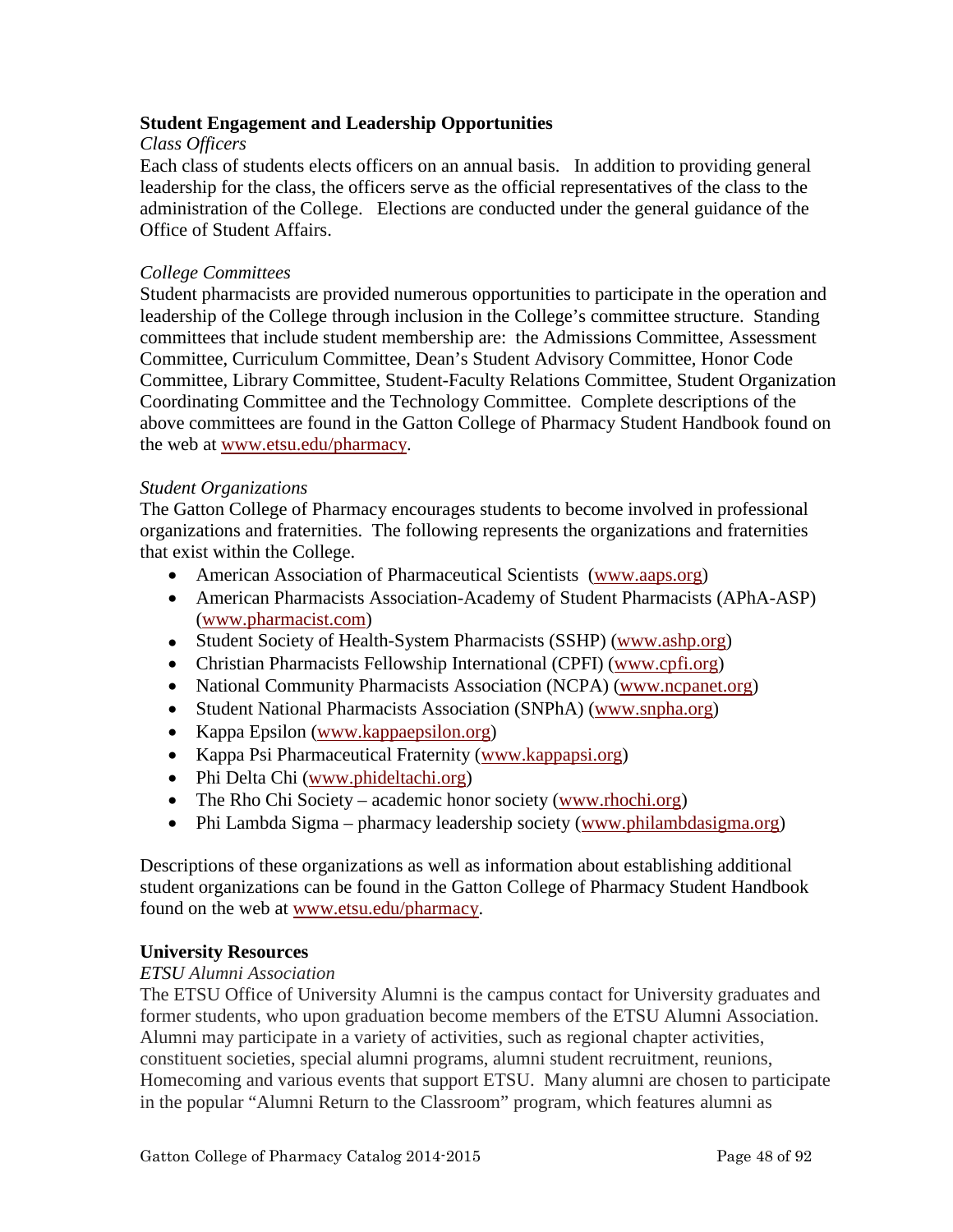"Professors for a Day" sharing their professional experiences with students during Homecoming week. Alumni also participate in the "Buc Connection" career development network or support student recruitment through the Alumni Admissions Council. ETSU's Alumni Association, in cooperation with the ETSU Foundation, also supports scholarships for academically outstanding students. The Alumni Association Office is located on campus in room 303 of Burgin E. Dossett Hall, phone (423) 439-4218 [www.etsu.edu/alumni/index.asp.](http://www.etsu.edu/alumni/index.asp)

#### *Athletic Events*

East Tennessee State University is a member of the NCAA Division I Atlantic Sun Conference and fields teams in men's baseball, basketball, cross country, golf, tennis, soccer, and track and field. The women participate in basketball, cross country, golf, soccer, softball, tennis, track and field and volleyball. Full-time students are admitted free with a valid student ID to all university sponsored athletic events. One additional companion ticket may be purchased at a discounted rate for all men's basketball games. For information on ticket prices for non-students, please contact the Athletic Ticket Office located on the west side of the Mini-Dome. Office hours are 8:30 a.m. to 4:30 p.m. Monday through Friday. The phone number is 439-5371. Complete information and schedules for the ETSU teams are available on the ETSU athletics web site at [http://www.etsubucs.com/.](http://www.etsubucs.com/)

#### *Banking*

The Tennessee Teachers Credit Union, located in the University Bookstore, provides fullservice banking for students. There is also an ATM machine in the Culp University Center.

#### *Bookstore*

The University Bookstore is located in the middle of the D.P. Culp Center. It is open fall and spring semester Monday – Thursday 7:45 a.m. to 6 p.m. and Friday 7:45 a.m. to 5 p.m. You may reach the store by phone at (423) 439-4436. Hours for the medical bookstore are 8:00 a.m. to 4:30 p.m. The phone for the medical bookstore is (423) 439-8016. A branch of the bookstore is also located on Walnut Street adjacent to campus.

#### *Buctainment*

Comprised of students, Buctainment plans major campus events such as concerts, movies, lectures, comedy shows, and Homecoming. Students can be involved with Buctainment as a member or programmer, or by attending a show as an audience member. It is a great opportunity to learn the technical, business, and marketing side of the entertainment industry. Buctainment is located in the Center for Community Engagement, Learning, and Leadership, D.P. Culp University Center, lower level, phone (423) 439-6828 or e-mail [etsufun@etsu.edu.](mailto:etsufun@etsu.edu)

#### *Campus Recreation*

Campus Recreation offers a wide variety of physical activities and recreational sports for the entire ETSU community - students, faculty, and staff. Programs are offered in five areas: fitness, intramurals, non-credit instruction, outdoor adventure, and sports clubs. The Center for Physical Activity (CPA) serves as the foundation for these programs.

The CPA contains an indoor climbing wall, weight room, aerobic/martial arts studio, indoor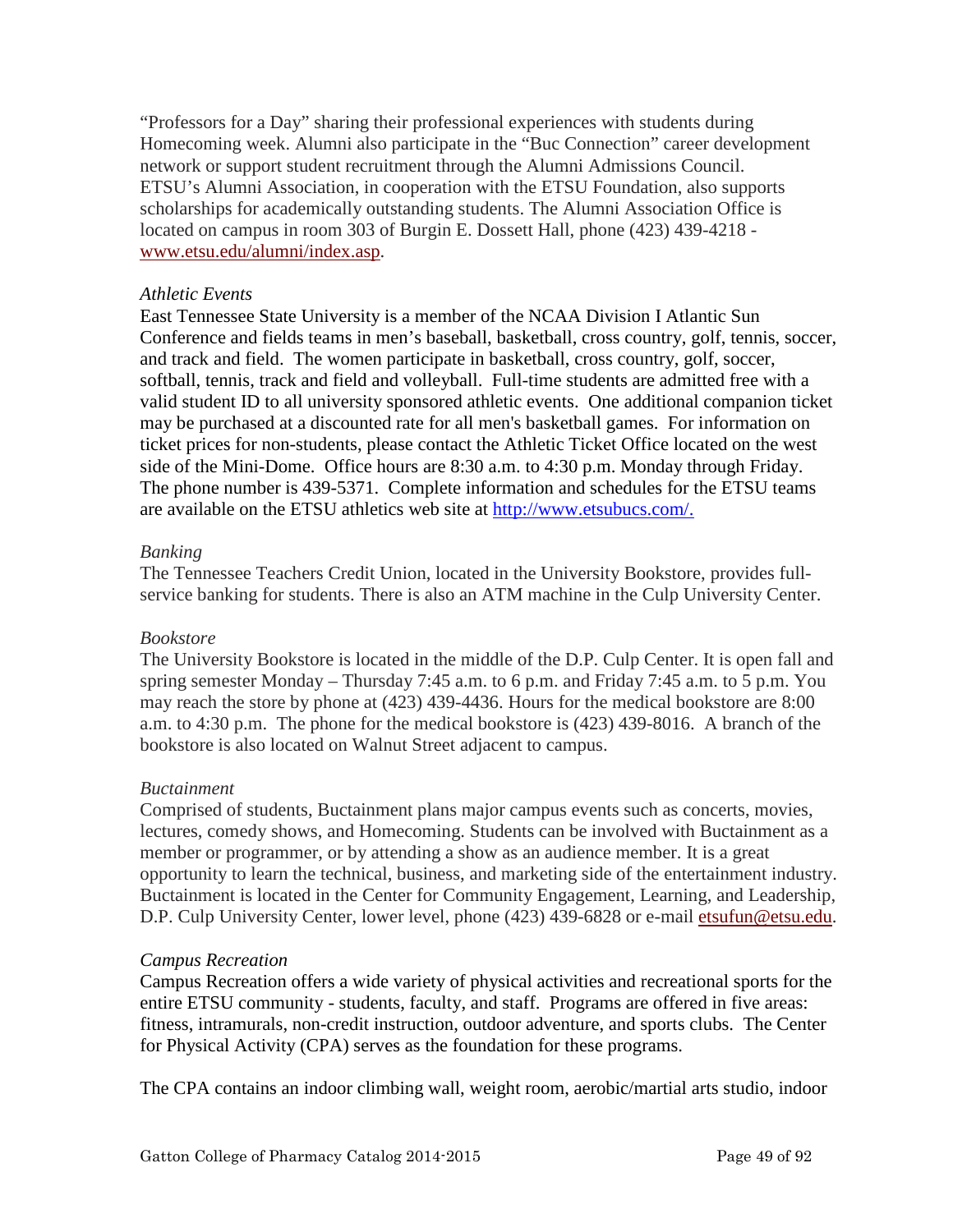swimming pool, three basketball courts, two racquetball courts, 1/8th mile track, locker rooms, and equipment rental center. Campus Recreation also offers a personal training service that includes a weight room orientation, fitness testing, exercise prescription, and supervised workouts.

To obtain more information on Campus Recreation's program and services and hours of operation, call 439-7980, or visit www.etsu.edu/students/campusrec.

#### *Center for Community Engagement, Learning and Leadership*

The Center for Community Engagement, Learning and Leadership serves as the resource center for all registered student organizations. It provides services and information, such as registration of organizations, assistance with event planning, maintenance of student activity calendar of events, and leadership training for student organizations. There are approximately 150 registered student organizations on the campus of ETSU, representing the diverse interests of our student population. Student organizations at ETSU are categorized into one of the following areas which best describes their general purpose: Academic, Community Service, Governance, Greek, Honors, Religious, Residence Life, University Programs, and Special Interest. Contact the Student Organization Resource Center at (423) 439-6633 or visit the web at [www.etsu.edu/sorc](http://www.etsu.edu/sorc) for more information.

#### *Counseling Center*

The University Counseling Center provides an array of counseling and mental health services to ETSU students, including personal counseling, career counseling and assessment, educational programming, psychiatric services, and consultative services. The staff is comprised of psychologists, an outreach coordinator, psychiatric residents, graduate assistants, and support staff. The Center is also responsible for the Campus Alcohol and Other Drug Program and the Campus Advocates Against Sexual Violence Program. We provide our career services through the Peer Career Center, located in the Advisement, Resources, and Career (ARC) Center. Counseling services are confidential and free to all ETSU students. For more information about our services, contact our main number (423) 439-4841 or contact the Peer Career Center (423) 439-8651 [www.etsu.edu/students/counsel/counsel.htm.](http://www.etsu.edu/students/counsel/counsel.htm)

#### *Computing Resources*

ETSU provides a wide range of computer resources in support of instruction, research, and public service. The Office of Information Technology maintains four computer labs on the main campus that contain Dell PCs and Macintosh computers. The labs are located in the D.P. Culp Center, Sherrod Library, Sam Wilson Hall and Rogers-Stout Hall. A number of additional labs that are maintained by specific departments, including the Medical Library on the VA campus, are located throughout the campus. A listing of computer labs can be found at [www.etsu.edu/oit.](http://www.etsu.edu/oit) The labs provide students with access to a variety of popular and software including Microsoft Office, Microsoft Visual Studio.net, SAS, SPSS, and Minitab, Photoshop, PageMaker, QuarkXpress, and Macromedia Freehand. When not in use as classrooms, computer labs are available for walk-in use by any registered student. The OIT computer labs are staffed by Lab Monitors (student workers) at all times. While the lab monitors can provide assistance, they are not tutors in the use of the computers and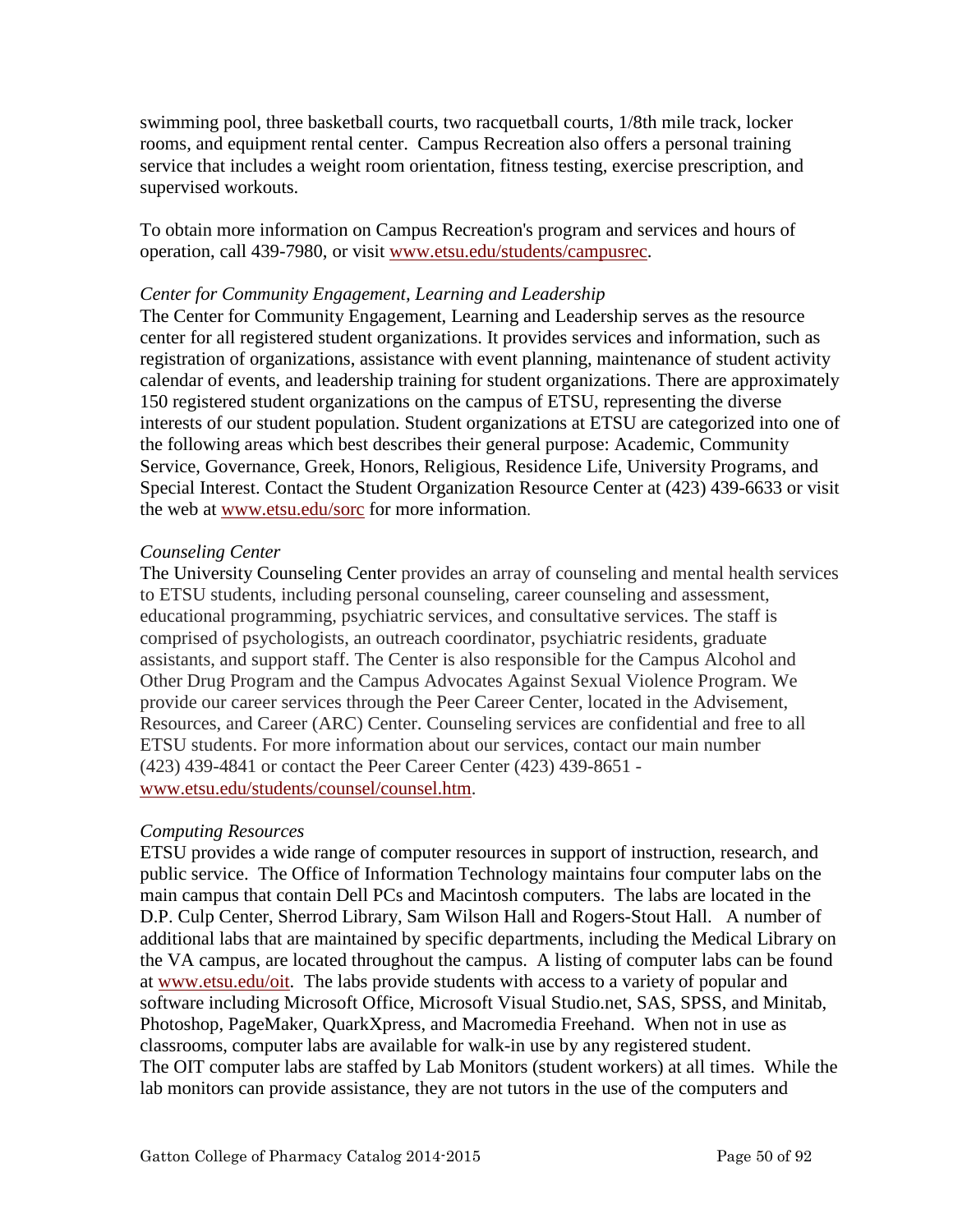#### software.

All students are provided with Internet access and an e-mail address that will be active for the duration of their stay at ETSU. Students are able to register for classes and even pay fees online via *Goldlink* on ETSU's web page.

#### *Computer Resources Code of Ethics*

All users of any institutionally maintained electronic data, data files, software, and networks are expected to handle the resource in a responsible and ethical manner. A user's interest ceases when it invades the right of personal and/or institutional privacy; results in the destruction of personal and/or institutional property; demonstrates a potential for loss, embarrassment, litigation to the individual and/or institution; or causes a limited resource to be used in a wasteful or careless manner.

All information processed through Computer Services is considered sensitive and/or confidential. The responsibility for the release or discussion of data is assigned to the official custodian of the data file(s). Access to information is based on a legitimate "need to know" and directly related to assigned duties.

University electronically maintained data, data files, software, and networks will be used for authorized purposes only. Users are responsible for the security of the resources.

Any use of the resource deemed irresponsible or unethical (as defined in the Faculty Handbook section 1.10.1) will result in the immediate denial of use of the resource. The violation will be referred to the proper authorities for disciplinary and/or legal action including, but not limited to, restitution, restriction, reprimand, suspension, probation, expulsion, termination, and, if necessary, legal action. Appeals will be handled through due process channels (APA) already established for students and/or staff. Student violations will be referred to the Vice President for Student Affairs and/or Vice President for Health Affairs; faculty violations will be referred to the Vice President for Academic Affairs and/or the Vice President for Health Affairs; and staff violations will be referred to the Vice President for Administration and Development. The following examples attempt to convey the intent of irresponsible and/or unethical use: violation of Federal/State copyright laws; violation of the Family Educational Rights and Privacy Act of 1974; use of the resource for obscene material; deliberate wasteful use of the resource, unauthorized altering of hardware, software, or data; piracy of data or software belonging to another person; or careless use of the resource which may result in the release of restricted information.

#### *Computer Network and Internet Access: Privileges & Responsibilities*

East Tennessee State University (ETSU) operates a wide-area network that interconnects local area networks in academic and administrative offices, student computer labs, and in the future dormitory rooms. The university maintains connections into the Tennessee Education Cooperative Network (TECnet), the Internet and the World Wide Web. Thus, the university's network is a part of the global network that provides access to information and information processing technologies. By having access to the university's network and its resources, students, faculty, and staff can communicate and collaborate among themselves and their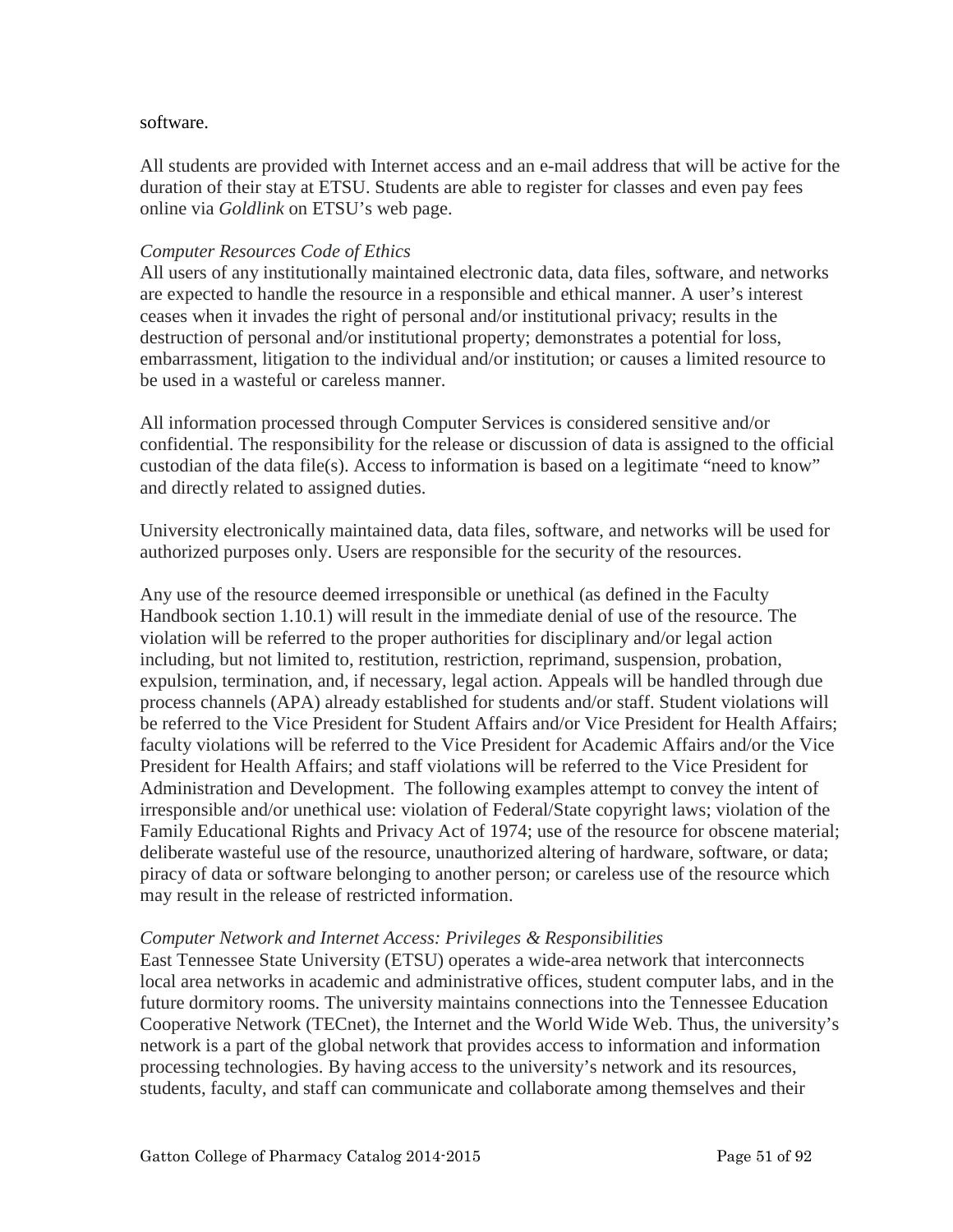counterparts throughout the world. This privilege carries with it responsibilities with which all users must comply.

Everyone within the ETSU community who uses networked computing and communications facilities has the responsibility to use them in an ethical, professional and legal manner, and to abide by TECnet policies. Users should respect the privacy rights of others. ETSU's facilities and network access capabilities should never be used for purposes intended to incite crime. Communications which violate Tennessee, federal, or international law are not acceptable. For example, the use of ETSU's computer and network resources to threaten or harass others or the misrepresentation of one's identity in electronic communications for the purpose of illegal or unauthorized actions or activities will not be tolerated.

These statements concerning responsibility are not meant to be exhaustive. Any questionable use should be considered "not acceptable." Serious or repeated instances of abuse will be referred to the proper authority for disciplinary or legal action.

\*\*WARNING\*\* Any person who knowingly brings on campus, has in their possession or distributes any virus without the authorization and written permission of the Division of Information Resources, will be considered to be in violation of the above and will be vigorously prosecuted. \*\*Campus\*\* is defined to include any property owned, leased, maintained or controlled by ETSU and includes any site or area where any system owned, leased, operated and/or maintained by ETSU is housed.

NOTICE TO USERS: It is the policy of East Tennessee State University to protect all institutional computing resources including, but not limited to, hardware and software, consisting of the actual equipment being supplied by the university as well as the programs and related materials used in conjunction therewith. In accordance with local, state, and federal law, indiscriminate examination of individual user's files is not permitted, nonetheless as a means of maintaining the integrity and security of those aforementioned resources.

East Tennessee State University retains the right to inspect individual accounts and files stored on any system owned, maintained and/or leased by said university. While no prior authorization by individual users is required to inspect those files and accounts, the user is, by virtue of accepting the account offered by ETSU and "logging" on to its computing equipment, granting to the university prior unrestricted permission, subject to university policy, to review, examine and/or otherwise view, by any method at the sole discretion of the university and without any additional advance notice to said user, any account and/or file stored on university computer resources.

Should such a review take place, the user will be given notice, as a courtesy only, of the results of said review within a reasonable time after the review is completed. While use of university computing resources for personal use is strictly forbidden, should the user have materials for which he/she has any reasonable expectation of privacy or which the user considers to be confidential for any reason, the user should retain those materials on a disk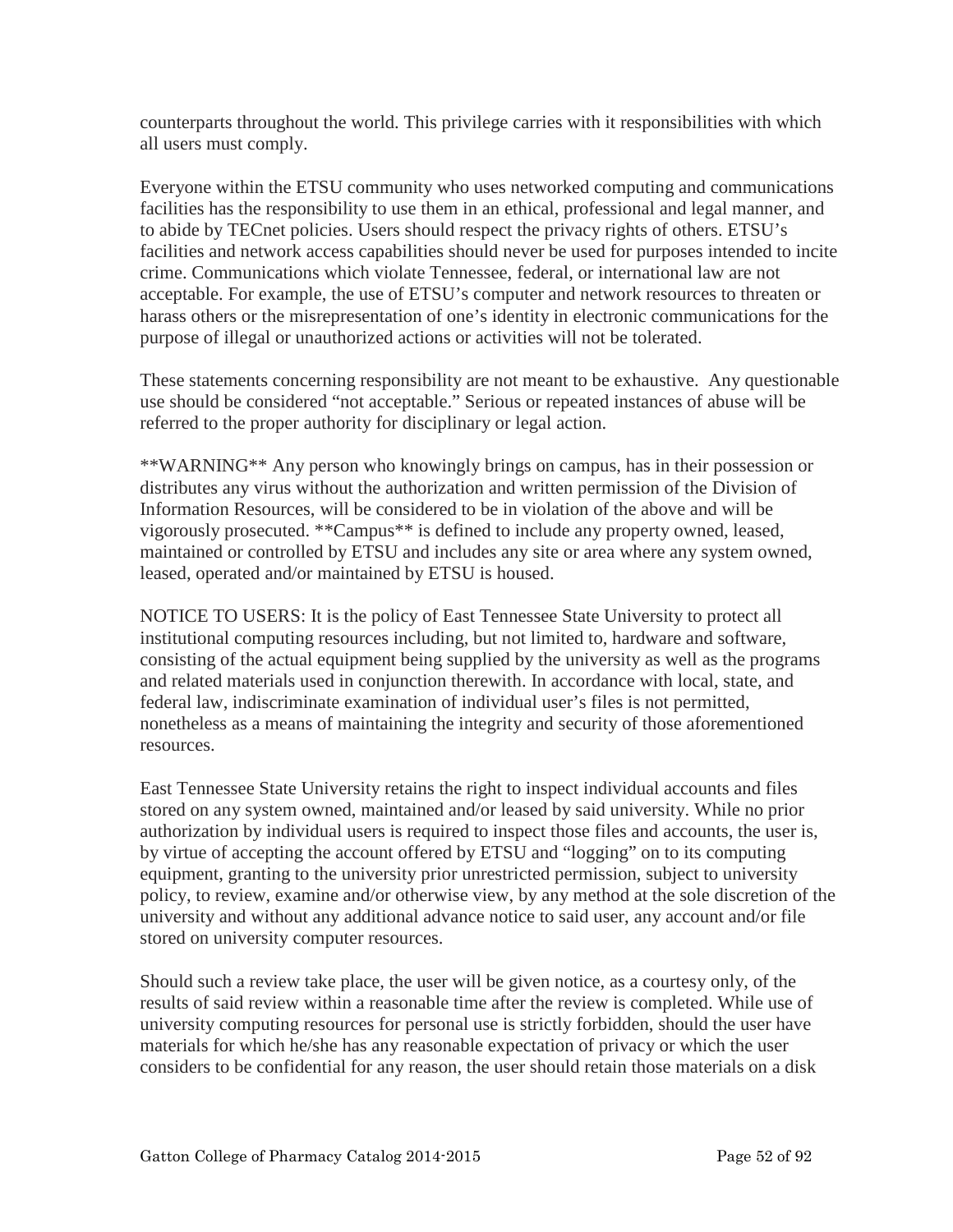which can be secured as would any other personal items or materials which one consider private in nature.

For such a policy to work, it is essential that users observe responsible and ethical behavior in the use of the resources. In an effort to assist the user community in effective use of the limited computer resources, it seems reasonable to highlight some specific responsibilities and types of behavior that represent abuse of a user's privilege. The examples do not constitute a complete list but are intended to convey the intent of the code.

Users should not damage or attempt to damage computer equipment or to modify or attempt to modify equipment so that it does not function as originally intended. It is equally wrong to damage or modify or attempt to damage or modify the software components: operating systems, compilers, utility routines, etc.

Users should not use or attempt to use an account without authorization from the owner of that account. Users have the responsibility of protecting their accounts through the proper use of passwords, but the fact that an account is unprotected does not imply permission for an unauthorized person to use it. Further, accounts are to be used only for the purposes for which they have been established. [Only the individual owner of an account is authorized to use that account. Providing passwords or in any way permitting or making it possible for anyone other than the authorized owner of the account to use computer resources is not authorized and may be a violation of Tennessee Law. Under this condition both the owner and the unauthorized user may be subject to legal action if determined to be appropriate by ETSU legal counsel.] Additionally, it is wrong to use a university-sponsored account for funded research, personal business, or consulting activities. There are special accounts for such purposes.

Users should not use private files without authorization. Owners of such files should take precautions and use the security mechanisms available. However, the fact that a file is not protected does not make it right for anyone to access it, unless it is specifically designed as a public access file. It is equally wrong for anyone to change or delete a file that belongs to anyone else without authorization. Violation of property rights and copyrights covering data, computer programs, and documentation is also wrong. In the event of accidental access of private files, confidentiality of those files must be maintained.

Any deliberate wasteful use of resources is irresponsible; it encroaches on others' use of facilities and deprives them of resources. Printing of large unnecessary listings and the playing of games solely for entertainment are examples of such abuse. Users are expected to be aware of the resources they are using and to make reasonable efforts to use these resources efficiently.

All state and federal copyright laws will be abided by at all times. Users must not copy any part of a copyrighted program or its documentation which would be in violation of the law or the licensing agreement without written and specific permissions of the copyright holder. Serious or repeated instances of abuse of computer facilities and resources will be referred to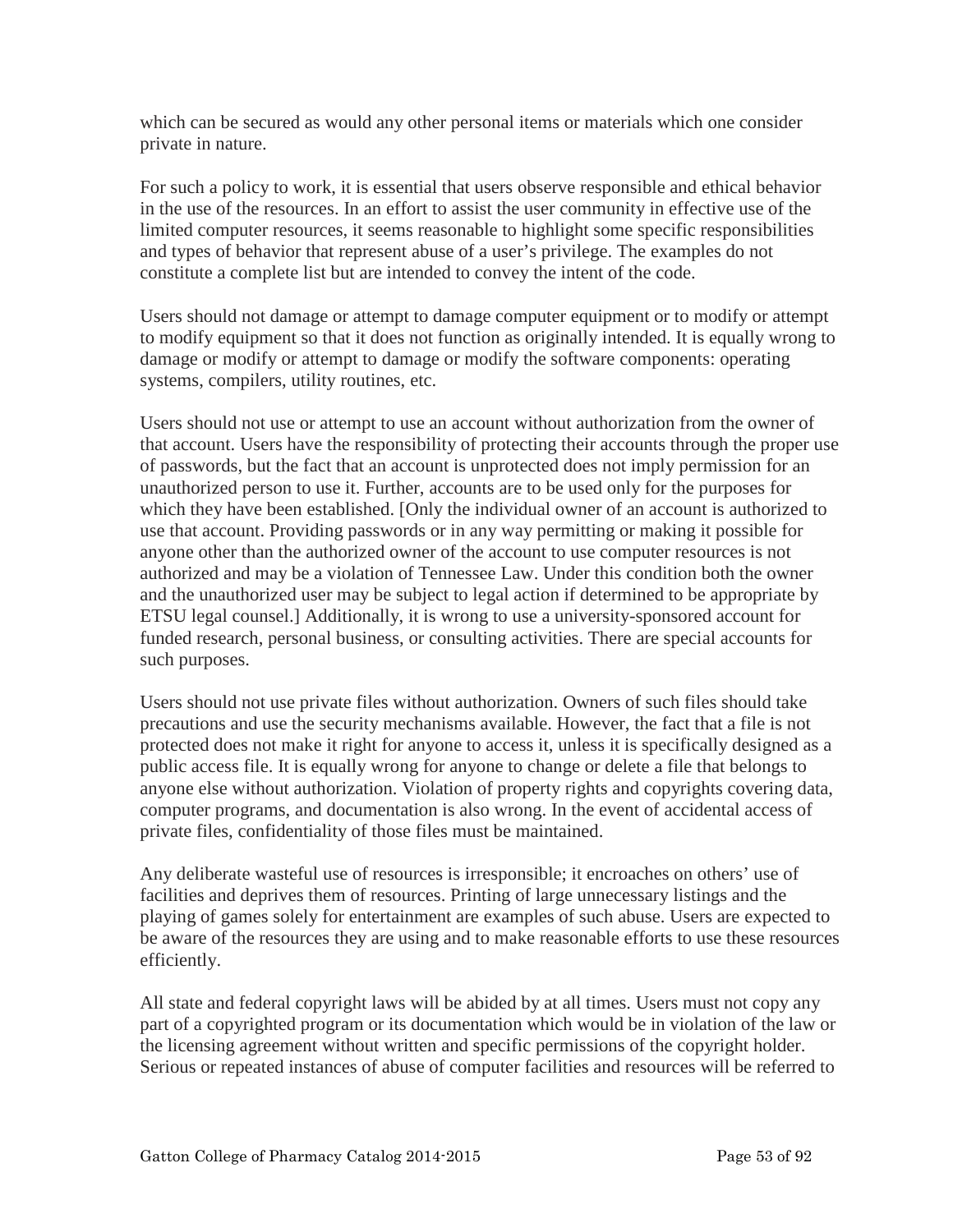the proper authorities for disciplinary or legal action including, but not limited to, restitution, restrictions, reprimand, suspension, probation, expulsion, or termination.

### *Disability Services*

In compliance with federal regulations outlined in Section 504 of the Rehabilitation Act of 1973 and the Americans with Disabilities Act of 1990, East Tennessee State University makes accommodations, course substitutions, and other academic adjustments when necessary to ensure equal access for students with disabilities. While all students with disabilities are protected from discrimination, some students may not be eligible for all of the services coordinated by Disability Services. Classroom and testing accommodations are made on an individual case-by-case basis. Students who wish may request an accommodation or academic adjustment because of a disability by completing the intake process with Disability Services self-identity.

During the intake process, Disability Services informs students of procedures surrounding the accommodation process, student responsibilities, as well as ETSU responsibilities. Eligibility for classroom and testing accommodations and other support services coordinated by Disability Services is based on the review of student's documentation of disability. Intake applications are not complete until Disability Services has received and reviewed current documentation of disability. Individualized education plans (IEP) cannot be used as documentation; however, information included in an IEP may be helpful when identifying the services a student may utilize while at ETSU.

In order to establish eligibility, the documentation provided should follow the established guidelines and include:

- Statement of diagnosis, date of most recent evaluation, and when available, date of original diagnosis by an impartial professional,
- Description of diagnostic criteria and/or diagnostic tests used,
- Description of the current impact of the disability in an academic environment,
- Credentials of the diagnosing professional,
- Documentation of attention deficit disorders should be no more than three years old, and
- Documentation of learning disabilities should be no more than five years old with results based on an adult measurement scale.

The diagnosing professional must have specific training and expertise in a field related to the type of disability being diagnosed. For example, a psychologist, psychiatrist, or educational examiner must make a learning disability diagnosis. Documentation not including the information outlined above or from a professional whose credentials are not generally indicative of expertise in the specific disability being diagnosed can not be used to establish eligibility for services. ETSU does not provide any type of learning disabilities evaluations; however, Disability Services maintains a list of professionals in private practice that can evaluate learning disabilities.

Disability Services is located in the D.P. Culp Center, on J. L. Seehorn, Jr. Road (v/tdd) (423) 439-8346, (tdd) (423) 439-8370 - [http://www.etsu.edu/students/disable.](http://www.etsu.edu/students/disable)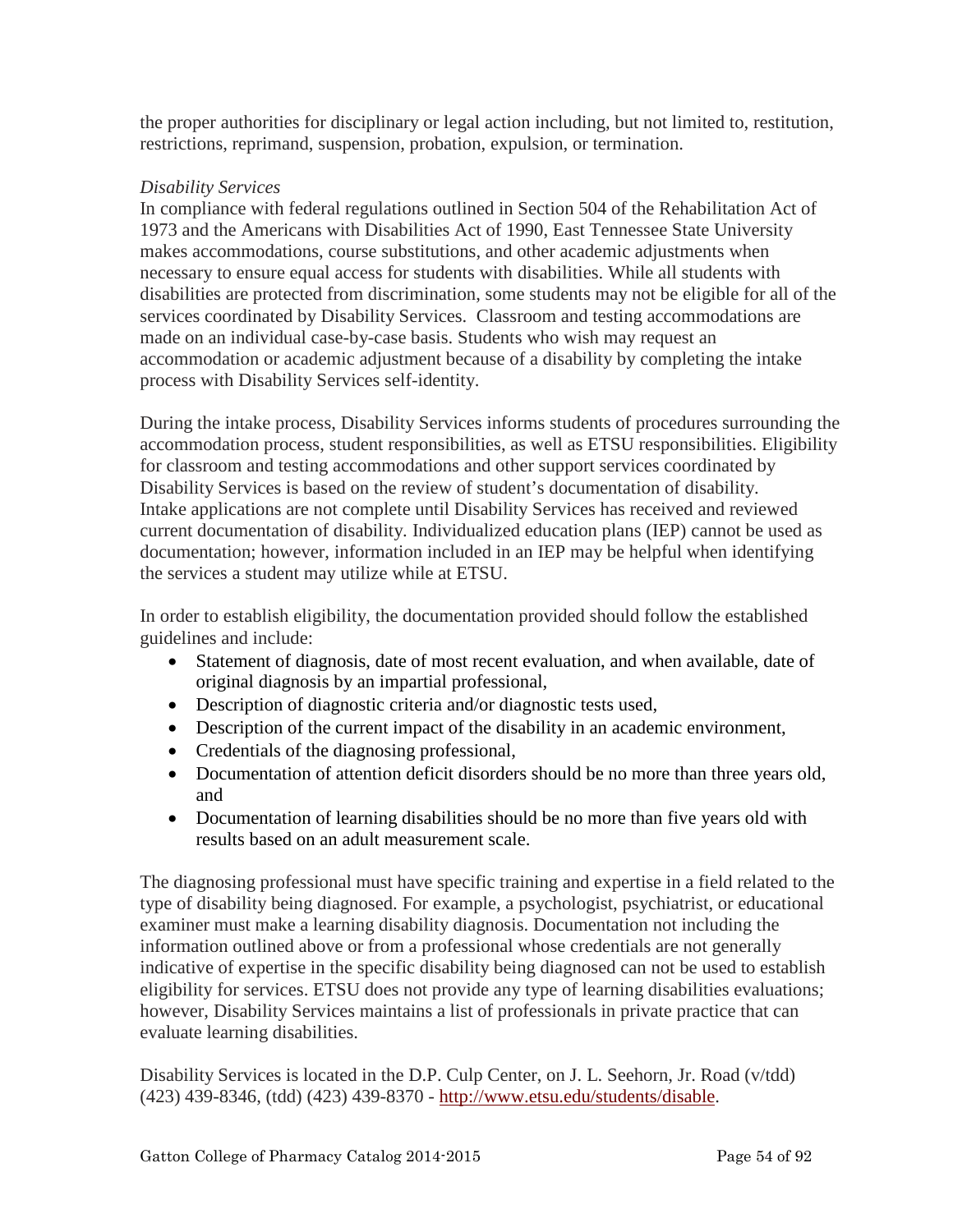### *Early Childhood Learning and Development*

The Center for Early Childhood Learning and Development operates programs to serve the needs of young children and their families. Some of these programs offer child care services for families. The Infant-Toddler programs serve children ages three months to three years in a full-year, full-day program. The Early Learning Program, Child Study Center, serves children ages three through five years of age in a full-year, full-day program. Students who are interested in enrolling their children in either of the programs can obtain more information by calling (423) 439-7555. Enrollment is on a limited basis. [http://www.etsu.edu/coe/child.](http://www.etsu.edu/coe/child)

A child care program, Little Buccaneers Student Child Care Center, specifically designed to meet the needs of ETSU students, opened in June 1997. ETSU students can enroll their children for blocks of time each semester that would accommodate their child care needs while attending classes and during study times. This program is supported by the Student Activities Allocation Committee and ETSU. Information for this program can be obtained by calling 439-7549.

#### *Housing and Residence Life*

Student pharmacists who want to live on campus will probably find the following residences more conducive for professional studies. Buccaneer Ridge has fully furnished efficiencies, 2 and 4 bedroom units. Detailed information on university housing, including costs, is available at [http://www.etsu.edu/students/housing.](http://www.etsu.edu/students/housing)

#### Buccaneer Ridge Apartments

Efficiency, two and four single occupancy bedroom apartment units are available. Each apartment contains a furnished living area, single bedrooms with double bed, closet, desk, and chest of drawers; kitchen facilities, including full-sized refrigerator, stove, microwave, and garbage disposal; washer and dryer; patio or balcony; and two bathrooms. Each bedroom is provided with an alarm system; telephone, cable TV and data jack; and individual locks. Residents enjoy a clubhouse with copier and fax availability; lounging pool; volleyball and basketball courts; exercise room; access gate; and individual leases with no connection fees.

#### Application Procedure

An application for housing may be obtained by contacting the Department of Housing and Residence Life. Early application, preferably before April 1, for fall semester and October 1 for spring semester is encouraged. Assignments for fall semester begin in April and mid-December for spring. A completed application and a \$100/\$150 reservation/damage deposit is required and accepted at any time. Detailed information about on-campus housing may be obtained by contacting the Department of Housing and Residence Life at (423) 439-4446 or on the web. Housing in the Johnson City area is plentiful. Information about off-campus housing is available at the [Adult, Commuter,](http://www.etsu.edu/students/acts/off_campus_housing.asp)  [and Transfer Services web](http://www.etsu.edu/students/acts/off_campus_housing.asp) site.

[\(http://www.etsu.edu/students/acts/offcampushousing.aspx\)](http://www.etsu.edu/students/acts/offcampushousing.aspx)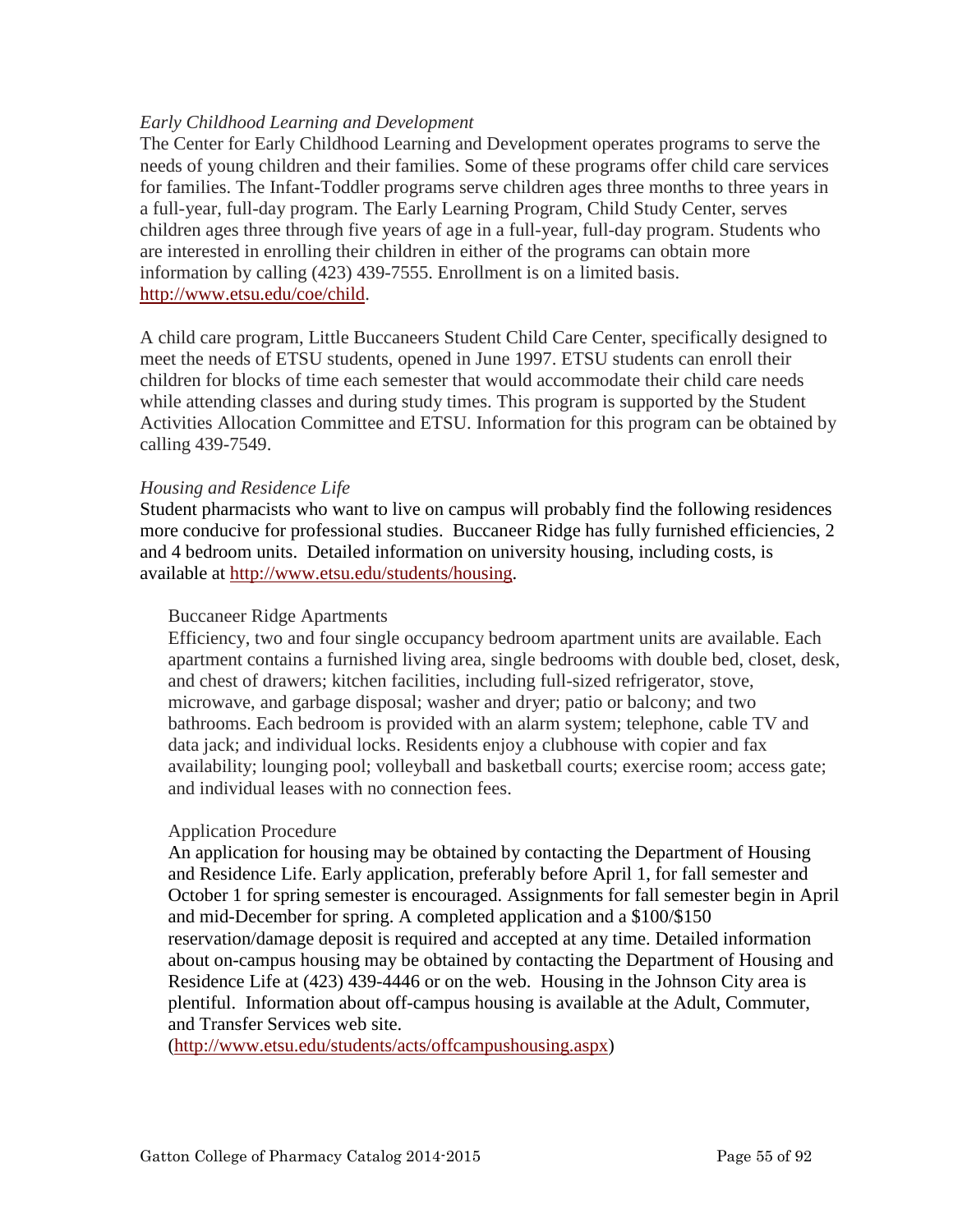#### *International Programs and Services*

The International Programs and Services Office, located on the first floor of Yoakley Hall, serves the international community of visiting international students and scholars from more than 60 countries who attend or visit ETSU. Programming, advising, immigration paperwork, community outreach and the Friendship Family Program are among the many services offered by the office. [\(www.etsu.edu/honors/international\)](http://www.etsu.edu/honors/international)

### *Public Safety*

The Public Safety Building is located at the entrance of the university on University Parkway and has personnel on duty 24 hours a day for assistance. The emergency telephone number is 911. The public safety staff is composed of 21 state-certified sworn police officers who are also trained firefighters. Public safety is a full-service police department encompassing traffic and parking enforcement, uniformed patrol, criminal investigations, and crime prevention education. Public Safety also provides these services: an escort service, engravers, booster cables, and battery booster packs. The non-emergency telephone number is (423) 439-4480. The number for the administrative offices is (423) 439-6900.

#### *Student Government Association*

The ETSU Student Government Association (SGA) strives to represent the opinions of the students on every aspect of campus academic and extracurricular life. Its members work closely with students, faculty, and administration to provide advice and information and a strong voice in the governance of the university. The SGA office is located near the Center for Community Engagement, Learning, and Leadership on the lower level of the D.P. Culp University Center, phone (423) 439-4253.

#### *Student Health Services*

The Student Health Clinic is part of the College of Nursing Faculty Practice Network. Clinic services are available to all enrolled students. The professional staff includes nurse practitioners, physicians, registered nurses, and a health educator. Services include: Management of acute, episodic illnesses and injuries, Referrals for assistance in managing chronic disorders, Immunizations, Women's health program and assistance with family planning, Men's health program, Allergy clinic for those receiving allergy injections, Patient education programs on a variety of topics. The Student Health Clinic is located in room 160 Nicks Hall. Please call (423) 439-4225 for further information.

The Dental Hygiene Clinic offers comprehensive preventive therapeutic procedures such as scaling and polishing teeth, pit and fissure sealants, nutritional counseling, periodontal therapy, patient education and exposing and developing radiographs. All treatment is performed, for a modest fee, by dental hygiene students under the supervision of the licensed dentist and dental hygiene faculty. Services are open to all students, university employees, and the general public. Appointments may be obtained by contacting the Dental Hygiene Clinic at 439-4514 in Lamb Hall, room 71.

The Speech-Language-Hearing Clinic, a component of the Department of Communicative Disorders, provides professional speech-language pathology and audiology services to students, faculty, and the general public. The service is provided by speech-language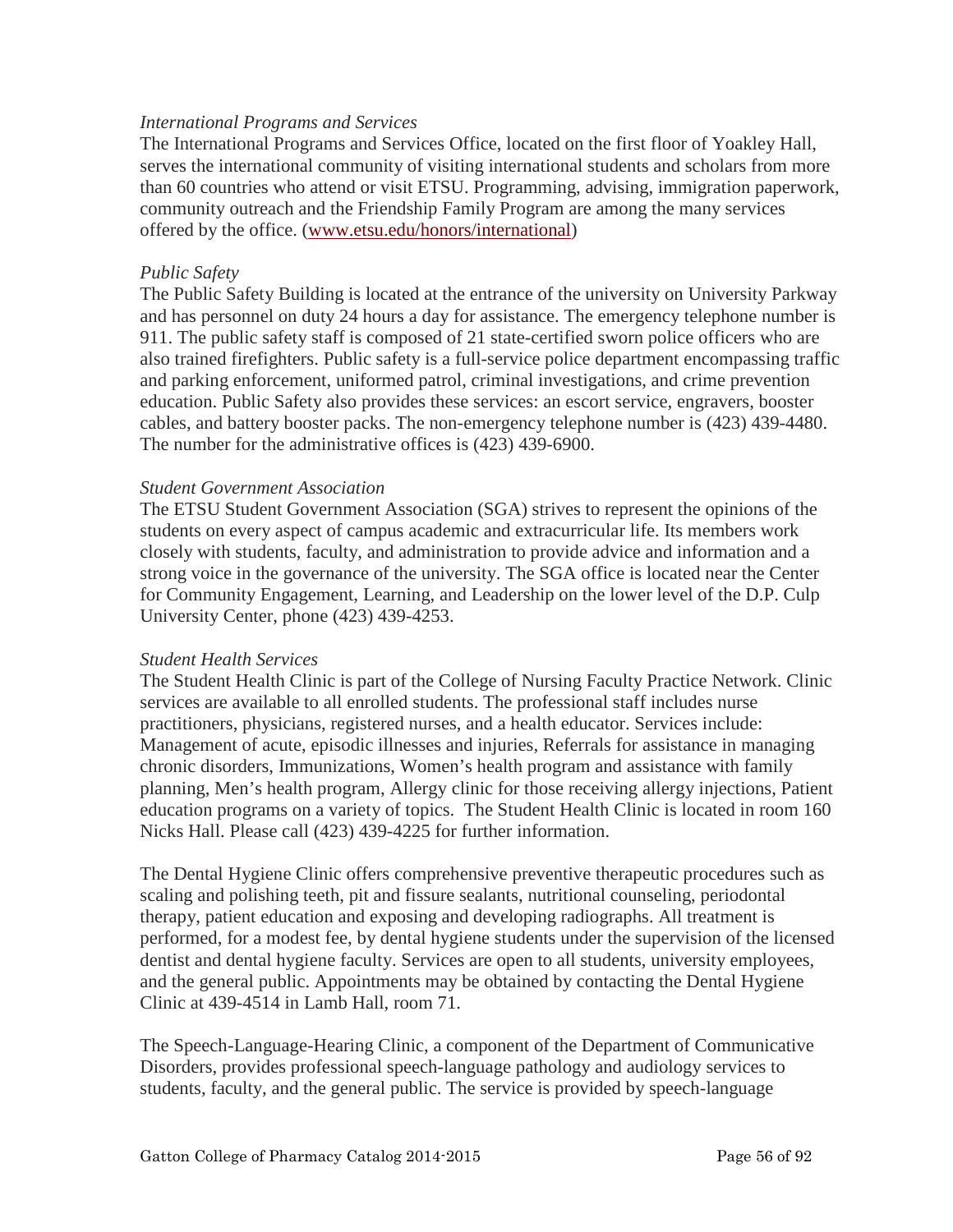pathology and audiology graduate students under the direct supervision of licensed Speech-Language Pathologists and Audiologists. The areas of service include speech and hearing evaluation, hearing aid evaluation, and treatment of speech and hearing disorders through therapy. Intervention may be available for deficits in articulation, phonology, language, voice, and fluency. The clinic is located in Room 204 of Lamb Hall. Please call (423) 439- 4355 for appointments or information.

### *University Center, D.P. Culp*

The D.P. Culp University Center is a modern architecturally designed student center conveniently located in the heart of campus. The specific purpose of the Culp Center is to serve students as an integral part of their educational life. The Culp University Center provides a wide variety of services, entertainment, and social activities for the campus community. The Culp Center houses five separate food service areas, the bookstore, the post office, a mini-market, a computer lab, a variety of administrative offices, meeting rooms and conference facilities, a ballroom, and an auditorium/theater. For information regarding the use and reservation of these facilities, contact the Culp Center office at (423) 439-4286.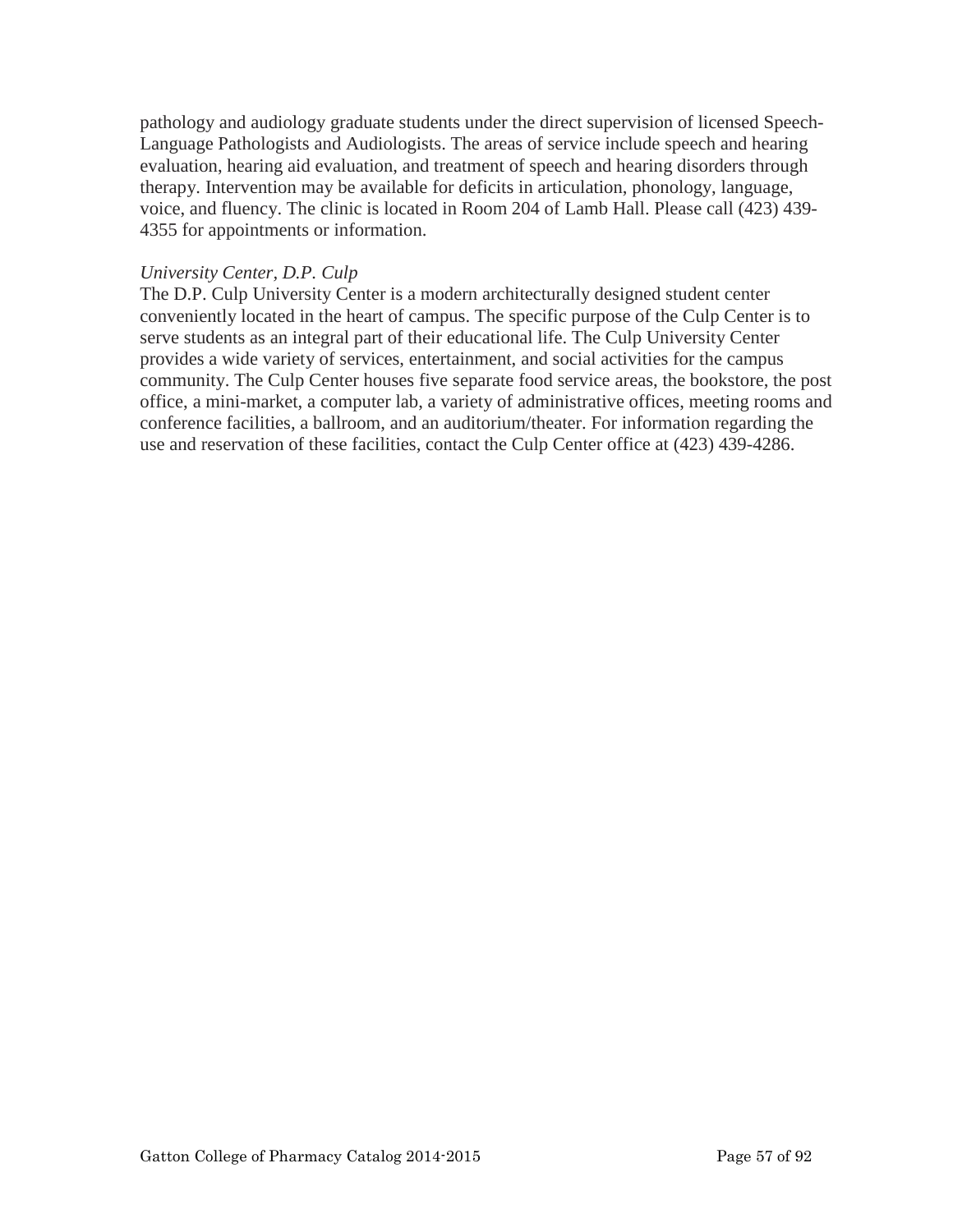# **COURSE DESCRIPTIONS**

Course descriptions for Professional Years 1 and 2 reflect courses for students who entered pharmacy school fall 2014 and thereafter. Course descriptions for Professional Year 3 and Advanced Pharmacy Practice Experiences are listed for reference purposes only and are subject to change as curriculum revision is completed. Classes entering prior to fall 2014 should consult that year's catalog for accurate descriptions.

# **Professional Year 1**

### **IPPE 3312 Introductory Pharmacy Practice Experience-P1 (2 credit hours)**

Introductory structured, supervised experience in the practice of pharmacy. IPPE P1 is divided into the following components: Pharmacy Based Immunization Delivery, IV Room Simulation, and Practice Site Rotation and Participation in Community Pharmacy and Hospital Pharmacy.

### **PMIN 3100 IDEALS I: IntegrateD Environment for Applied Learning and Skills (1 credit hour)**

Integrated skills lab series runs the entirety of the didactic curriculum. The skills lab will employ active learning strategies such as scientific experiments, wet labs, pharmaceutical compounding, patient case discussions, and presentations in order to integrate topics throughout the curriculum to augment foundational knowledge and build the skills necessary to be a pharmacist. This course provides an introduction to basic concepts and techniques necessary in the processing of a prescription or medication order, as well as practical experiences on the study of structures and functional aspects of cells, tissues and organs, essential to the understanding of body systems and life processes.

# **PMIN 3200 IDEALS II: IntegrateD Environment for Applied Learning and Skills (2 credit hours)**

Integrated skills lab series runs the entirety of the didactic curriculum. The skills lab will employ active learning strategies such as scientific experiments, wet labs, pharmaceutical compounding, patient case discussions, and presentations in order to integrate topics throughout the curriculum to augment foundational knowledge and build the skills necessary to be a pharmacist. This course involves processing a prescription or medication order, the preparation and dispensing of a pharmaceutical solution, emulsion, suspension, semi-solid and solid drug delivery systems and the introduction and practice of the patient counseling skills necessary for proper use of the compounded product. During the compounding sessions, emphasis will be placed on the selection of proper excipients, based on physicochemical principles, and the procedures and techniques used in extemporaneous compounding each type of preparation. Other sessions will emphasize patient communication and advising of selection of self-care items and products. *Prerequisites: PMSC 3122 and PMSC 3133; Co-requisite: PMSC 3233*

### **PMPR 3140 Contemporary Practice of Pharmacy I: Exploring Ourselves, Our Patients and Our Profession (2 credit hours)**

The course is designed to both introduce and develop the student pharmacist's knowledge regarding multiple aspects of pharmacy practice. The longitudinal course sequence will provide the foundation and structure for the professional socialization of student pharmacists. To uphold the ideals of the profession, students must not only acquire the core clinical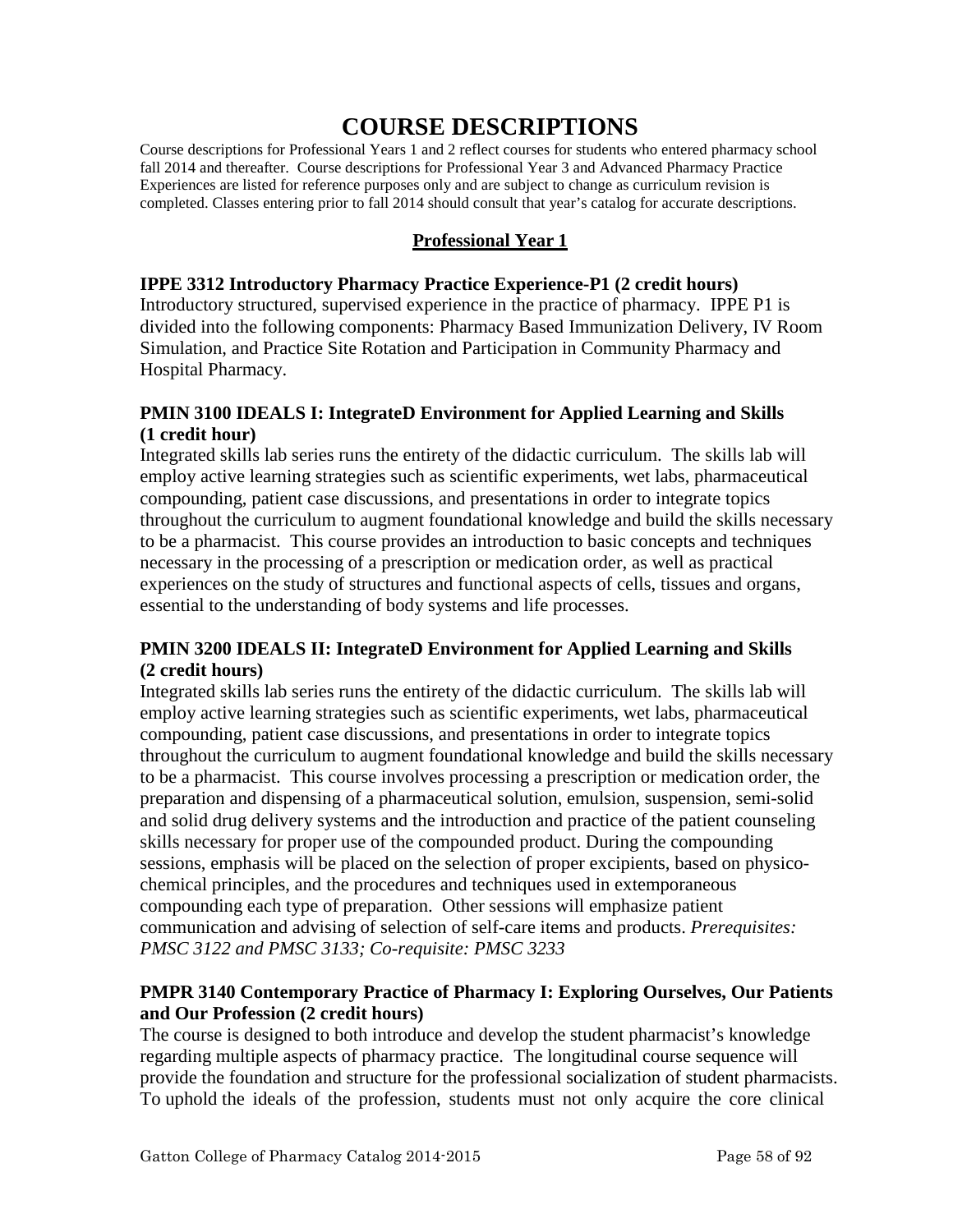knowledge and skills, but also possess the attributes of a health care professional. The course will facilitate self- discovery of the attitudes, values, and habits that form the foundation of the profession of pharmacy. The student will reflect on personal characteristics, learning styles, and interactions with peers to develop the insight required to develop goals and aspirations for professional development. Thereafter, the student will focus on career development and the profession of pharmacy to begin to gain insight into potential learning/career pathways for practicing pharmacy at an advanced level, regardless of practice setting. The course will then focus on the patient and the role of the pharmacist in providing patient-centered care and comprehensive medication management. Throughout the course sequence, vertical and horizontal integration with other courses will occur to promote effective learning and retention.

### **PMPR 3182 Communication Skills for Health Professionals (2 credit hours)**

All health professionals, regardless of discipline, are called on to be outstanding communicators with individual clients/patients, as well as with groups and communities. The faculty of the colleges of Medicine, Nursing, Pharmacy and Psychology believe communication is the foundation upon which professionalism develops. The skills that are necessary are well defined, and are not the same as social communication skills. These skills can be learned, and if learned, will lead to satisfaction and positive outcomes. When not learned, the opposite frequently occurs. The course is oriented to the development of competencies and this is how you will be evaluated. This course is a beginning. You will receive continuous follow up, reinforcement, and expansion of these skills throughout your training. The participating faculty members are dedicated to helping you to become the best health care communicator that you can possibly be.

### **PMPR 3240 Contemporary Practice of Pharmacy II: Exploring Ourselves, Our Patients and Our Profession (2 credit hours)**

The course is designed to both introduce and develop the student pharmacist's knowledge regarding multiple aspects of pharmacy practice. The longitudinal course sequence will provide the foundation and structure for the professional socialization of student pharmacists. To uphold the ideals of the profession, students must not only acquire the core clinical knowledge and skills, but also possess the attributes of a health care professional. The course will facilitate self- discovery of the attitudes, values, and habits that form the foundation of the profession of pharmacy. The student will reflect on personal characteristics, learning styles, and interactions with peers to develop the insight required to develop goals and aspirations for professional development. Thereafter, the student will focus on career development and the profession of pharmacy to begin to gain insight into potential learning/career pathways for practicing pharmacy at an advanced level, regardless of practice setting. The course will then focus on the patient and the role of the pharmacist in providing patient-centered care and comprehensive medication management. Throughout the course sequence, vertical and horizontal integration with other courses will occur to promote effective learning and retention.

### **PMPR 3270 Non-Prescription Therapies and Self Care I (2 credit hours)**

This course will serve as an introduction to nonprescription medications (including natural medicines) and products used in the treatment of acute illnesses for which pharmacists are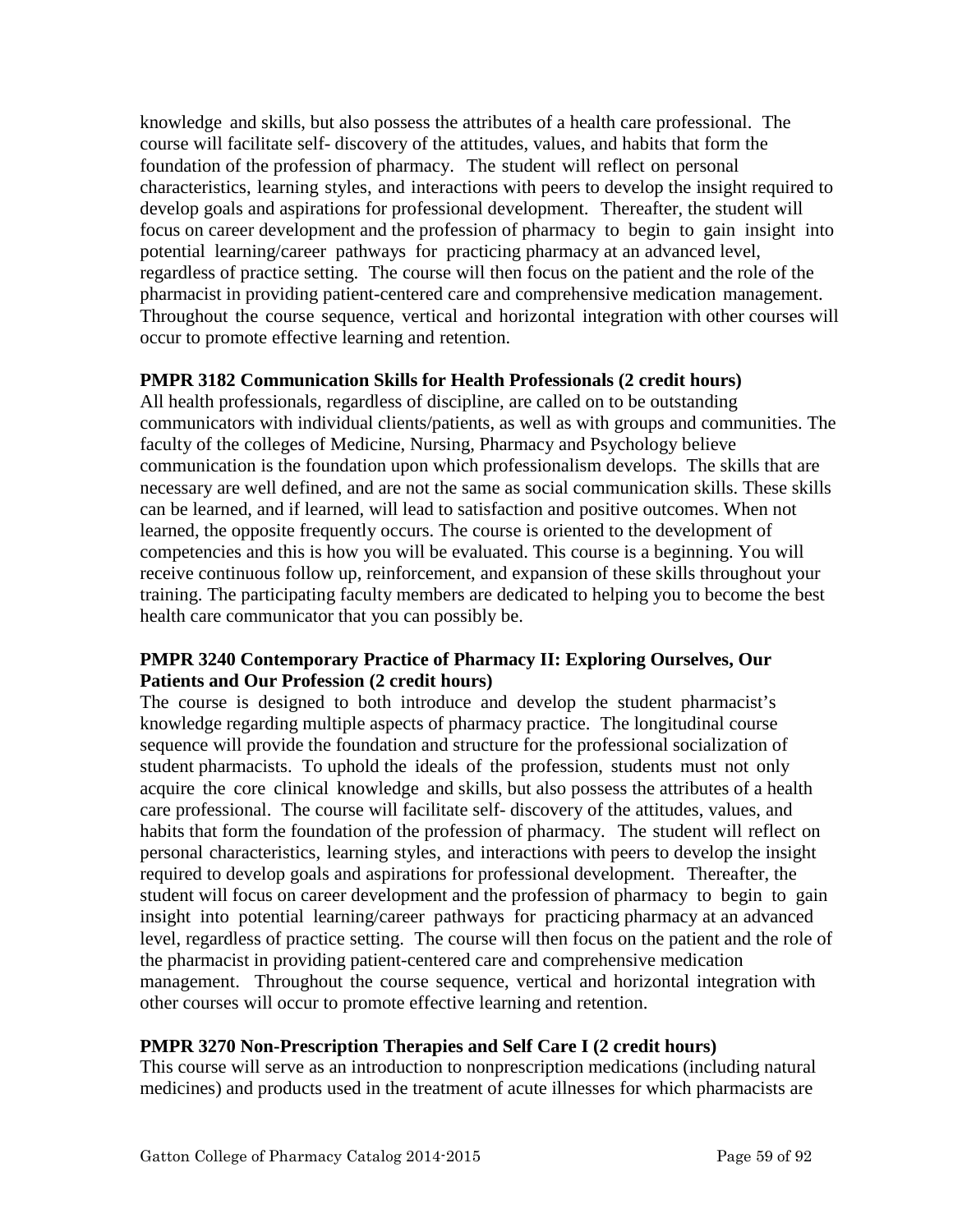consulted. Students will develop skills necessary to: evaluate nonprescription medication therapy; assess patients in the community setting; and make appropriate product selections for all patients, including special patient populations with unique characteristics (pediatrics, geriatrics, pregnancy, and lactation). This course will also introduce students to the concepts and skills needed to triage patients for self-care and to provide pertinent patient counseling specific to common nonprescription medications and products. The topics covered have been selected based on a number of factors: utilization data, sales trends, frequency of information requests, and important safety concerns.

### **PMSC 3114 Pharmaceutical Biochemistry (4 credit hours)**

Biochemical understanding of proteins, sugars, lipids, and nucleic acids is fueling the explosion of knowledge in medicine and pharmacy. This course will demonstrate how basic principles of biochemical structure govern normal metabolic pathways in healthy humans and how they malfunction in disease.

# **PMSC 3116 Human Physiology (5 credit hours)**

This course should provide students with an understanding of the basic principles and concepts of anatomy and cellular and organ system physiology, leading to an appreciation of the sites and mechanisms of action of drugs in producing both therapeutic and adverse effects. This course should also provide an excellent foundation for understanding the physiological basis of pharmaceutical and patient-centered care.

# **PMSC 3122 Pharmacy Calculations (2 credit hours)**

Course content includes an introduction to the history of pharmacy, prescription terminology, systems of measurement and pharmacy calculations. Students will apply appropriate mathematical concepts found within the practice of pharmacy, including prescription compounding and patient specific determinations. Examples and problems will be included that more often encountered in rural practice. Emphasis will be placed on improving and applying problem-solving skills for the needs of an individual patient within the practice of pharmacy.

### **PMSC 3133 Pharmaceutics of Drug Delivery Systems (2 credit hours)**

This course involves the study of the physical and physicochemical behavior of drug molecules, dosage forms, and drug delivery systems and their composition. Instruction will include the formulation and development of a variety of immediate release, modified release and novel drug delivery systems, the study of physicochemical principles and pharmaceutical drug delivery systems and their composition both outside and inside the body, and the implications and relationship with patient-centered care. The principals of this course include the preparation, physicochemical evaluation and stability of drug contained in pharmaceutical drug delivery systems. *Co-requisites: PMIN 3100 and PMSC 3122*

### **PMSC 3202 Immunology (2 credit hours)**

A basic immunology course designed to introduce Pharmacy students to major concepts of the innate and the acquired immune system. *Prerequisites: PMSC 3114 and PMSC 3116*

### **PMSC 3204 Pathophysiology: Concepts in Altered Health States (4 credit hours)**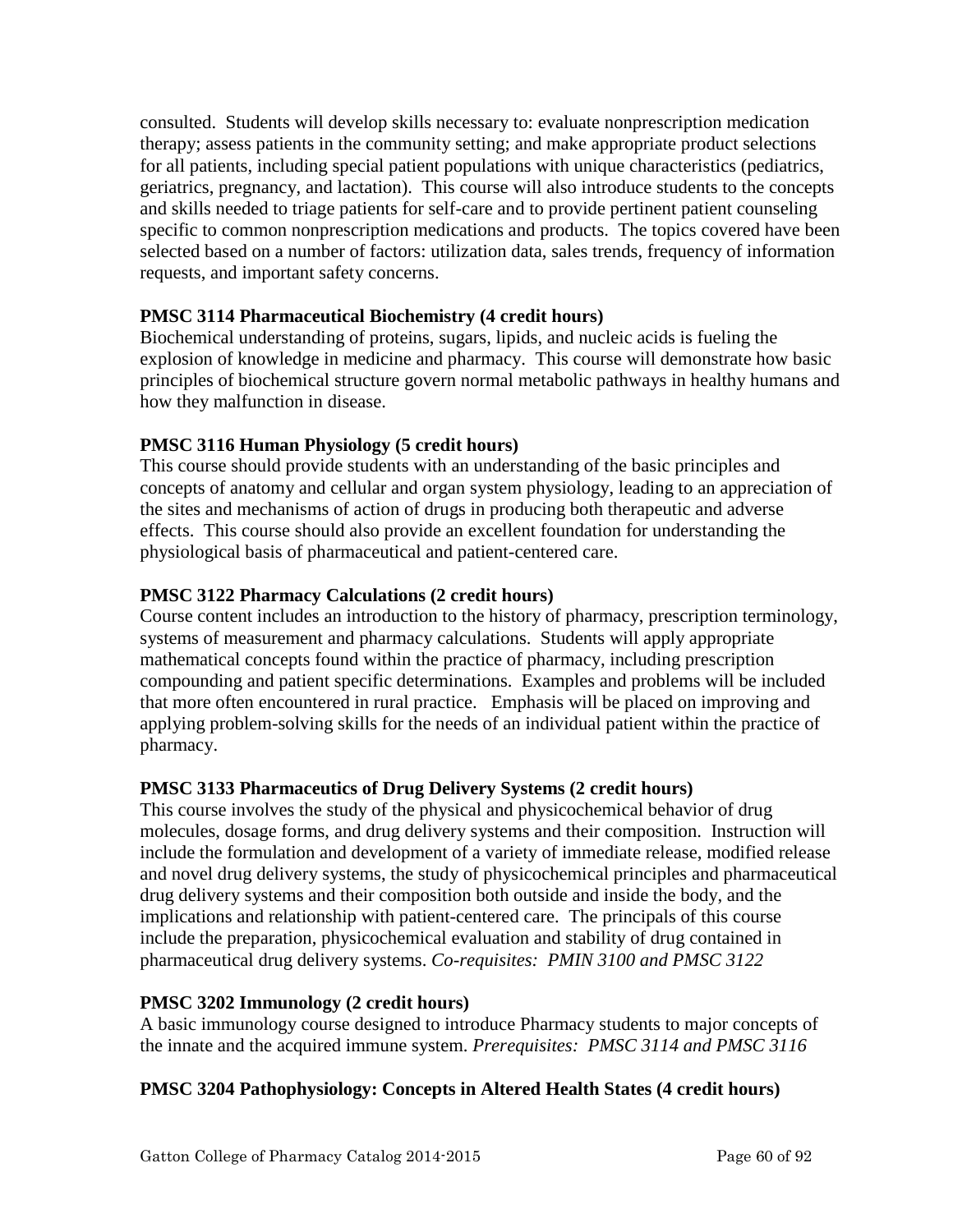This course provides students with an understanding of the basic principles and concepts of cellular, organ system and generalized pathophysiology, leading to an appreciation of disease and pharmacotherapy. The course also provides an excellent foundation for the understanding of the basis of patient-centered care. *Prerequisite: PMSC 3116*

### **PMSC 3223 Foundational Principles: Pharmacology & Autonomics (2 credit hours)**

This course is the introduction to the science of pharmacology – the study of the underlying basis

of drug actions on living systems. The course introduces fundamentals of pharmacodynamics (drug-receptor interactions), receptor agonism and antagonism, synergy, dose-response relationships, mechanisms of action, absorption, distribution, metabolism and elimination, and an introduction to the fundamentals of toxicology. Additionally, the course will present classical autonomic pharmacology with a focus on the chemical classification, mechanisms of action and pharmacological effects of agonist and antagonists of drug affecting muscarinic, peripheral nicotinic, and alpha and beta-adrenergic receptors. *Prerequisites*: *PMSC 3114 and PMSC 3116*

# **PMSC 3224 Foundational Principles: Medicinal Chemistry (2 credit hours)**

This course will provide students with an understanding of the basic principles and concepts of medicinal chemistry, including an overview of the relationship of drug structure to pharmacological activity and an understanding of the processes involved in the design and development of modern pharmaceuticals. In addition, this course will help the student identify the physiochemical properties related to drug structures that affect drug solubility, pharmacokinetics, pharmacodynamics, pharmacological action, and stability. *Prerequisites*: *PMSC 3114 and PMSC 3116*

**PMSC 3233 Biopharmaceutics and Biotechnology (3 credit hours)** Biopharmaceutics focuses on the biological factors that affect drug product disposition and efficacy. Drug absorption processes, bioavailability and bioequivalence determination and interpretation will be included as an introduction to pharmacokinetic principles. This course will also provide an introduction to pharmaceutical products of biotechnology and the science that governs the development and implementation of these drugs. *Prerequisites: PMSC 3114, PMSC 3116 and PMSC 3133*

# **Professional Year 2**

# **IPPE 4322 Introductory Pharmacy Practice Experience-P2 Community Focus (2 credit hours)**

In IPPE-P2, students become more involved in pharmaceutical care and in the operation of the pharmacy. Students spend 80 hours during the summer after the second professional year in a Community Practice Setting.

### **IPPE 4332 Introductory Pharmacy Practice Experience-P2 Institutional Focus (2 credit hours)**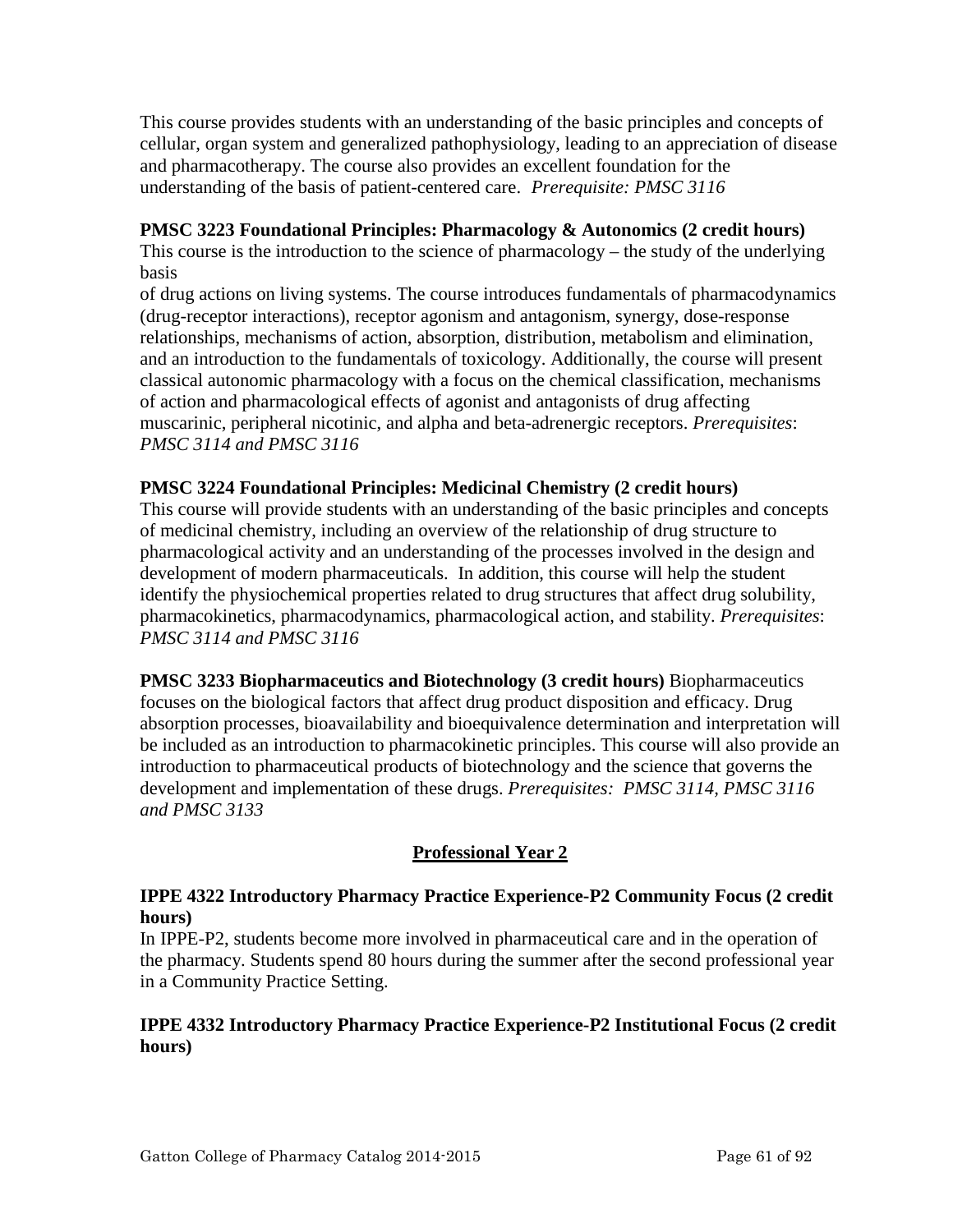In IPPE-P2, students become more involved in pharmaceutical care and in the operation of the pharmacy. Students spend 80 hours during the summer after the second professional year in an Institutional Practice Setting.

# **PMIN 4100 IDEALS III: IntegrateD Environment for Applied Learning and Skills (1 credit hour)**

The IDEALS series runs the entirety of the didactic curriculum. IDEALS will employ active learning strategies such as scientific experiments, wet labs, pharmaceutical compounding, clinical and pharmacy practice skills demonstrations, standardized patient encounters, patient case discussions, and presentations in order to integrate topics throughout the curriculum in to augment foundational knowledge and build the skills necessary to be a pharmacist. As the series progresses, the focus of labs will shift from augmenting foundational knowledge to developing pharmacist-specific professional skills. Labs with a unique rural health focus will be explicitly delineated in the course schedule. *Prerequisite: Students must be enrolled in the second professional year of the curriculum and be in good academic standing.*

# **PMIN 4110 Integrated Series: Infectious Diseases (3.5 credit hours)**

This course will teach students how to incorporate the basic science principles of pharmacology and medicinal chemistry while identifying and assessing the medical problems of their patients and to then recommend appropriate therapy, concentrating on medication therapy or pharmacotherapy, to address those problems. . The class will consist of 6 hours of learning experiences per week. *Prerequisite: Students must be enrolled in the second professional year of the College of Pharmacy's professional program leading to the Doctor of Pharmacy degree and having successfully completed previous courses in the Integrated Series.*

### **PMIN 4120 Integrated Series: Pulmonary (2.5 credit hours)**

This course will teach students how to incorporate the principles of pharmacology and medicinal chemistry while identifying and assessing the medical problems of their patients and to then recommend appropriate therapy, concentrating on medication therapy or pharmacotherapy, to address those problems. The class will consist of 6 hours of learning experiences per week. *Prerequisite: Students must be enrolled in the secondprofessional year of the College of Pharmacy's professional program leading to the Doctor of Pharmacy degree. Progression into this course will require successful completion of previous courses in the Integrated Series or approval of the course coordinator.*

### **PMIN 4200 IDEALS IV: IntegrateD Environment for Applied Learning and Skills (2 credit hours)**

The IDEALS series runs the entirety of the didactic curriculum. IDEALS will employ active learning strategies such as scientific experiments, wet labs, pharmaceutical compounding, clinical and pharmacy practice skills demonstrations, standardized patient encounters, patient case discussions, and presentations in order to integrate topics throughout the curriculum in to augment foundational knowledge and build the skills necessary to be a pharmacist. As the series progresses, the focus of labs will shift from augmenting foundational knowledge to developing pharmacist-specific professional skills. Labs with a unique rural health focus will be explicitly delineated in the course schedule. *Prerequisite: Students must be enrolled in*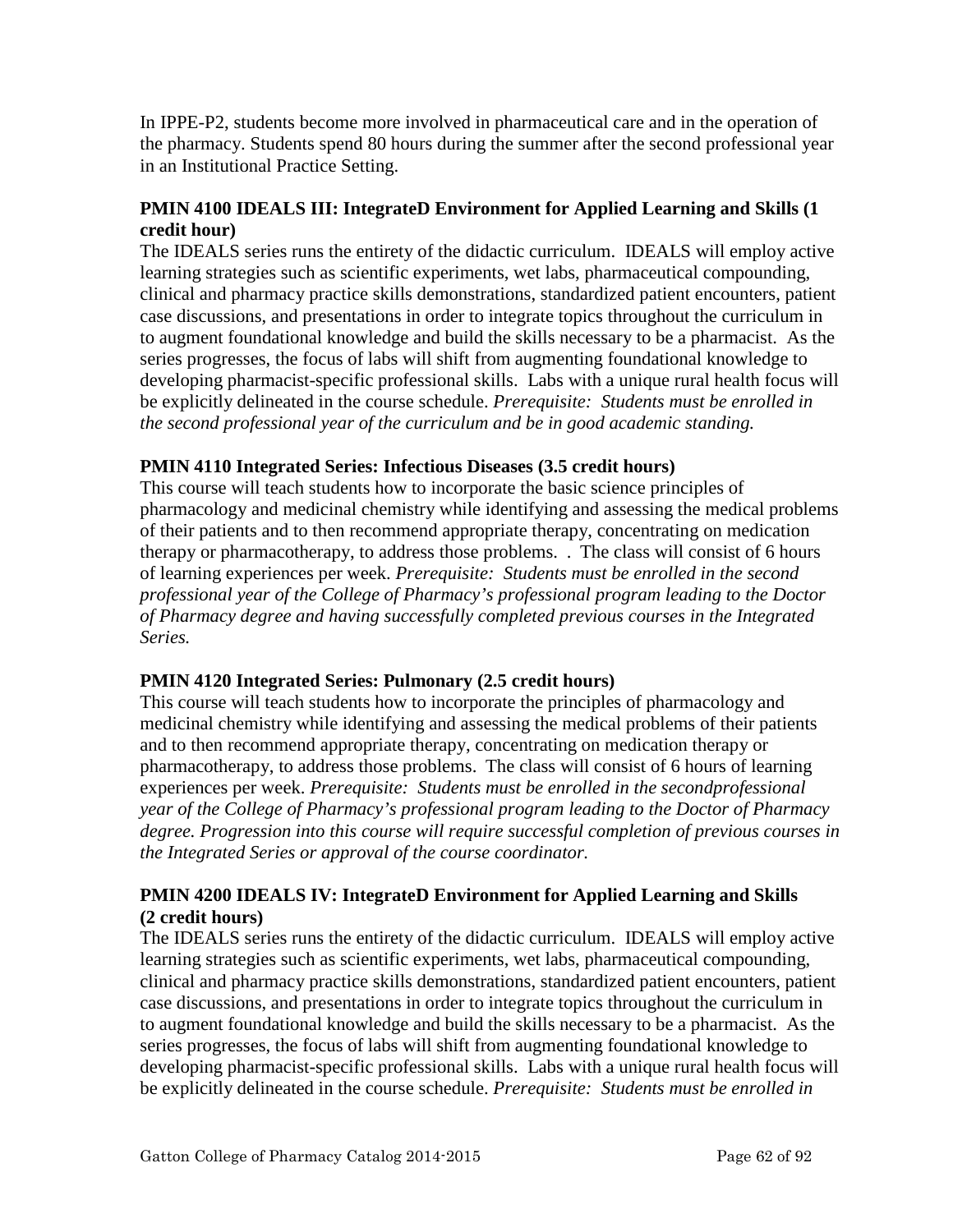*the second professional year of the curriculum and be in good academic standing.*

### **PMIN 4210 Integrated Series: Cardiovascular (5 credit hours)**

This course will teach students how to incorporate the basic science principles of pharmacology and medicinal chemistry while identifying and assessing the medical problems of their patients and to then recommend appropriate therapy, concentrating on medication therapy or pharmacotherapy, to address those problems. The class will consist of 7 hours of learning experiences per week. *Prerequisite: Students must be enrolled in the second professional year of the College of Pharmacy's professional program leading to the Doctor of Pharmacy degree and having successfully completed previous courses in the Integrated Series or by approval of course coordinator.*

# **PMIN 4220 Integrated Series: Renal (2 credit hours)**

This course will teach students how to incorporate the basic science principles of pharmacology and medicinal chemistry while identifying and assessing the medical problems of their patients and to then recommend appropriate therapy, concentrating on medication therapy or pharmacotherapy, to address those problems. The class will consist of 7 hours of learning experiences per week. *Prerequisite: Students must be enrolled in the second professional year of the College of Pharmacy's professional program leading to the Doctor of Pharmacy degree and having successfully completed previous courses in the Integrated Series or by approval of course coordinator.*

# **PMPR 4140 Evidence-Based Practice of Pharmacy I (3 credit hours)**

The course introduces students to the principles of evidence-based practice, including research design, data analysis, and biostatistics in the interpretation and critical analysis of biomedical literature with the purpose of developing evidence-based care recommendations for patients or patient populations.

### **PMPR 4170 Non-Prescription Therapies and Self-Care II (3 credit hours)**

This course will serve as an introduction to nonprescription medications (including natural medicines) and products used in the treatment of acute and chronic illnesses for which pharmacists are consulted. Students will develop skills necessary to: evaluate nonprescription medication therapy; assess patients in the community setting; and make appropriate product selections for all patients, including special patient populations with unique characteristics (pediatrics, geriatrics, pregnancy, and lactation). This course will also introduce students to the concepts and skills needed to triage patients for self-care and to provide pertinent patient counseling specific to common nonprescription medications and products. The topics covered have been selected based on a number of factors: utilization data, sales trends, frequency of information requests, and important safety concerns. *Prerequisite: Enrollment in the second professional year (P2) of the College of Pharmacy curriculum.*

### **PMPR 4233 Principles of Clinical Pharmacokinetics (2 credit hours)**

This course is designed to build on the students' understanding of pharmacokinetic concepts and provide a greater appreciation and understanding of the application of pharmacokinetic principles in patient care situations. The course will consist of didactic instruction and case studies. *Prerequisite: PMSC 4134.*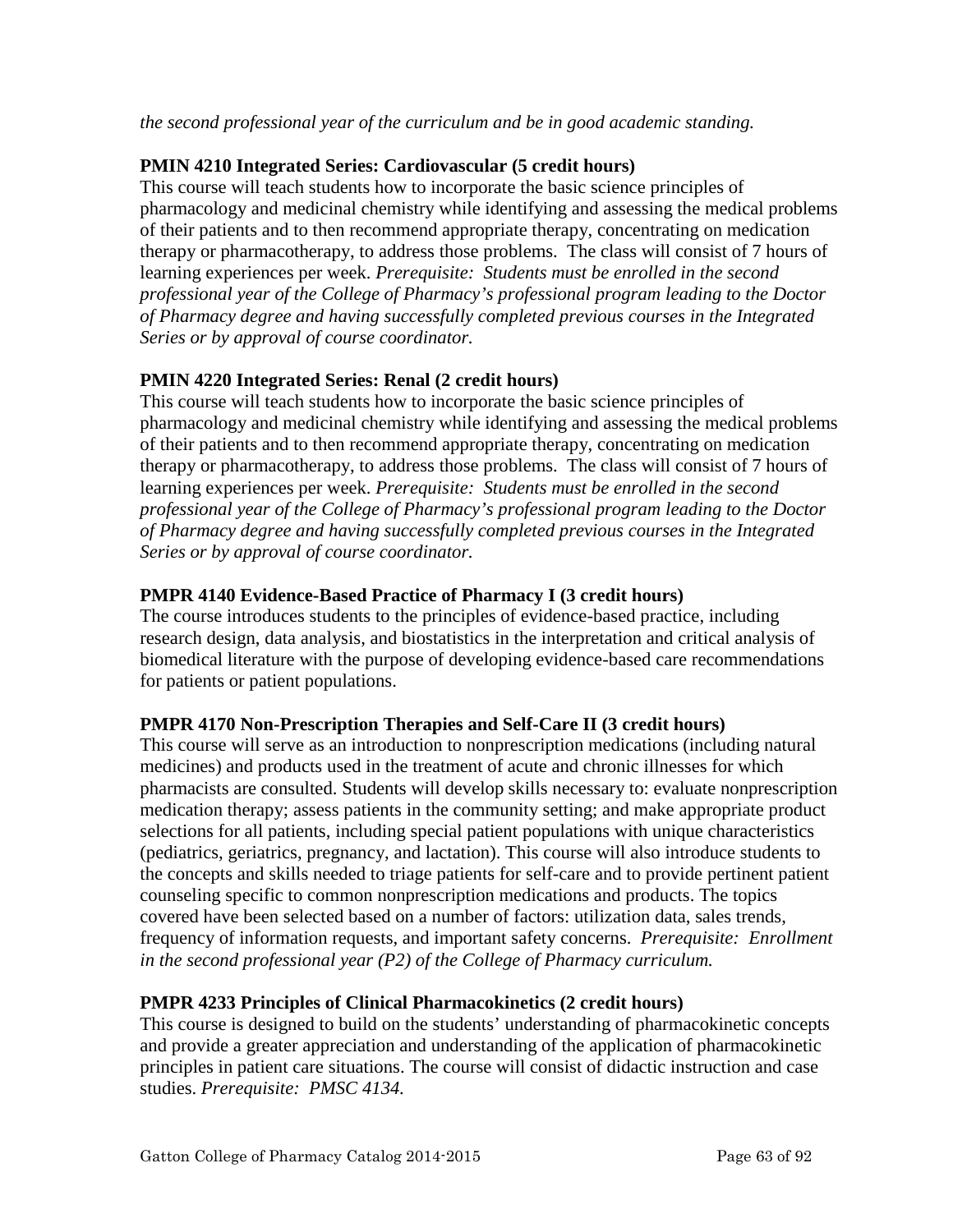### **PMPR 4240 Evidence-Based Practice of Pharmacy II (3 credit hours)**

The course expands on the literature evaluation and evidence-based medicine concepts presented in the Evidence-Based Practice I course and serves as an introduction to the principles of drug information. Students will learn: processes for answering drug information questions; how to differentiate between and within the different types of literature; how to search for information using a variety of resources; how to develop evidence-based care recommendations; how to communicate responses to drug information questions; and how to effectively provide written drug information. The course series will provide students with the skills to effectively analyze and interpret medical literature and will introduce students to the basic concepts of evidence- based medicine, pharmacoepidemiology, and pharmacoeconomics. This course has a heavy active learning component with numerous labs and activities. *Prerequisite: Successful completion of PMPR 4140.*

### **PMPR 4283 Pharmacy Law and Ethics (3 credit hours)**

Pharmacy Law and Ethics is designed to introduce and develop knowledge regarding legal and ethical aspects of pharmacy practice. Topics to be covered include, but are not limited to: federal and state (Tennessee) statutes, rules, and regulations pertaining to the practice of pharmacy; general principles of law including criminal, civil, and administrative procedures; professionalism; professional and patient advocacy; and ethical principles of pharmacy practice. *Prerequisites: Students must be enrolled in the second professional (P2) year of the curriculum and be in good academic standing.*

#### **PMSC 4134 Pharmacokinetics and Pharmacogenomics (4 credit hours)**

This course provides students with an understanding of the concepts of absorption, distribution, metabolism and elimination of drugs. Students learn how to apply mathematical principles to the study of pharmacokinetics. Also, students understand the physiological factors may change pharmacokinetic parameter. In addition, the pharmacokinetic and pharmacodynamic factors involved in drug response variability are discussed. *Prerequisites: PMSC 3133 and P3233.*

### **Professional Year 3**

### **PMPR 5100 Pharmacotherapy II/PMPR 5101 Pharmacotherapy II Lab**

This course series will teach students to identify and assess medical and drug-related problems in patients and to recommend the appropriate pharmacotherapy to achieve positive patient outcomes. The course will consist of 5 hours of lecture and 1 lab session each week. *Prerequisite: Must be enrolled in the third professional year.*

### **PMPR 5142 Natural Medicines**

This course is designed to give the student an overall perspective of Natural Medicine with respect to the history, philosophy, and methodology of this science. The body of literature regarding the safety and efficacy of complementary and alternative medicine is growing, although research for many of these therapies does not exist or is in early phases. This class includes a comprehensive review of selected herbs and supplements, designed for use by the clinicians. The topics covered have been selected based on utilization data, sales trends, frequency of information requests, and safety concerns.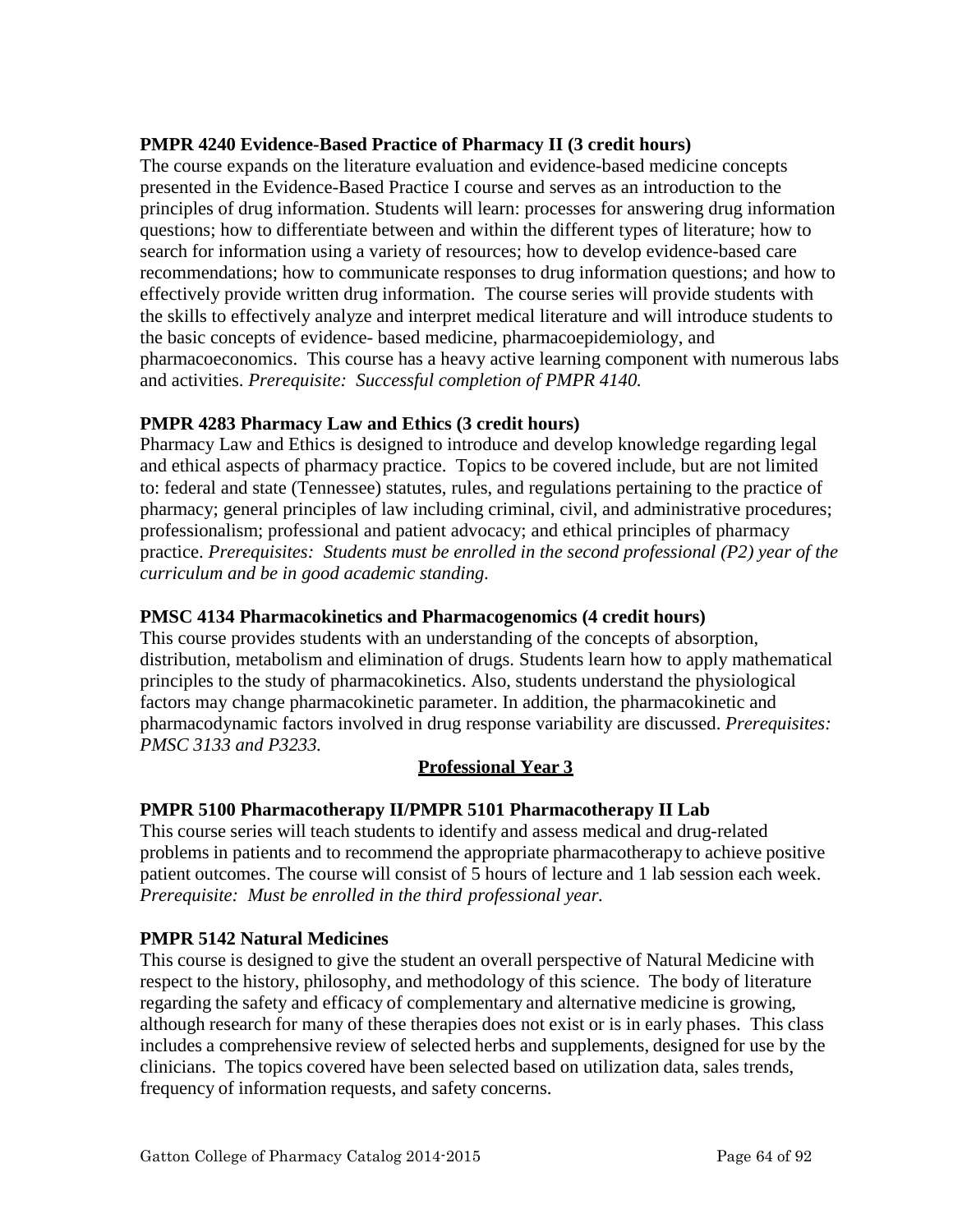### **PMPR 5143 Pharmacy Practice V – Institutional**

Pharmacy Practice V is intended to expose the student to the complexities of institutional pharmacy in its various forms. The emphasis will be on hospital pharmacy but will also include long term care, nuclear pharmacy, hospice care, and the pharmaceutical industry.

#### **PMPR 5152 Patient Assessment with Lab**

This course will introduce students to basic physical assessment of patients, including pharmacy-specific aspects (medication histories, drug adverse effects, and point-of caretesting). The student will be trained in the conduct of physical assessment using standardized patients. Elements of the physical exam covered in this class include: vital signs, including measurement of blood pressure, respiratory rate, heart rate, and temperature; inspection, palpation, percussion, and auscultation of the cardiovascular, pulmonary, and gastrointestinal systems; basic eye examinations; neurologic assessment; and inspection and examination of the integument and musculoskeletalsystems. The knowledge and skills learned in this course will be utilized heavily on advanced practice experiences and in clinical pharmacy practice. *Prerequisite: Must be enrolled in the third professional year*

#### **PMPR 5182 Social and Behavioral Aspects of Pharmacy**

This course is designed to both introduce and develop knowledge regarding social and behavioral aspects of medication use, pharmacy practice, and patient care. Topics to be covered include but are not limited to: perceptions of health/illness; health/illness behavior; behavior change; drug misuse; social epidemiology; health disparities; psychosocial aspects of medication misuse; patient decision making; and patient reported outcomes

#### **PMPR 4341 IPPE-P3 (year-long course)**

In the IPPE-P3, students will complete their required IPPE hours during the year by participating in patient-centered care in various healthcare settings including: inpatient acute care, ambulatory care, long term care facility, Dispensary of Hope, immunization clinics, and health-related service projects.

#### **PMPR 5361 Clinical Seminar I (year-long course)**

This course is the first in the Clinical Seminar series, and provides the foundation and formal instruction for the series. In this class, students will receive instruction on the preparation of formal clinically-oriented seminars, observe and evaluate seminars presented by fourth year pharmacy students in the Fall session of the class, and observe and evaluate previously recorded faculty seminars. These activities are designed to prepare students to synthesize and present a 45 minute seminar during the P4 year. *Prerequisites: Must be enrolled in the third professional year*

#### **PMPR 5200 Pharmacotherapy III/PMPR 5201 Pharmacotherapy III Lab**

This course series will teach students to identify and assess medical and drug-related problems in patients and to recommend the appropriate pharmacotherapy to achieve positive patient outcomes. The course will consist of 5 hours of lecture and 1 lab session each week. *Prerequisite: Must be enrolled in the third professional year*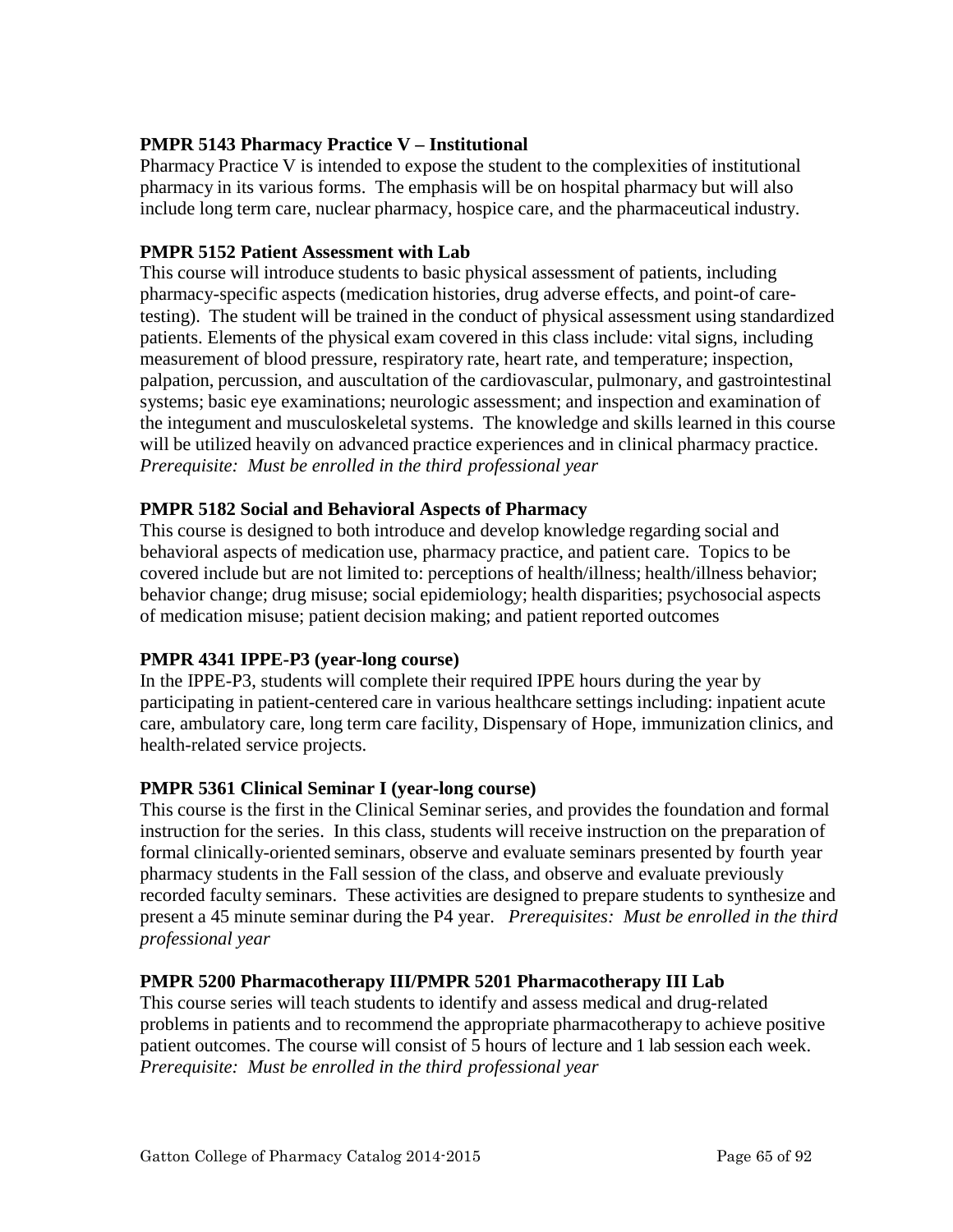### **PMPR 5233 Clinical Pharmacokinetics**

This is an advanced course on pharmacokinetics and pharmacodynamics of the time course of drugs in the body. Pharmacokinetic aspects include absorption, distribution, metabolism and elimination and they apply to patient dosing, initial and maintenance dosing and dosing adjustments. Pharmaco-dynamic aspects include quantitative relationships between drug concentrations and wanted or undesired effects and dosing adjustment based upon appropriate monitoring. *Prerequisite: PMSC 4134 Pharmacokinetics and Pharmacogenomics.*

### **PMPR 5243 Pharmacy Practice VI – Community**

This course is designed to provide a broad overview of management skills and marketing considerations to pharmacy students. Basic marketing, management, accounting and personnel issues will be covered. Emphasis will be placed on steps and skills necessary in developing a service from a perceived need to fruition. Consideration of personal finance and self-wealth goals will also be addressed.

### **PMPR 5253 Advanced Clinical Practice Skills**

This course will have a large emphasis on active learning. Students will be expected to use knowledge from the basic as well as clinical sciences and apply this information to the direct care of patients. Students should heavily rely on basic skills from the Pharmacotherapy series and build upon their current knowledge base using drug information and literature evaluation skills to develop appropriate evidence based plans for patient cases. Approximate times will be a 2 hour small group session, a 1 hour large group session, and outside of class group time to complete assignments.

#### **Professional Year 4**

### **PMPR 5461 Clinical Seminar II (year-long course)**

This course is the second in the Clinical Seminar series, and provides the final opportunity for students to construct and present a clinical seminar. In this class, students will be mentored by faculty on the development and presentation of a 35-45 minute seminar on a topic of their choosing (may select from a list provided by faculty, or may suggest another topic for approval by the course coordinators). These activities are designed to allow students to practice their presentation skills in front of their peers, and provide experience and feedback on the preparation of a formal, clinically relevant, evidence-based seminar. *Prerequisite: Must be enrolled in the fourth professional year; successful completion of PMPR 5361.*

#### **APPE 6001 Institutional Practice I**

This pharmacy practice experience in an inpatient hospital setting exposes the student to the wide variety of daily duties often required of the pharmacist while in an institutional pharmacy. Some of the areas that will be explored include the medication use process, drug distribution, sterile products preparation, automation, operations management, resource management and institutional legal and regulatory standards. *Prerequisite: Must be enrolled in the fourth professional year.*

#### **APPE 6002 Community Practice I**

This pharmacy practice experience in a community pharmacy setting is intended to expose the student to a variety of patient-centered services. These services include but are not limited to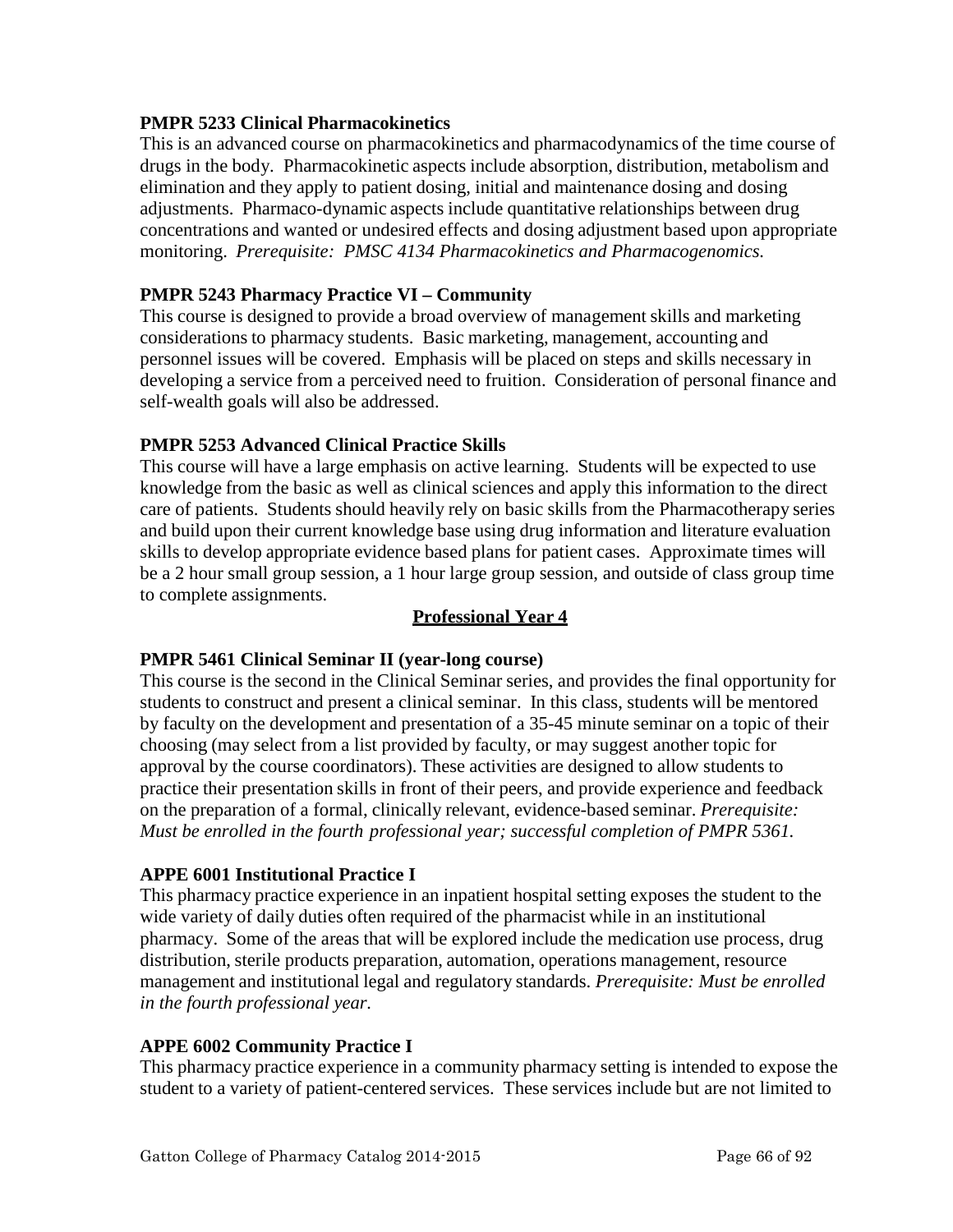medication dispensing, patient counseling, drug therapy monitoring, medication therapy management, and drug information services. Resource management and operations management will also be incorporated into the experience. *Prerequisite: Must be enrolled in the fourth professional year.*

# **APPE 6003 Acute Care Practice I**

This pharmacy practice experience focuses on providing patient-centered care to hospitalized patients. The student will apply their therapeutic knowledge to assess and develop therapeutic plans for patients in collaboration with other healthcare professionals, especially physicians. The student will also be involved in taking medication histories, monitoring patient progress and providing drug information to health care professionals and patients. *Prerequisites and/or Co- requisites: Must be enrolled in the fourth professional year.*

# **APPE 6004 Ambulatory Care/Primary Care Practice I**

This pharmacy practice experience is focused on providing patient-centered care of patients who are receiving care in a clinic, physician office or other ambulatory / primary care setting. Students will gain experience in communication and assessment skills, physical assessment, chronic disease management and preventative care, and therapy modifications for special patient groups. Other skills developed include drug literature analysis, patient education and counseling, interprofessional communication, and designing and implementing safe, efficacious and cost effective drug therapy to the patient. *Prerequisite: Must be enrolled in fourth professional year.*

### **APPE 6503 Acute Care Practice II**

This pharmacy practice experience focuses on providing patient-centered care to hospitalized patients. The student will apply their therapeutic knowledge to assess and develop therapeutic plans for patients in collaboration with other healthcare professionals, especially physicians. The student will also be involved in taking medication histories, monitoring patient progress and providing drug information to health care professionals and patients. *Prerequisite: Must be enrolled in fourth professional year.*

### **APPE 6504 Ambulatory Care/Primary Care Practice II**

This pharmacy practice experience is focused on providing patient-centered care of patients who are receiving care in a clinic, physician office or other ambulatory / primary care setting. Students will gain experience in communication and assessment skills, physical assessment, chronic disease management and preventative care, and therapy modifications for special patient groups. Other skills developed include drug literature analysis, patient education and counseling, interprofessional communication, and designing and implementing safe, efficacious and cost effective drug therapy to the patient. *Prerequisite: Must be enrolled in fourth professional year.*

### **APPE 7001 Institutional Practice II**

This pharmacy practice experience in an inpatient hospital setting exposes the student to the wide variety of daily duties often required of the pharmacist while in an institutional pharmacy. Some of the areas that will be explored include the medication use process, drug distribution, sterile products preparation, automation, operations management, resource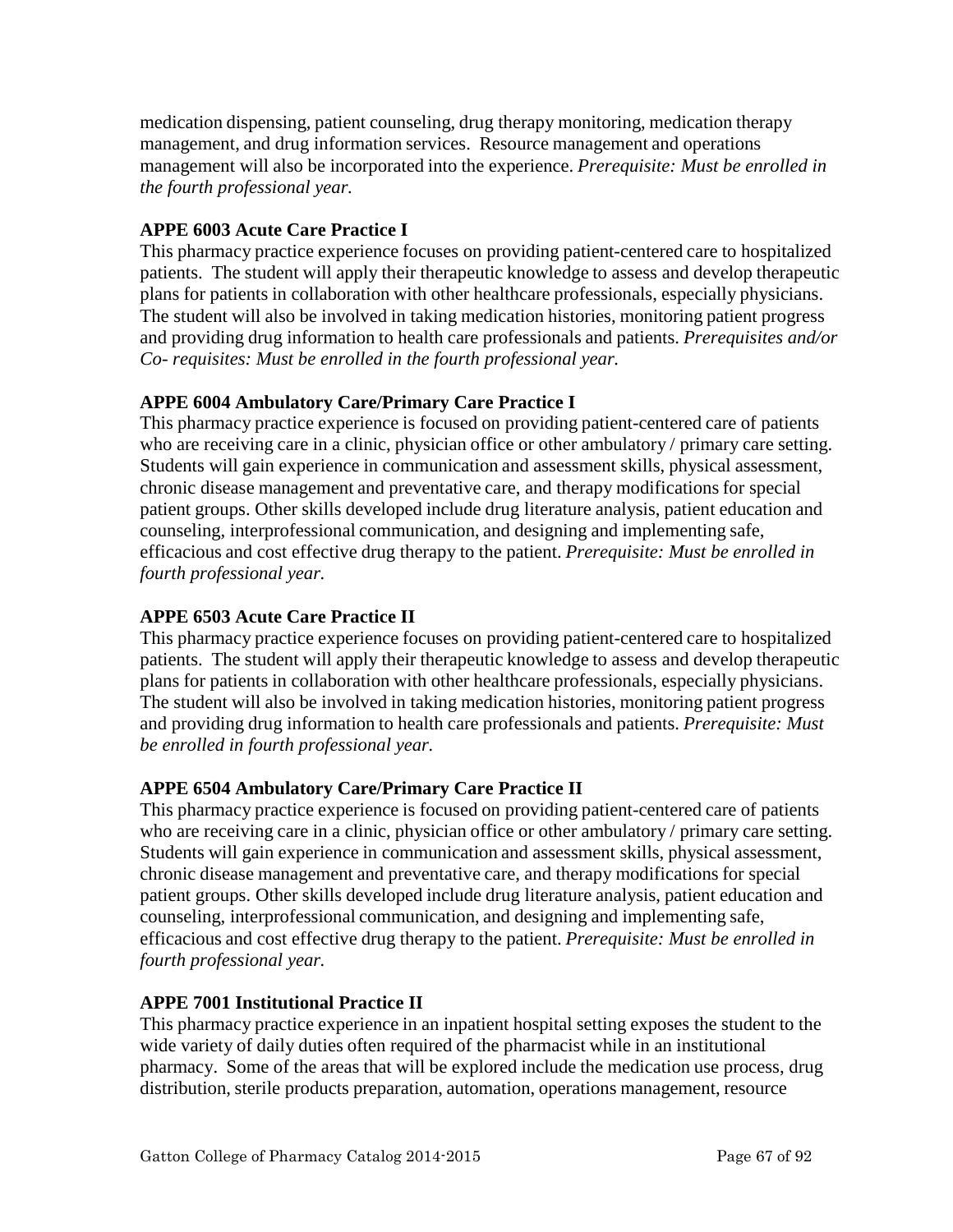management and institutional legal and regulatory standards. *Prerequisite: Must be enrolled in fourth professional year.*

# **APPE 7002 Community Practice II**

This pharmacy practice experience in a community pharmacy setting is intended to expose the student to a variety of patient-centered services. These services include but are not limited to medication dispensing, patient counseling, drug therapy monitoring, medication therapy management, and drug information services. Resource management and operations management will also be incorporated into the experience. *Prerequisite: Must be enrolled in the fourth professional year.*

# **APPE 7005 Diabetes Patient-Centered Care**

The focus of this elective APPE will be comprehensive patient centered care for the ambulatory patient with diabetes. These patients may be seen occasionally in the institutional setting. The student will become well versed in medication counseling and calculations, nutrition counseling, and physical activity counseling. The student will also learn to become a patient advocate for those affected by diabetes. *Prerequisite: Must be enrolled in the fourth professional year.*

# **APPE 7006 Retail Management Administrative**

This elective pharmacy practice experience in a community chain pharmacy administrative setting is intended to expose the student to the role and responsibilities of a pharmacy district supervisor and administrator. The student will be exposed to the business aspects of pharmacy operations, including the assessment and decision making processes involved in financial and human resource management within a corporate. *Prerequisite: Must be enrolled in fourth professional year.*

### **APPE 7007 Institutional Management Administrative**

This elective pharmacy practice experience in a hospital pharmacy administrative setting is intended to expose the student to the role and responsibilities of the Director of Pharmacy and other components of institutional administration. The student will be exposed to the management of pharmacy operations. This will include financial and human resource management within an institutional environment. *Prerequisite: Must be enrolled in fourth professional year.*

### **APPE 7008 Institutional Formulary Management**

This elective pharmacy practice experience will focus on population-based care and the management of drug formularies. Students will be exposed to techniques to address prescribing habits within an institution, pharmacoeconomic analyses in the managed care environment, Pharmacy Benefit Managers, evidenced-based medicine, formulary management, and patient outcomes. *Prerequisites: Must be enrolled in fourth professional year.*

### **APPE 7009 Community Based Infusion Services**

This elective pharmacy practice experience will focus on providing infusion services from a community-based pharmacy operation. The student will gain experience in parenteral and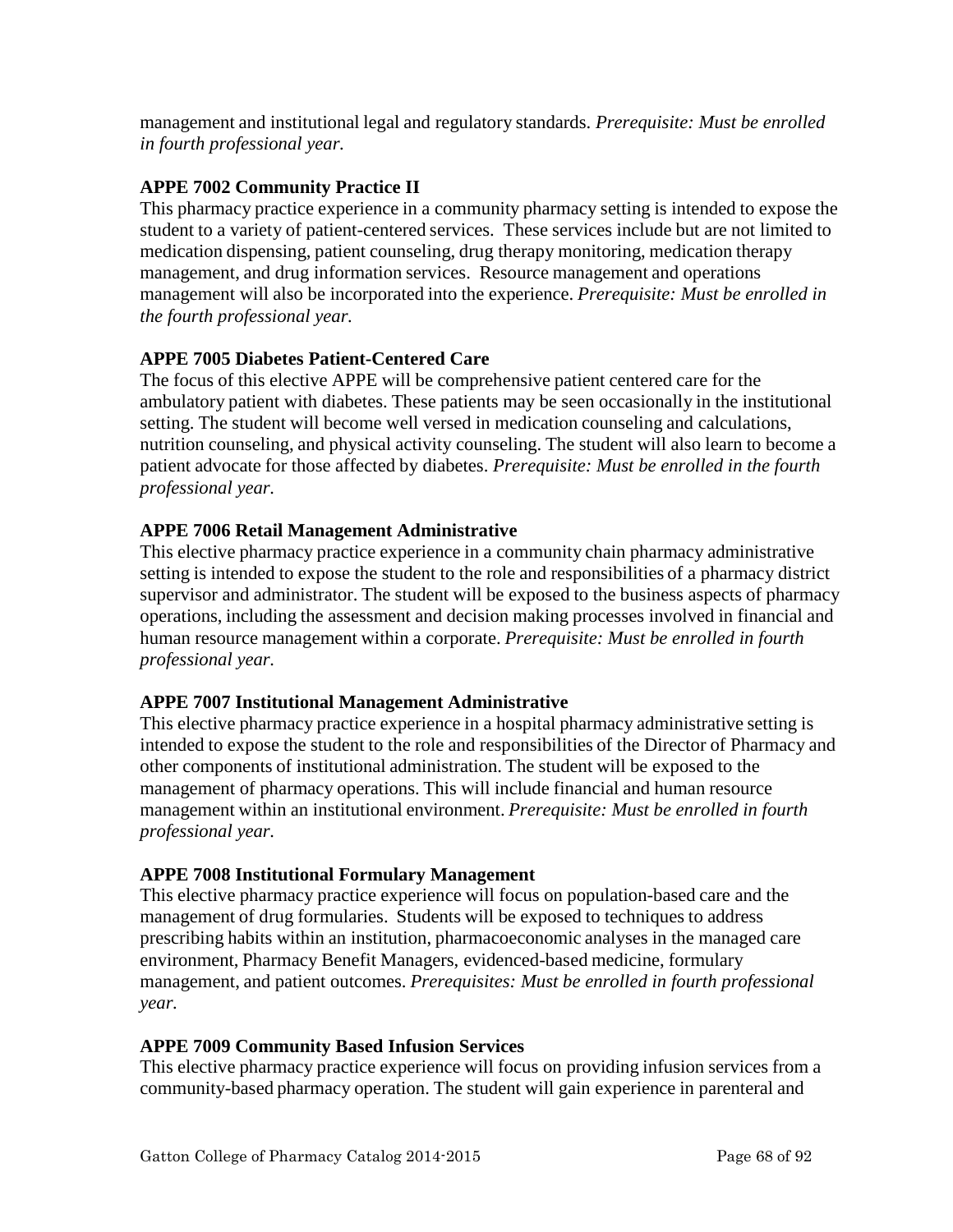enteral nutrition and formulations. Research, preparation and distribution of intravenous products and supplies to home bound or specialty institutionalized patients will be a routine part of the student's experience. *Prerequisite: Must be enrolled in fourth professional year.*

# **APPE 7011 Nuclear Pharmacy and Pharmaceuticals**

This elective pharmacy practice experience introduces the student to the practice of nuclear pharmacy. The nuclear pharmacy experience will concentrate on pharmaceutical care and radiopharmaceutical compounding, quality assurance, health physics and regulatory compliance. The student will have the opportunity to communicate with the nuclear medicine personnel and participate in the clinical use of diagnostic and therapeutic radiopharmaceuticals. *Prerequisite: Must be enrolled in fourth professional year .*

# **APPE 7012 Pharmacist State Association**

This elective pharmacy practice experience is designed to broaden the student's knowledge and understanding of pharmacy association management. It is structured to provide experiences in national and state practice issues, education, member services, student development, policy and advocacy, and public relations. *Prerequisite: Must be enrolled in fourth professional year.*

# **APPE 7013 Institutional Practice III**

This pharmacy practice experience in an inpatient hospital setting exposes the student to the wide variety of daily duties often required of the pharmacist while in an institutional pharmacy. Some of the areas that will be explored include the medication use process, drug distribution, sterile products preparation, automation, operations management, resource management and institutional legal and regulatory standards. *Prerequisite: Must be enrolled in fourth professional year.*

# **APPE 7014 Community Practice III**

This pharmacy practice experience in a community pharmacy setting is intended to expose the student to a variety of patient-centered services. These services include but are not limited to medication dispensing, patient counseling, drug therapy monitoring, medication therapy management, and drug information services. Resource management and operations management will also be incorporated into the experience. *Prerequisite: Must be enrolled in the fourth professional year.*

# **APPE 7017 Compounding Specialty Pharmacy**

This elective pharmacy practice experience in a community pharmacy setting will provide the student with the experience of compounding specialty medications that are not commercially available in necessary dosage forms for unique patient populations. Regulations, special equipment and space considerations will be addressed. Marketing of this specialized service will also be part of the learning experience. *Prerequisite: Must be enrolled in fourth professional year.*

# **APPE 7018 Geriatric Care**

This elective pharmacy practice experience is designed to provide the student with an in-depth experience in the provision of pharmaceutical care to older patients and those requiring long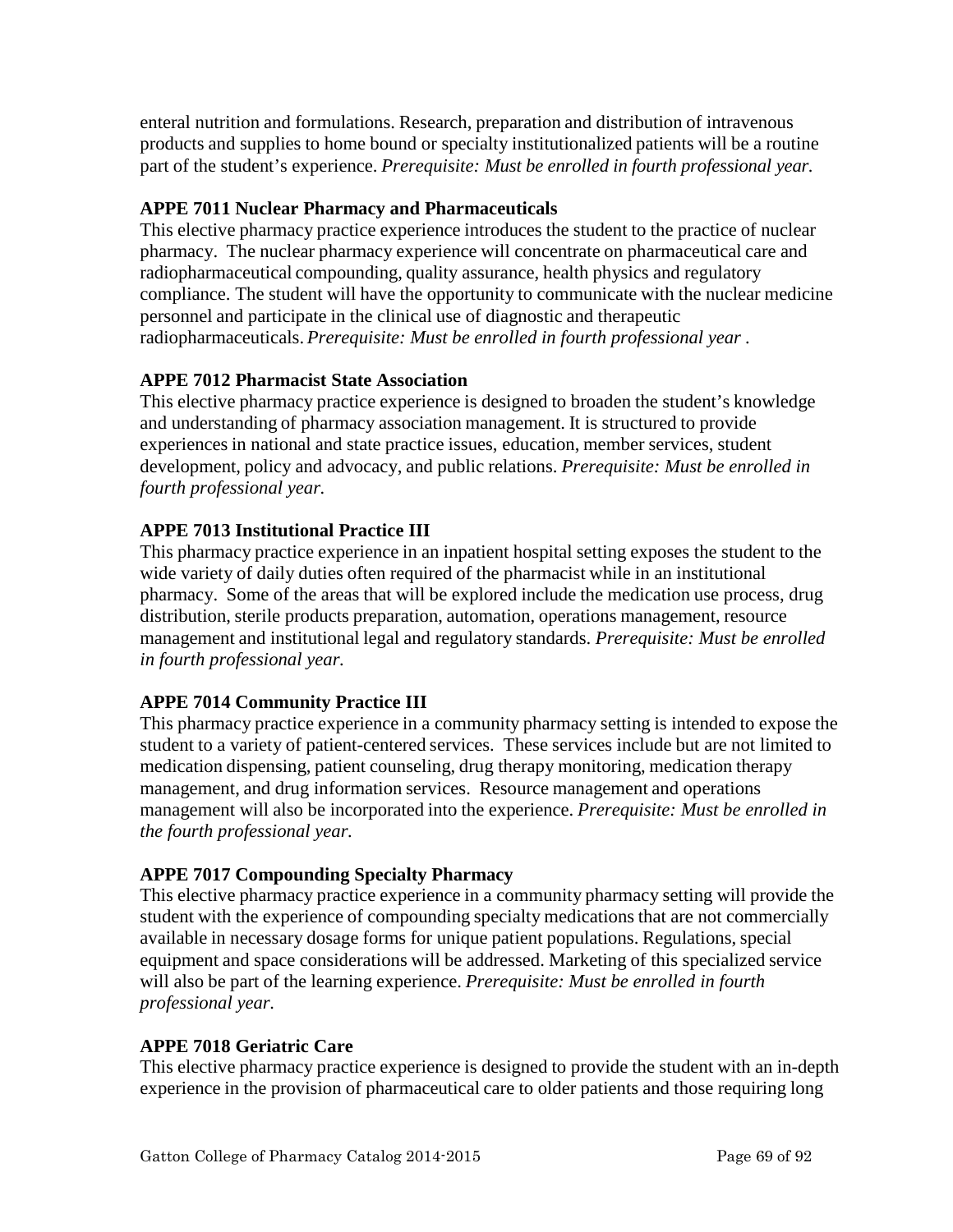term care services. Training involves providing for the special needs of elderly patients through knowledge of geriatric disease states, aging organ function and related drug response alterations, including pharmacokinetic and pharmacodynamic alterations. Other issues such as health maintenance, compliance, patient education, and social issues are also emphasized. *Prerequisite: Must be enrolled in fourth professional year.*

# **APPE 7019 Critical Care**

This pharmacy practice experience focuses on providing patient-centered care to hospitalized patients. The student will apply their therapeutic knowledge to assess and develop therapeutic plans for patients in collaboration with other healthcare professionals, especially physicians. The student will also be involved in taking medication histories, monitoring patient progress and providing drug information to health care professionals and patients. *Prerequisite: Must be enrolled in fourth professional year.*

# **APPE 7020 Advanced Community Pharmacy Services**

This elective pharmacy practice experience in a community pharmacy setting is intended to expose the student to a variety of patient-centered value added services. These practices provide services that are not limited to patient counseling, drug therapy monitoring, and drug information services. Other activities such as Medication Therapy Management consultations, specialty compounding and immunizations are routine value added services for these practices. Resource management and operations management will also be part of the educational endeavors the student will experience. *Prerequisite: Must be enrolled in fourth professional year.*

# **APPE 7021 Alternative and Complementary Medication and Therapies Research**

This elective pharmacy practice experience will provide the student with the opportunity to improve and polish drug information investigative and writing skills. Excellent writing and communication skills are required for this experience. Alternative medications and complementary medications are fully explored. Activities for the student include active participation in such things as yoga and reflexology. *Prerequisite: Must be enrolled in fourth professional year.*

### **APPE 7022 Psychiatry**

This elective pharmacy practice experience will provide in-depth exposure to the pharmacotherapy of mental health. The student will gain experience in applying therapeutic knowledge to develop an assessment and plans for patient care while collaborating with other healthcare professionals to monitor drug therapy of patients with psychiatric diseases or drug abuse problems. The student will gain experience in treating diverse psychiatric and behavioral problems, including schizophrenia, depression, mania, bipolar disease, phobic states, substance abuse, personality disorders and related behavioral problems. *Prerequisite: Must be enrolled in fourth professional year.*

### **APPE 7023 Nutritional Support**

This experience is designed to provide the student with the opportunity to gain knowledge, skills, and practical experience in basic nutritional principles, nutritional assessment, and management of the patient requiring enteral and/or total parenteral nutrition. Students will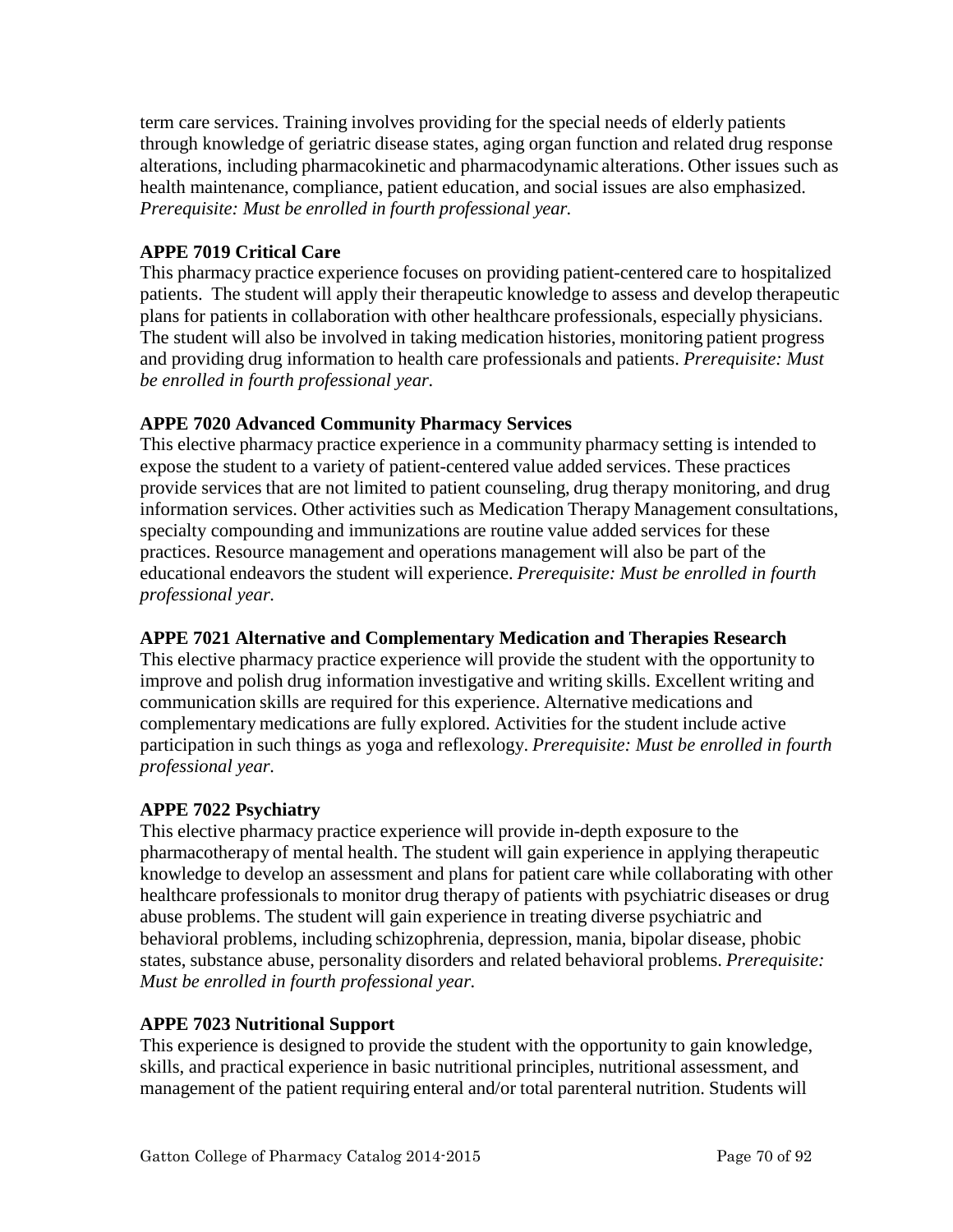participate in managing patients through assessing and diagnosing nutritional status, and designing and monitoring nutritional and electrolyte treatment plans. Experience is gained working with a broad spectrum of patients, including trauma and surgical patients, patients having endocrine abnormalities, and renal- and hepatic-compromised patients. The student will also learn about various infusion techniques and systems for administering nutritional agents. *Prerequisite: Must be enrolled in fourth professional year.*

# **APPE 7024 Pediatrics**

This pharmacy practice experience focuses on providing patient-centered care to pediatric patients. The student will apply their therapeutic knowledge to assess and develop therapeutic plans for children in collaboration with other healthcare professionals, especially physicians and nurses. The student will also be involved in taking medication histories, monitoring patient progress and providing drug information to health care professionals, patients and their families. *Prerequisite: Must be enrolled in the fourth professional year.*

### **APPE 7025 Pharmacokinetics**

This elective pharmacy practice experience is designed to give the student hands-on experience in clinical pharmacokinetics. The student will assess the utility of population averages in predicting drug concentration of dosage and learn to base therapeutic recommendations on measured drug concentrations. This experience is directed toward monitoring drug therapy based on patient response rather than the sheer manipulation of numbers. Expertise in calculations is expected from didactic course work. *Prerequisite: Must be enrolled in the fourth professional year.*

### **APPE 7026 General Medicine**

This pharmacy practice experience focuses on providing patient-centered care to hospitalized patients. The student will apply their therapeutic knowledge to assess and develop therapeutic plans for patients in collaboration with other healthcare professionals, especially physicians. The student will also be involved in taking medication histories, monitoring patient progress and providing drug information to health care professionals and patients. *Prerequisite: Must be enrolled in fourth professional year.*

### **APPE 7027 Family Medicine**

This elective pharmacy practice experience is focused on providing patient-centered care of patients who are receiving care in a family practice inpatient and/or outpatient environment. Students will gain experience in communication and assessment skills, physical assessment, chronic disease management and preventative care, and therapy modifications for special patient groups. Other skills developed include drug literature analysis, patient education and counseling, interprofessional communication, and designing and implementing safe, efficacious and cost effective drug therapy to the patient. *Prerequisite: Must be enrolled in fourth professional year.*

### **APPE 7028 Infectious Disease**

This elective pharmacy practice experience in an institutional setting is intended to expose the student to appropriate utilization of antimicrobial agents in the hospital setting. Antimicrobial resistance and its effect on antibiotic utilization will be discussed and reviewed. The student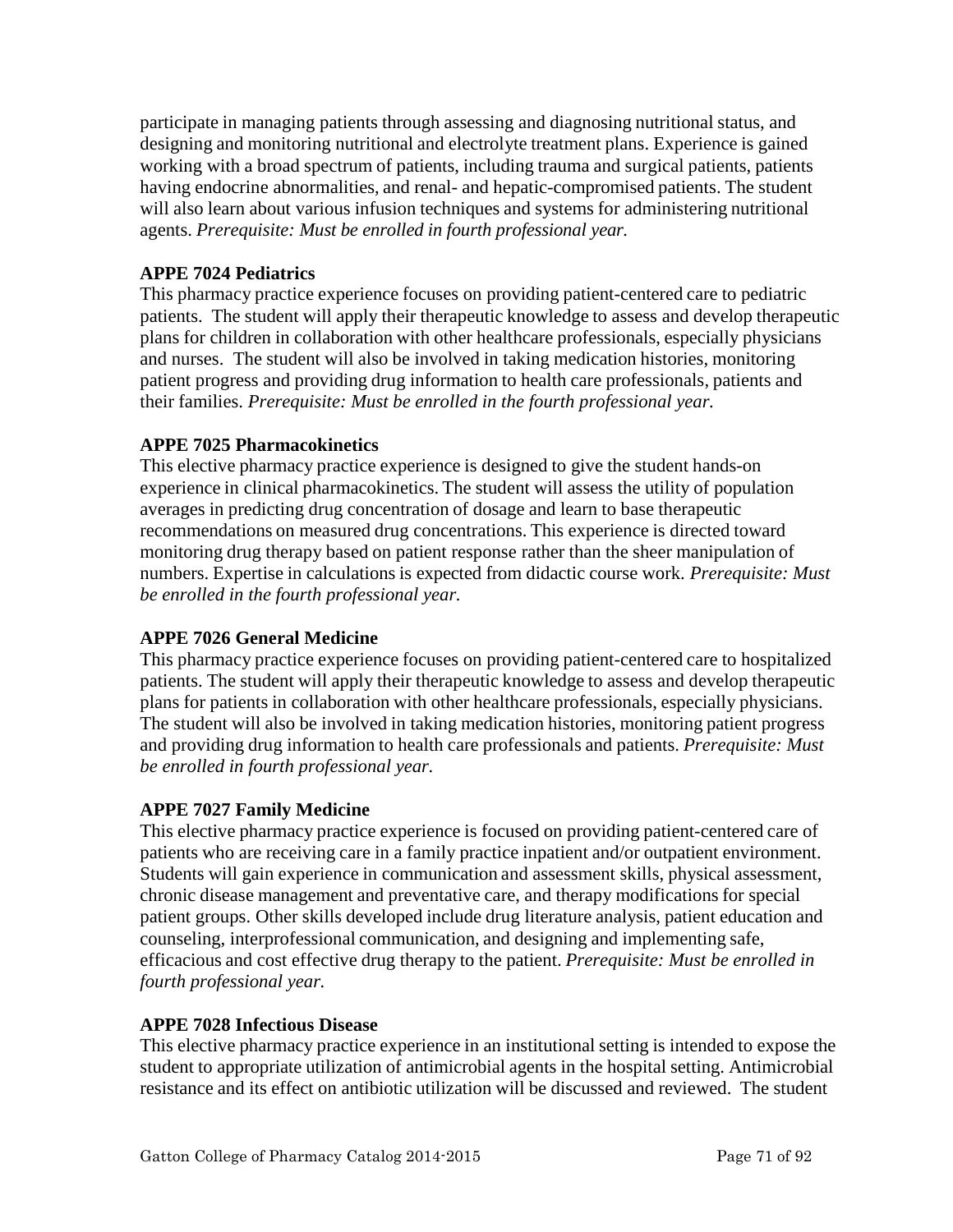with received training and experience in the areas of clinical pharmacokinetics, drug therapy evaluation, interpretation of laboratory results, effective communication with other members of the healthcare team, drug interaction screening, drug literature and new product evaluation, formulary research for the P & T Committee, and patient education. *Prerequisite: Must be enrolled in the fourth professional year.*

### **APPE 7029 Internal Medicine**

This pharmacy practice experience focuses on providing patient-centered care to hospitalized patients. The student will apply their therapeutic knowledge to assess and develop therapeutic plans for patients in collaboration with other healthcare professionals, especially physicians. The student will also be involved in taking medication histories, monitoring patient progress and providing drug information to health care professionals and patients. *Prerequisite: Must be enrolled in fourth professional year.*

# **APPE 7031 Surgery**

This elective pharmacy practice experience is designed to provide students with experience in the fundamentals of surgery pharmacy. After completing this clerkship, the student will have a better understanding of the drugs used in surgery, surgical procedures and general patient care. *Prerequisite: Must be enrolled in the fourth professional year.*

# **APPE 7032 Academia**

Students will participate in all parts of the academic process including literature review of teaching methods, facilitating small groups, preparing lectures, syllabi, and examination questions, preparing equipment for laboratory sessions, grading selected assignments, evaluating the current curriculum, and being an active participant in committee meetings and decision- making at the college level. Students will work with the primary preceptor(s) in discussions, as well as independently to accomplish assigned tasks to expose the student to what it means to be an academician in all three pillars of academia – teaching, scholarship, and service. *Prerequisite: Must be enrolled in fourth professional year.*

### **APPE 7034 Outpatient Oncology/Hematology**

This experience is designed to provide the student with the opportunity to gain knowledge, skills, and practical experience in working with outpatients and some inpatients with neoplastic disease and the rational therapy with oncological agents. The student will work closely with the healthcare team and patients in pain management, nausea/vomiting management, and side effects management. The student will participate in designing customized medication patient regimens and educating the patients regarding their therapy. The student will also be assisting in monitoring patients while they are receiving intravenous chemotherapeutic medications on site. Some compounding of chemotherapeutic agents will be required. *Prerequisite: Must be enrolled in fourth professional year.*

### **APPE 7036 Indian Health Service**

This experience is designed to provide the student with the opportunity to work within the hospitals and clinics provided by the Department of Health and Human Services though the agency, Indian Health Service. This agency is responsible for providing American Indians and Alaska Natives with federal health services. In this course, students will learn how to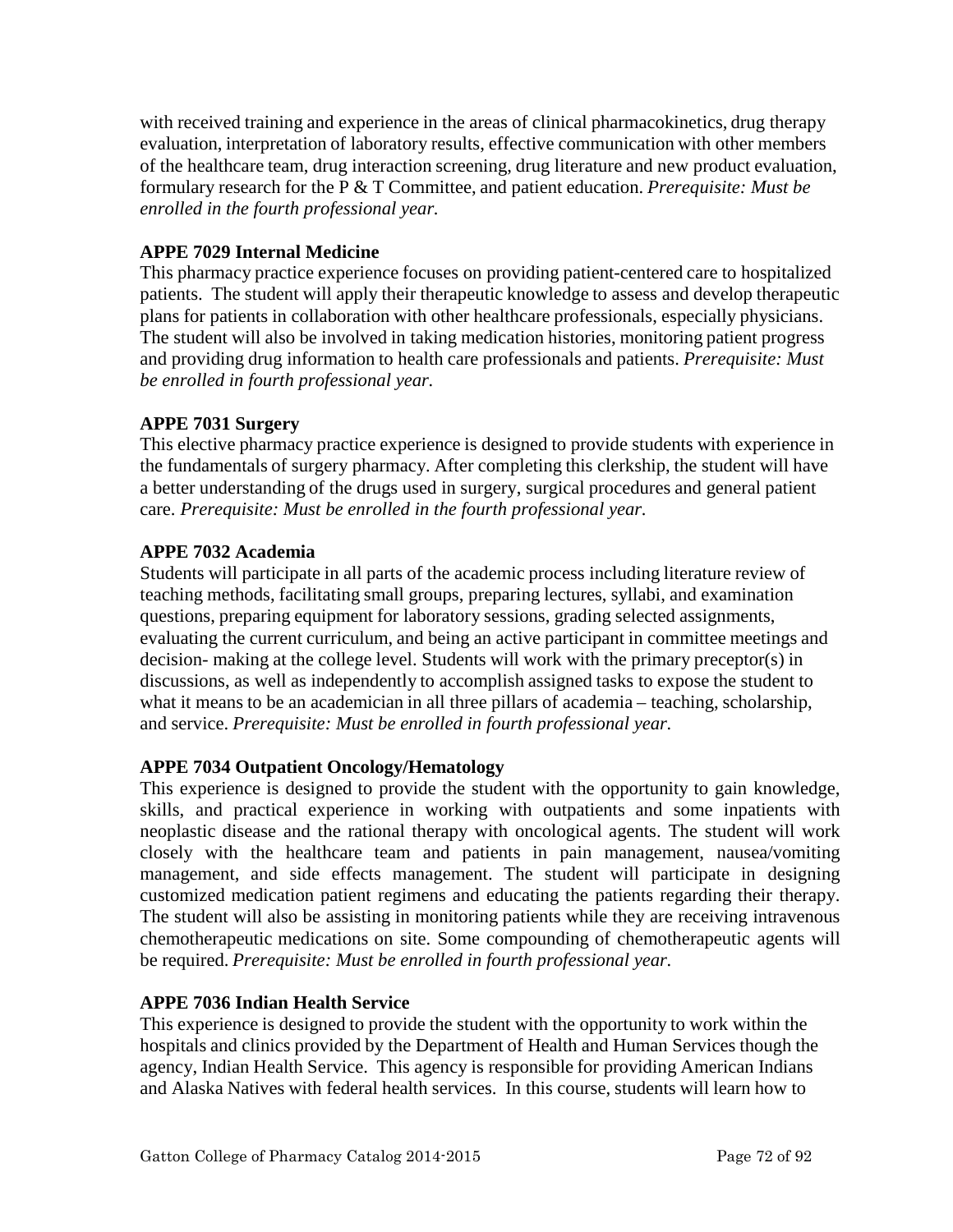incorporate modern and currently accepted health care practices into the Indian cultures and traditional tribal healing methods. Students will gain valuable knowledge into cultural diversity and the unique needs of these patient populations.

Students will be involved in counseling on every new outpatient medication using the I. H.S. format, with the goal of no patient knowledge gaps regarding therapy and medications. Participation in the anticoagulation, lipid, hypertension and dialysis clinics, reviewing and monitoring therapy and making therapy adjustment will also be part of the student's experience. Students will have the opportunity to spend time in the inpatient areas as well. Inpatient time will be spent on the floor and at patient bedside performing kinetic calculations and monitoring therapy. Students will have the opportunity to compound necessary IV medications if needed. *Prerequisite: Must be enrolled in the fourth professional year.*

# **APPE 7037 Pharmaceutical Industry-Drug Information**

This elective pharmacy practice rotation will provide the student with an insight into the roles, responsibilities, and daily activities of Pharmacists in drug information within the Pharmaceutical Industry. The student will not only become familiar with the process of obtaining and evaluating information from the medical literature, but will be able to present the information among other professionals. This course will provide the student the ability to learn how to apply information obtained from various sources to answer drug information questions received from healthcare professionals, patients/caregivers and the general public. The student will also become familiar with the medical and technological resources utilized to provide accurate information as well as the ethical issues pertaining to communicating drug information. *Prerequisite: Must be enrolled in the fourth professional year.*

# **APPE 7038 Global Health Outreach**

*(Student is required to travel internationally with the partnering organization. Student will pay international travel costs.).* The Global Health Outreach Elective Rotation is an advanced pharmacy practice elective for P4 students. This elective rotation exposes students to pharmacy‐related opportunities in non‐ traditional settings focused on an indigent population. The student will provide pharmaceutical care to patients at a multidisciplinary healthcare clinic, as well as, serve as a drug information consultant to other healthcare professionals. *Prerequisite: Must be enrolled in the fourth professional year.* 

## **APPE 7039 Cardiology**

This elective pharmacy practice experience is designed to provide the student with an in-depth experience in providing care for patients in the cardiology setting. The rotation will allow students to develop and apply knowledge of cardiology topics. Students will develop individualized pharmaceutical care plans for assigned patients in the cardiovascular units and/or clinics. Students may have the opportunity to counsel patients on anticoagulant or antiarrhythmic medications. *Prerequisite: Must be enrolled in fourth professional year.*

## **APPE 7040 Anticoagulation**

This elective pharmacy practice experience is designed to expose the student to comprehensive anticoagulation management including vitamin K antagonists, direct thrombin inhibitors, and heparins. Students will participate in inpatient and outpatient anticoagulation,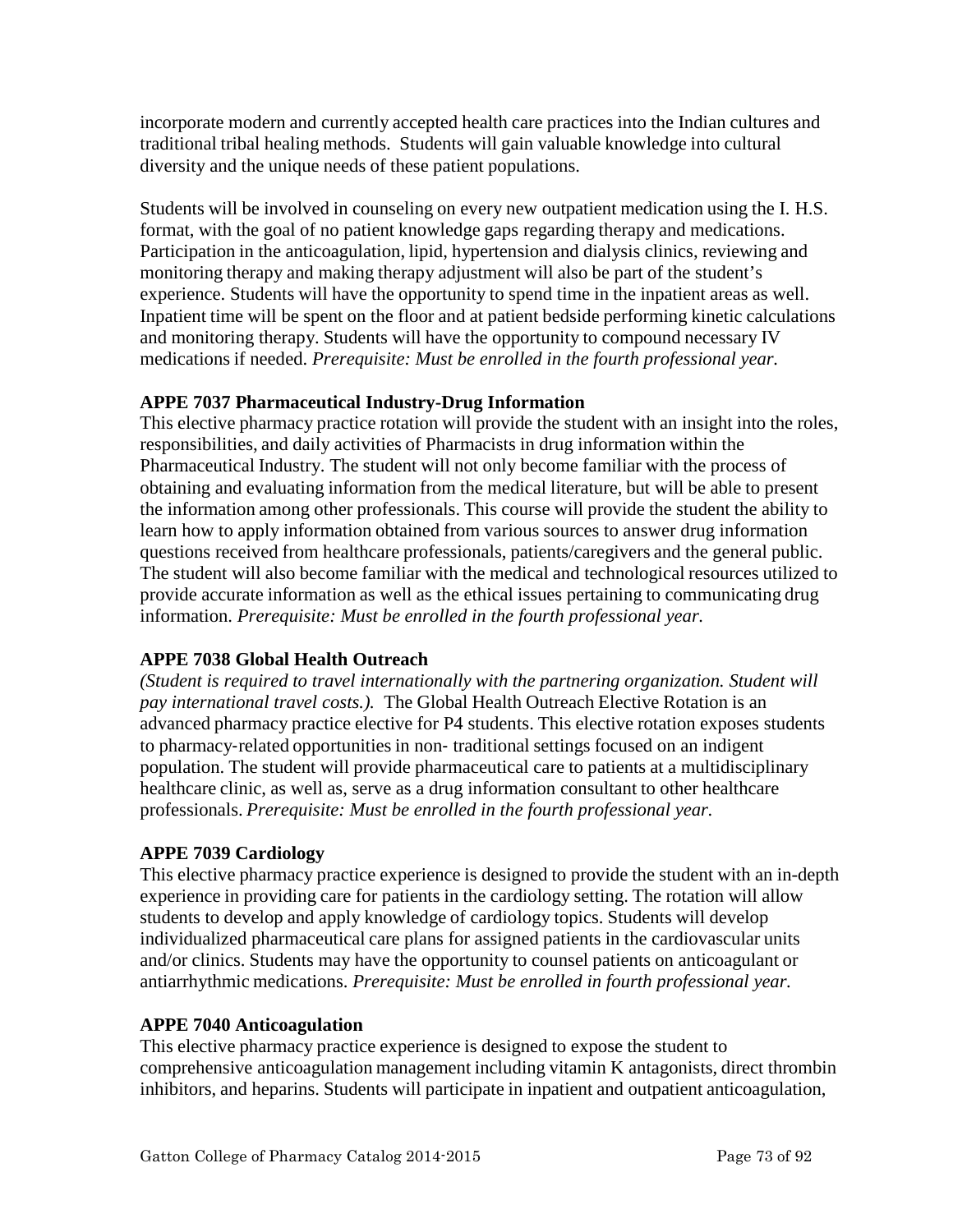including patient education, monitoring, and dosing. *Prerequisite: Must be enrolled in fourth professional year.*

#### **APPE 7041 Emergency Medicine**

This elective pharmacy practice experience is designed to provide the student with an experience in providing care for patients in an emergency department and /or trauma setting. Students will gain enhanced foundation skills in patient assessment and drug therapy assessment, monitoring, and management. Knowledge in therapeutics and decision making skills will be enriched. Students will have exposure to a variety of disease states which will allow them to gain experience in gathering and evaluating patient data and making therapeutic decisions and monitoring drug data. *Prerequisite: Must be enrolled in the fourth professional year.*

## **APPE 7042 Writing a Pharmaceutical Sciences Research Manuscript**

*(This experience is classified as an "add-on" experience and as such is to be completed in addition to the required core and elective APPE rotations.)* The object of this experience is for the student to author and submit a scientific manuscript based on the student's research experience. This will incorporate student learning of the relevant background material on the subject, refining and assessing their own data for presentation, completing a full manuscript according to the requirements of the journal of interest, presenting the manuscript in a seminar format with faculty comments, and overseeing submission to a journal. The goal is to provide the student with the experience needed to initiate and manage independent submission and publication of their own future research results. As publication is the final act in the completion of a research project, this course will prepare the student to be an independent researcher familiar with all phases of the process in their future career. *Prerequisite: The student must have completed research in the advisor's laboratory under the course listings of PMSC 7204, 7205, 7206, 7208, 7209, or 7210. The student must be enrolled in the fourth professional year.*

## **APPE 7043 Writing a Pharmacy Practice Research Manuscript**

*(This experience is classified as an "add-on" experience and as such is to be completed in addition to the required core and elective APPE rotations.)* The objective of this experience is for the student to author and submit a scientific manuscript based on the student's research/project experience in the in the Pharmacy Practice Research/Scholarship I/II/III series This will incorporate student learning of the relevant background material on the subject, refining and assessing their own data for presentation, completing a full manuscript according to the requirements of the journal of interest, presenting the manuscript in a seminar format with faculty comments, and overseeing submission to a journal. The goal is to provide the student with the experience needed to initiate and manage independent submission and publication of their own future research results. This experience is classified as an "add-on" rotational experience and as such is to be completed in addition to the 5 required core APPE rotations and 4 required elective APPE rotations during the fourth professional year of pharmacy school. *Prerequisite : The student must have completed one of the courses in the Pharmacy Practice Research/Scholarship series (PMPR 7113-7115, 7120-7122).*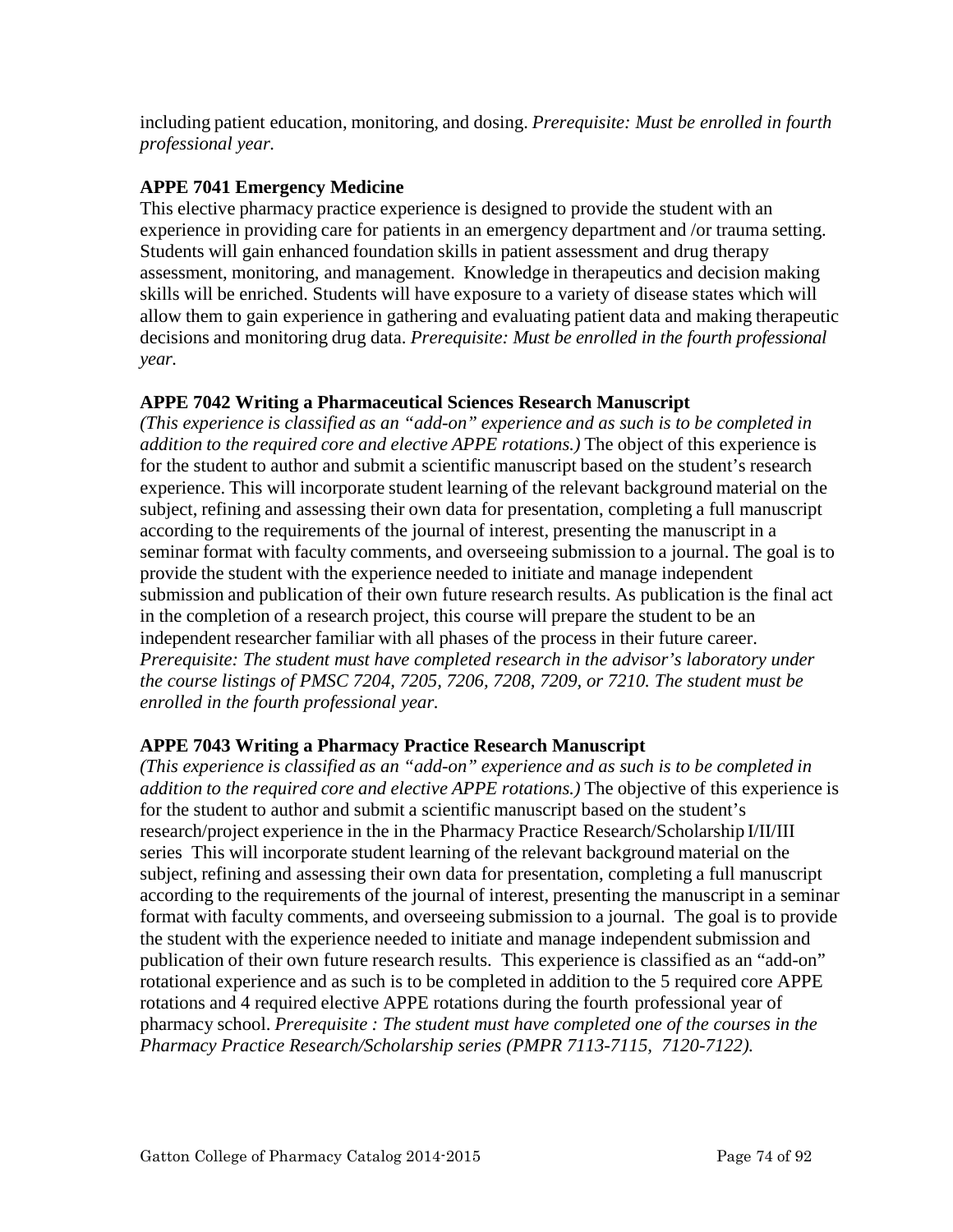## **APPE 7044 Independent Community Pharmacy Ownership**

This pharmacy practice experience in a community pharmacy setting is intended to assist in preparing the student for independent community pharmacy ownership. In addition to basic community pharmacy activities such as medication dispensing, patient counseling, drug therapy monitoring, medication therapy management and drug information services, resource management and operations management will also be incorporated into the experience. Financial analysis and human resource issues will be emphasized during the experience. *Prerequisite: Must be enrolled in the fourth professional year.*

#### **APPE 7045 Veterinary Pharmacy Practice**

This elective practice experience is designed to provide students with exposure to veterinary pharmacy. Students will be exposed to and participate in patient-care experiences in a variety of treatment areas. Students will gain an understanding of the pharmacy services a pharmacist can provide to a veterinary facility, and familiarity with the unique pharmaceutical needs and the specific dosage forms needed in the management of animals, which would include the compounding and administration of animal products/medications. Students will be able to advise the client/owner on the care of animals and the use of animal products. Students will also gain the skills to consult with/advise veterinarians in the management of drug therapy for animals. The students will be provided with the necessary information so that they may consider pursuing a pharmacy specialty in animal health. *Prerequisite: Must be enrolled in fourth professional year.*

#### **APPE 7046 Ambulatory Care/Patient Centered Medical Home**

This elective advanced pharmacy practice experience is designed to allow the student to actively participate in the delivery of pharmacy care in a primary care, multidisciplinary practice setting.

Students will gain experience in direct patient management of chronic disease states through participating in pharmacist-run anticoagulation and pharmacotherapy clinics. Students will be involved in obtaining patient medical and medication histories, evaluating drug therapies, developing pharmacy care plans, monitoring patients' therapeutic outcomes, consulting with physician and non-physician providers where appropriate, and providing patient and health care provider education. Students will also gain experience documenting appropriate information in the electronic medical record. *Prerequisite: Must be enrolled in the fourth professional year.*

## **APPE 7047 Drug Research at NIDA**

The object of this experience is for the student to have an immersion experience in the research laboratory at the National Institute of Drug Abuse (NIDA) in Baltimore, MD. The student will participate in the daily research activities in the laboratory and will carry out assignments as assigned by the laboratory director. Specific tasks may involve fabricating electrodes for nerve cell recordings, preparation of molecular probes, assisting with animal surgery, behavioral training of research subjects, recording data and tracking experimental data, and retrieving and summarizing relevant scientific literature. The student will prepare a summary presentation of the experience to be presented to the faculty at ETSU. *Prerequisite: Must be enrolled in fourth professional year. Student must complete interview with Dr. Roane prior to selection for this APPE.*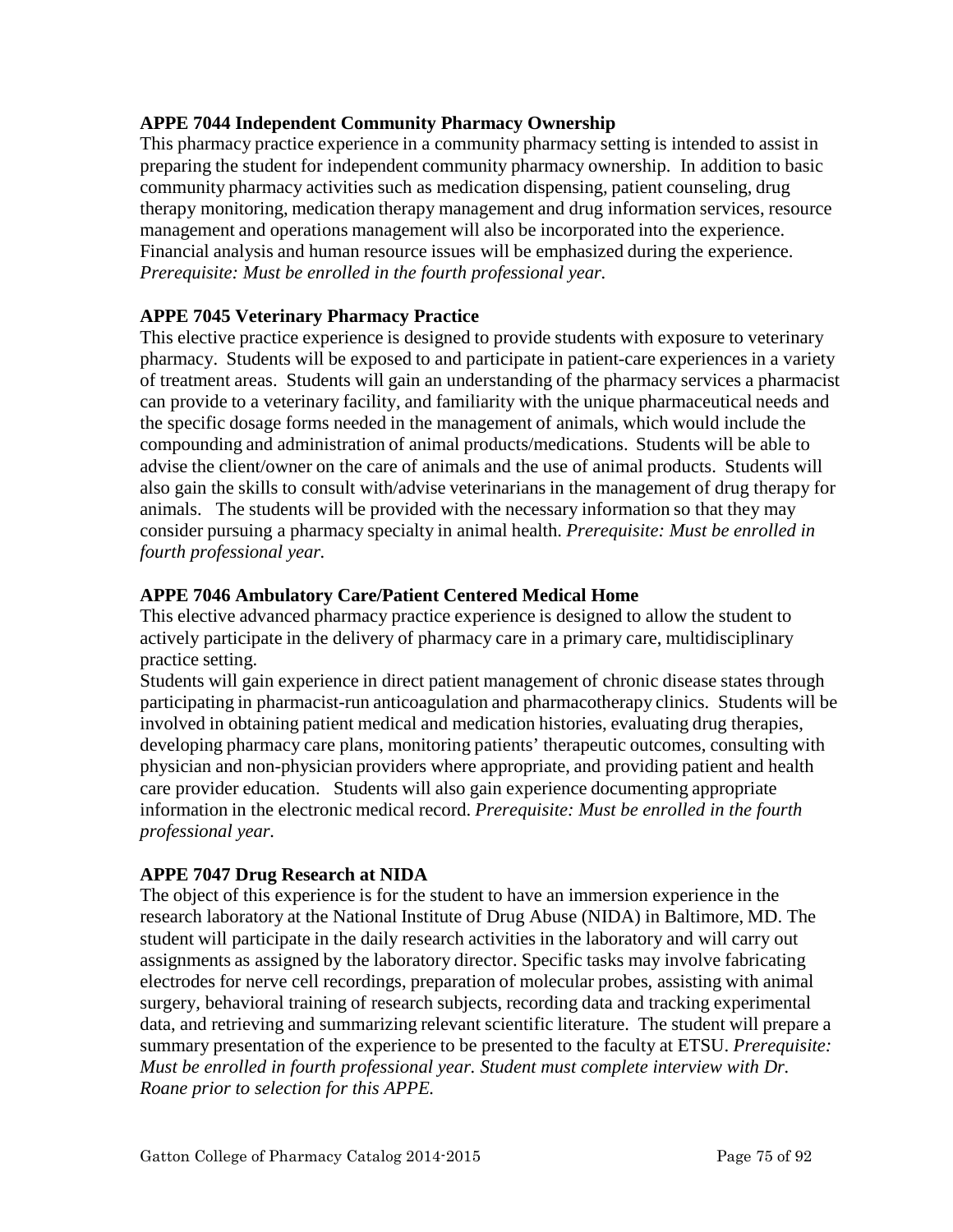#### **APPE 7048 CDC Pharmacy Student Experiential Program**

The Centers for Disease Control and Prevention (CDC) is based in Atlanta, GA. CDC′s Mission is to collaborate to create the expertise, information, and tools that people and communities need to protect their health through health promotion, prevention of disease, injury and disability, and preparedness for new health threats. This elective clerkship will give the student a general understanding of pertinent public health issues, the roles pharmacists have within CDC, as well as the career opportunities available for pharmacists in the U.S. Public Health Service. The student will be able to take advantage of the many public health lectures/seminars that are presented at CDC during their rotation. *Prerequisites: Must be enrolled in fourth professional year. Student must complete interview with department chair prior to selection for this APPE.*

## **APPE 7049 International APPE**

*(The student is required to travel internationally to the affiliated site for this elective rotation. Associated travel costs will be in accordance with a predetermined financial partnership between the student and the College. There is a competitive selection process for this course.).*This elective advanced pharmacy practice experience allows the student to study the practice of pharmacy within the health care delivery system of a foreign country. Students will actively participate in practice situations in order to expand their knowledge of the opportunities available to pharmacists abroad as compared to opportunities available in the United States. This unique experience will expand the students' knowledge of health systems in Europe and will also foster an appreciation for cultural similarities and differences. *Prerequisite: Must be enrolled in the fourth professional year.* 

## **APPE 7050 Advanced Nuclear Pharmacy and PET Radiopharmaceuticals**

This elective pharmacy practice experience introduces the student to the advanced practice of low energy nuclear pharmacy and Positron Emission Tomography (PET) radiopharmaceutical manufacturing. The low energy nuclear pharmacy and PET radiopharmaceutical experience will concentrate on pharmaceutical care and advanced (low energy and PET) radiopharmaceutical compounding, quality assurance, health physics and regulatory compliance. The student will have the opportunity to communicate with the nuclear medicine personnel and participate in the clinical use of diagnostic and therapeutic radiopharmaceuticals on an advanced level. *Prerequisites: APPE 7011; must be enrolled in the fourth professional year.*

## **APPE 7051 Practice-Based Research Experience**

This APPE enables the student to gain experience conducting practice-based research within a pharmacy practice setting. The student will participate in daily research activities and will carry out assignments under the direction of the site-specific preceptor. General activities may include, but are not limited to: developing IRB protocols, developing research proposals, conducting practice-based research, presenting research findings, preparing manuscripts for publication, analyzing data, and retrieving and summarizing relevant scientific literature. The specific research activities available for each elective can vary based on projects approved and the stage of completion as well as stage of IRB submission for pending projects. Typically available areas of experiences will include: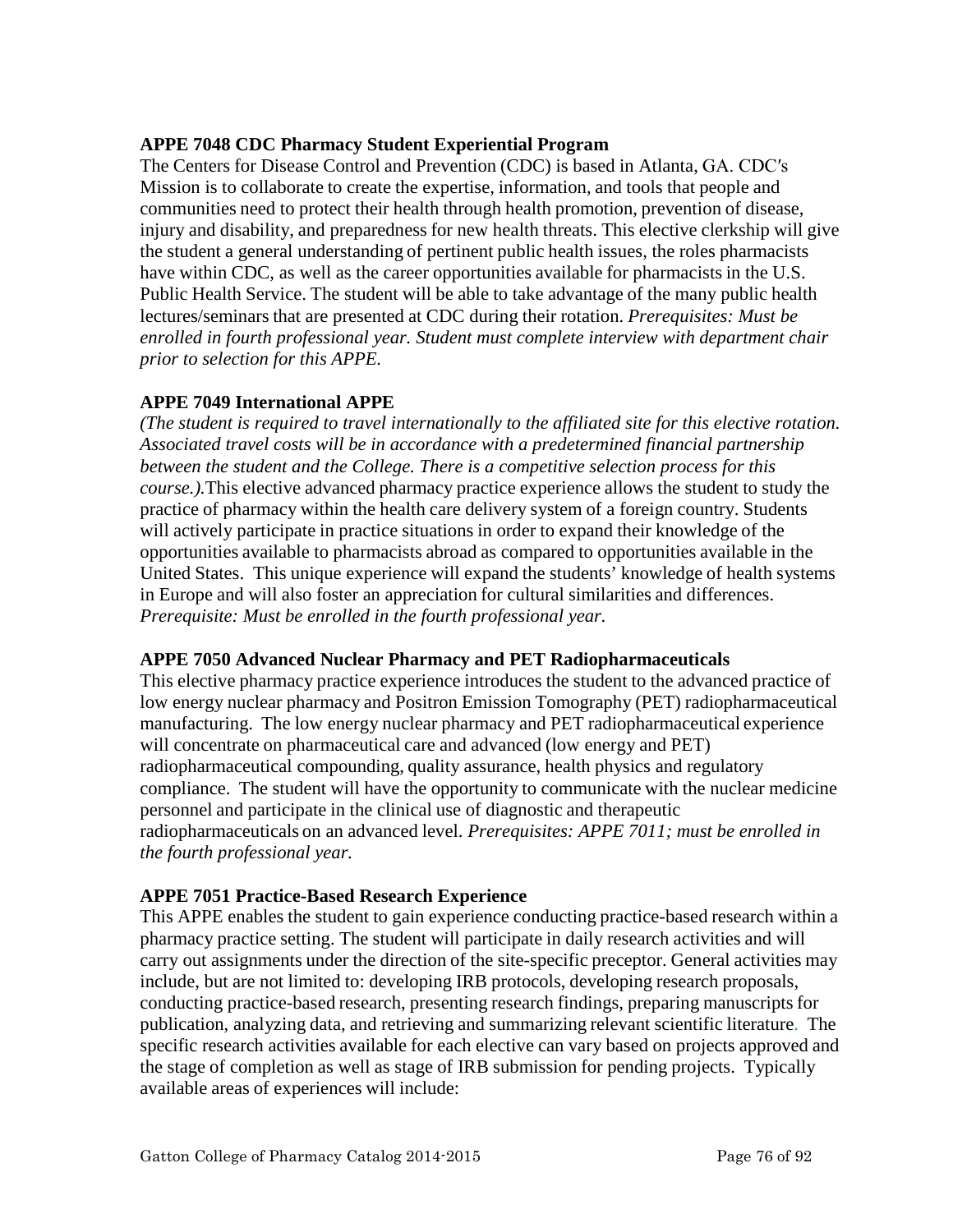- Human subjects/ethics training and associated requirements
- Engagement in practice site research activities (e.g., clinical trials conduction, manuscript preparation, project development)

In addition to research activities students may engage in clinical duties of pharmacist providers at the site. Depending on the level of preparation of the trainee this can include patient education about non-research treatments, assistance with medication use evaluations, and/or formulary treatment decisions. Students may also be asked to provide journal presentations regarding evolving clinical guidelines or recent research. *Prerequisites: Must be enrolled in the fourth professional year. Approval by course coordinator.*

#### **Approved Didactic Electives within the Bill Gatton College of Pharmacy**

#### **PMIN 7301 Pharmacy Research Seminar (1 credit hour)**

This course will provide students with exposure to current research and advances in Pharmacy and related sciences by examining recently published articles. It will also require students to present articles, discuss scientific issues, and understand the analysis of research projects.

#### **PMPR 7101 Folk Medicine and Remedies of Southern Appalachia (2 credit hours)**

An introduction to Appalachian folk medicine will be presented, including the examination of health, illness, and the treatment of disease from a pharmacist's perspective. This includes discussion of various theories of illness, types of healers, nostrums, and the empirical basis for the remedies and alternative forms of therapy. Some of the medicinal properties of the treatments prescribed in the rural Appalachian region will be discussed.

## **PMPR 7102 Professional Development for Postgraduate Training (2 credit hours)**

This course addresses various issues related to professional development and postgraduate training. It offers a review of postgraduate training opportunities available to graduating student pharmacists with a focus on pharmacy residencies. Through individual preparation before class, interactive face-to-face discussions and activities, and the completion of major assignments (letter of intent, curriculum vitae, and residency applicant portfolio) students will appreciate the various components of professional development and the benefits of residency training. Students will also learn the steps to secure a postgraduate year one (PGY1) residency upon graduation. *Prerequisite: Students must be enrolled in the third professional year.*

#### **PMPR 7103 Evidence-Based Diabetes Management (2 credit hours)**

This course provides an evidence-based foundation in the principles of diabetes therapy and management. The student will develop their knowledge and ability to assess, manage, educate, monitor, and recommend pharmacotherapy for patients with diabetes. Students successfully completing the elective will have the knowledge and basic skill set to begin practicing diabetes management. Diabetes within the rural Appalachian region will be emphasized with students interviewing and observing pharmacists practicing advanced management skills. *Prerequisite: Students must be enrolled in the third professional year.*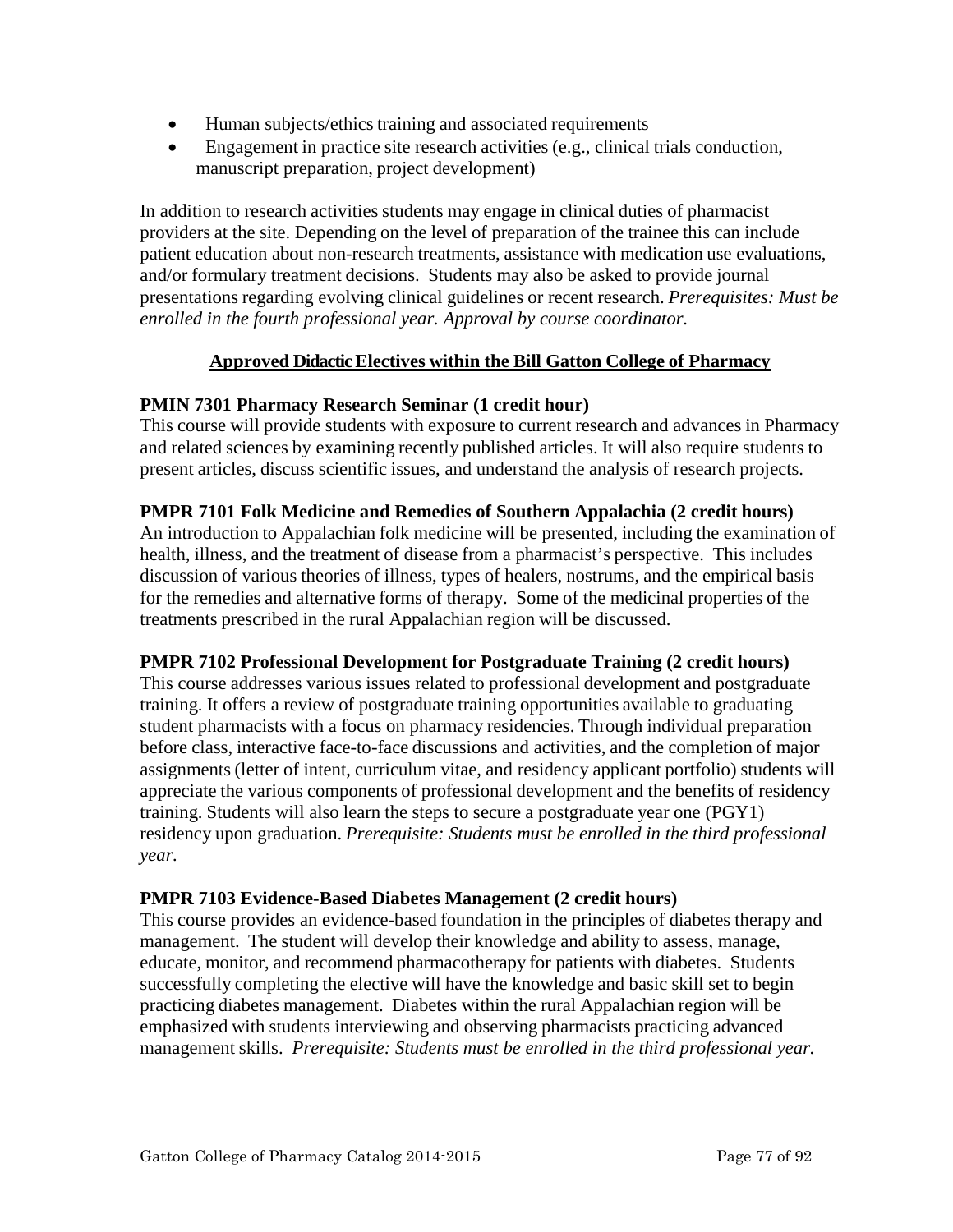#### **PMPR 7104 Relationship of Pharmacy and Health Disparities in the Appalachian Region (2 credit hours)**

The U.S. healthcare system is often criticized for its high national costs and outcomes that are less than favorable when compared to other nations. Many poorer outcomes can be observed in differences of health risk, illness, health services utilization and mortality that vary by gender, race and ethnicity, age, and place of residence. This course will explore regional health disparities through understanding the pivotal influence of pharmacy needs and care. This course will engage students in teams to explore regional health disparities and define the influence of the presence or absence of pharmacy-related services and initiatives on regional health.

#### **PMPR 7105 Interprofessional End-of-Life Clinical Care (3 credit hours)**

This course is an interprofessional elective course with content related to death/dying and quality end-of-life care for graduate students in Social Work, Public Health, Medicine, Nursing, and Pharmacy. This course is designed to assist students in exploring important elements of palliative and end-of-life care to effectively recognize and address the needs of those nearing the end of their lives. Topics to be addressed include: pain and symptom management, palliative care and hospice models, end-of-life conversations, ethical dilemmas, grief and bereavement, spirituality, and social, economic and legal issues at the end of life.

## **PMPR 7106 History of Pharmacy (2 credit hours)**

History of Pharmacy will survey the historical development of Medicine and drugs from Ancient times through the present. The emergence of Pharmacy and Pharmacists as a distinct profession and professionals will be highlighted, along with the development of the educational, legal, and social framework which supported this development. Through coursework, readings, discussion, and projects students will develop an appreciation for the living history of the profession of Pharmacy and their place in it.

## **PMPR 7107 Drug-Induced Diseases (2 credit hours)**

This course is designed to help the second and third-professional year pharmacy students to develop the knowledge and skills needed to properly address drug induced diseases. Societal expectations regarding medication safety have changed dramatically over the years. Patients expect to be fully informed about the risks of prescribed drugs. Patients expect the pharmaceutical industry, regulatory agencies, and health care providers to protect them from drug-induced diseases. The effects of drugs are not always entirely beneficial. Although they may cure or positively affect a disease, drugs are also capable of causing new diseases or exacerbating those that already exist. The purpose of this class is to provide comprehensive information regarding detection, prevention, and management of drug induced diseases. Every time a patient presents with a new disease or exacerbation of an existing condition, someone needs to ask, "Could this be drug induced?" If the answer is yes, then, "How do we treat it?" Simply knowing that a given drug may cause a particular disease is not enough.

## **PMPR 7108 Ambulatory Care Pharmacy Practice in Appalachia (2 credit hours)**

This course is an elective course designed to introduce and develop the student pharmacist's knowledge regarding various aspects of ambulatory care pharmacy practice. In addition to the concept of chronic disease management, students will become familiar with prevention and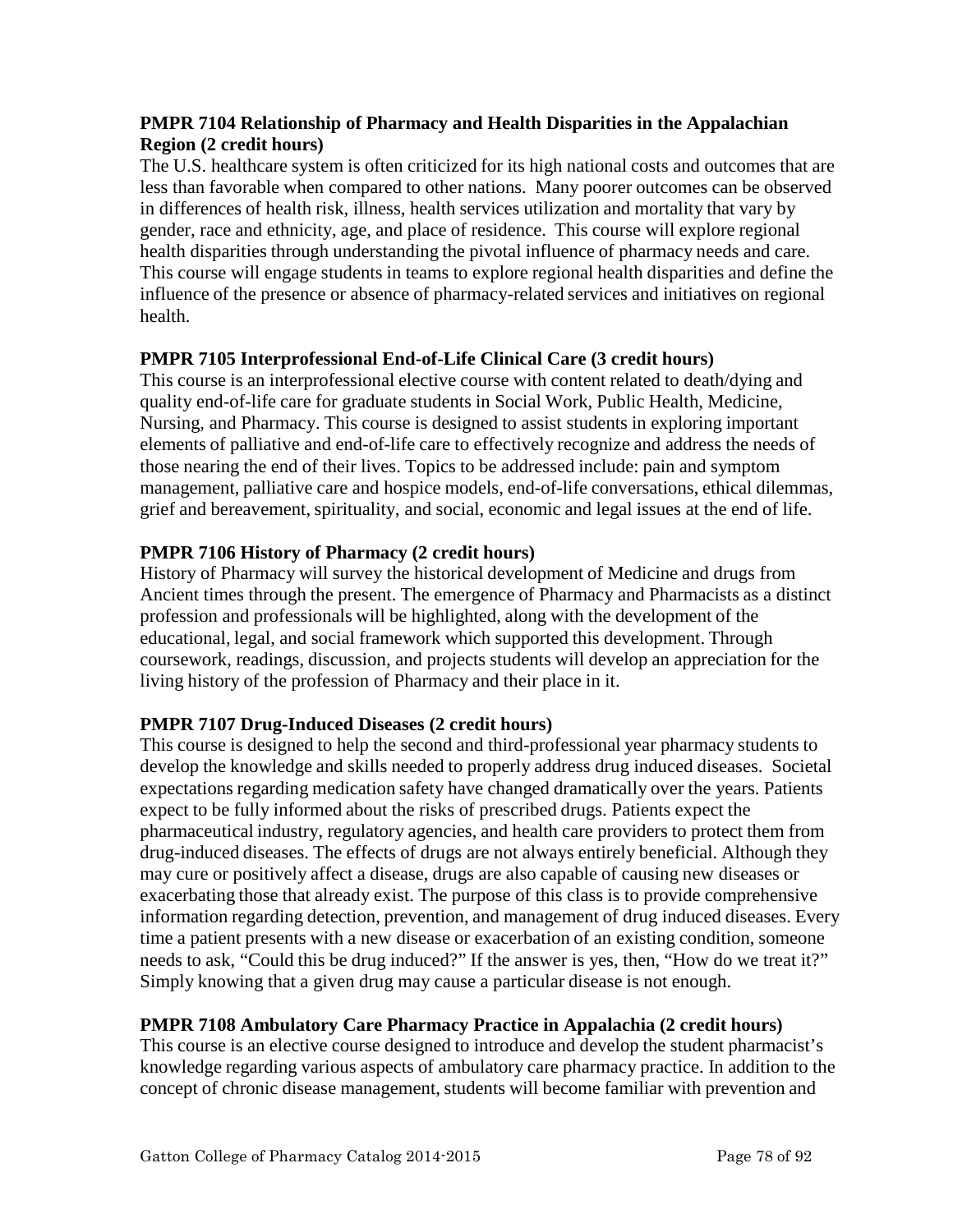wellness concepts. Also, this course will serve as an introduction to social, economic, cultural and psychological intricacies as well as opportunities in ambulatory care pharmacy practice. Through multidisciplinary instructors and topics covered, students will gain insight into the pharmacist's role as part of patient-centered, interdisciplinary primary care team, specifically in the Appalachian region. *Prerequisite: Must be enrolled in the second or third professional year.*

## **PMPR 7109 Women's Health (1 credit hour)**

The purpose of this course is to supplement women's health material covered elsewhere in the curriculum. Emphasis will be placed on broadening students' knowledge in common women's health areas, introducing new topics not covered elsewhere in the curriculum, and discussions related to controversies in women's health. The course will be taught using a mixture of self- directed learning, traditional lecture, active learning exercises, group discussions, and student presentations. *Prerequisite: Must be enrolled in the third professional Year.*

# **PMPR 7110 Anticoagulation (1 credit hour)**

This course will develop the fundamental skills acquired in the Pharmacotherapy course series and provide an in-depth training at managing various anticoagulation treatments and related diseases. The course will offer additional training focused on all areas of practice including both acute and ambulatory care. *Prerequisite: Successful completion of Pharmacotherapy I and II; must be enrolled in the third professional year.*

## **PMPR 7111 Advanced Oncology Pharmacy (1 credit hour)**

This course series will supplement the oncology material covered in the Pharmacotherapy series. Emphasis will be placed on malignancies and high level oncology topics not covered in class. Malignancies not covered in the Pharmacotherapy series will be taught using a traditional lecture format. High level topics will be taught through the use of case studies that will foster/develop self-directed learning. *Prerequisite: Must be enrolled in the third professional year of the curriculum and be in good academic standing*

## **PMPR 7112 Advanced Pediatric Pharmacy (1 credit hour)**

This course series will supplement the pediatrics material covered in the Pharmacotherapy series. Emphasis for the course will be placed on practical issues involving infants and children that the pharmacist will encounter. This will be accomplished through a variety of readings, case studies and presentations. *Prerequisite: Must be enrolled in the third professional year.*

## **PMPR 7113 /14/15 or 7120/21/22 Pharmacy Practice Research/Scholarship I-VI (1-4 credit** hours)

This course will provide the student the opportunity to learn about a practice-based research project through its conception, design, execution and reporting by working independently with a faculty advisor on a selected project. Each specific agreement will include a description of the objectives intended for this offering in the agreement. *Prerequisite: Signed agreement between the student and a faculty advisor, approved by the department chair*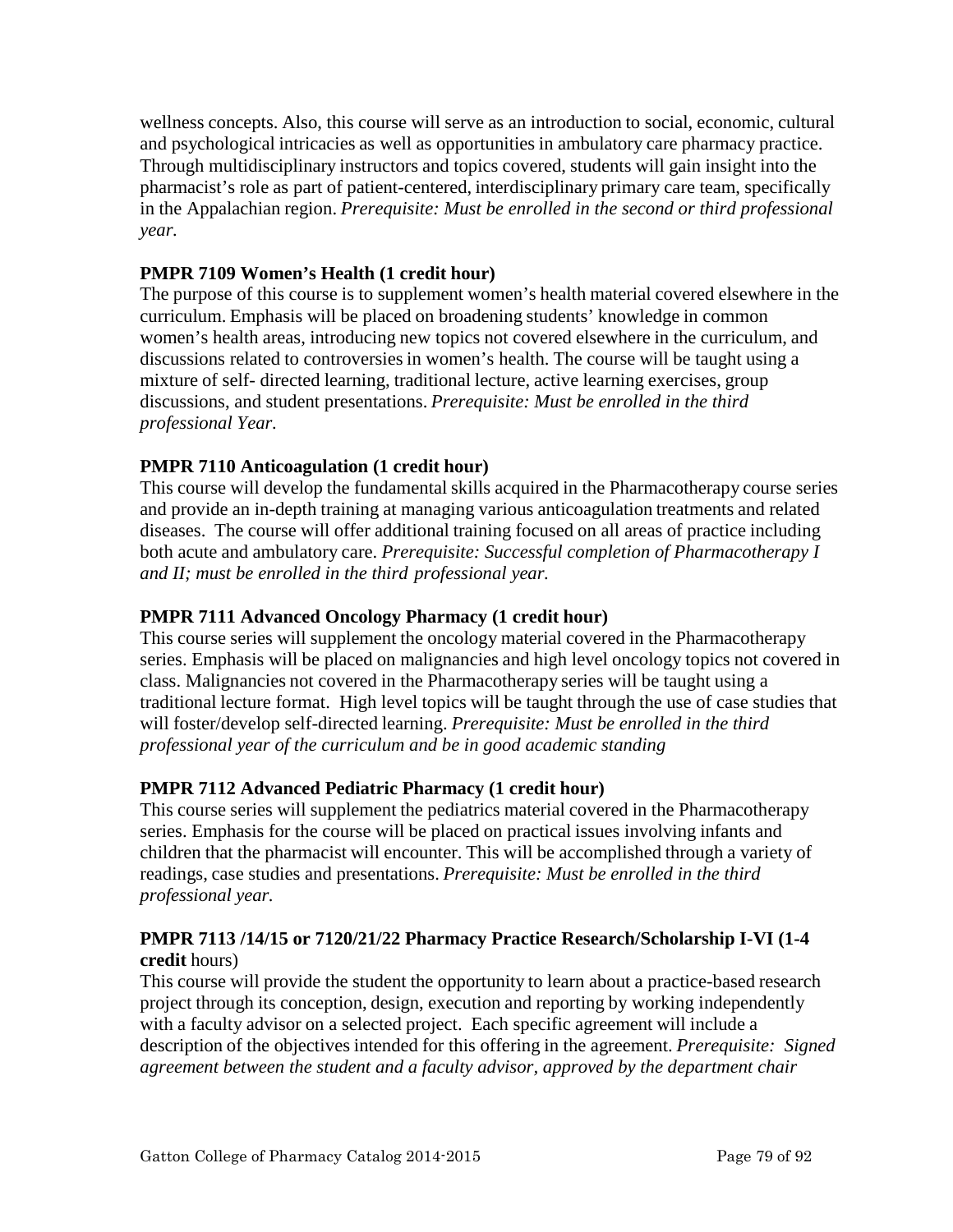#### **PMPR 7116 Business Plan Basics for Independent Pharmacy (2 credit hours)**

The course is designed to prepare students to write and present a business plan for the purchase of an independent community pharmacy. Considerations will be given to the many variables of ownership and management which may impact business success. The course will focus on business development, financial planning, capital generation and marketing of an independent pharmacy. The course is designed to encourage entrepreneur spirit and business planning skills. *Prerequisites: Must be in in second or third professional year; National Community Pharmacy Association (NCPA) membership*

## **PMPR 7117 Personal Finance for the Future Pharmacist (1 credit hour)**

This course is designed to both introduce and develop the student pharmacist's knowledge regarding multiple aspects of personal finance. Topics to be covered include budget development, dealing with debt, purchasing decisions, cash allocation principles, the credit concept, net worth, insurance, career planning, and retirement planning. Dave Ramsey's Foundations in Personal Finance college curriculum will be used in the course. *Prerequisite: Must be enrolled in the second or third professional year.*

#### **PMPR 7118 Substance Abuse and Addiction in Appalachia: Impacting the Community through a Vision of Change (2 credit hours)**

An integrated study of the history, physical, sociocultural, and psychological effects of substance abuse and the underlying disease of addiction. The course content relies on the most current data and studies as well as practical information and interviews drawn from treatment professionals and their patients. The material gives perceptive insights into the complex fields of drug abuse, compulsive behaviors, addiction, treatment, recovery, and prevention. *Prerequisite: Must be enrolled in the second or third professional year*

## **PMPR 7119 Infectious Diseases Pharmacotherapy (2 credit hours)**

This course will supplement the fundamental concepts of infectious diseases introduced in the Pharmacotherapy series. The course will discuss important topics in greater detail as well as unique topics which are not currently covered in the infectious diseases module. This course should be taken by students who have a strong interest in infectious diseases and/or are likely to seek post‐graduate training in either an acute or ambulatory care setting. *Prerequisite: Must be enrolled in the second or third professional year*

#### **PMPR 7123 HIV Pharmacotherapy (1 credit hour)**

This course is intended to augment the concepts discussed in the infectious disease coursework in the curriculum. Specifically, the course will provide students with the opportunity to learn more about human immunodeficiency virus (HIV) infection and AIDS, the therapeutic approach in treatment naïve patients, treatment experienced patients and special populations (e.g. pregnancy). This course will also include several discussions on the stigma of living with HIV. *Prerequisite: Successful completion of PMPR 4200; must be enrolled in the third professional year.*

## **PMPR 7124 Primer on Pharmacy Policy and Advocacy (1 credit hour)**

This elective course is intended to enable student pharmacists to become actively involved in policy and legislative issues that impact the profession of pharmacy, other aspects of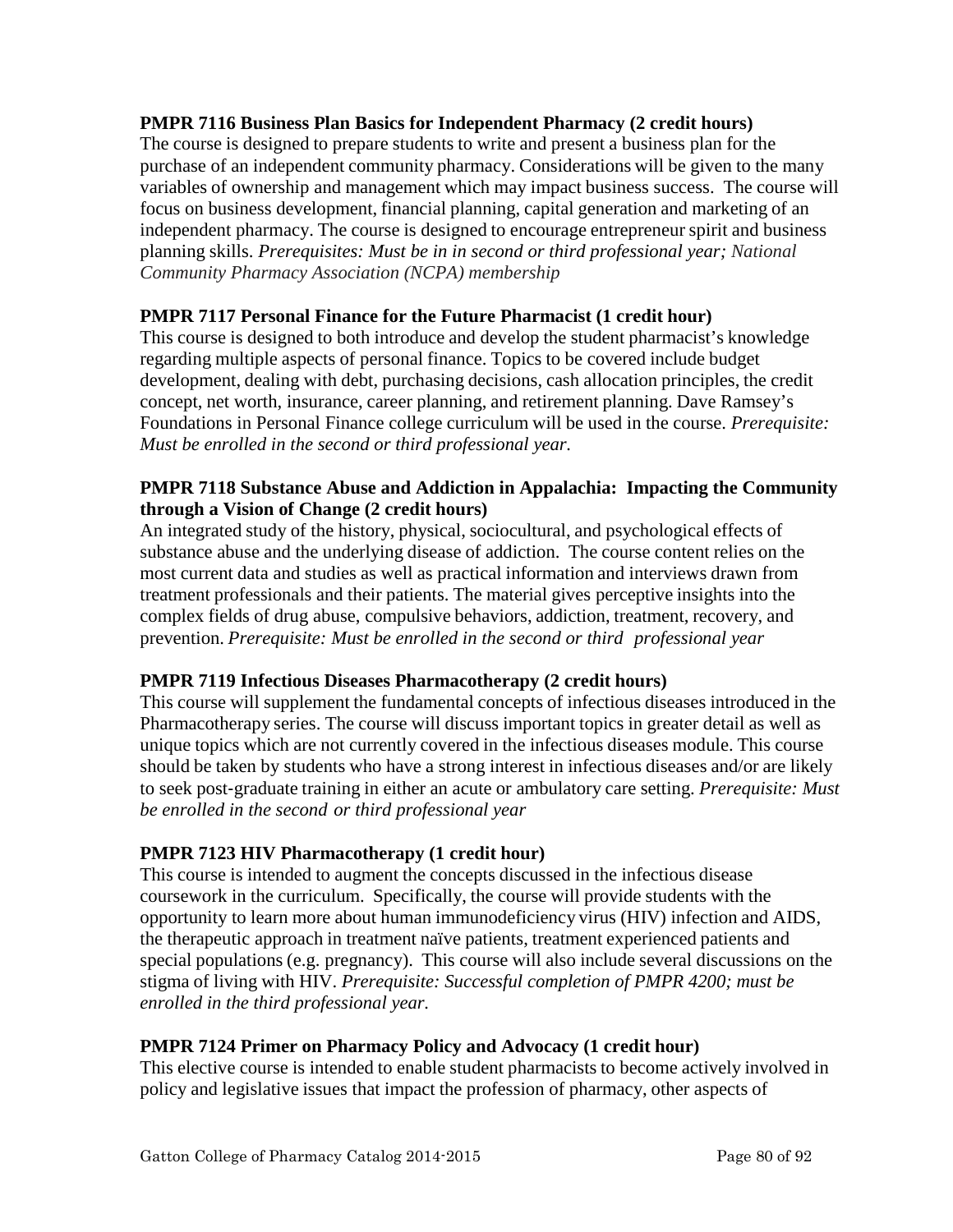healthcare, and general legislation affecting the general population. Further, this course aims to strengthen students' leadership ability and enhance their potential for future volunteer leadership within the profession and in their respective communities. Throughout the course, students will be tasked with understanding of the legislative process, will have the opportunity to interact with key policy makers, and will have the opportunity to engage in legislative and professional advocacy through various methods. By the end of the course, students should have an understanding of advocacy, the legislative process, how to engage professionally within the legislature, and the importance of professional citizenship. *Prerequisite: Must be enrolled in the second or third professional year*

# **PMSC 7201 Veterinary Pharmacy (2 credit hours)**

This class contains an overview of biologicals and pharmaceuticals commonly encountered in the practice of veterinary medicine, concentrating on those drugs and diseases that could be encountered by a pharmacist. The course will include agents that are used solely as veterinary pharmaceuticals as well as drugs used in human medicine that have unique application in veterinary practice. Theoretical and practical aspects of veterinary compounding will be discussed and accomplished. The most common companion animal diseases and pharmacotherapy options will be presented and discussed. Diseases communicable between animals and humans (zoonotic disorders) will also be presented.

# **PMSC 7202 Principles of Toxicology (2 credit hours)**

This course will provide students with an understanding of the basic principles and concepts of toxicology, including various mechanisms of toxicological response. The course will also present clinical applications, including the toxicology of various drug classes, vitamins, alcohols, metals, environmental chemicals, and agents used for chemical and biological warfare.

## **PMSC 7203 Non-Medicinal Drug Use (2 credit hours)**

This course covers a wide range of topics centered around the use of drugs for non-medicinal purposes. Inherent in the course is the discussion on the continuum of legitimate versus nonlegitimate drug use, or medical versus non-medical use. The major focus of the subject material pertains to issues of drug abuse, particularly in Appalachia and other rural environments. Other issues such as ergogenic drugs, entheogenics, and cultural drug use, both current and historical, will be considered. Multiple faculty participate in the course.

# **PMSC 7204/05/06 or 7208/09/10 Pharmaceutical Sciences Research I-VI (1-4 credit hours)**

This course will provide the student the opportunity to learn about laboratory research through experimental conception, design and execution by working independently with a faculty advisor on a selected research project. Each specific agreement will include a description of the objectives intended for this offering in the agreement. *Prerequisite: Signed agreement between the student and the faculty advisor, approved by the department chair*

## **PMSC 7207 Fundamentals of Clinical Trials (2 credit hours)**

This course will familiarize the student with the main aspects of clinical trials in industry, academia and government settings. It will provide the student with an overview of the FDA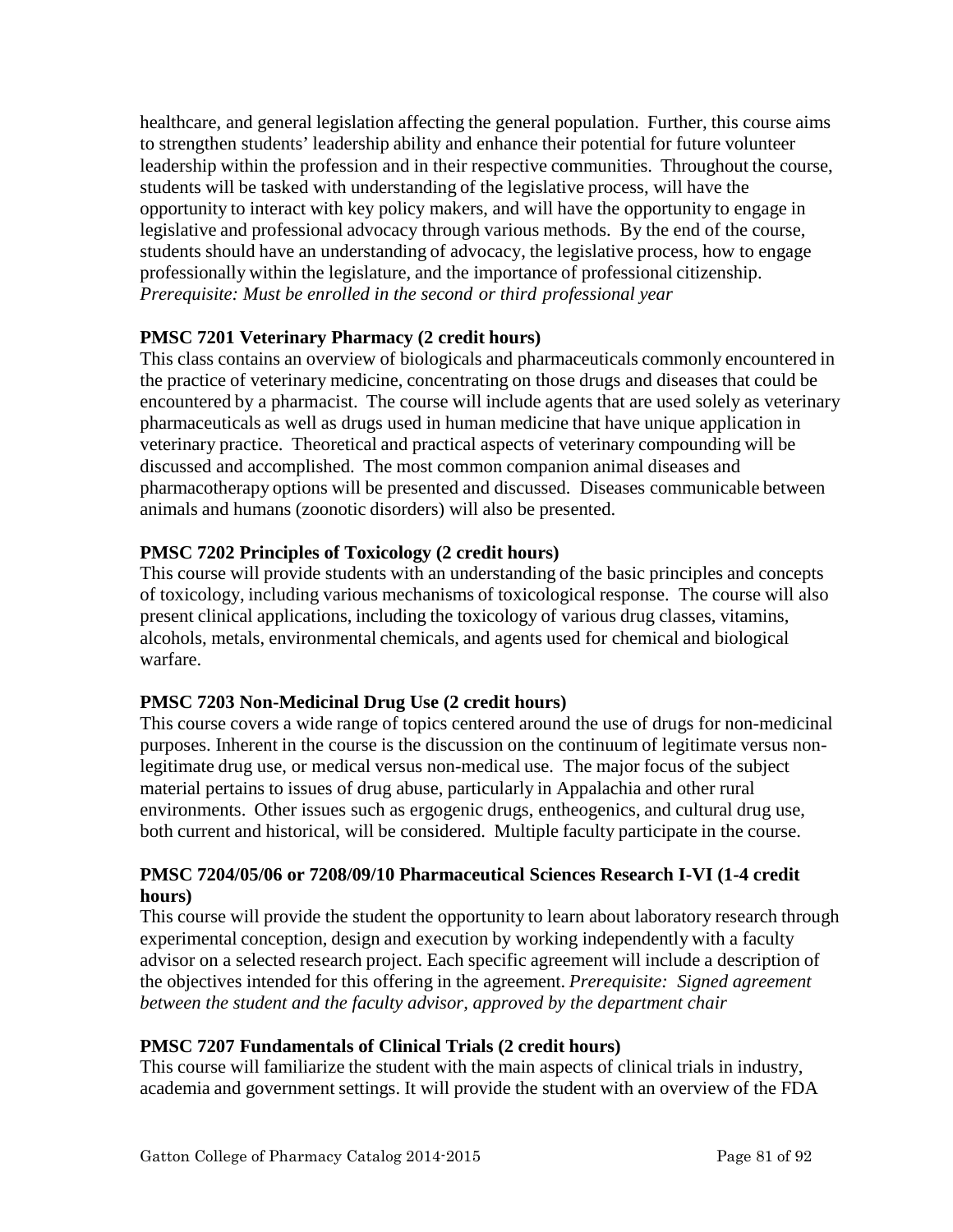and regulatory requirements in the drug development process, as well as the responsibilities that a PharmD acquires when he/she assumes the role of Principal Investigator (P.I.) of a clinical trial.

## **Approved Didactic Electives offered by ETSU Colleges**

## **ACCT 5050 Health Care Accounting and Finance (3 credit hours)**

This course applies the concepts of accounting and finance within the context of the health care industry. Course coverage includes basic accounting and finance principles and how these principles are applied in the health care arena. Topical coverage includes financial statement preparation and analysis, cash flow analysis, cost behavior control, capital acquisition, budgeting, reimbursement mechanisms, and managed care.

# **BADM 5150 Accounting Information for Decision Makers (3 credit hours)**

The objective of this course is to prepare managers to effectively use accounting information in making management decisions. This course is intended to provide an understanding of the origin of information contained on the financial statements; the ability to determine the accounting information needed to make optimal decisions; an increased understanding of alternative uses of accounting information; the ability to apply appropriate accounting techniques in various situations; and an appreciation of the value of accounting information. *Prerequisite: Enrollment in the PharmD/MBA dual degree program*

# **BADM 5220 Global Business (3 credit hours)**

Global Business will provide students with an understanding of the cross-functional aspects of managing an organization in the contemporary international economy. The course will integrate the cross-cultural dimensions of management with the economic and strategic aspects of conducting business across the globe. This course will provide students with a theoretical base as well as the opportunity to apply business and management concepts to real problems and policy issues for multinational organizations. *Prerequisite: Enrollment in the PharmD/MBA dual degree program*

# **BADM 5430 Applied Corporate Finance (3 credit hours)**

This course applies analytical techniques to the firm's investment and financing decisions. Topics include capital budgeting; capital structure; short-, intermediate, and long-term financing; asset valuation techniques. The course will be conducted in a lecture, discussion, and case- analysis format. The material will be divided into modules with assessment for each module. *Prerequisite: Enrollment in the PharmD/MBA dual degree program*

# **BADM 5500 Strategic Management Process (3 credit hours)**

This course introduces students to strategic thinking and provides a framework for the entire program. It takes an executive perspective of general management. The course provides an understanding of the interdependence between the organization and its environment, with a focus on managing organizations in changing environments, maintaining legitimacy with diverse stakeholder groups, providing clear corporate direction, and ensuring the long-term survival and success of the enterprise. *Prerequisite: Enrollment in the PharmD/MBA dual degree program*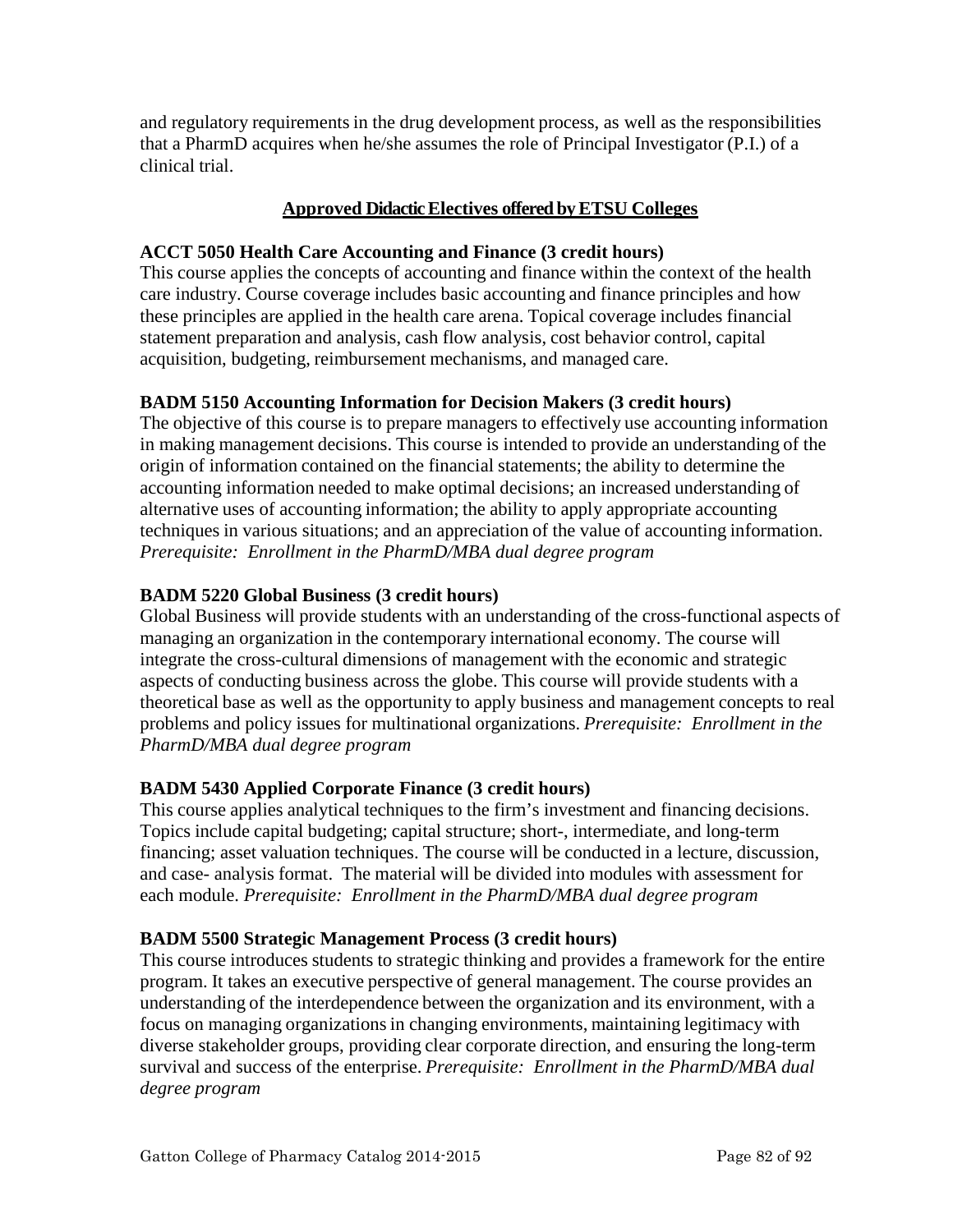#### **BSTA 5310 Biostatistics I (3 credit hours)**

Introduces the principles of Biostatistics with emphasis on collection, organization, analysis and interpretation of numerical data for populations and individuals. The course presents many statistical methods that have a broad application in health services and biological sciences. Major topics include data presentation, summary measures, probability, confidence interval, hypothesis testing, correlation analysis and simple linear regression. The method of instruction emphasizes understanding of key concepts and statistical techniques through readings, assignments and exams, as well as application of Biostatistics principles to cases in public health practice. The course has multiple opportunities to assess competence of students, including grasp of key concepts, statistics methods and application skills. *Prerequisite: Enrollment in the PharmD/MPH dual degree program*

## **COBH 3330 Cultural Competence and Spirituality in Health Care (3 credit hours)**

Health care effectiveness increases when the spiritual and cultural traditions of the patient are addressed. In this class, students will receive an orientation to the practices and concerns of diverse cultural and religious groups.

## **COBH 5200 Social & Behavioral Foundations of Public Health (3 credit hours)**

This course reviews the concepts and methods of social and behavioral sciences relevant to the identification and solution of public health problems. Social, cultural, economic and environmental factors are discussed as the fundamentals upon which public health has been developed at the various governmental and community levels. *Prerequisite: Enrollment in the PharmD/MPH dual degree program*

## **ENVH 5100 Environmental Health Practice I (3 credit hours)**

The effects of environment and occupations on health are discussed. Consideration is given to such factors as solid waste, water, wastewater, insects, rodents, and noise. The historical background of human ecology, communicable disease control, and special programs and problems in public health are discussed. *Prerequisite: Enrollment in the PharmD/MPH dual degree program*

## **EPID 5400 Epidemiology I (3 credit hours)**

This course is designed to provide the student with an introduction to the principles of epidemiology and the application of epidemiology to public health practice. The use and analysis of health statistics are emphasized. *Prerequisite: Enrollment in the PharmD/MPH dual degree program*

## **EPID 5700 Interprofessional Perspectives on Global Health (3 credit hours)**

This course addresses the knowledge and skills necessary to work in interprofessional healthcare teams in a global health setting. Topical areas include defining global health and social justice, building effective health delivery in underserved settings, understanding unique challenges in global health, values and global health, and global health priorities. EPID 5700 is a graduate level study abroad course. It consists of one week of lectures at ETSU prior to the study abroad trip to Nicaragua for 11 days, and a week of lectures at ETSU following the trip. *NOTE: Graduate tuition, course program fees, and travel expenses are the student's responsibility.*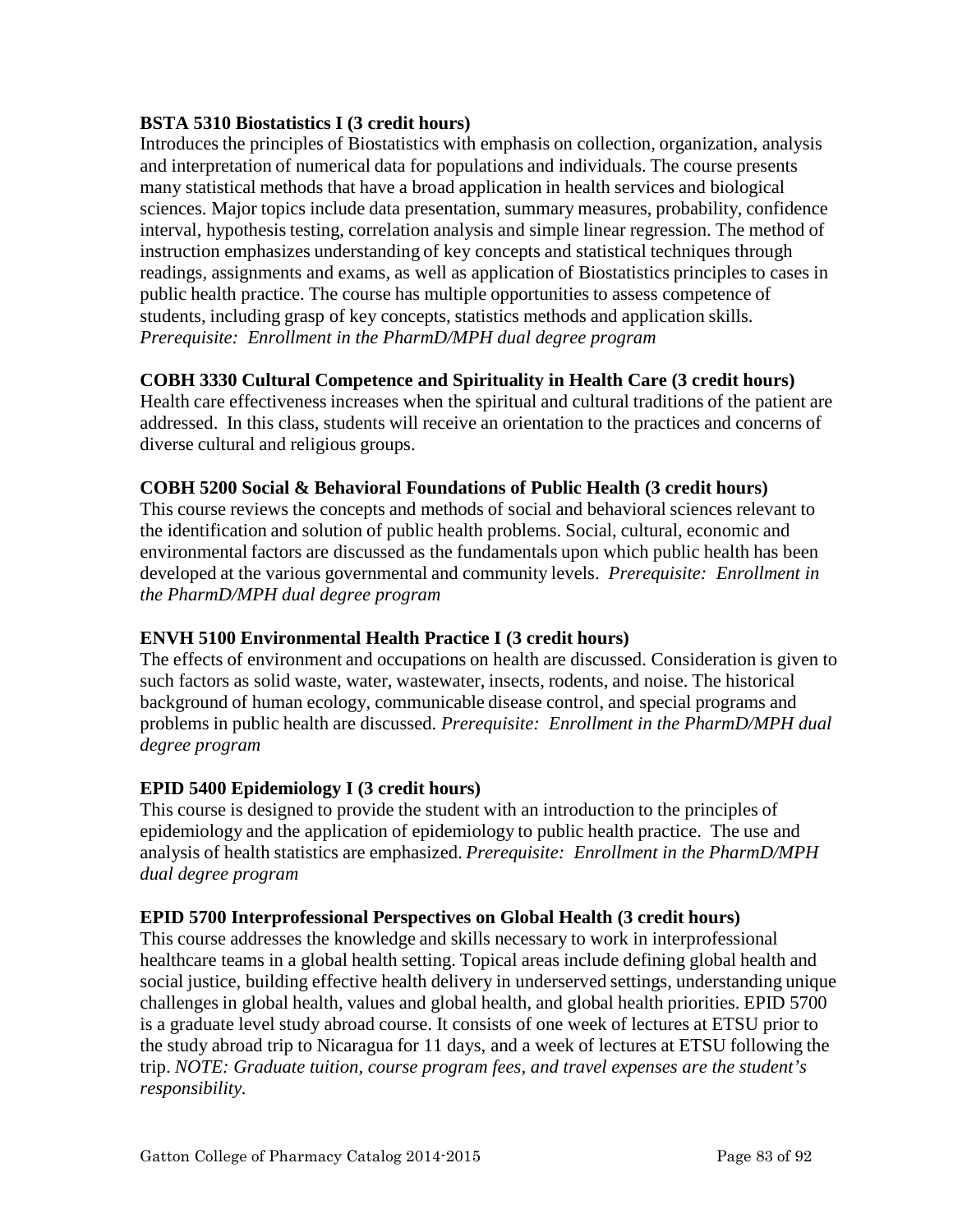## **HSMP 5020 Philosophy of Public Health (1 credit hour)**

This course serves as an introduction to public health practice. (pass/fail) *Prerequisite: Enrollment in the PharmD/MPH dual degree program*

## **HSMP 5500 Health Service Administration (3 credit hours)**

This course presents managerial theory in a way that demonstrates its generic applicability to all types of health service organizations. This is accomplished by using a process orientation that focuses on managerial functions, concepts, principles and roles within context of health care organizations. *Prerequisite: Enrollment in the PharmD/MPH dual degree program*

# **IDMD 1940 Rural Health Research and Practice (3 credit hours)**

Student and faculty teams in rural communities partner with communities to assess health priorities and develop plans to address identified needs. Students develop an understanding of interdisciplinary working relationships among health professional disciplines. Students will develop an understanding of issues associated with research involving human subjects and receive IRB Training.

## **IDMD 2950 Rural Community Based Health Project (3 credit hours)**

In this course, students work in interdisciplinary teams to develop a community-based health proposal in collaboration with their rural community partners. Through implementing and evaluating the proposed community-based project, students gain hands-on experience in using participatory methods to promote the health of a selected rural population. Students enhance their formal presentation skills through presenting the results of their community-based project.

## **PMSY 6100 Pharmaceutical Analysis (3 credit hours)**

This course will cover topics related to pharmaceutical analysis, both for biological samples and dosage forms. The methods of separation covered will include liquid chromatography, gas chromatography, and capillary electrophoresis. In addition, students will learn about the various detectors that are coupled to these separation techniques, including mass spectrometry, ultra- violet detection), and fluorescence detection. Finally, methods of sample preparation will be covered, including liquid-liquid extraction, solid-phase extraction, and solid-phase micro- extraction.

# **PMSY 6205 Advanced Drug Metabolism (3 credit hours)**

This course covers biotransformation reactions, enzymes involved in the metabolism of drugs, methods used for studying drug metabolism, factors affecting hepatic clearance and inhibition and induction of drug metabolism. Also, methods used for studying drug metabolism and application of metabolism studies in drug development will be discussed. The course consists of a series of lectures. A written report on the topic of interest and an oral presentation by students are required. *Prerequisite: PMSC 4124 and PMSC 4134*

## **PMSY 6210 Advanced Pharmacokinetics (3 credit hours)**

The course will focus on the areas of pharmaceutical sciences and drug delivery at an advanced level. The topics include physical properties of drugs, ionic equilibria, solubility and related phenomena, drug diffusion and permeability, drug stability, interfacial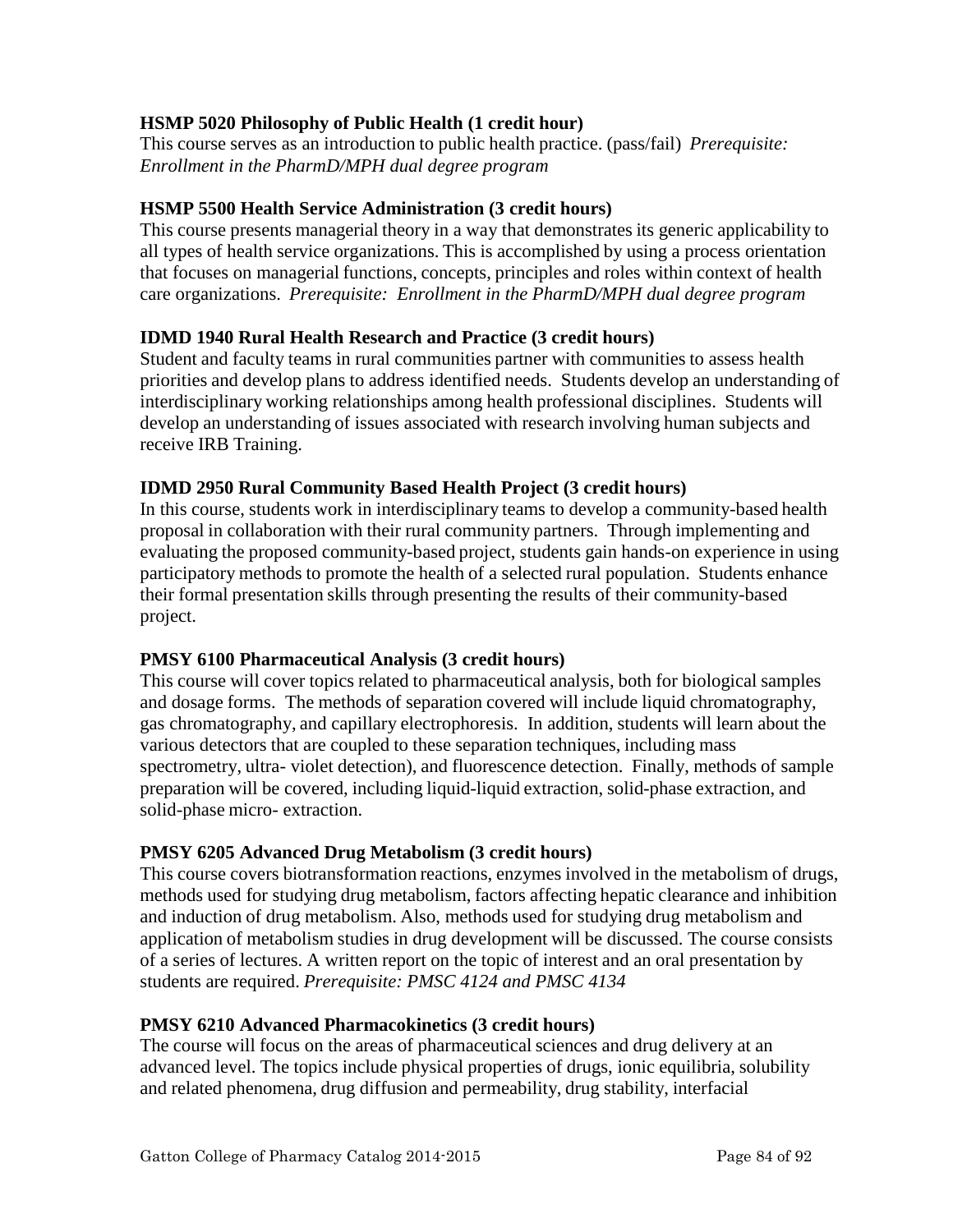phenomena, colloids, micromeritics, drug dissolution, and drug delivery system formulation and design.

## **PMSY 6220 Advanced Pharmaceutics (4 credit hours)**

This course covers quantitative aspects of absorption, distribution, metabolism and elimination of drugs. The Laplace derivation of linear pharmacokinetic equations, use of computers in pharmacokinetics and advanced topics in preclinical and clinical pharmacokinetic are discussed. Emphasis is placed on pharmacokinetic/pharmacodynamic modelling. The course consists of a series of lectures, computer laboratory sessions, in-class practices and home assignments. *Prerequisite: MATH 1910 & 1920 Calculus I & II or equivalent courses; PMSC 4134*

# **SPAN 1011 Beginning Spanish for Health Care I (3 credit hours)**

A study of the four language skills of speaking, listening, reading and writing, with an emphasis on vocabulary and cultural situations appropriate for health care professions. This course does not satisfy high school deficiencies for students enrolled in areas other than health care professions.

## **SPAN 1021 Beginning Spanish for Health Care II (3 credit hours)**

A continuation of the study of the four language skills of speaking, listening, reading and writing, with an emphasis on vocabulary and cultural situations appropriate for health care professions. This course does not satisfy high school deficiencies for students enrolled in areas other than health care professions. *Prerequisite: SPAN 1011*

## **Approved Didactic Online Electives Offered thru Other Universities**

## **PHA 505 Community Pharmacy Ownership (2 semester credit hours)**

Offered through Mercer University College of Pharmacy and Health Sciences. This course is designed to provide the student with the information necessary to become a community pharmacy owner either through the establishment of a new pharmacy or the purchase of an existing pharmacy practice. The knowledge necessary for efficient and profitable management in layout and design, location analysis, evaluation of third party plans, and promotion are emphasized as well as the financial aspects of the development and implementation of innovative clinical services in the community setting. *NOTE: Registration is through Mercer University, and student must transfer credit to GCOP after grade is posted. Tuition is the student's responsibility. Prerequisite: Consultation with the Office of Academic Affairs prior to enrollment.*

## **PHARM 720 Introduction to Nuclear Pharmacy (2 credit hours)**

Offered through The University of New Mexico Health Sciences Center College of Pharmacy. The purpose of this course is to provide an overview of nuclear pharmacy as a practice specialty. Participants will examine the basic scientific principles applicable to nuclear pharmacy and nuclear medicine; review the tasks routinely performed by a nuclear pharmacist and the regulatory requirements under which they operate; examine the contributions of the nuclear pharmacist and nuclear pharmacy to nuclear medicine professionals in the diagnosis and treatment of disease; and study the application of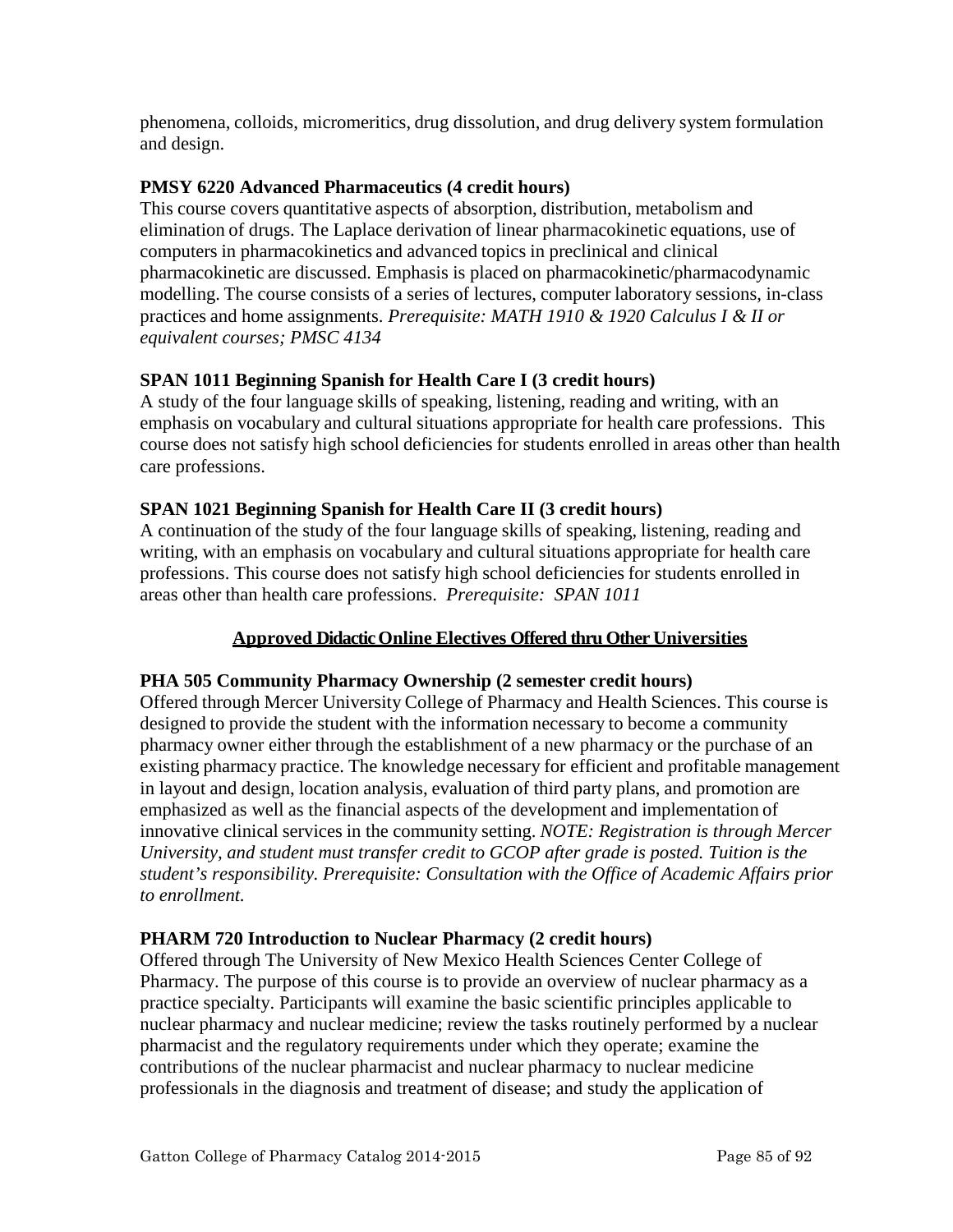radioactive tracer techniques used in the diagnosis and treatment of patients. *NOTE: Registration is through the University of New Mexico Health Sciences Center. UNM will issue certificate of completion to student with final score greater than 70%. Certificate serves as documentation for student to receive transfer credit. Prerequisite: Consultation with the Office of Academic Affairs*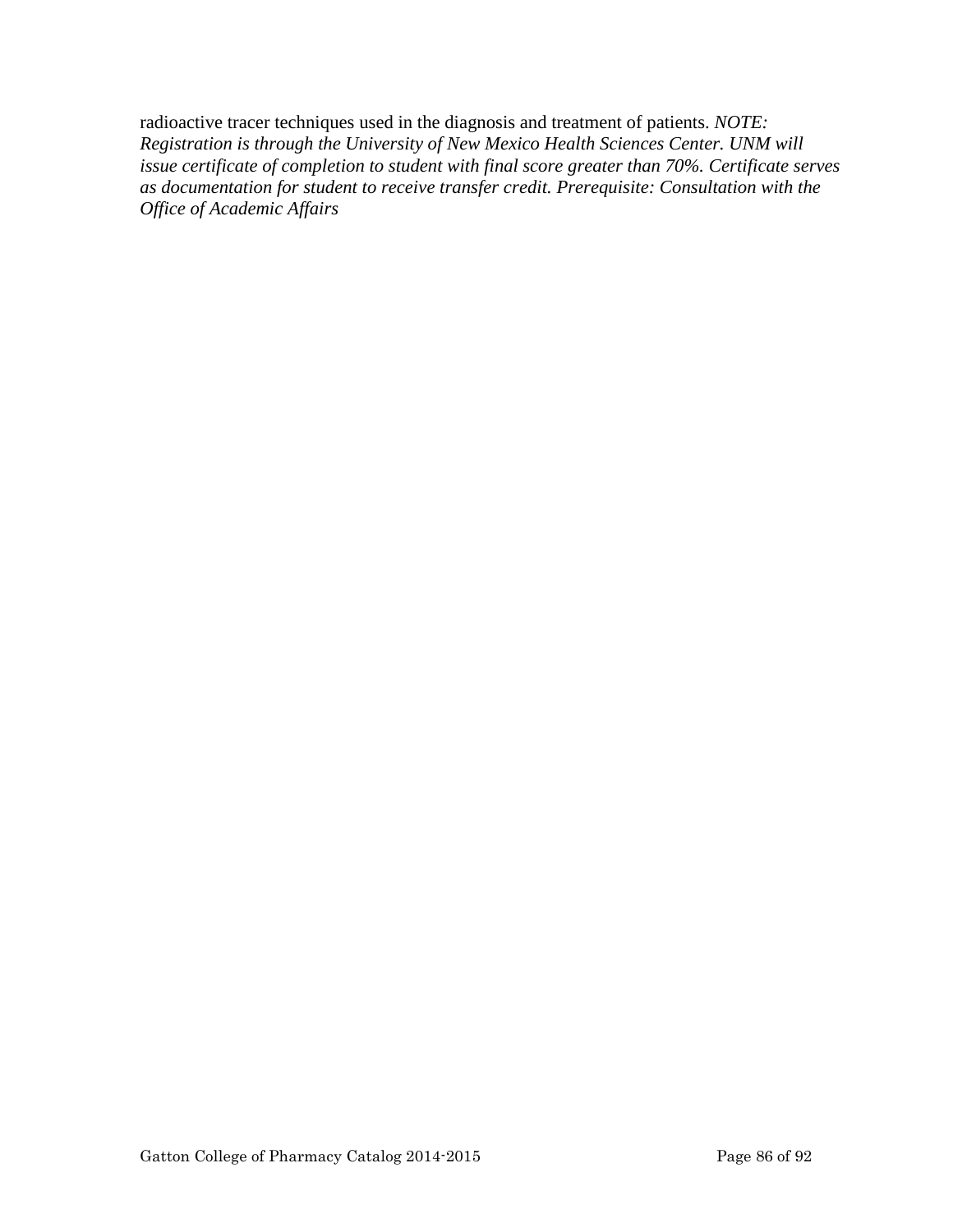#### **ADMINISTRATIVE LISTING**

#### *Tennessee Board of Regents*

**Bill Haslam,** Chair Governor of Tennessee

**John Morgan Chancellor** 

**Richard Rhoda** Tennessee Higher Education Commission

**Julius Johnson** Commissioner of Agriculture

**Kevin S. Huffman** Commissioner of Education

**Gregory Duckett,** Vice Chair Memphis  $(9<sup>th</sup> District)$ 

**Darrell S. Freeman**  $(7<sup>th</sup> District)$ 

**Tom Griscom** Chattanooga (3rd District)

**Fran F. Marcum** Tullahoma  $(4<sup>th</sup> District)$ 

**Barbara U. Prescott** Memphis  $(8<sup>th</sup> District)$  **Rebecca Reeves** Friendship (Student Regent**)**

**Emily J. Reynolds,** Vice Chair Nashville (At-large Middle Tennessee)

**Howard W. Roddy** Hixson (At-large East Tennessee)

**Leigh A. Shockey** Memphis (At-large West Tennessee)

**J. Parker Smith** Kingsport  $(1<sup>st</sup> District)$ 

**John D. Stites** Cookeville  $(6<sup>th</sup> District)$ 

**Robert P. Thomas** Nashville  $(5^{th}$  District)

**Danni B. Varlan** Knoxville  $(2<sup>nd</sup> District)$ 

**Dottye Webb** Milan (Faculty Regent)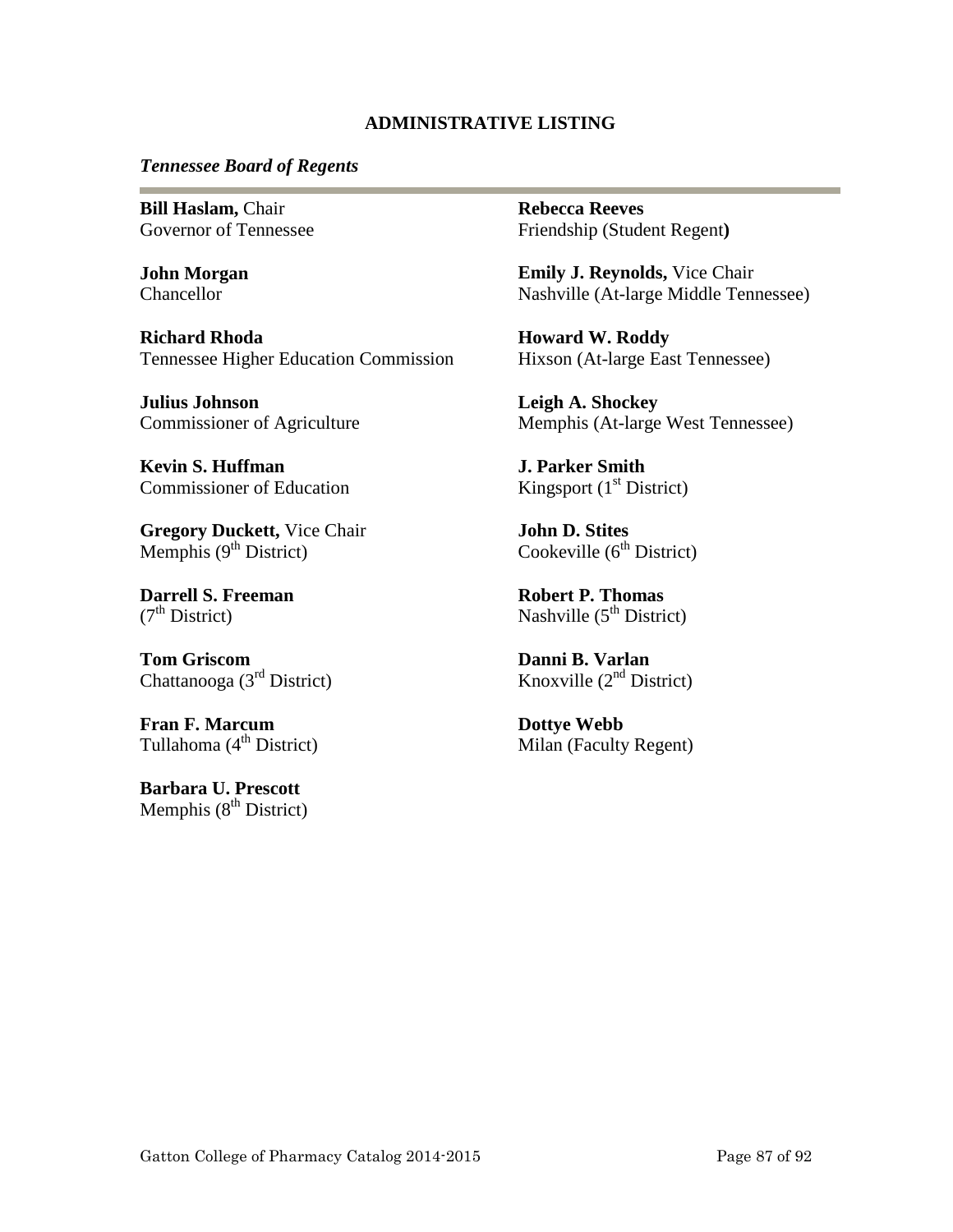#### *ETSU Administration*

**Brian E. Noland**, Ph.D. President

**Bert C. Bach**, Ph.D. Provost and Vice President, Academic Affairs

**Wilsie S. Bishop**, D.P.A. Vice President, Heath Affairs and University Chief Operating Officer

**David Collins**, Ed.D, CPA Vice President for Finance and Administration

#### *Gatton College of Pharmacy Administration*

**Larry D. Calhoun**, PharmD Dean and Professor

**Sherry Armitage**, M.A. Executive Assistant to the Dean

**Steve C. Ellis**, M.S. Assistant Dean for Student Affairs and Director of Enrollment and Student Services

**Robin M. Henry**, PharmD Director, Experiential Experience

**Ralph A. Lugo**, PharmD Chair, Pharmacy Practice

**David S. Roane**, Ph.D. Chair, Pharmaceutical Sciences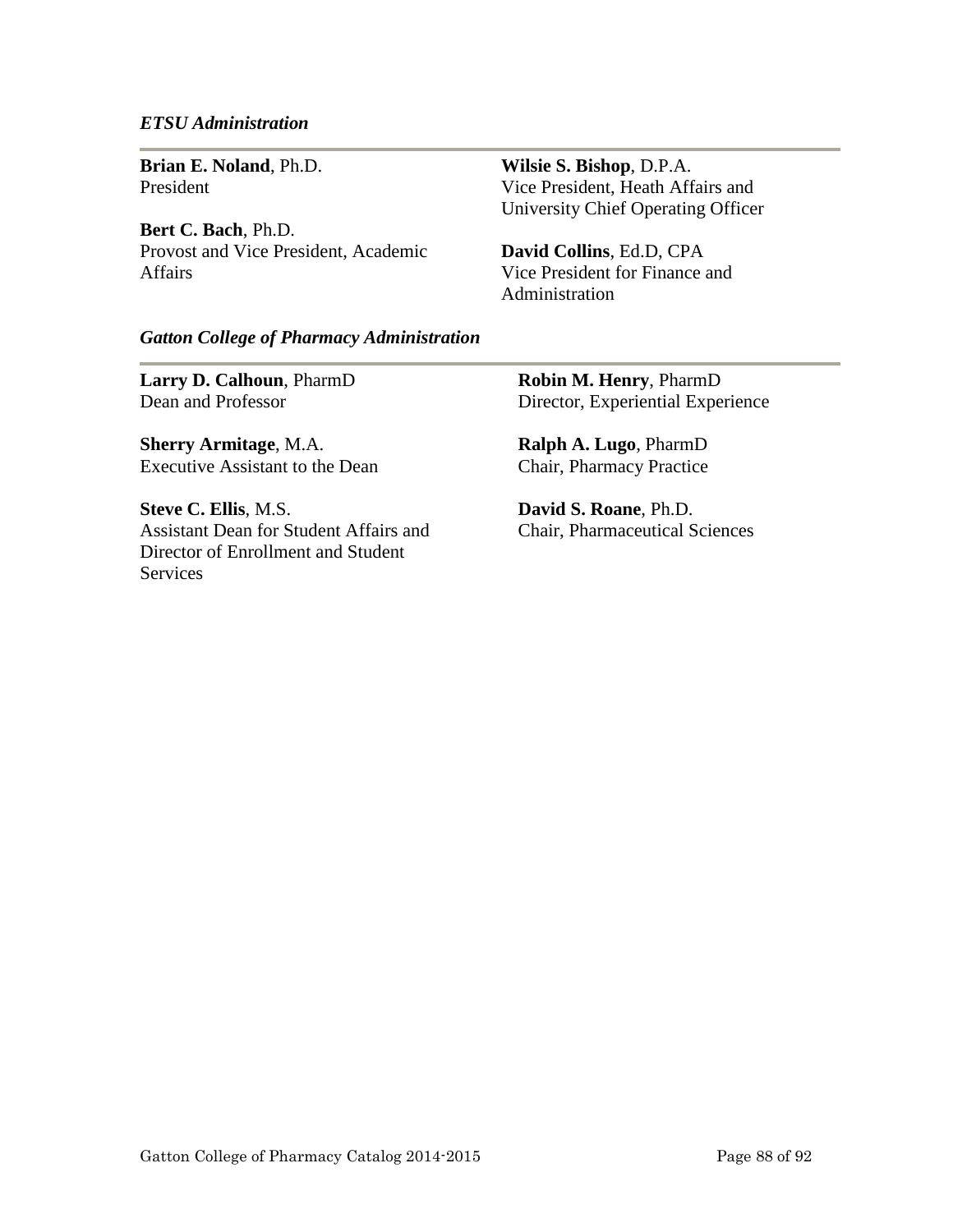## **FACULTY LISTING**

#### *Department of Pharmacy Practice*

| Lugo, Ralph A. (2006) Professor                                                            | Chair      |
|--------------------------------------------------------------------------------------------|------------|
| B.S. in Pharmacy (1988) Rutgers University                                                 |            |
| PharmD (1991) University of North Carolina Eshelman School of Pharmacy                     |            |
| Cross, Leonard B. (2010) Associate Professor                                               | Vice-Chair |
| B.S. in Pharmacy (1991) West Virginia University                                           |            |
| PharmD (2000) University of Tennessee Health Sciences Center College of Pharmacy           |            |
| Alexander, Katelyn (2012) Assistant Professor                                              |            |
| PharmD (2011) The Ohio State University College of Pharmacy                                |            |
| Bossaer, John B. (2009) Assistant Professor                                                |            |
| PharmD (2007) Purdue University College of Pharmacy and Pharmaceutical Sciences            |            |
| Bossaer, Larissa N. (2009) Assistant Professor                                             |            |
| PharmD (2007) Virginia Commonwealth University School of Pharmacy                          |            |
| Calhoun, Larry D. (2005) Professor                                                         |            |
| B.S. in Pharmacy (1972) University of Tennessee Health Sciences Center College of Pharmacy |            |
| PharmD (1973) University of Tennessee Health Sciences Center College of Pharmacy           |            |
| Calhoun, McKenzie L. (2014) Assistant Professor                                            |            |
| PharmD (2011) East Tennessee State University Gatton College of Pharmacy                   |            |
| Cluck, David (2011) Assistant Professor                                                    |            |
| PharmD (2009) Auburn University                                                            |            |
| Creekmore, Jr., Freddy M. (2007) Associate Professor                                       |            |
| B.S. in Pharmacy (1989) University of Kentucky College of Pharmacy                         |            |
| PharmD (1990) University of Kentucky College of Pharmacy                                   |            |
| Freshour, Jessica (2012) Assistant Professor                                               |            |
| PharmD (2010) East Tennessee State University Gatton College of Pharmacy                   |            |

**Flores, Emily K. (2008)** Assistant Professor PharmD (2006) Medical University of South Carolina

**Gray, Jeffrey A. (2008)** Assistant Professor PharmD (1996) Mercer University Southern School of Pharmacy

**Hagemeier, Nicholas (2011)** Assistant Professor PharmD (2003) Purdue University PhD (2012) Purdue University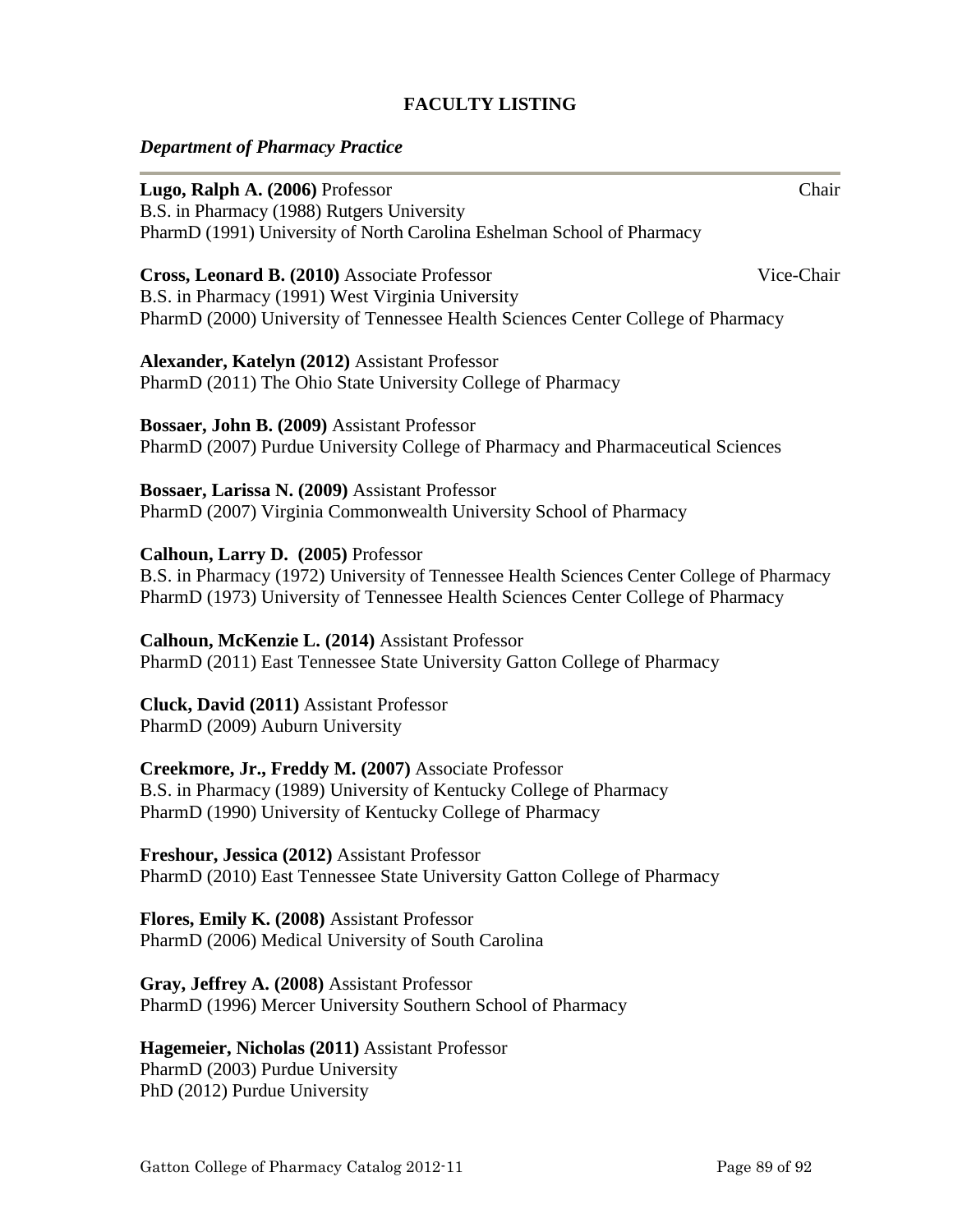#### **Hess, Jr., Richard A. (2007)** Assistant Professor

B.S. (1992) University of South Florida PharmD (1998) Mercer University Southern School of Pharmacy

#### **Melton, Sarah (2012)** Associate Professor

B.S. in Pharmacy (1991) Virginia Commonwealth University School of Pharmacy PharmD (1994) Virginia Commonwealth University School of Pharmacy

#### **Mueller, Kathryn A. (2007)** Assistant Professor

B.S. in Pharmacy (1989) University of Minnesota College of Pharmacy PharmD (1990) University of Minnesota College of Pharmacy

#### **Odle, Brian L. (2007)** Assistant Professor

B.S. (1990) Middle Tennessee State University PharmD (1994) University of Tennessee Health Sciences Center College of Pharmacy

**Stewart, David W. (2007)** Associate Professor PharmD (2003) Campbell University School of Pharmacy

**Thigpen, James C. (2007)** Assistant Professor B.S. in Pharmacy (1990) Medical University of South Carolina PharmD (1992) Medical University of South Carolina

#### *Department of Pharmaceutical Sciences*

#### **Roane, David S. (2006)** Professor Chair

B.A. in Journalism (1979) Drake University B.S. in Zoology (1984) Louisiana Tech University Ph.D. (1987) Louisiana State University Medical Center

#### **Hurley, David L. (2007)** Professor Vice Chair

B.S. in Biology & Physics (1979) Guilford College M.S. (1982) Pennsylvania State University Ph.D. (1986) Pennsylvania State University

#### **Brown, Stacy D. (2007)** Assistant Professor

B.S. (1998) University of Tennessee at Chattanooga Ph.D. (2002) University of Georgia College of Pharmacy

## **Collins, Charles C. (2006)** Professor

B.S. in Pharmacy (1977) West Virginia University Ph.D. (1984) West Virginia University

#### **Harirforoosh, Saeidreza (2007)** Assistant Professor

PharmD (1991) Tehran University Ph.D. in Pharmaceutical Sciences (2005) University of Alberta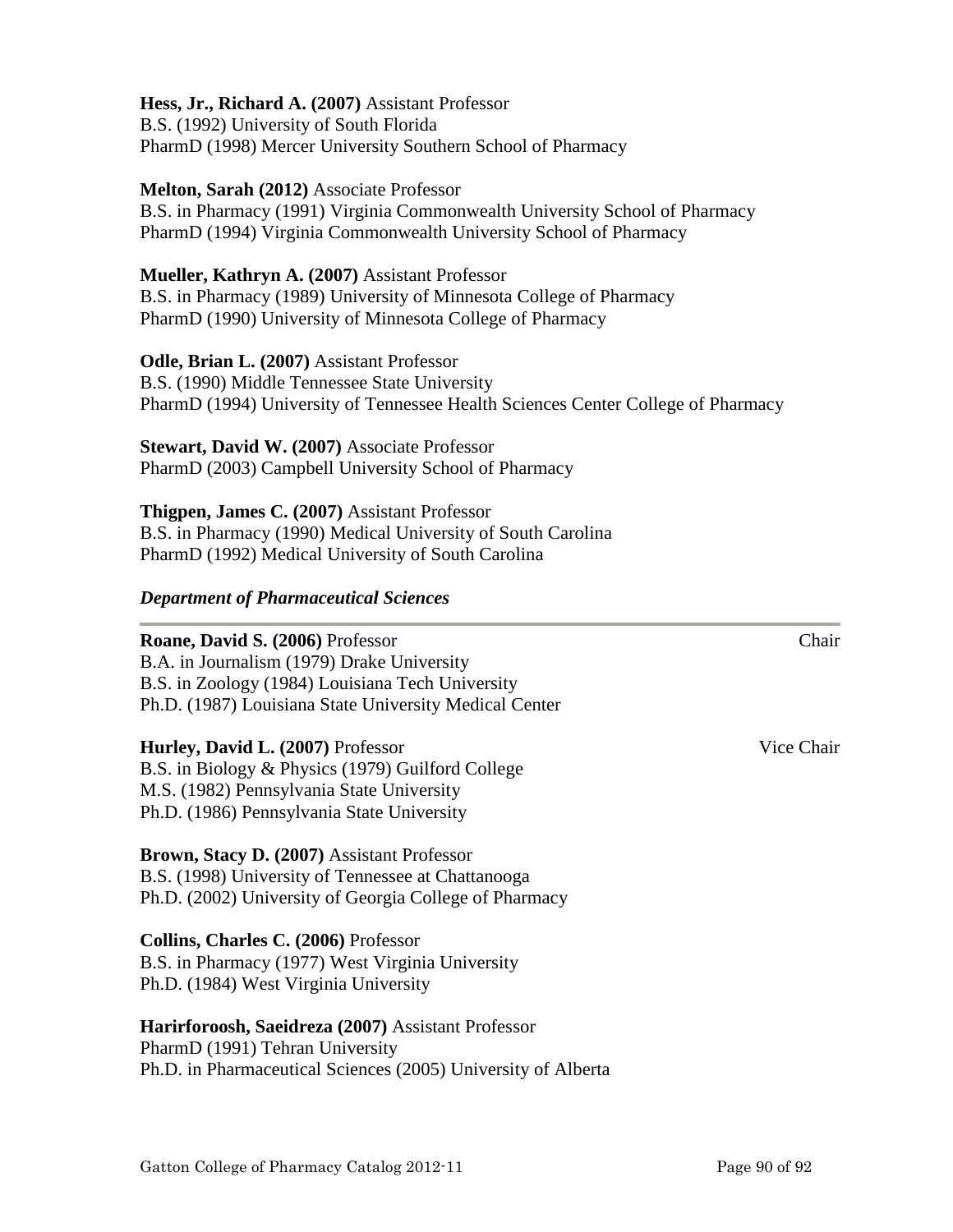**Palau, Victoria E. (2007)** Assistant Professor

B.A. (1979) Pontificia Universidad Javeriana

# Ph.D. (1999) Florida International University

#### **Panus, Peter C. (2007)** Professor

B.A. (1979) Huntingdon College B.S. (1981) University of South Alabama B.S. in Physical Therapy (1994) University of South Alabama Ph.D. (1985) University of South Alabama

# **Pond, Brooks B. (2007)** Assistant Professor

B.S. (2000) Centre College Ph.D. (2004) Duke University Medical Center

#### **Walls, Zachary (2011)** Assistant Professor B.S. (2001) Tulane University Ph.D. (2007) UCLA School of Medicine

## *Faculty Affiliates*

#### *College of Medicine*

**Duffourc, Michelle M. (1998)** Associate Professor, Pharmacology B.S. (1985) University of South Alabama. Ph.D. (1993) University of South Alabama

**Ordway, Greg A. (2005)** Professor and Chair, Pharmacology B.S. (1980) Ohio State University Ph.D. (1985) Ohio State University

**Robinson, Mitchell E. (1985)** Professor, Biochemistry and Molecular Biology and Associate Dean for Graduate Studies; Adjunct Faculty, Biological Sciences B.S. (1976) University of North Carolina, Chapel Hill M.S. (1978) Western Carolina University Ph.D. (1983) Wake Forest University Bowman Gray School of Medicine

**Rusinol, Antonio E. (1996)** Assistant Professor, Biochemistry and Molecular Biology B.Sc. (1983) National University of Tucuman, Tucuman, Argentina Ph.D. (1990) National University of Tucuman, Tucuman, Argentina

**Thewke, Douglas P. (1996)** Associate Professor, Biochemistry and Molecular Biology M.Sc. (1990) Central University of Pondicherry M.Phil. (1992) Central University of Hyderabad Ph.D. (1995) Central University of Hyderabad